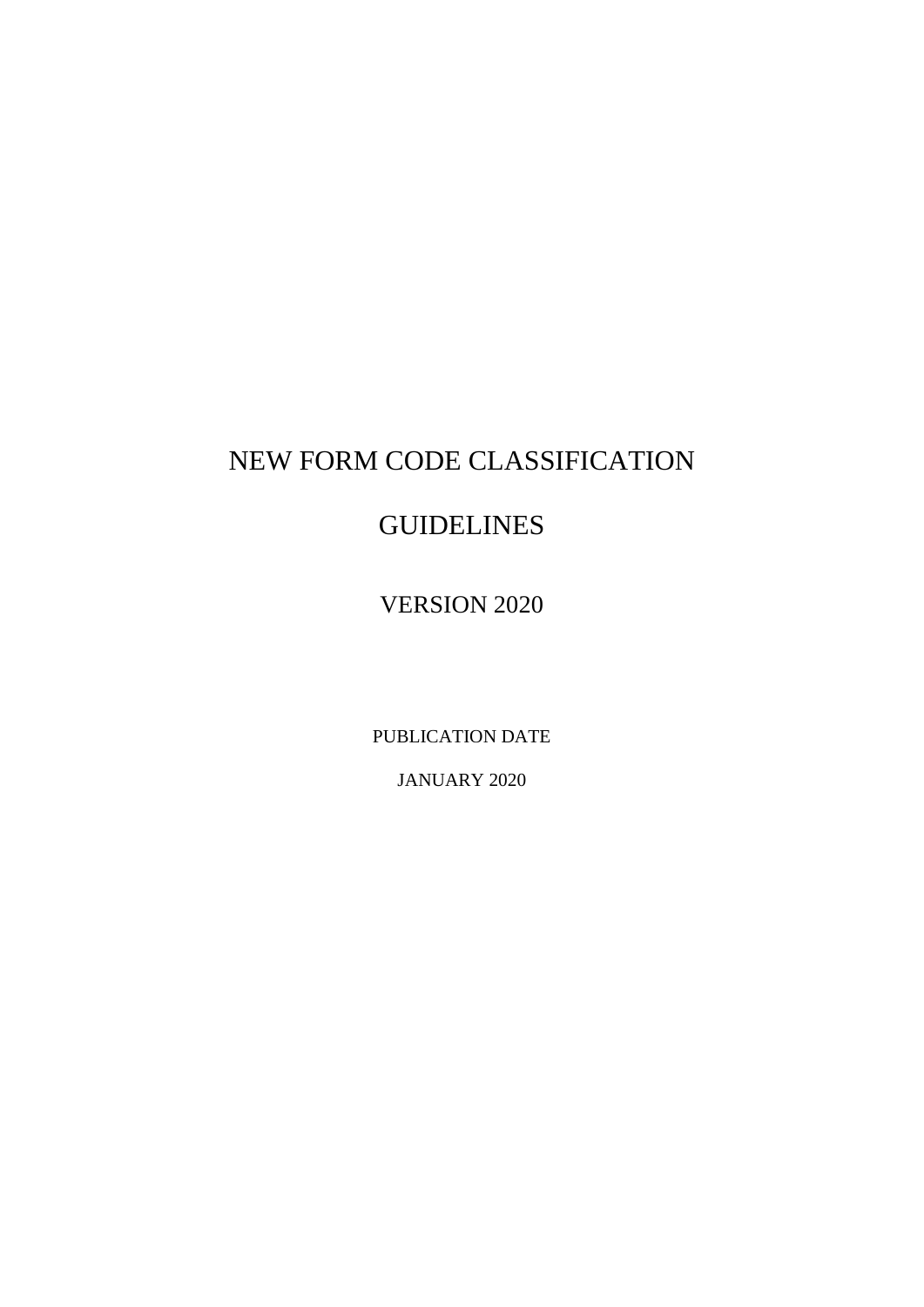# **CONTENTS**

|                                                                               | Page     |
|-------------------------------------------------------------------------------|----------|
| <b>INTRODUCTION</b>                                                           | 4        |
| <b>GENERAL CLASSIFICATION RULES</b>                                           | 5        |
| - Rule 1. Level of Detail                                                     | 5        |
| - Rule 2. Long-Acting and Ordinary Forms                                      | 5        |
| - Rule 3. Alphabetical Rule                                                   | 6        |
| - Rule 4. Oral Systemic Forms Which Require Modification<br><b>Before Use</b> | 6        |
| THE HIERARCHIES WITHIN THE SYSTEM                                             | 7        |
| DEFINITON OF THE FIRST LETTER                                                 | 8        |
| THE VALID FIRST LETTER CODES                                                  | 9        |
| A Oral Solid Ordinary                                                         | 10       |
| B. Oral Solid Long-Acting                                                     | 10       |
| D. Oral Liquid Ordinary                                                       | 10       |
| E Oral Liquid Long-Acting                                                     | 10       |
| F Parenteral Ordinary                                                         | 10       |
| G. Parenteral Long-Acting                                                     | 11       |
| H Rectal Systemic                                                             | 11       |
| I Nasal Systemic                                                              | 11       |
| J Other Systemic                                                              | 11       |
| K Oral Topical                                                                | 11<br>12 |
| M Topical, Dermatological, Haemorrhoidal, External<br>N. Ophthalmic           | 12       |
| P. Otic                                                                       | 12       |
| Q Nasal Topical                                                               | 13       |
| R. Lung Administration                                                        | 13       |
| T Vaginal/Intra-uterine                                                       | 14       |
| V Non-human Use and Others                                                    | 14       |
| Z., Unknown                                                                   | 14       |
| DEFINITION OF THE SECOND LETTER                                               | 15       |
| THE VALID SECOND LETTER CODES                                                 | 15       |
| DEFINITION OF THE THIRD LETTER                                                | 16       |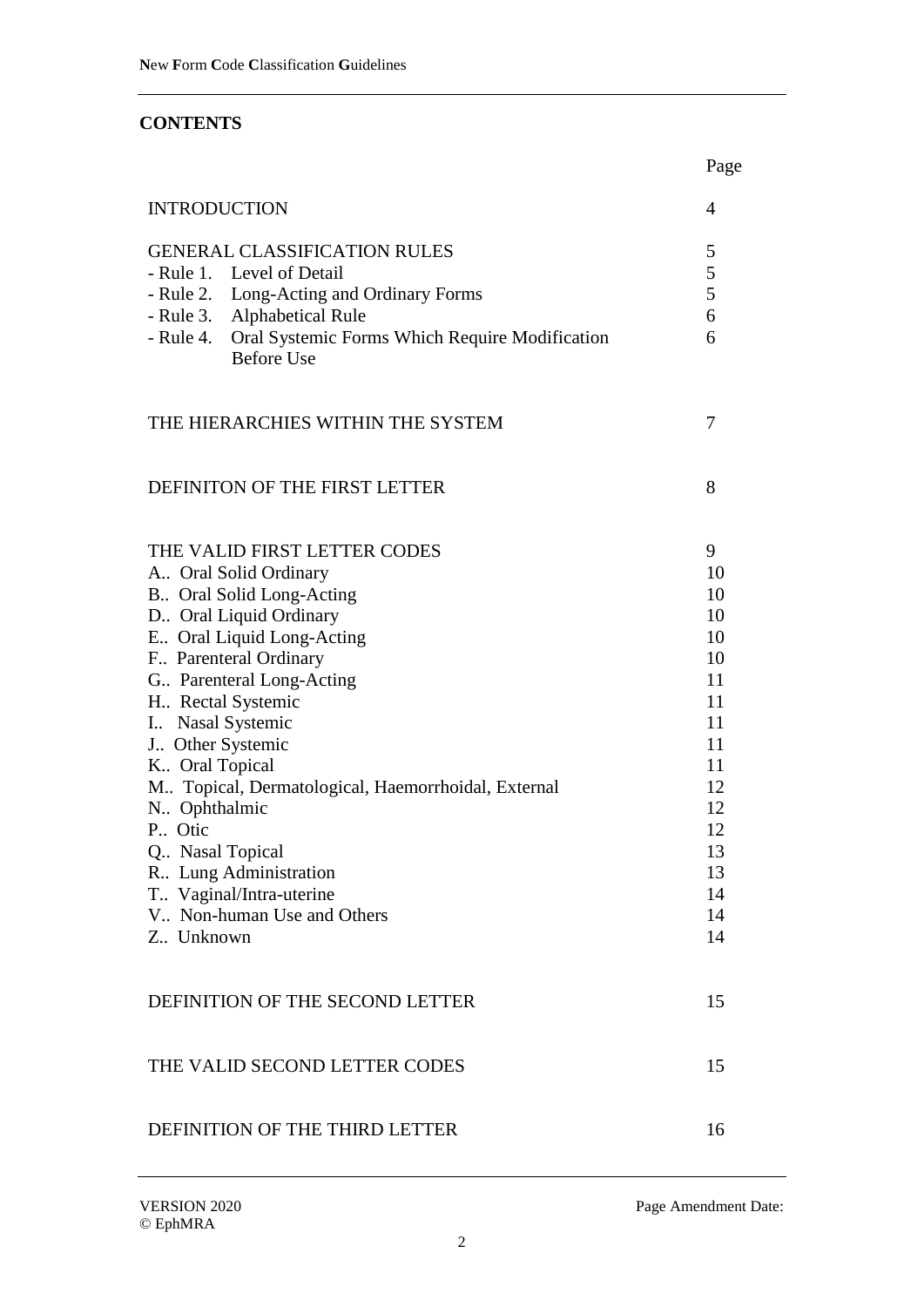| VALID COMBINATIONS OF SECOND AND THIRD LETTERS |    |
|------------------------------------------------|----|
| <b>AND DEFINITIONS</b>                         | 17 |
|                                                |    |
| .A. Tablets                                    | 17 |
| .B. Coated Tablets                             | 19 |
| .C. Capsules                                   | 21 |
| .D. Solid Special Forms                        | 23 |
| .E. Powders/Granules                           | 25 |
| .F. Gases                                      | 28 |
| .G. Liquids                                    | 29 |
| .H. Pressurised Aerosols                       | 32 |
| <b>Bath Preparations</b><br>.J.                | 34 |
| .K. Teas                                       | 36 |
| .L. Suppositories                              | 37 |
| .M. Ampoules                                   | 38 |
| .N. Pre-filled Syringes                        | 40 |
| .P. Vials                                      | 42 |
| .Q. Infusions                                  | 44 |
| .R. Cartridges/Pens                            | 46 |
| .S. Ointments                                  | 48 |
| .T. Creams                                     | 49 |
| .V. Gels and Sols                              | 50 |
| .W. Medicated Dressings                        | 52 |
| .Y. Other Special Forms                        | 55 |
| .Z. Medical Aids                               | 56 |
| VALID COMBINATIONS OF FIRST, SECOND AND THIRD  | 61 |

# LETTERS

#### LIST OF VALID NEW FORM CODES AND THEIR ABBREVIATED 87DESCRIPTIONS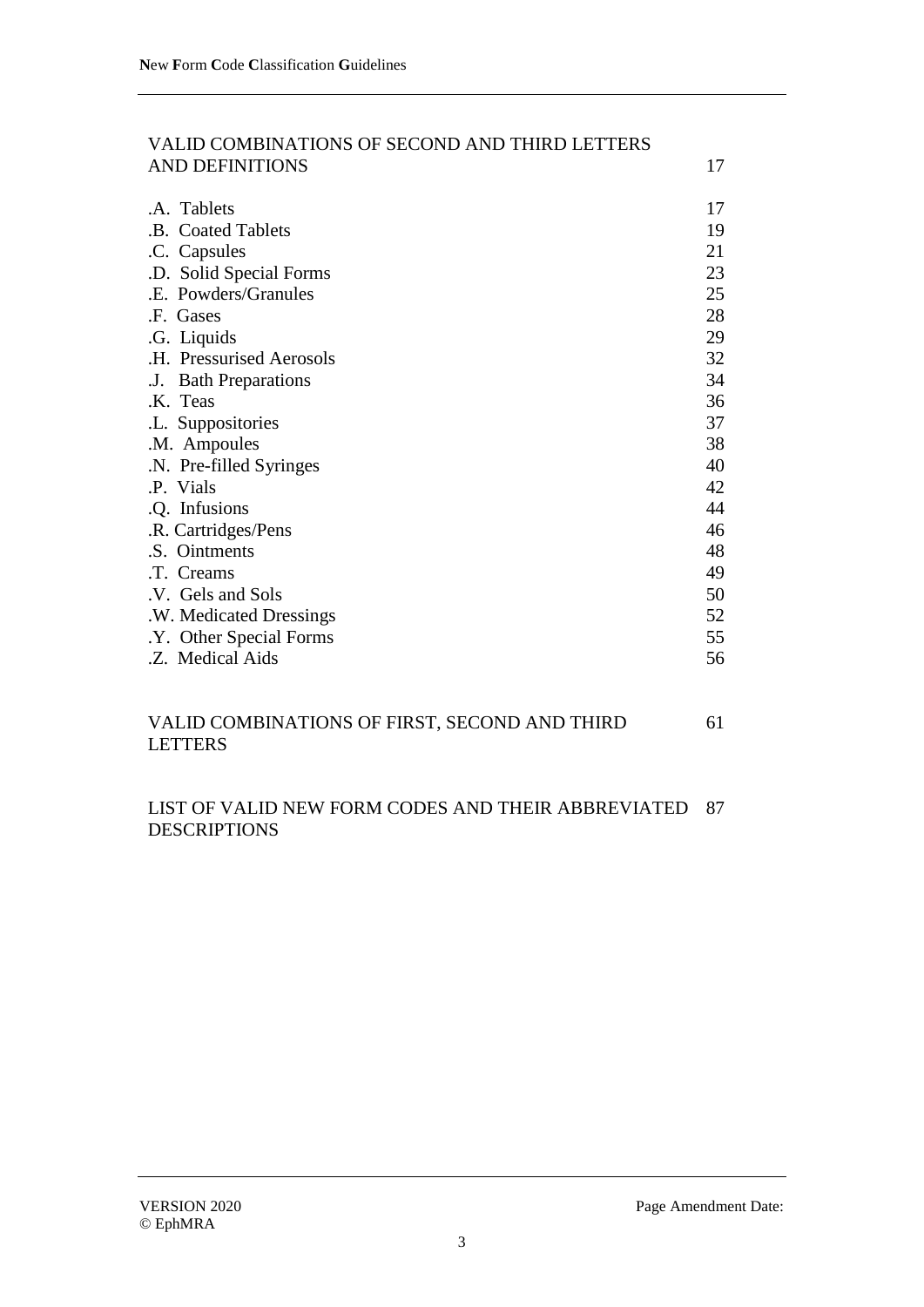# **INTRODUCTION**

The THREE LETTER CODE (TLC) was introduced as a dosage Form Code in the audits during the middle of the 1960s.

A large number of new dosage forms have appeared since that time and it was considered that revision of the system was required in order that a unified, worldwide classification could be developed. The Annual General Meeting of the EphMRA in 1984 decided to create a Working Party to discuss suggested improvements to the classification, and members were appointed from representative countries and IMS. This group based their work upon proposals, which were already under consideration between some members and IMS.

The result of the Working Party deliberations was the NEW FORM CODE (NFC) which was accepted for the worldwide introduction at the 1985 AGM of EphMRA. At that meeting it was also agreed that the New Form Code Committee should assume responsibility for further improvements and development of the NFC in addition to the allocation of correct codes.

In 1988 the NFC replaced the TLC in the audits and on the databases. As far as possible the conversion had been completed automatically using IMS programs based on the "form descriptions". Where that description was incorrect, assistance was given by the NFC Committee. **All users are requested to inform either IMS or members of the NFC Committee if they discover an error or believe that a code allocation may be in doubt**.

Since the main objective of the NFC is to maintain an international uniformity of the coding structure for the audits and the databases, it is important that the classification remains simple and easy to understand. Only if this is achieved for all forms and countries will it be possible to use the code for international investigation of dosage forms.

These notes are known as the New Form Code Classification Guidelines, and are intended to be used in conjunction with the Classification. This **English** version of the Guidelines is the authorised, definitive version produced by EphMRA.

Within these Guidelines the terms "active ingredient" and "active substance" are synonymous and used interchangeably. These terms cover chemical, biological, biotechnical, living (e.g. fly larvae) and synthetic agents and extracts be they tissue plant or natural.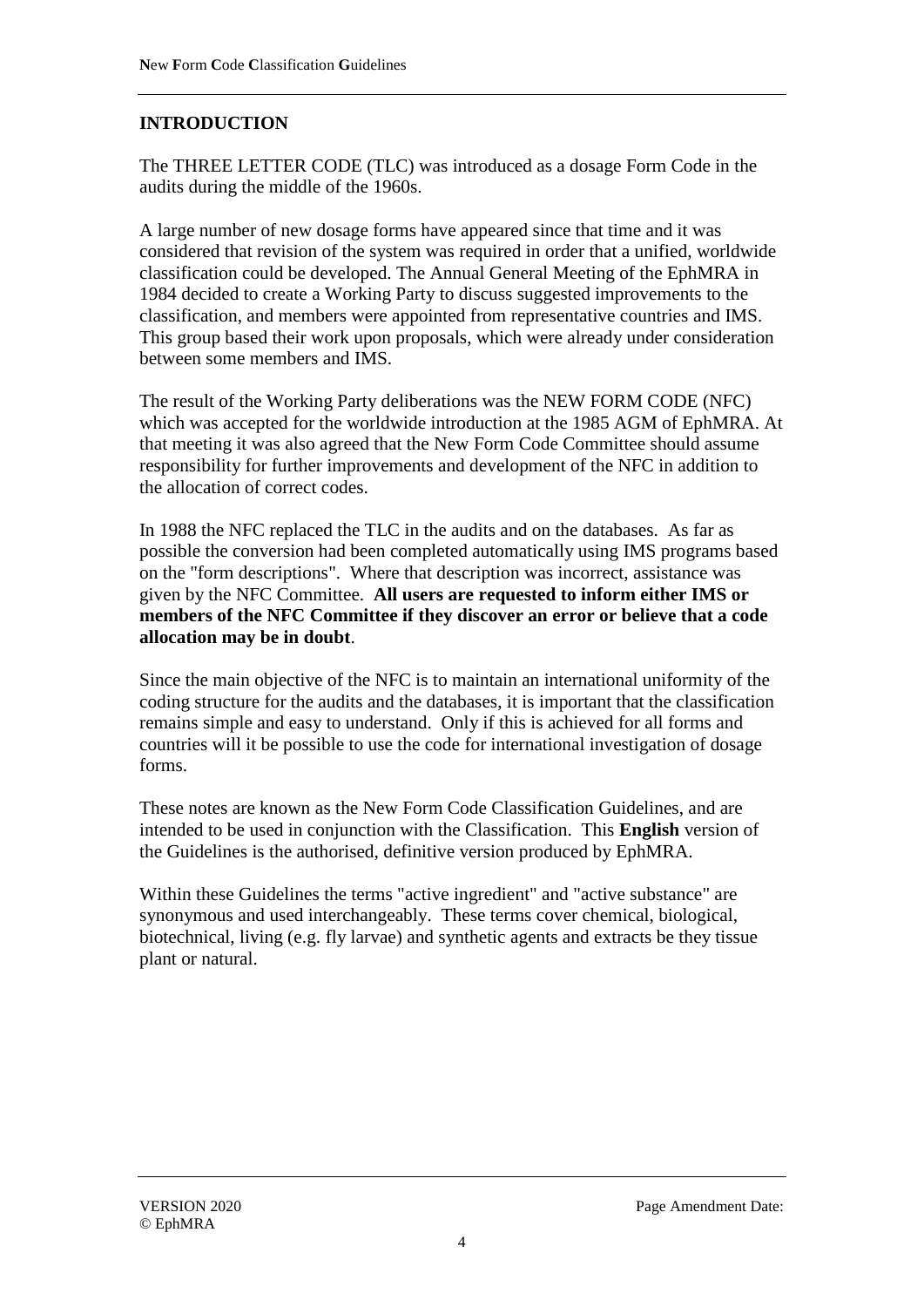# **GENERAL CLASSIFICATION RULES**

## **Rule 1. Level of Detail**

The form should be classified according to the information that is contained in the reference literature or announcements by the manufacturer. For example when the manufacturer uses the name suspension in the pack description and the literature specifies powder for suspension; the correct code is dry powder for suspension.

Generic products will be classified according to the level of information available from the generic manufacturers.

Parallel imports will be classified according to the local product against which the products is imported.

#### **Rule 2. Long-acting and Ordinary Forms**

Long-acting as used in the New Form Code classification primarily refers to the form of a preparation and not to the active ingredient. However, modification of the chemical ingredient e.g. pegylation, may also be classified as long-acting if long action is claimed by the manufacturer. Long-acting (Retard) forms are only classified as longacting if this information is provided by the manufacturer in the literature or if implied in the product name e.g. Depo Provera (Upjohn) or pack description. If the ingredients are known pharmacologically to have a long duration of action and the manufacturer does not specify that the form is long-acting, the form is classified ordinary. The manufacturer's marketing policy must not be changed by the classification.

Injectable preparations with a special 'long-acting' formulation e.g. oil, oily suspension, aqueous suspension, ester etc for intramuscular, subcutaneous, intra-articular and intrasynovial administration are also classified as long-acting.

Note that forms described as delayed action or delayed release are classified as ordinary unless they are also long-acting.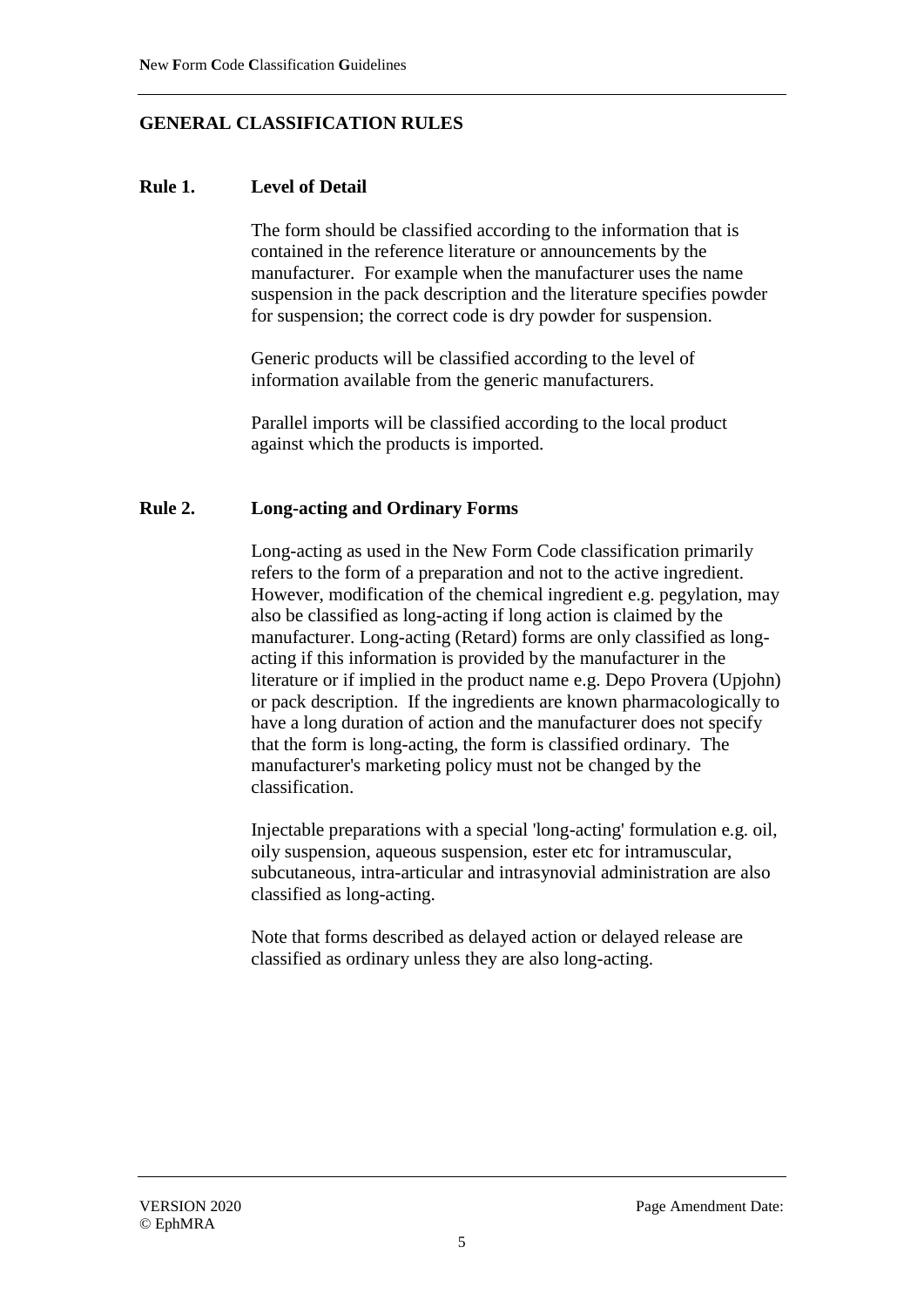#### **Rule 3. Alphabetical Rule**

If more than one code could be valid for a form, inconsistencies could result in the allocation of codes between countries. Therefore, in these cases the code with the higher sequence in the alphabet should be taken. That is, A will be used before B, B will be used before C, and so on. This rule should apply at the first and second levels of the NFC. For example, preparations for both the eye and the ear are classified as eye preparations with the first letter N. For the third letter, normally use the letter that provides the most specific information (e.g. if a product is an enteric coated tablet then use .BD not .BA) and only apply the Alphabetical Rule if there are two or more equally valid codes.

An exception to this rule applies for combination packs that are purely for promotional purposes e.g. packs where a normally available pack is packaged together with a second form as a bonus for the consumer. In this case, the combination pack should be classified with the NFC12 that is relevant to the primary pack i.e. the non-promotional component. The NFC3 should be Z to reflect that it is a combination pack.

For example, Fern Kiddimin is available as a 60ML syrup (NFC DGM) and, for a limited time, is available packaged together with 10 Fern C capsules (NFC ACA). The NFC for the promotional combination pack is DGZ to reflect that the syrup is the primary form.

If the primary form cannot be determined or if there is no primary form, then the standard alphabetical rule should be applied.

#### **Rule 4. Oral Systemic Forms Which Require Modification Before Use**

Some oral forms have to be prepared before use, e.g. a dry syrup which requires the addition of water. The form of the product is solid, but the patient takes it as a liquid. In this case the first letter of the NFC should be "Oral Liquid". The second and third letters will indicate the dry form. This also applies to baby food which needs the addition of water before use, and so should have D..as the first letter.

The only exceptions to this rule are effervescent and soluble tablets which are classified as first letter A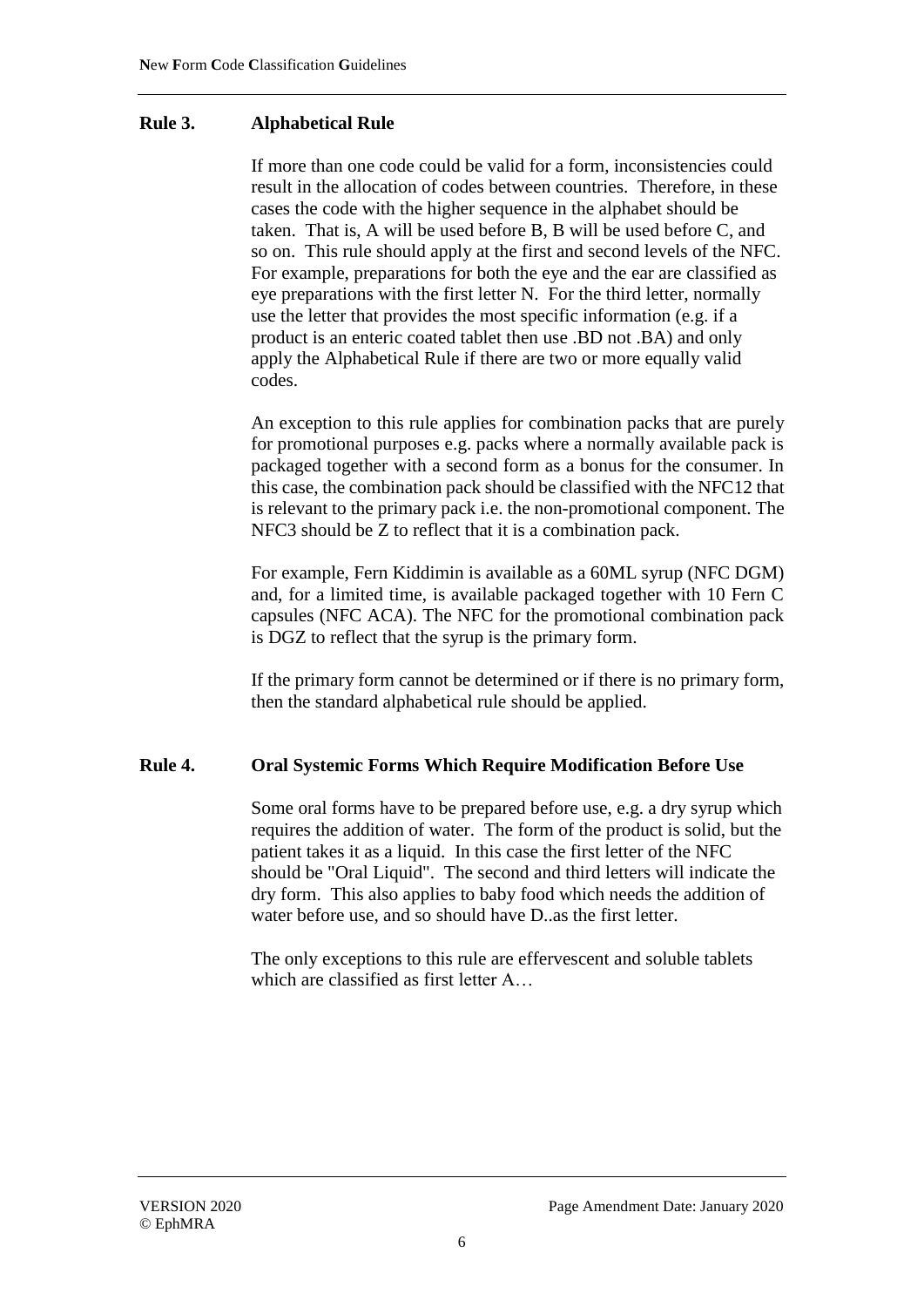# **THE HIERARCHIES WITHIN THE SYSTEM**

The New Form Code Classification is based on three letters. The first letter is independent of the following two letters; it can be used on its own, in combination with the second letter and also with the second and third letters. The second letter could in principle be combined with every first letter. The third letter may only be used in combination with the second letter. However, although every combination between the first and the other letters is possible, a limitation is given in the list of "Valid New Form Codes" in order that international uniformity may be ensured.

All new codes and new valid codes have to be approved by the New Form Code Committee before they may be used.

The limitation of three letters places restrictions on having a thoroughly logical system with the capability of separating the site of application from the long-acting effect. This would require a fourth letter. At present this limitation is due to the computer program which can only deal with three letters.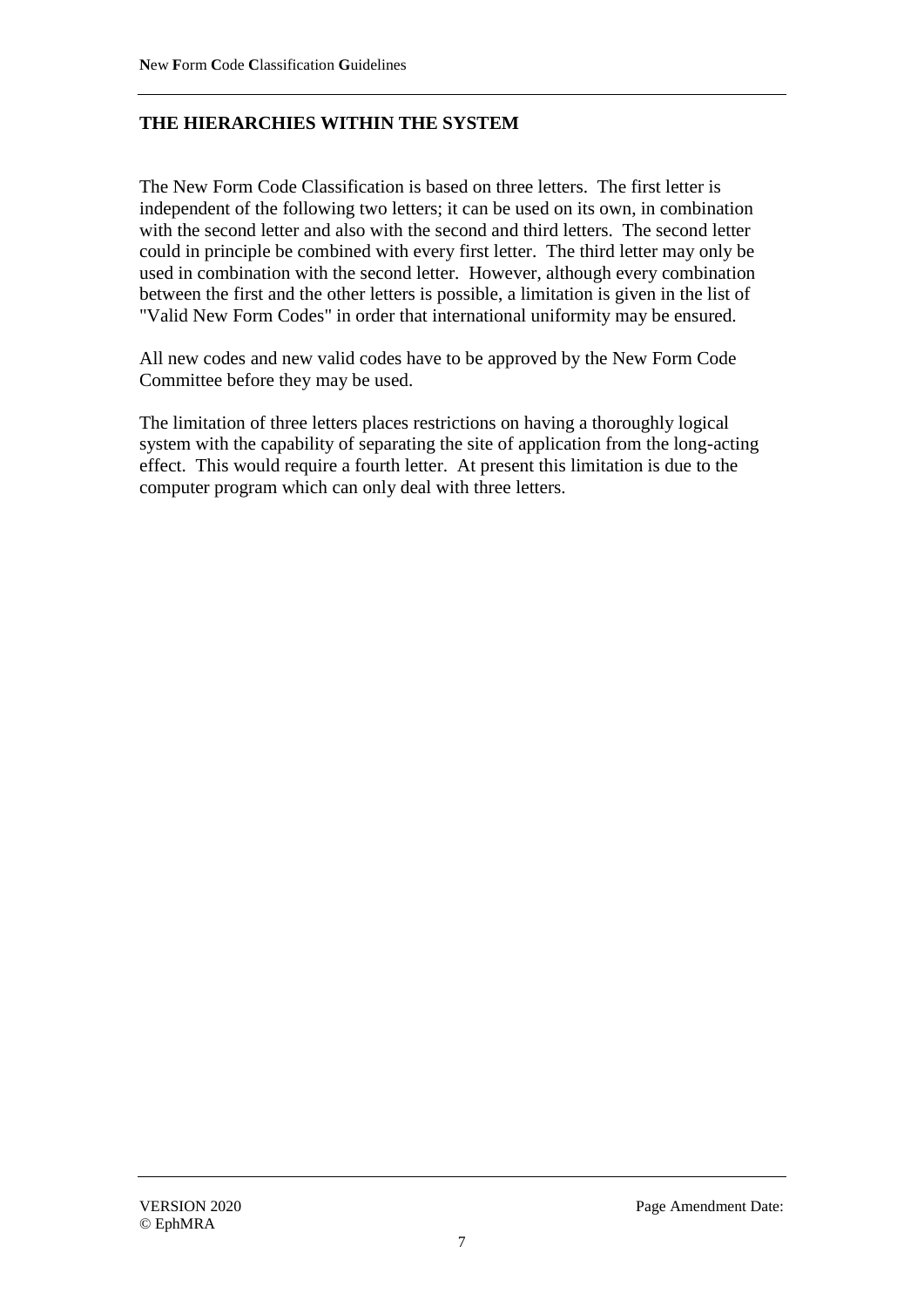# **DEFINITION OF THE FIRST LETTER**

In general, the first letter differentiates between forms for systemic and topical effect, site of application, and also between long-acting and ordinary forms.

Systemic effect as defined by the NFC classification includes the gastroenteral application of drugs, such as antacids, which have an effect on the mucous membranes but do not have systemic effect in the scientific sense. In other words, oral forms presented as either solid or liquid are classified as systemic with the exception of forms for example, for the disinfection of the oral cavity or pharynx which are classified as topical.

According to the Classification Rule 2, long-acting forms are only classified as "Long-Acting" with the first letter if the manufacturer states this in the literature or pack description. If the manufacturer names a drug "retard" (or similar) then it is classified as long-acting. If the substance is pharmacologically long-acting and the manufacturer does **NOT** refer to the form as long-acting the correct code will be ordinary. The manufacturer's marketing policy must be reflected in the classification.

This rule is used for the oral solid and liquid forms as well as for parenteral injections.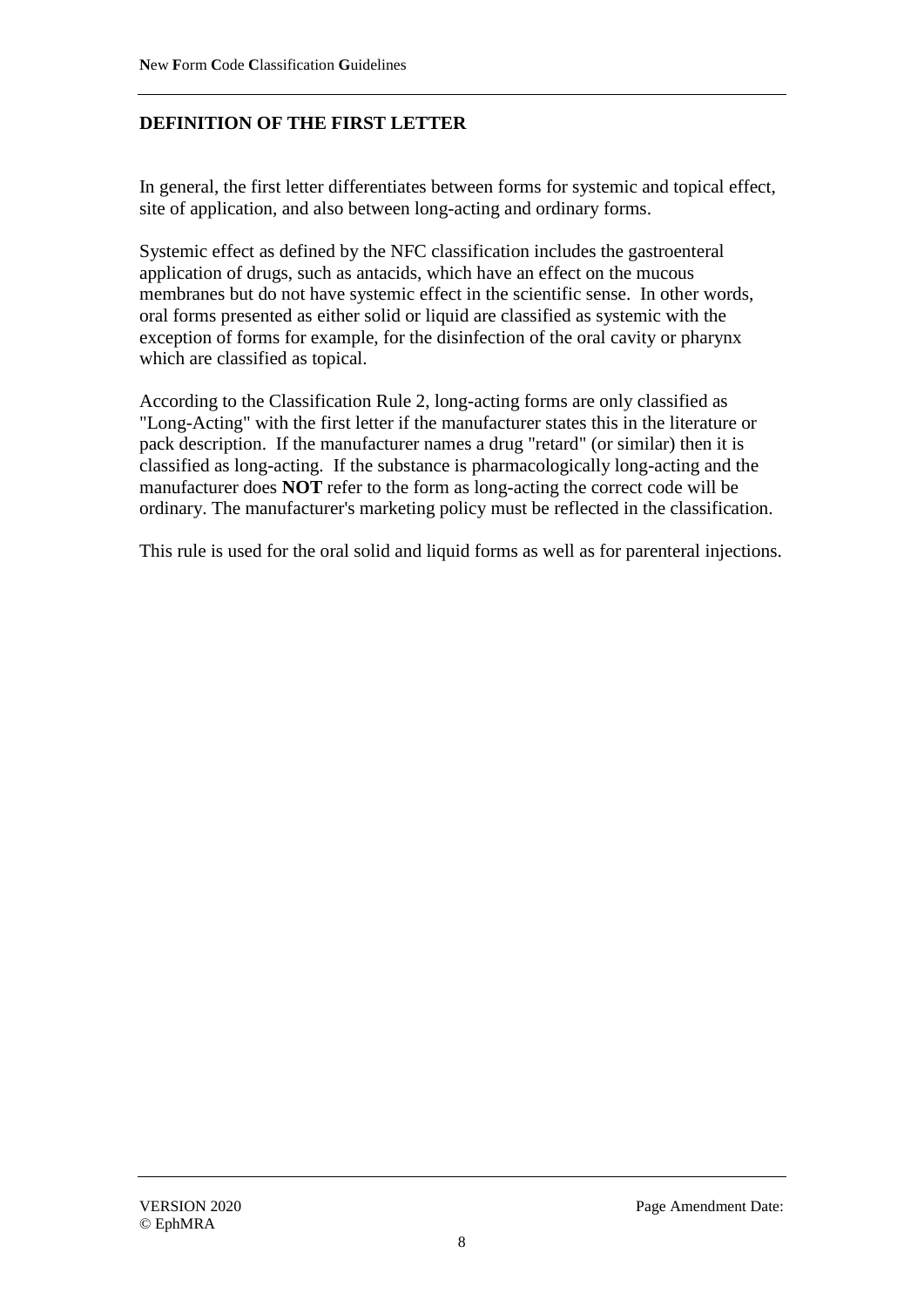# **THE VALID FIRST LETTER CODES**

The valid first letter codes are:

#### **Systemic**

#### **Ordinary**

- A.. Oral Solid Ordinary
- D.. Oral Liquid Ordinary
- F.. Parenteral Ordinary
- H.. Rectal Systemic
- I.. Nasal Systemic
- J.. Other Systemic

#### Long-Acting

- B.. Oral Solid Long-Acting
- E.. Oral Liquid Long-Acting
- G.. Parenteral Long-Acting

#### **Topical**

- K.. Oral Topical
- M.. Topical, Dermatological, Haemorrhoidal, External
- N.. Ophthalmic
- P.. Otic
- Q.. Nasal Topical
- R.. Lung Administration<br>T.. Vaginal/Intra-uterine
- Vaginal/Intra-uterine

#### **Others**

- V.. Non-human Use and Others e.g. laboratory tests
- Z.. Unknown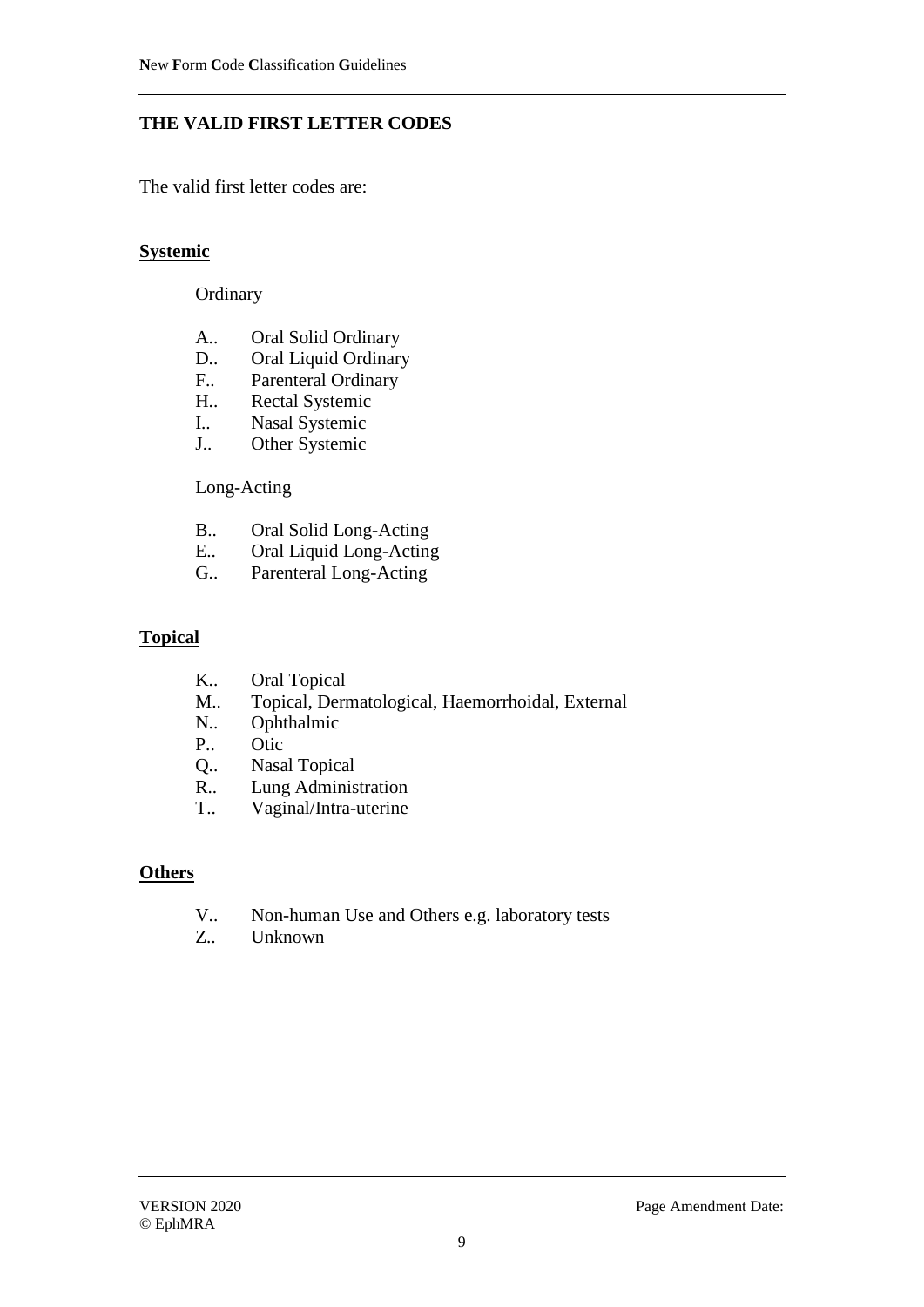# **A.. Oral Solid Ordinary**

All oral solid ordinary forms with a systemic effect.

Some products with a local effect in a scientific sense are included here, e.g. antacids with a local effect on the mucous membranes. This group also contains some oral solid forms where the systemic effect is either doubtful or not evident.

Generally speaking, all oral solid forms are included with the exception of those for disinfection or anaesthesia in the oral cavity or larynx which are in K…

Effervescent and soluble tablets for systemic use are included in this group. Also included are powders or granules to be sprinkled onto food.

# **B.. Oral Solid Long-Acting**

All oral solid forms described under A..provided they are declared to be long-acting or similar, as specified under the Classification Rule 2.

# **D.. Oral Liquid Ordinary**

All oral liquid ordinary forms with a systemic effect.

Some products with a local effect in a scientific sense are included here, e.g. antacids with a local effect on the mucous membranes. This class also includes foods and certain forms to which liquid has to be added before use.

Effervescent and soluble tablets are excluded from this group; they are included in group A.

# **E.. Oral Liquid Long-Acting**

All oral liquid forms described under D.. provided they are declared to be long-acting or similar, as specified under Classification Rule 2.

# **F.. Parenteral Ordinary**

All parenteral ordinary forms with a systemic effect.

Forms with a topical effect only are excluded and allocated into one of the topical first letter groups. This applies mainly to irrigation, perfusion and dialysis fluids which have the first letter M..

Parenteral forms of local anaesthetics, muscle relaxants or sclerosants which are injected are included in this group. Also included are anticoagulant and preservative solutions to be mixed with blood, for blood transfusions and plasmapheresis.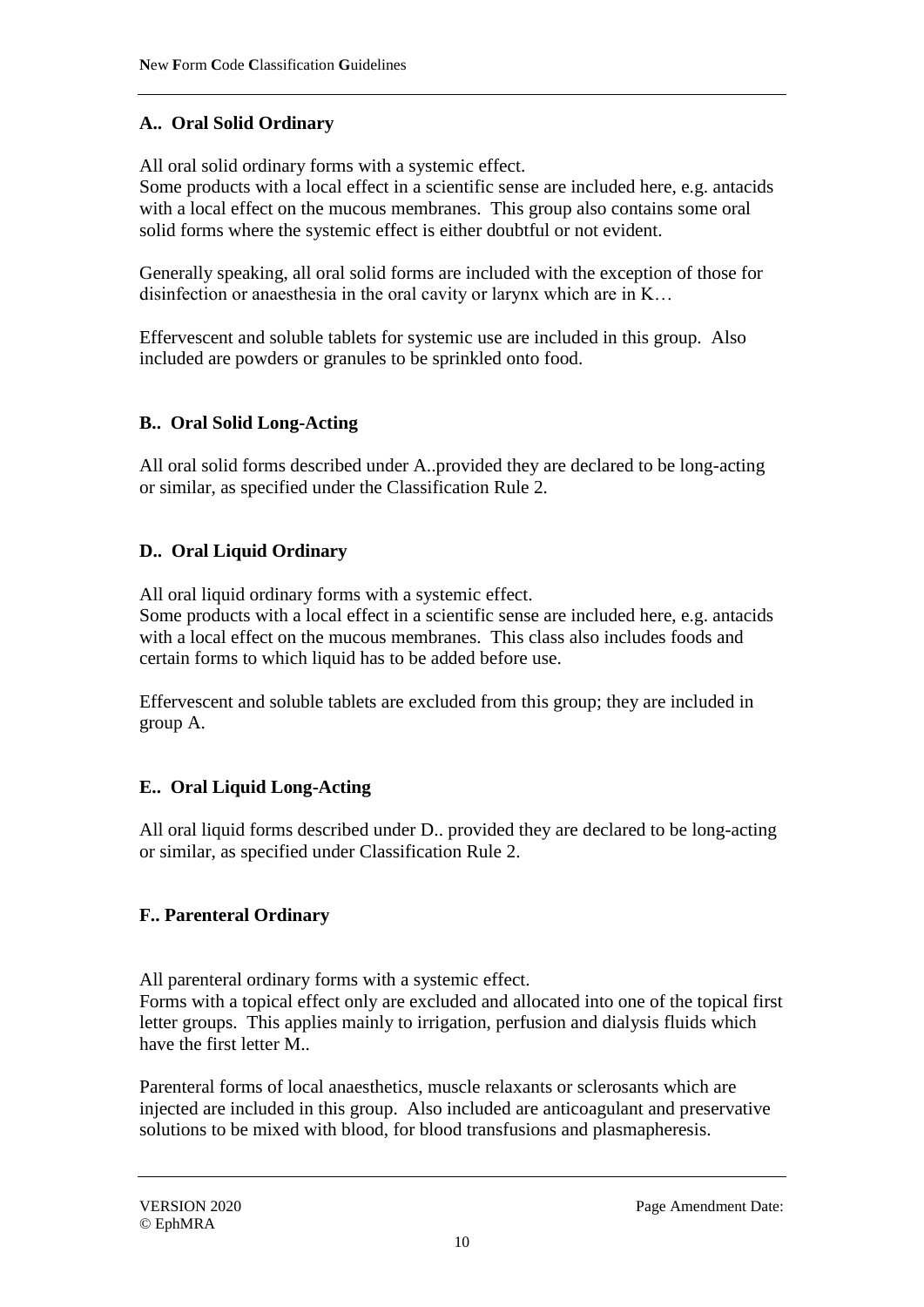# **G.. Parenteral Long-Acting**

All parenteral forms described under F.. provided they are declared to be long-acting or similar, as specified under the Classification Rule 2.

# **H.. Rectal Systemic**

All rectal forms with a systemic effect. Excluded are rectal forms used for evacuations and haemorrhoids where the effect is topical. These are classified under the first letter M..

# **I.. Nasal Systemic**

Forms for nasal application with systemic effect are included here.

#### **J.. Other Systemic**

This group contains all other forms with a systemic effect which are not mentioned in the previous groups.

Included here are transdermal therapeutic systems such as nitrate patches, which have a systemic effect but are administered topically.

Inhalation narcotics are included as are other inhalers with a systemic effect, for example, inhalers containing ergotamine. However, inhalation aerosols, liquids and powders for asthma are classified under R..

# **K.. Oral Topical**

All forms for a local effect on the mouth, teeth and throat including those for disinfection and analgesia. Injectable forms for local anaesthesia are excluded; they are classified with the first letter F.. Forms used primarily on the lips, e.g. anti-viral lip products, are in M..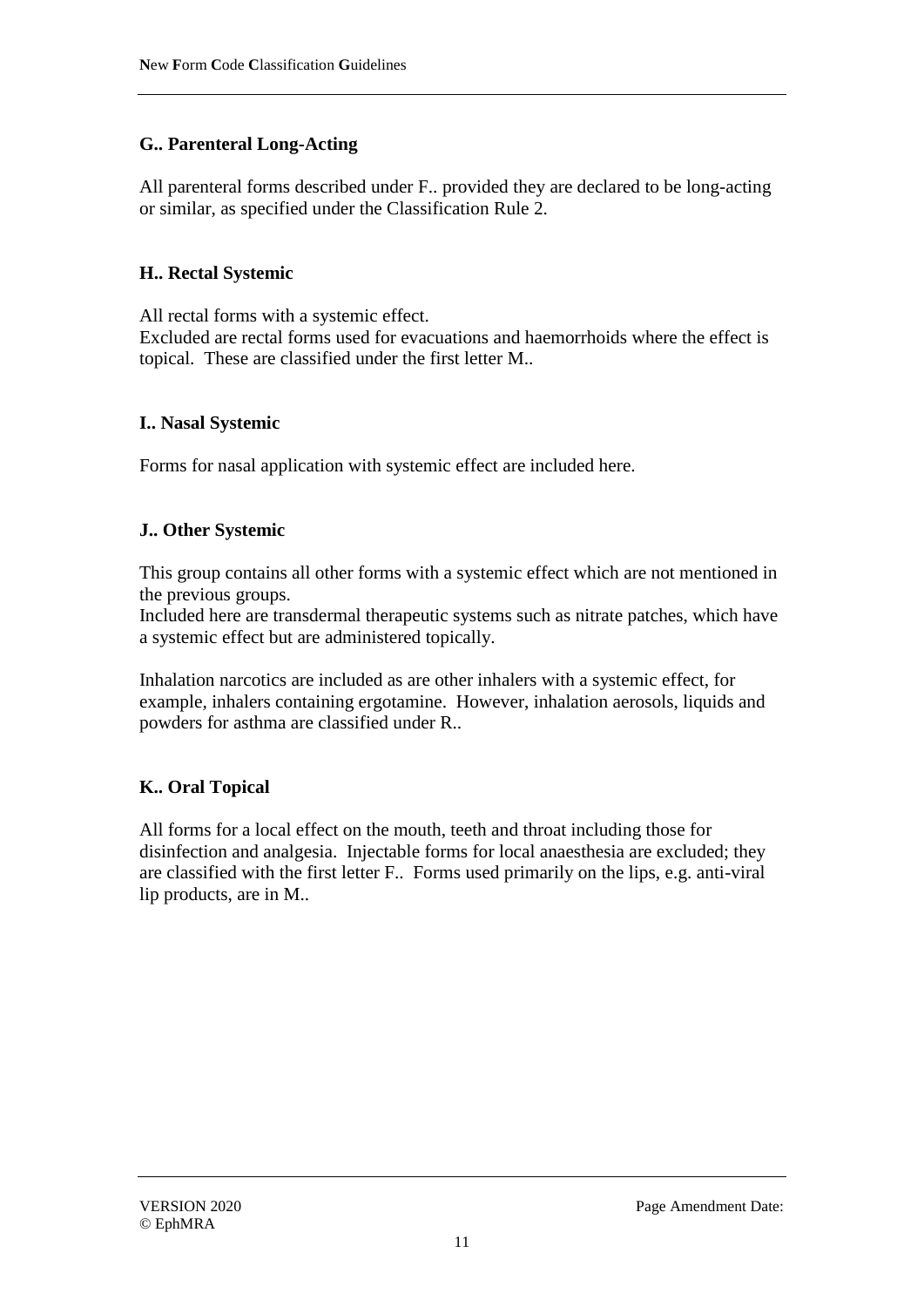# **M.. Topical, Dermatological, Haemorrhoidal, External**

This group includes forms with a topical effect such as dermatological, urological, external, haemorrhoidal and for rectal evacuations.

These forms may be differentiated by using the NFC in combination with the Anatomical Classification (ATC).

Excluded are all oral topical, ophthalmic, otic, nasal, lung and vaginal applications which have separate first letters.

Diagnostic skin patches, male condoms and stomacare products are included in this group. Dialysis, irrigation and perfusion solutions are also included here.

Products administered intradermally for a topical effect are included in this class. Those administered intradermally but have a systemic action are in F.. or G..

Also included here are ointments such as Vick Vapourub and inhalations for colds or affections in the nose and mouth.

# **N.. Ophthalmic**

All forms for ophthalmic use.

Contact lens lubricants (e.g. wetting solutions) are included because they are applied to the eye. However, forms for contact lens care, used for the lens but not for the eye (e.g. soaking, sterilising solutions), are classified under V..

For combined wetting, soaking, sterilising or neutralising solutions (where these come into contact with the eye), the Alphabetical Rule applies and these are classified under N..

Forms of application for both eye and ear or eye and nose are also included here according to the Alphabetical Rule.

Eye drops in solution are classified NGB, those in suspension NGK and those as dry powders for reconstitution NGJ. Lid scrubs for blepharitis (e.g. OCuSOFT Cynacon, USA) are included in N..

# **P.. Otic**

All forms for otic application. Eardrops in solution are classified PGB, those in suspension PGK and those as dry powders for reconstitution PGJ. Excluded are applications, which may be used for the eye or the ear; these are classified under N..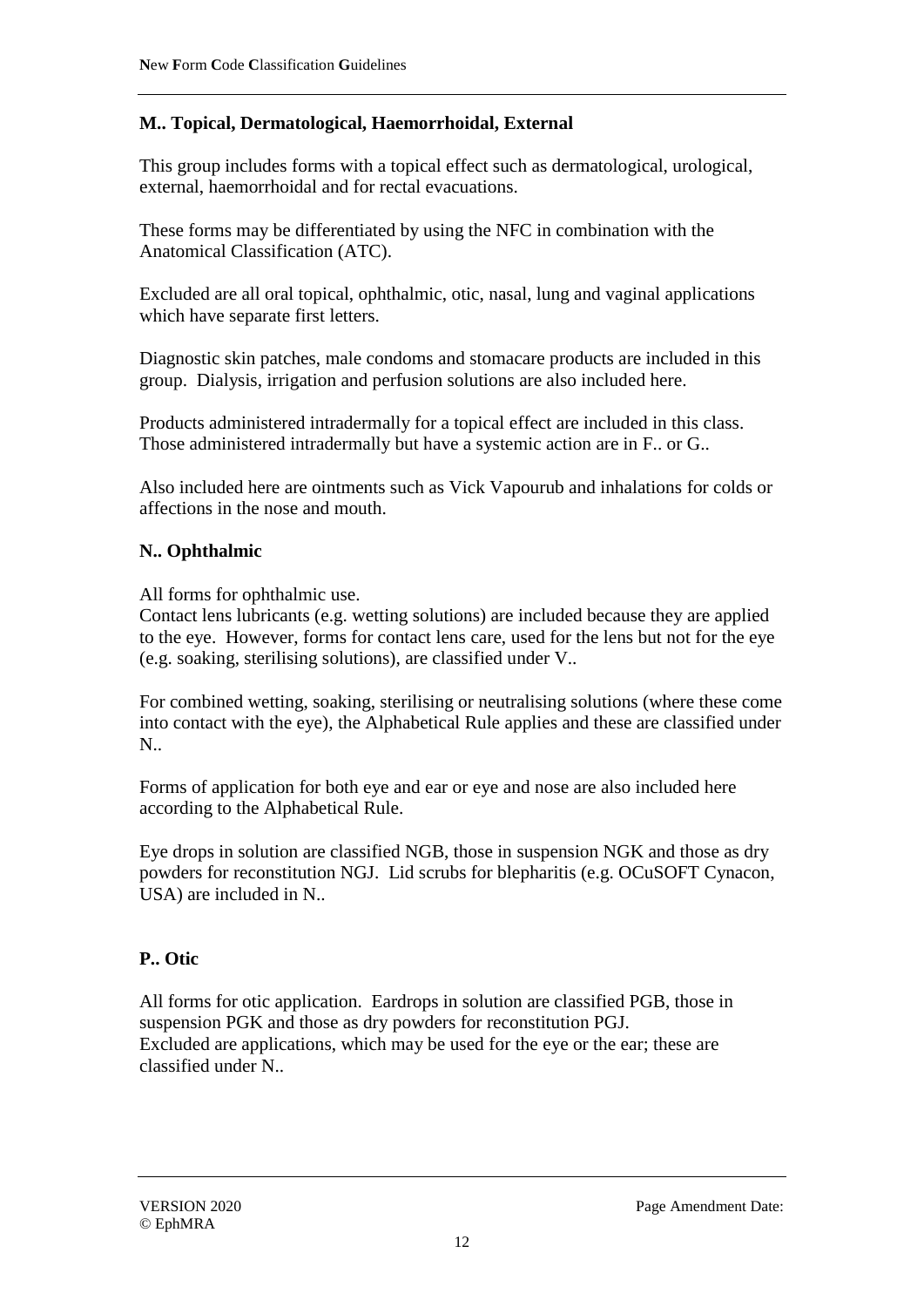# **Q.. Nasal Topical**

All nasal applications for a local effect. Nose drops in solution are classified QGB and those in suspension QGK. Excluded are applications which may be used for both the eye or the nose; these are classified under N..

Products supplied with both a nasal adaptor and a mouthpiece for lung administration are classified in Q..

Nasal forms indicated for systemic effect are in I..

# **R.. Lung Administration**

The defining characteristics of this group is administration to AND topical effect in or on the lung.

Therefore, this class contains forms of products classified as anti-asthmatics in the group R3 of the Anatomical Classification and anti-infective/fungal preparations administered directly to the lung for a topical effect. Not every form of anti-asthmatic is classified here, i.e. tablets for asthma are classified as oral systemic, only products which are inhaled are classified in this group. Therefore, R.. contains metered-dose pressurised aerosols, liquids for use in a nebuliser or in a mechanical aerosol device, and substances in inhaler capsules. If the inhaler device is supplied alone, without active ingredients, it is classified as VZY.

Metered-dose or normal pressure aerosols which are for inhalation but which have a systemic effect, for example, inhalers containing ergotamine, are excluded and classified under the first letter J..

Also excluded are ointments such as Vick Vapourub and inhalations for colds or affections in the nose and mouth which are classified under the first letter M..

If a particular dosage form of a drug can be used both orally and by nebulising, the correct code reflects the oral use e.g. Bisolvon drops which may be used orally or in a mechanical nebuliser.

Products supplied with both a nasal adaptor and a mouthpiece for lung administration are classified in Q..

This class also includes products administered intrapleurally for a local effect on the lung e.g. Steritalc.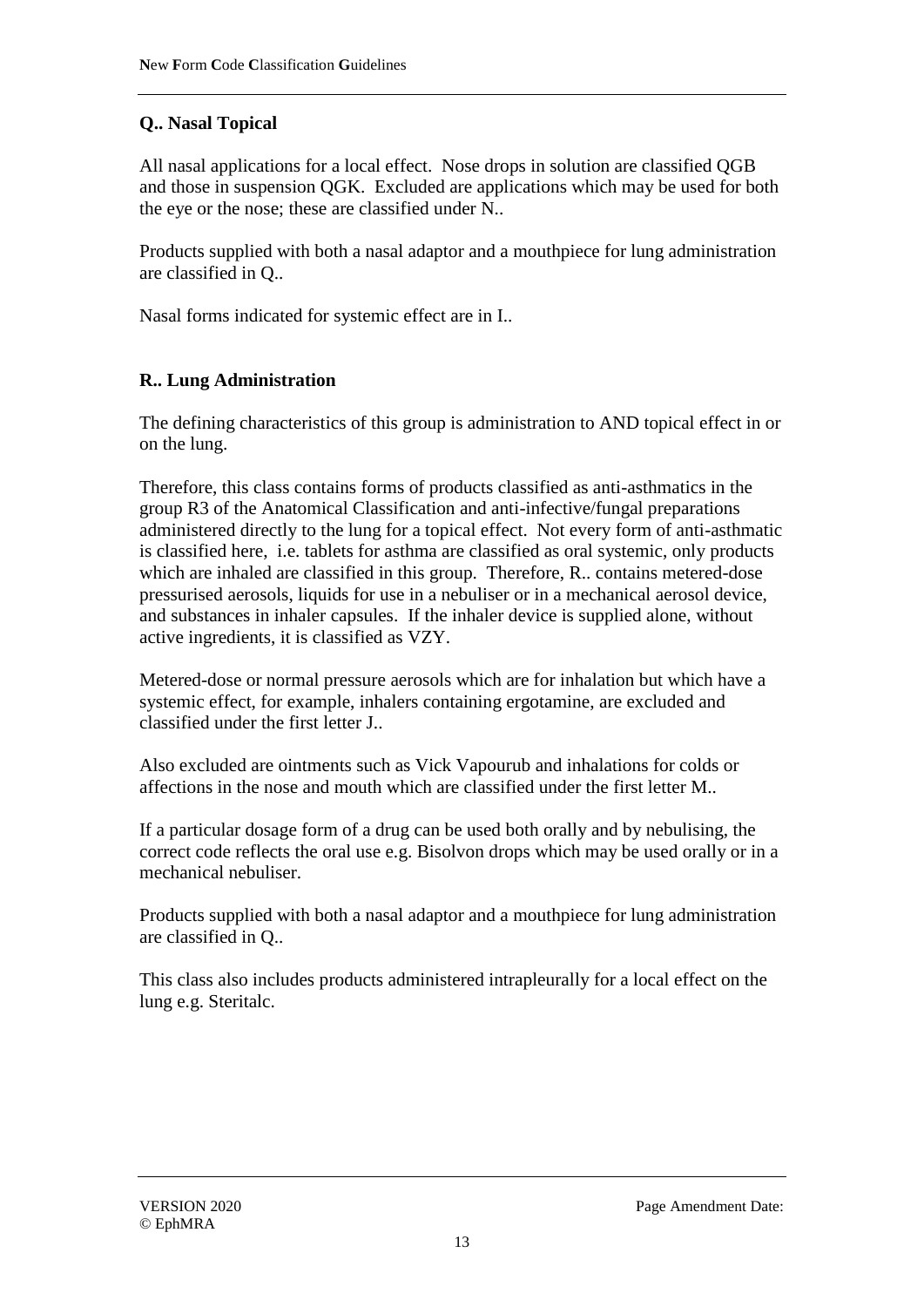# **T.. Vaginal/Intra-uterine**

All vaginal applications. Products for vulval application only are also included here.

Ovuli, globuli, pessaries, intra-uterine devices, vaginal suppositories etc are included here.

Also included are ointments, creams and liquids for vaginal application.

# **V.. Non-Human Use and Others**

The defining characteristic is that forms classified in this group have no direct therapeutic or pharmacological effect on the human body; contact is not excluded. Therefore, laboratory tests, urinary sticks for diagnostic tests, aerosols for disinfection of rooms, fumigating candles, inhalation devices, empty syringes/injection pens and so on, are included here.

Other forms which cannot be classified in the groups mentioned above and bulk products used as raw materials are included here.

# **Z.. Unknown**

This group is only for forms with unknown applications.

Forms classified here should be corrected as soon as the exact information becomes available. Z.. is a code for 'temporary' use only.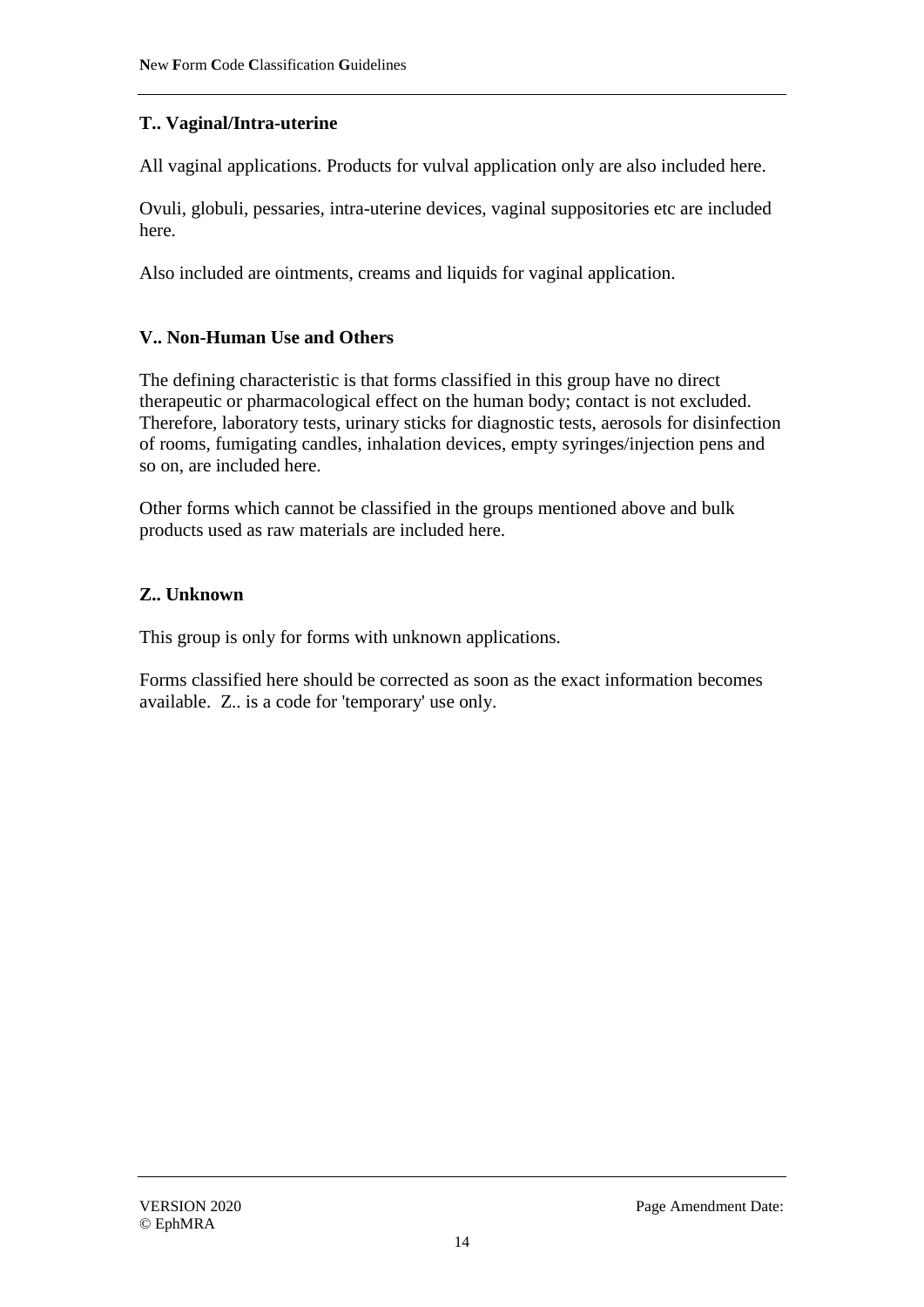# **DEFINITION OF THE SECOND LETTER**

The second letter indicates the general form of medication and is independent of the first letter. On the database, this gives the possibility of selecting all liquids independent of the site of application, all tablets independent of ordinary or longacting effect and systemic or topical use, etc.

For the distinction of the specific form the third letter is to be used together with the second letter.

#### **THE VALID SECOND LETTER CODES**

The valid second letter codes are:

| <b>Solid forms</b>       | .A.<br>.B.<br>.C.<br>.D.<br>.E.           | <b>Tablets</b><br><b>Coated Tablets</b><br>Capsules<br>Solid Special Forms<br>Powders/Granules |
|--------------------------|-------------------------------------------|------------------------------------------------------------------------------------------------|
| <b>Gases</b>             | .F.                                       | Gases                                                                                          |
| <b>Liquids</b>           | .G.<br><b>H.</b><br>J.<br>.K.             | Liquids<br><b>Pressurised Aerosols</b><br><b>Bath Preparations</b><br>Teas                     |
| <b>Suppositories .L.</b> | Suppositories                             |                                                                                                |
| <b>Injections</b>        | .M.<br>.N.<br>.P.<br>Q.<br>$\mathbf{R}$ . | Ampoules<br>Pre-filled Syringe<br>Vials<br>Infusions<br>Cartridges/Pens                        |
| <b>Ointments</b>         | .S.<br>.T.<br>.V.                         | <b>Ointments</b><br>Creams<br>Gels and Sols                                                    |
| <b>Others</b>            | .W.<br>.Y.<br>.Z.                         | <b>Medicated Dressings</b><br><b>Other Special Forms</b><br><b>Medical Aids</b>                |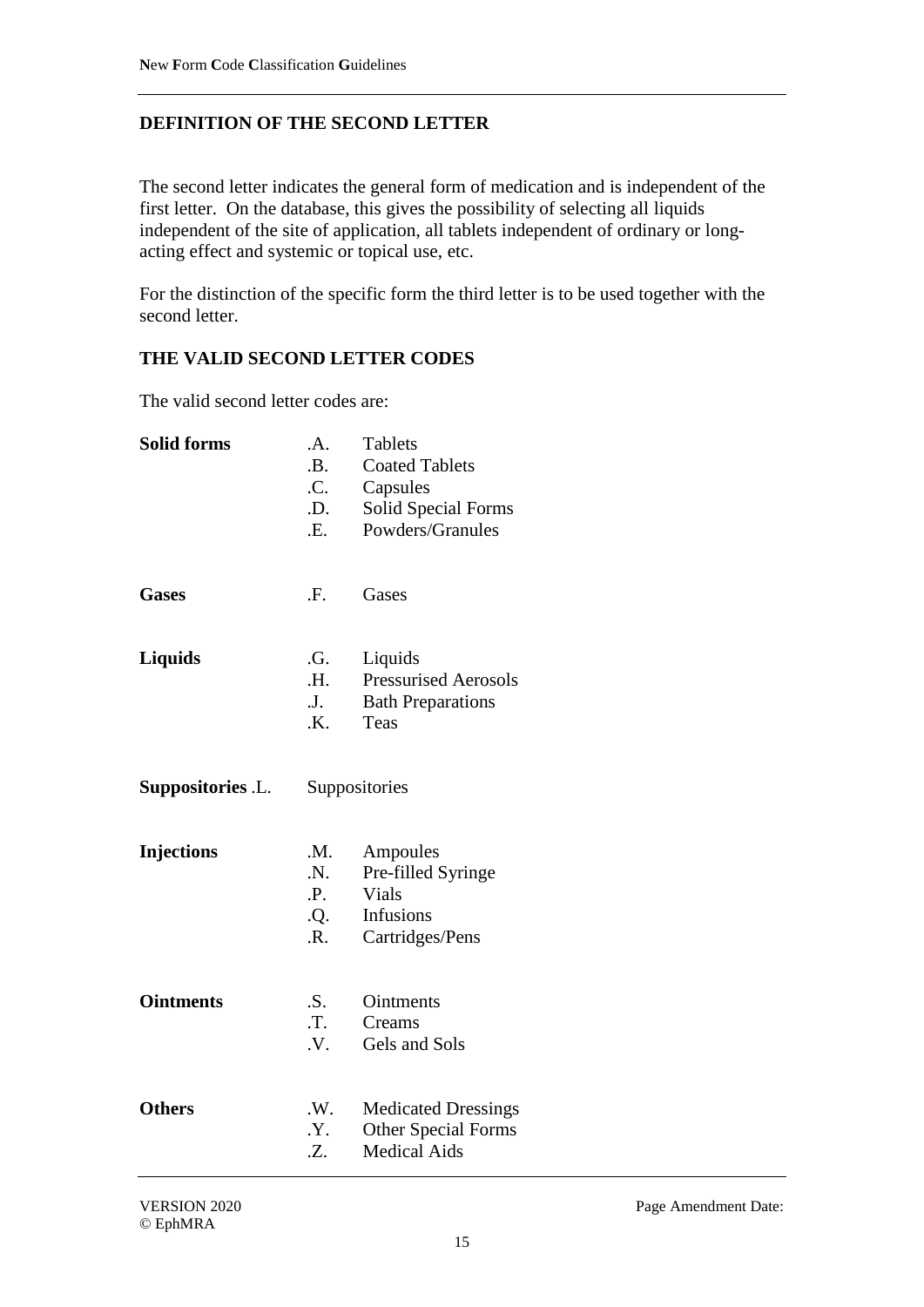#### **DEFINITION OF THE THIRD LETTER**

The third letter subdivides the general form of medication as defined by the second letter into more specific dosage forms. Therefore, the third letter can only be used together with the second letter. Normally, the third letter that provides the most specific information is used (e.g. if a product is an enteric coated tablet then use .BD not .BA). For the third letter, only apply the Alphabetical Rule if there are two or more equally valid codes, (e.g. Videx tablets, Bristol-Myers Squibb Australia, can be crushed and dispersed in water, or chewed. Both .AK and .AG are equally valid, but .AG is chosen according to the Alphabetical Rule).

**The third letter ..A** normally indicates the form of the second letter without any specification. For example, .AA includes products that are known to be plain tablets and also tablets not otherwise specified i.e. those that cannot be more specifically classified due to a lack of information.

**The third letter ..Y** is for new forms of the second level when only a few products with such forms are on the market and for which no third level has been created. A separate third letter group will be devised for these as necessary.

**The third letter ...** Z is for combination packs, that is, two or more forms in the same pack that are each used separately. For example, an oral tablet in combination with a topical ointment. Here the Alphabetical Rule has to be taken into consideration hence, this example would be classified as .AZ and if the tablets are ordinary, for oral use they would be classified as AAZ. Also, packs containing both sugar-coated and plain (non-coated) tablets are classified .AZ.

Packs supplied with a second form containing diluent that contains no active ingredient, are not considered to be combination packs. These should be classified according to how the active ingredient is supplied. Form example, an injectable antibiotic dry powder vial supplied with an ampoule of diluent e.g water for injection, should be classified as .PB.

Packs supplied with two or more forms, each containing active ingredient(s), that need to be combined before administration are also not considered to be combination packs. These should be classified as their final form. For example, a product supplied as a bottle of powder plus an ampoule of solvent/diluent, both containing active ingredients. The two forms are mixed in the bottle and the resulting solution administered as a nasal spray. In this case, the product should be classified as QGC.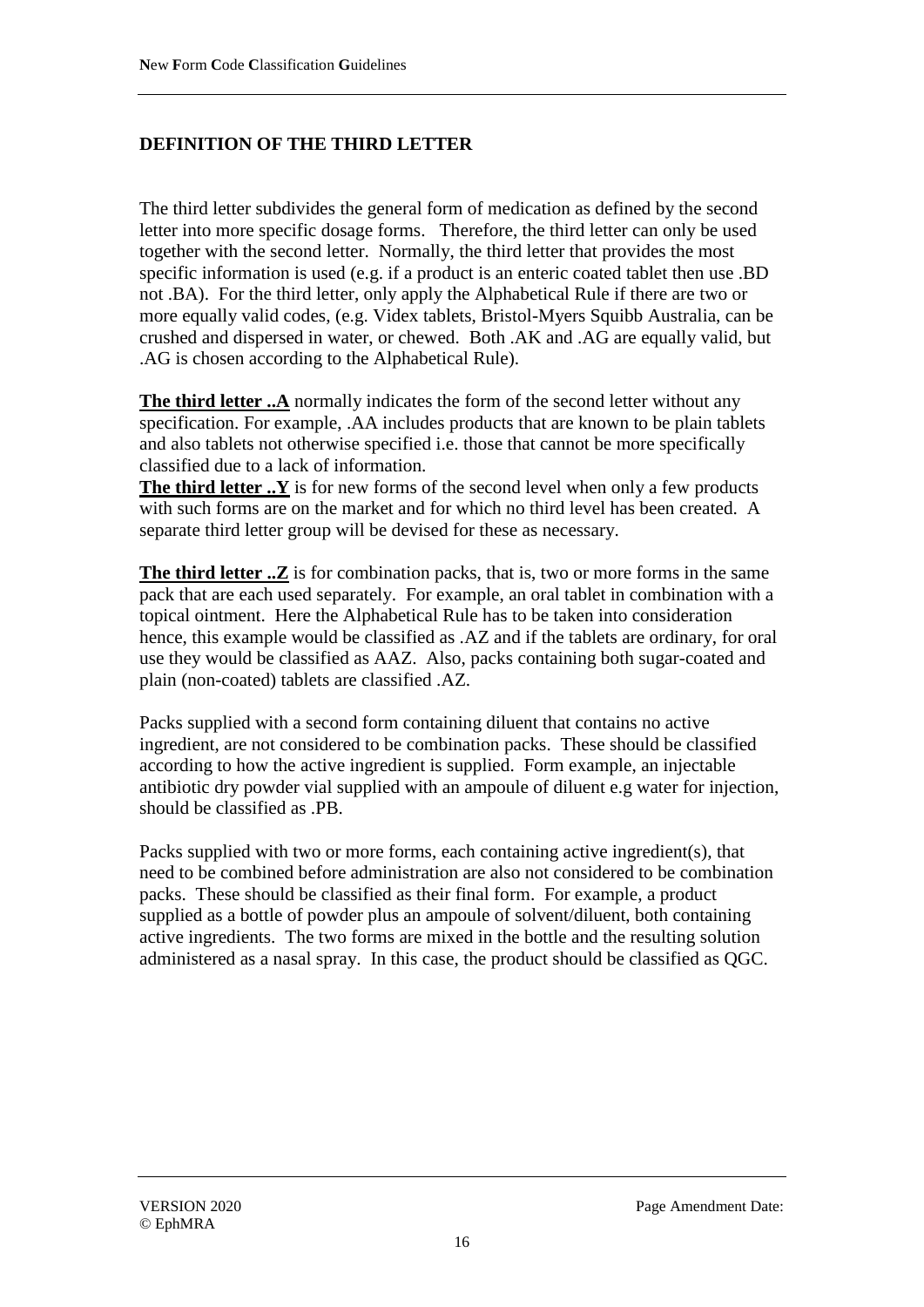#### **VALID COMBINATIONS OF SECOND AND THIRD LETTERS AND DEFINITIONS**

# **.A. TABLETS**

#### **.AA TABLETS**

Tablets not otherwise specified, including pills. Coated pills should be in .BA. Vaginal tablets and pessaries in a compressed tablet format are classified TAA.

#### **.AB ORALLY DISINTEGRATING TABLETS**

Tablets that disintegrate dissolve or melt quickly in the mouth without the need of taking them with liquid. Sublingual tablets that are specifically formulated in this way are classified here. They can be manufactured by freeze-drying (Lycos, Zydis) or any other process (Rapimelt, Schmeltztab). For those that disintegrate, the resulting particles may be plain, enteric coated or otherwise coated.

#### **.AE BUCCAL TABLETS**

Tablets for buccal use to be placed in the buccal pouch.

Muco-adhesive buccal tablets are also included here.

# **.AF SUBLINGUAL TABLETS**

Tablets for sublingual use to be placed under the tongue.

Sublingual tablets that are specifically formulated to disintegrate, dissolve or melt quickly are classified in AAB.

# **.AG CHEWABLE TABLETS**

Tablets which are specially formulated to be chewed. Chewable tablets which can also be sucked or swallowed are also in .AG.

# **.AH EFFERVESCENT TABLETS**

Tablets which dissolve in water with the formation of carbon dioxide.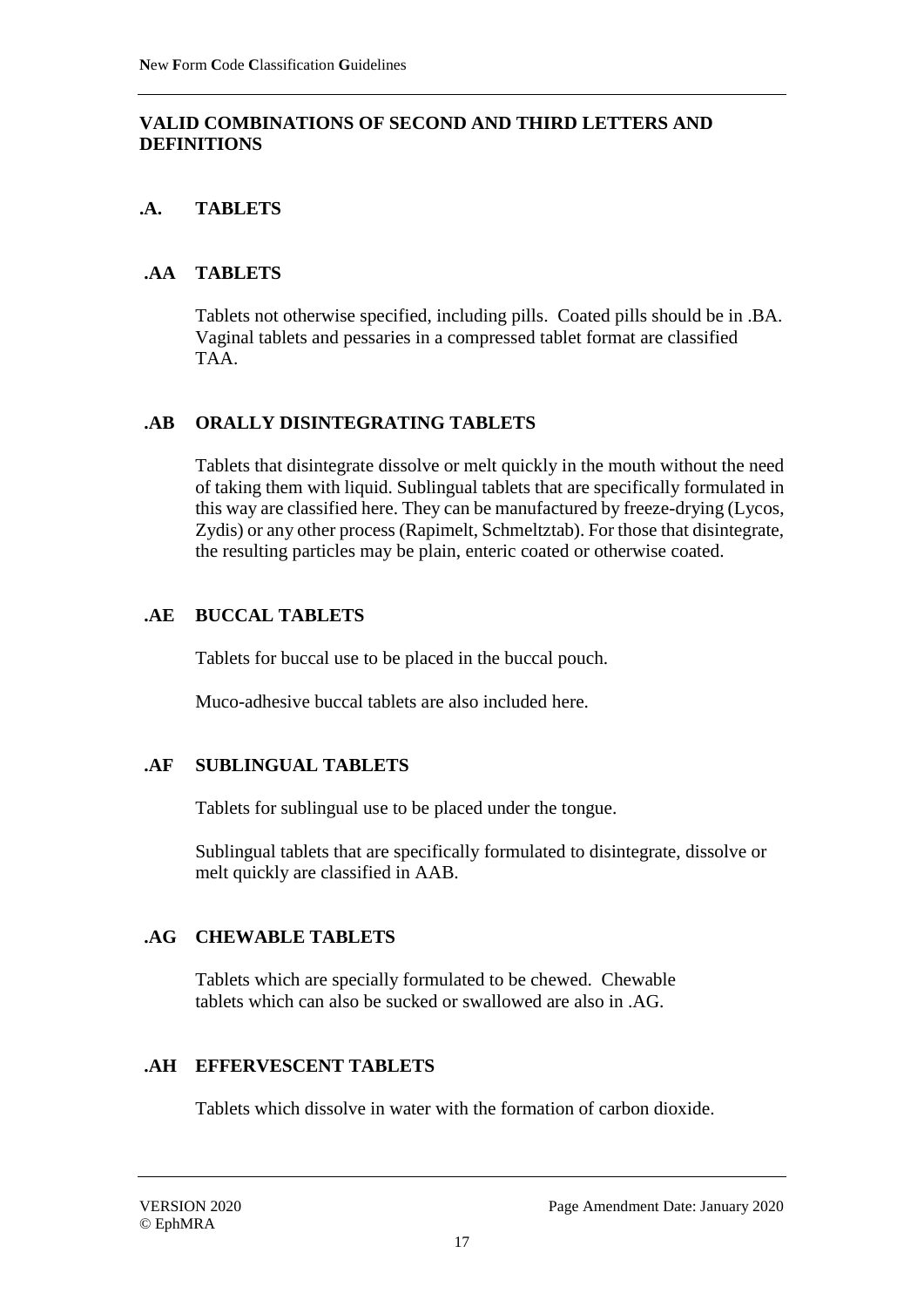#### **.AJ LAYERED TABLETS**

Tablets which are prepared by compressing, coating etc, other layers of active ingredients around pre-formed tablets.

#### **.AK SOLUBLE TABLETS**

Tablets which have to be dissolved in water before use. This includes soluble and dispersible tablets.

#### **.AX ENEMA TABLETS**

Tablets for preparation of an enema.

#### **.AY OTHER TABLETS**

Other special forms of tablets

Tablets containing sensors are included here.

# **.AZ COMBINATION PACK TABLETS**

Combination packs of tables together with other forms in the same pack. This includes packs containing tablets with other forms which are classified with a lower alphabetical sequence.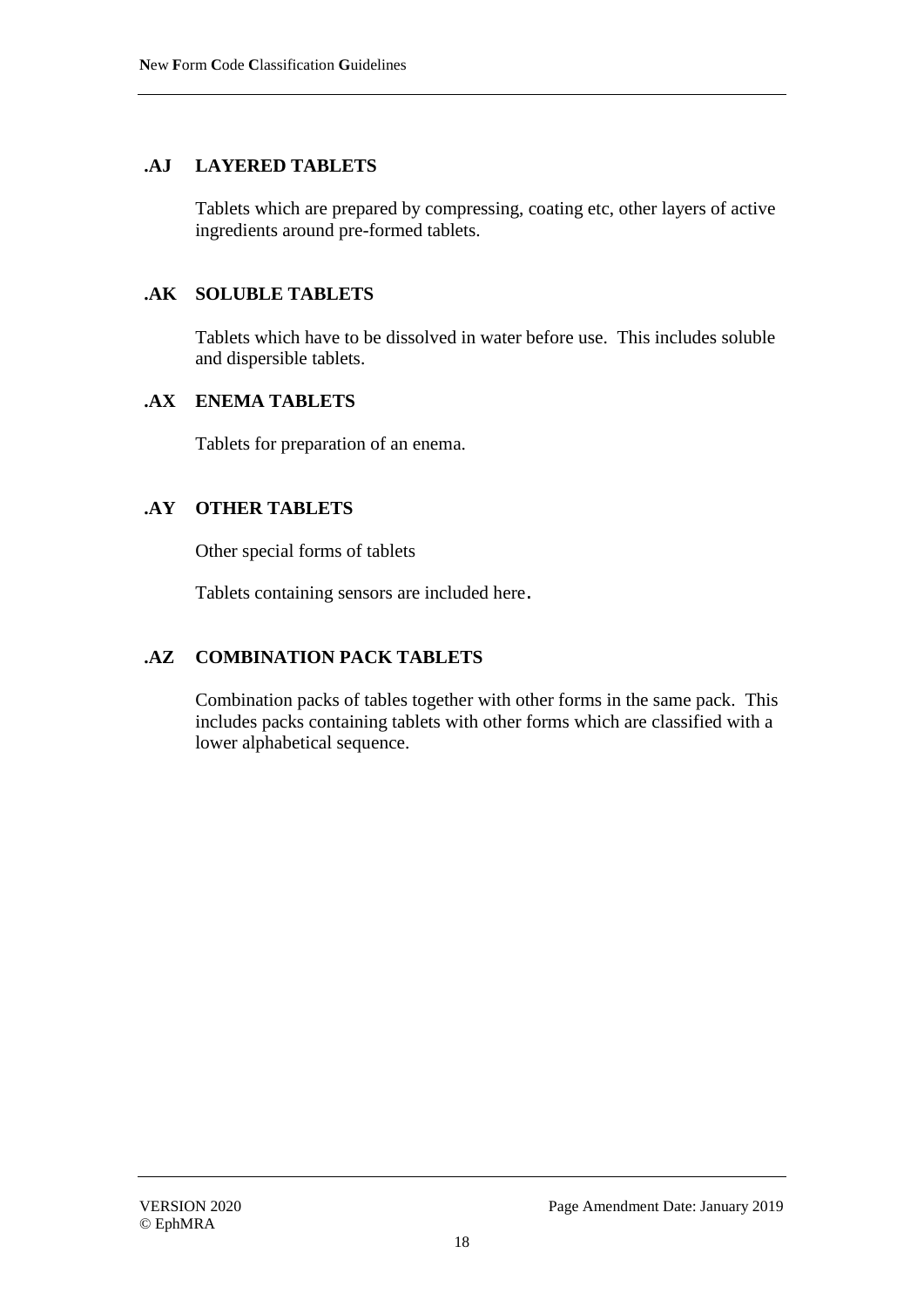# **.B. COATED TABLETS**

## **.BA COATED TABLETS**

Coated tablets not otherwise specified, including sugar coated tablets, dragees, pills, etc. This code should be used when the coating is not clearly defined. Forms described as lozenges or pastilles should be classified in .DE.

# **.BB GELATIN-COATED TABLETS**

Tablets coated with a film of gelatin e.g. geltabs.

#### **.BC FILM-COATED TABLETS**

Film-coated tablets; the coating is a very thin film. Tablets which are both sugar-coated and film-coated are included in this class.

#### **.BD ENTERIC-COATED TABLETS**

Enteric-coated tablets are prepared in such a manner that the coat resists the action of the gastric fluid but disintegrates in the intestinal fluid to release the contents. Acrylic coated tablets are also classified .BD.

#### **.BF SUBLINGUAL COATED TABLETS**

Coated tablets for sublingual use to be placed under the tongue.

# **.BG CHEWABLE COATED TABLETS**

Coated tablets which have to be chewed and then swallowed.

#### **.BN MEMBRANE-COATED TABLETS**

Membrane coated tablets are coated with a semipermeable film which has one small hole to release the ingredient in a long-acting manner. These are 'OROS-type' products.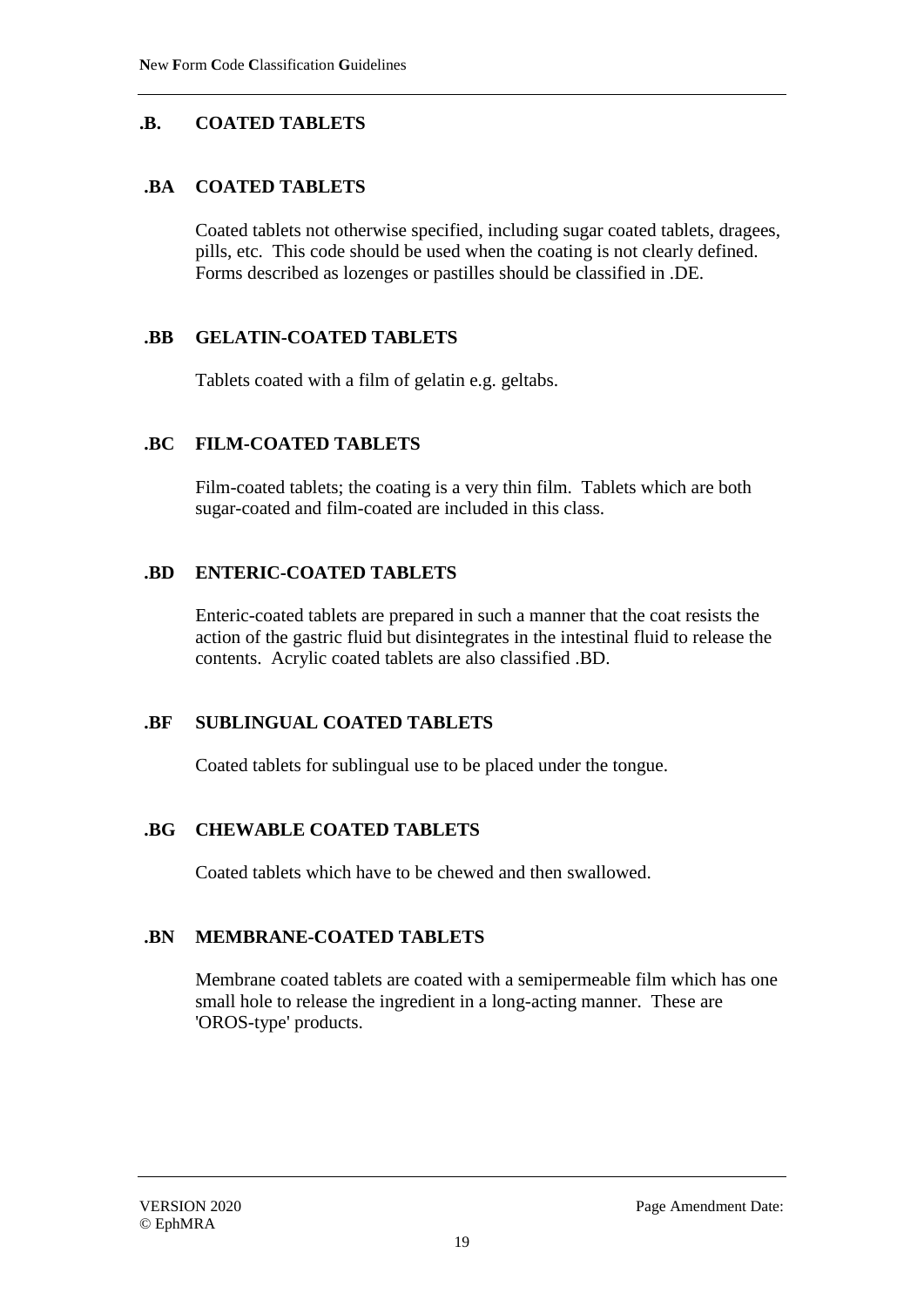# **.BY OTHER COATED TABLETS**

Other special forms of coated tablets.

Coated tablets containing sensors are included here.

# **.BZ COMBINATION PACK COATED TABLETS**

Combination packs of coated tablets together with other forms in the same pack. This includes packs containing coated tablets with other forms which are classified with a lower alphabetical sequence.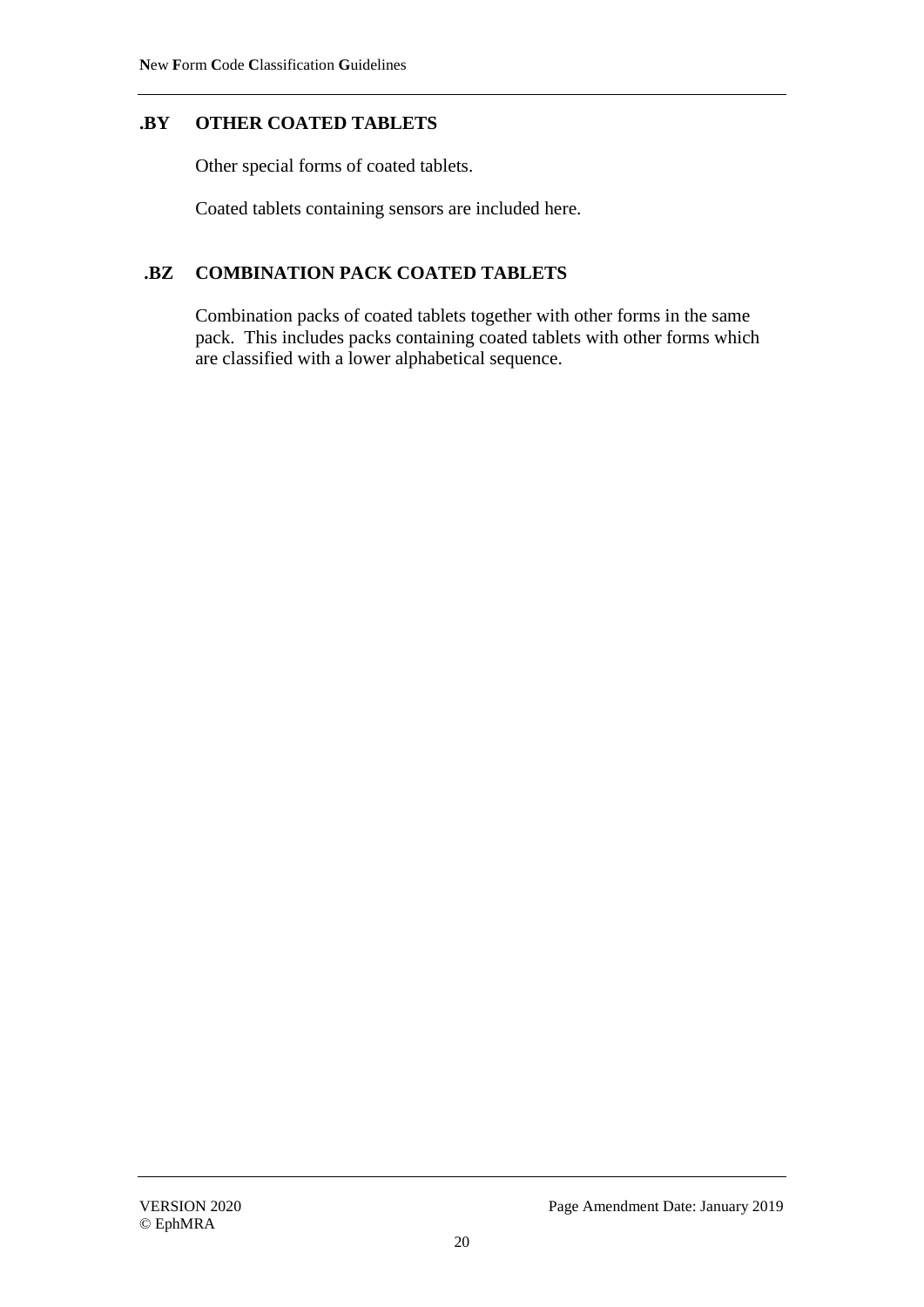#### **.C. CAPSULES**

Capsules consist of active substance(s) enclosed in a shell. The active substance may be in a number of forms e.g. powders, granules, pellets or as a liquid. Each capsule is a unique unit of use i.e. a dose consists of one or more capsules, as prescribed.

# **.CA CAPSULES**

Capsules not otherwise specified. Vaginal capsules which have a shell and a separate filling are in TCA. Examples of vaginal capsules are Polygymax (UCB), Oestrogal-N (Atzinger) and Fossyol (Merckle).

#### **.CD ENTERIC-COATED CAPSULES**

Enteric-coated capsules are coated in such a manner that the coat resists the action of gastric fluid but dissolves in the intestinal fluid to release the contents. Note that capsules containing enteric-coated pellets/granules are in .CY.

#### **.CE BUCCAL CAPSULES**

Capsules for buccal use.

#### **.CF BITING CAPSULES**

Capsules which the patient has to bite and the substance is absorbed through the mucus membranes.

#### **.CG CHEWABLE CAPS**

Capsules which have to be chewed and then swallowed.

#### **.CN MEMBRANE CAPSULES**

Membrane capsules are capsules with semipermeable surface which has one small hole to release the ingredient in a long-acting manner.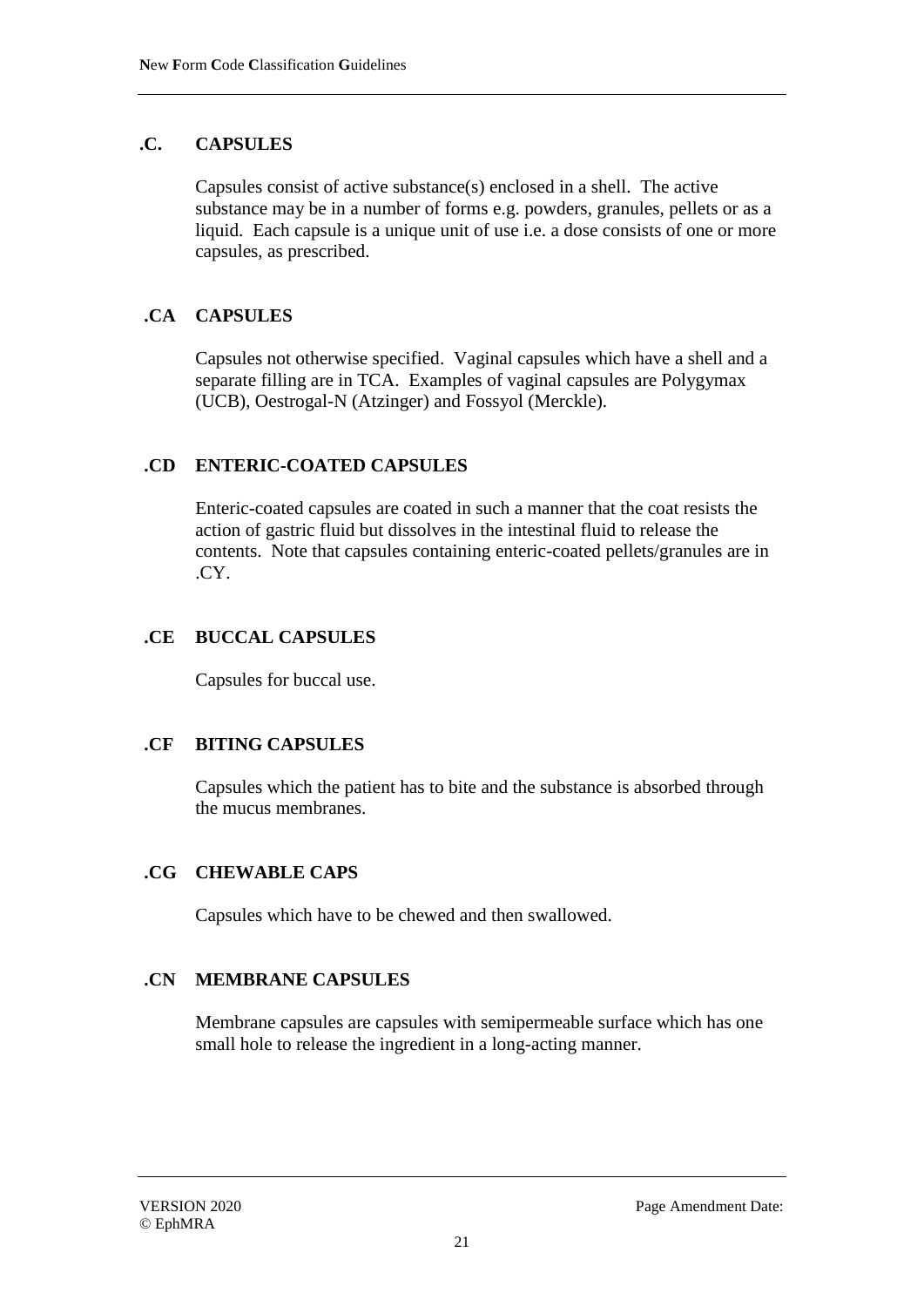# **.CS CACHETS**

Cachets are edible containers containing dry powdered drugs for oral administration. The shell consists of two concave pieces of wafer made of flour and water.

## **.CT INHALER CAPSULES**

Capsules e.g. Spincaps for use in special inhalers e.g. Spinhaler, including all capsules containing powders for insufflation. The Spinhaler device without the capsules will be in VZY.

#### **.CV CAPSULES FOR TOPICAL APPLICATION**

Capsules for topical administration, for example, Nitronal gel capsules (Pohl-Boskamp) which are classified JCV and Karvol Capsules (Crookes) which are classified MCV. The contents of the capsules can be applied to the skin.

# **.CY OTHER CAPSULES**

Other special forms of capsules. This includes capsules containing mixtures of different forms e.g. powder/granules/pellets within one capsule. It also includes capsules containing coated and enteric-coated pellets. However, if the coating is to achieve long action only, BCA is used.

# **.CZ COMBINATION PACK CAPSULES**

Combination packs of capsules together with other forms in the same pack. This includes packs containing capsules with other forms which are classified with a lower alphabetical sequence.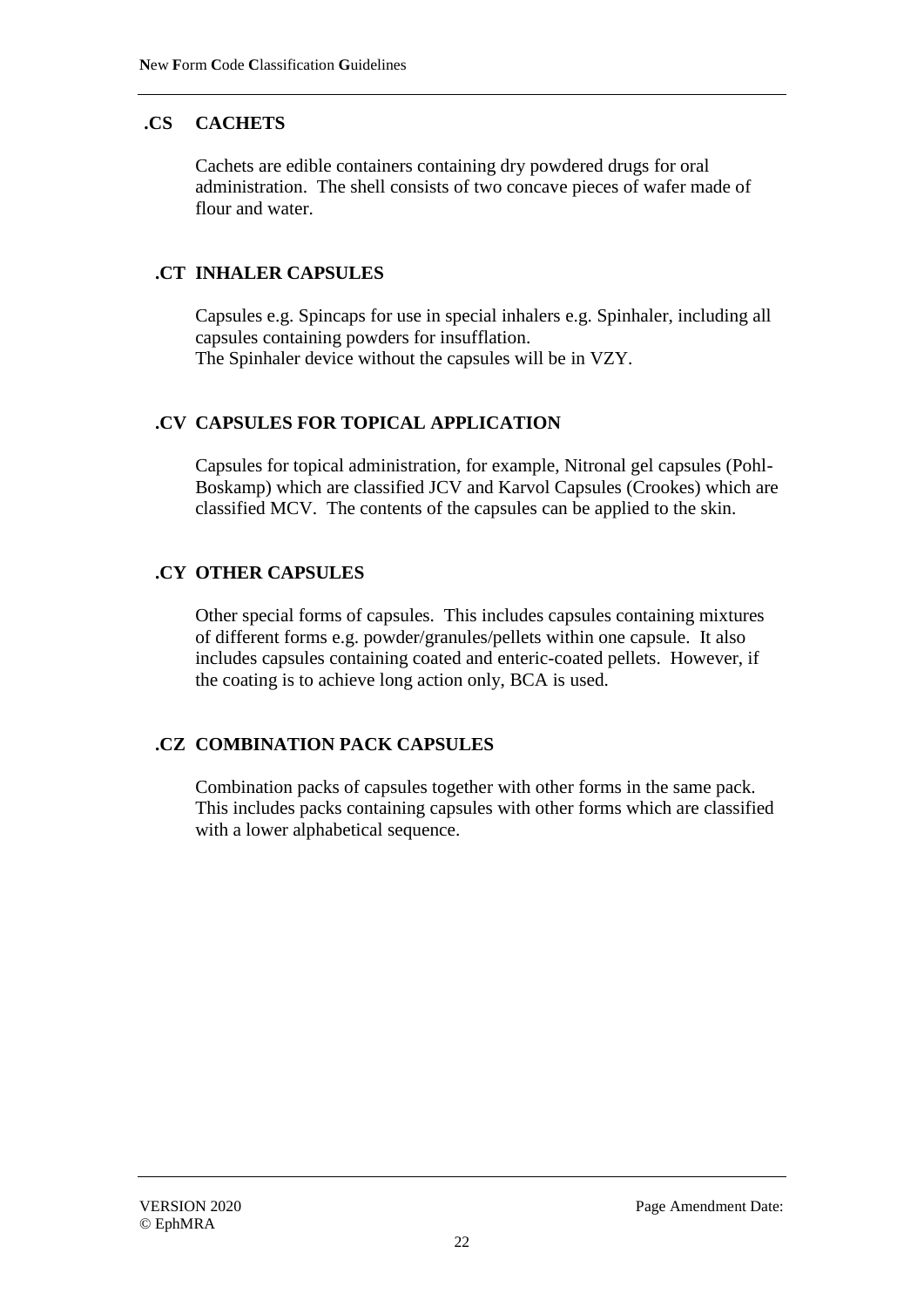#### **.D. SOLID SPECIAL FORMS**

Capsules consist of active substance(s) enclosed in a shell. The active substance may be in a number of forms e.g. powders, granules, pellets or as a liquid. Each capsule is a unique unit of use i.e. a dose consists of one or more capsules, as prescribed.

#### **.DD PELLETS**

Include coated and uncoated pellets, microtablets, micropellets and microcapsules. Unit dose forms of these are also included e.g. sachets.

#### **.DE LOZENGES**

Forms described as lozenges or pastilles which are oral solid dosage forms placed in the mouth where they slowly dissolve and liberate the active ingredient. They can contain antiseptics, antibiotics, local anaesthetics etc for a topical effect and also substances for a systemic effect e.g. vitamins.

Forms which are specially formulated as lozenges or pastilles but can also be swallowed are also in .DE.

#### **.DF CHEWING GUM**

Chewing gum.

#### **.DG SWEETS/CANDY/BONBONS**

Sweets, candy and bonbons.

#### **.DN OCULAR THERAPEUTIC SYSTEMS**

Ocular therapeutic systems are inserted into the upper or lower conjunctival sac or are surgically implanted in the eye. They are designed to provide a continuous release of the drug, for example, Ocusert (May & Baker), NODS (Smith and Nephew), Retisert (Bausch&Lomb).

# **.DP CUBES**

Cubes, solid pastes divided in the form of cubes.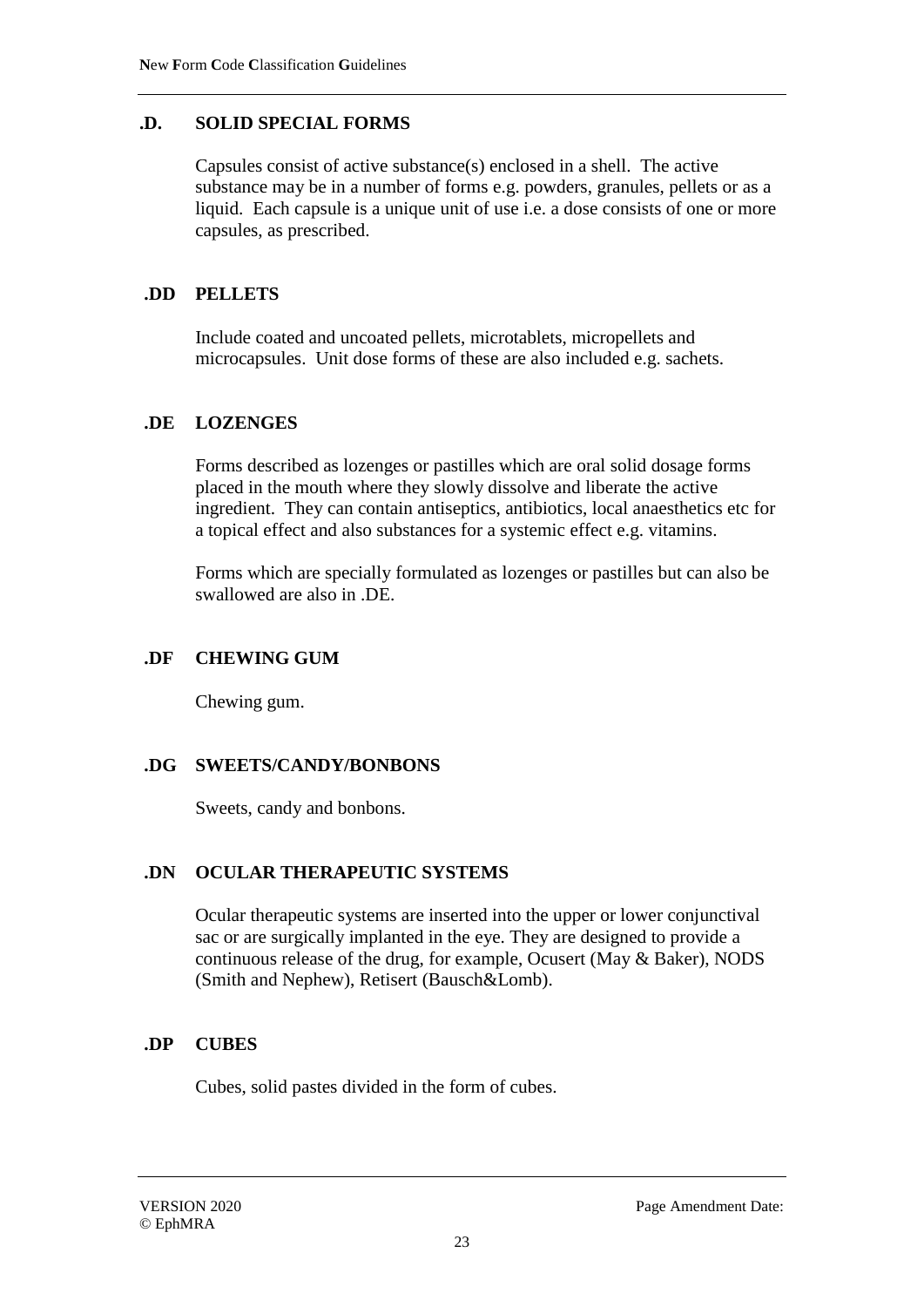## **.DQ CAKES/CHOCOLATE/BARS/BISCUITS**

Medicinal cakes, chocolates, bars, biscuits are included here. Other forms for dietary purposes are included in .YH or .YG.

#### **.DR. GLOBULI AND HOMEOPATHIC GLOBULI**

Very small globuli especially homeopathic globuli.

#### **.DY OTHER SPECIAL SOLID FORMS**

Other special solid forms. Antibiotic chain beads and powders containing microspheres are classified MDY. Single large crystals are included here.

# **.DZ COMBINATION PACK SPECIAL FORMS**

Combination packs of special solid forms together with other forms in the same pack. This includes packs containing special solid forms with other forms which are classified with a lower alphabetical sequence.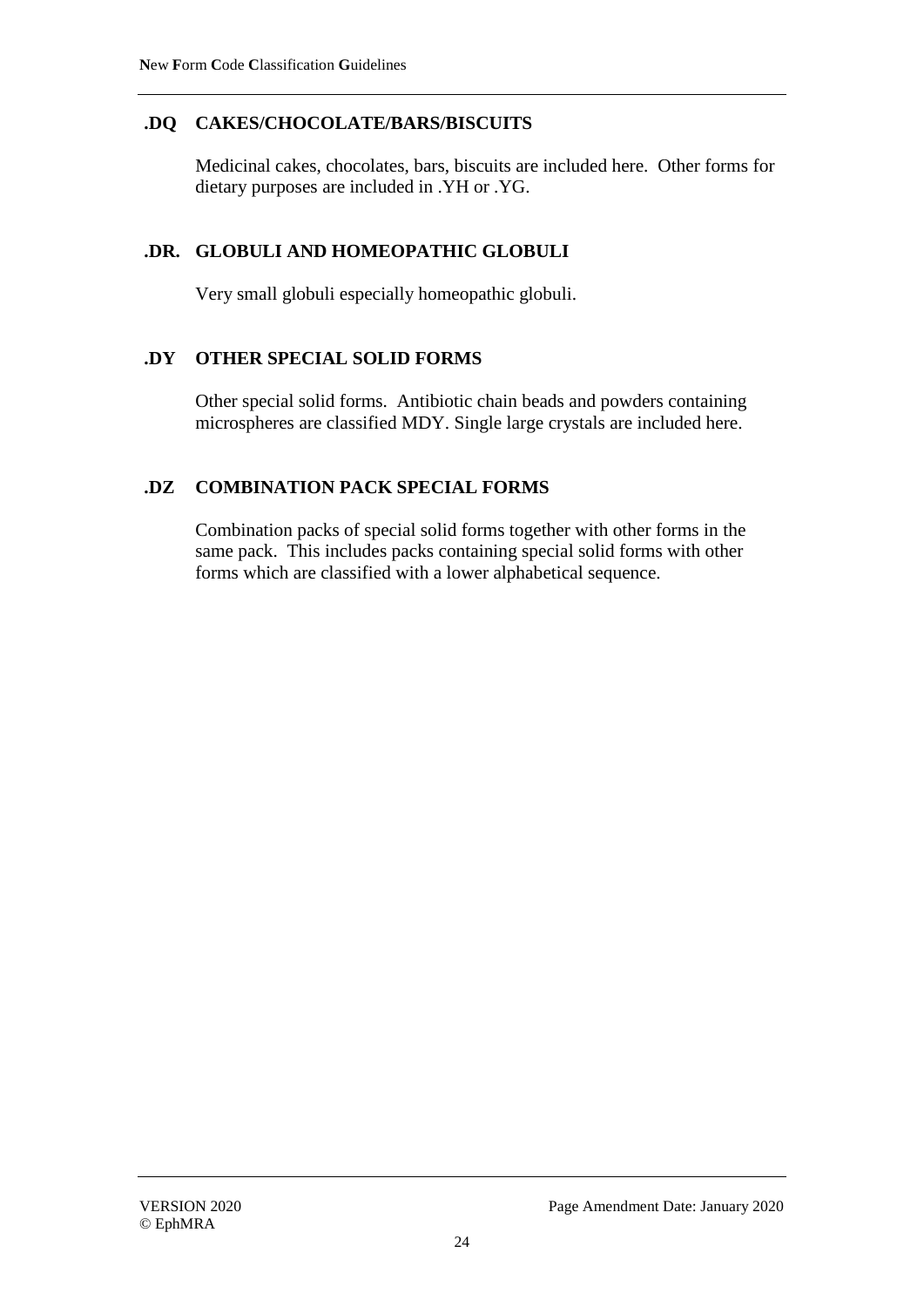# **.E. POWDERS/GRANULES**

## **.EA POWDERS**

Powders not otherwise specified.

## **.EB GRANULES**

Granules not otherwise specified. Granular crystals, crystalline mass and multiple crystal forms in one product forms are included here. Crystalline powders are classified in .EA (Powders) and single large crystals are classified in .DY (Other Special Solid Forms).

# **.EC DUSTING POWDERS**

Dusting powders, powders for dermatological use only.

# **.ED MEDICINAL/PHARMACEUTICAL SOLID SUBSTANCES**

Medicinal/pharmaceutical solid and semi-solid substances, intended for use in the pharmacist's laboratory. These are in VED

# **.EF SUBLINGUAL POWDERS/GRANULES**

Sublingual powders or granules for sublingual use. In Japan unit dose sublingual powders/granules will also be in this class.

# **.EH EFFERVESCENT POWDERS/GRANULES**

Effervescent powders or granules. Effervescent powders or granules in unit doses are in .EP. In Japan effervescent powders or granules in unit doses will also be in this class.

# **.EK SOLUBLE POWDERS**

Soluble powders or granules which have to be dissolved in water before use. Those in unit doses are in .EP. Powders which are reconstituted in the same container to make suspensions, syrups, solutions etc. will be classified in .GJ. Powders which are reconstituted for use in dialysis machines are in MEK. In Japan unit dose soluble powders will also be in this class.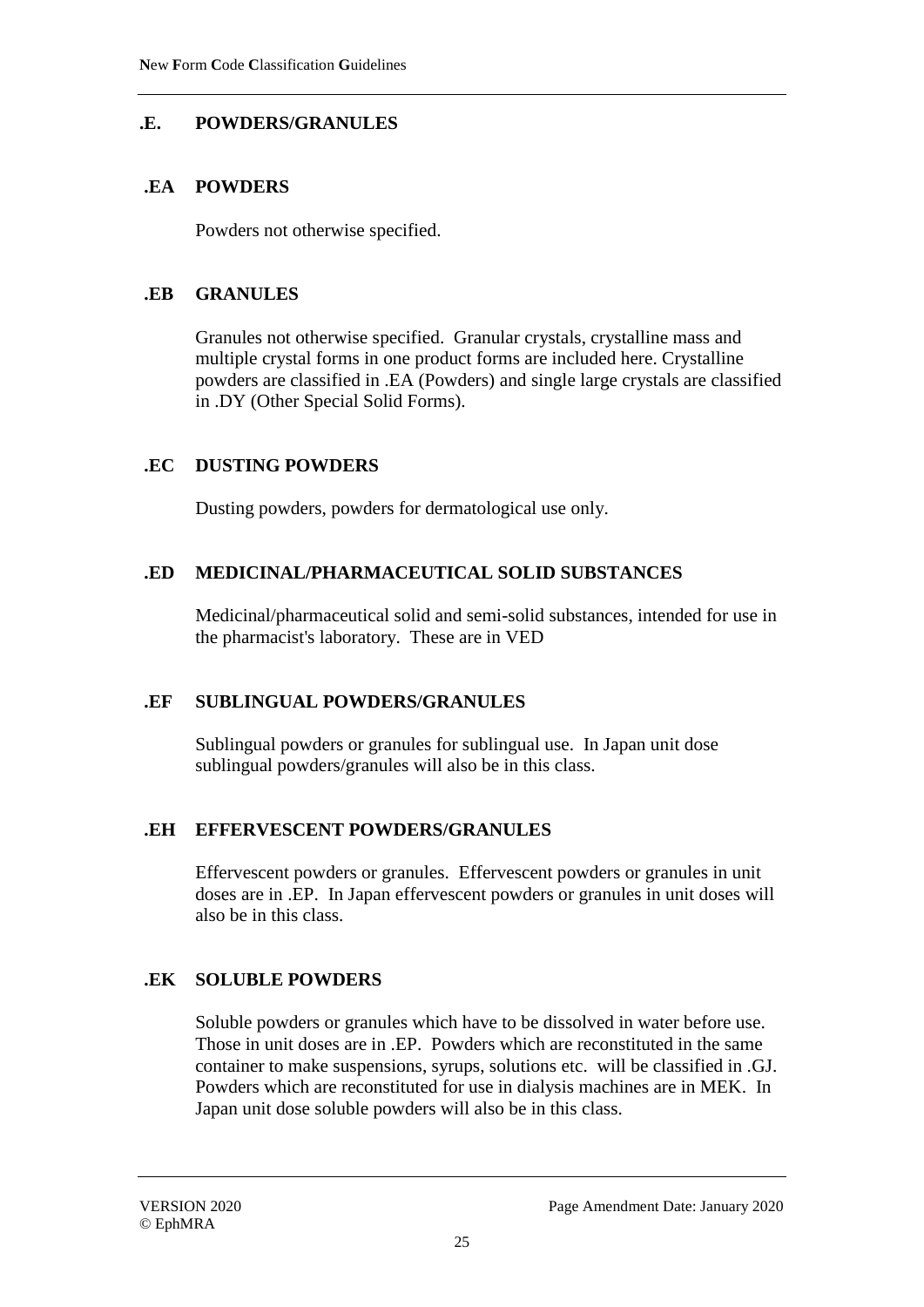#### **.EM. UNIT DOSE POWDER INHALER NON-REFILLABLE**

Non-refillable unit dose dry powder inhalers activated by inspiration of breath (breath-actuated) e.g. Accuhaler/Diskus (GlaxoSmithKline). These deliver a unit dose of dry powder from a blister containing a pre-measured single dose of powder.

#### **.EN UNIT DOSE POWDER INHALER REFILLABLE**

Unit dose powders e.g. Becodisks, Ventodisks for use with refillable breathactuated devices e.g. Diskhaler. These deliver a unit dose of dry powder from a blister containing a pre-measured single dose of powder. The Diskhaler device without the powders will be in VZY.

#### **.EP UNIT DOSE POWDERS**

Powders and granules (coated or uncoated) in unit dose packs. This includes gargles, mouthwashes and oral systemic suspensions supplied as powders or granules in sachets. Sachets are paper-covered unit dose packs. The paper is often coated with aluminium or a plastic film to protect the ingredients from humidity.

Unit dose powder inhalations are in .EM or .EN. Breath-actuated, metereddose powder inhalers e.g. Turbohaler (Astra) or Clickhaler (Celltech Pharm, UK), are classified here. These products release a metered-dose from a reservoir of powder.

Pulmonary surfactants supplied as dry powder for reconstitution before use are classified in REP e.g. Exosurf (GlaxoSmithkline, USA).

Note that effervescent or soluble powders and granules in unit dose form are classified here and not in .EH and .EK. Note that AEP and DEP are not used in Japan.

#### **.EX ENEMA POWDERS**

Powders to prepare enemas.

#### **.EY OTHER POWDERS/GRANULES**

Other special forms of powder or granules e.g. enteric coated granules.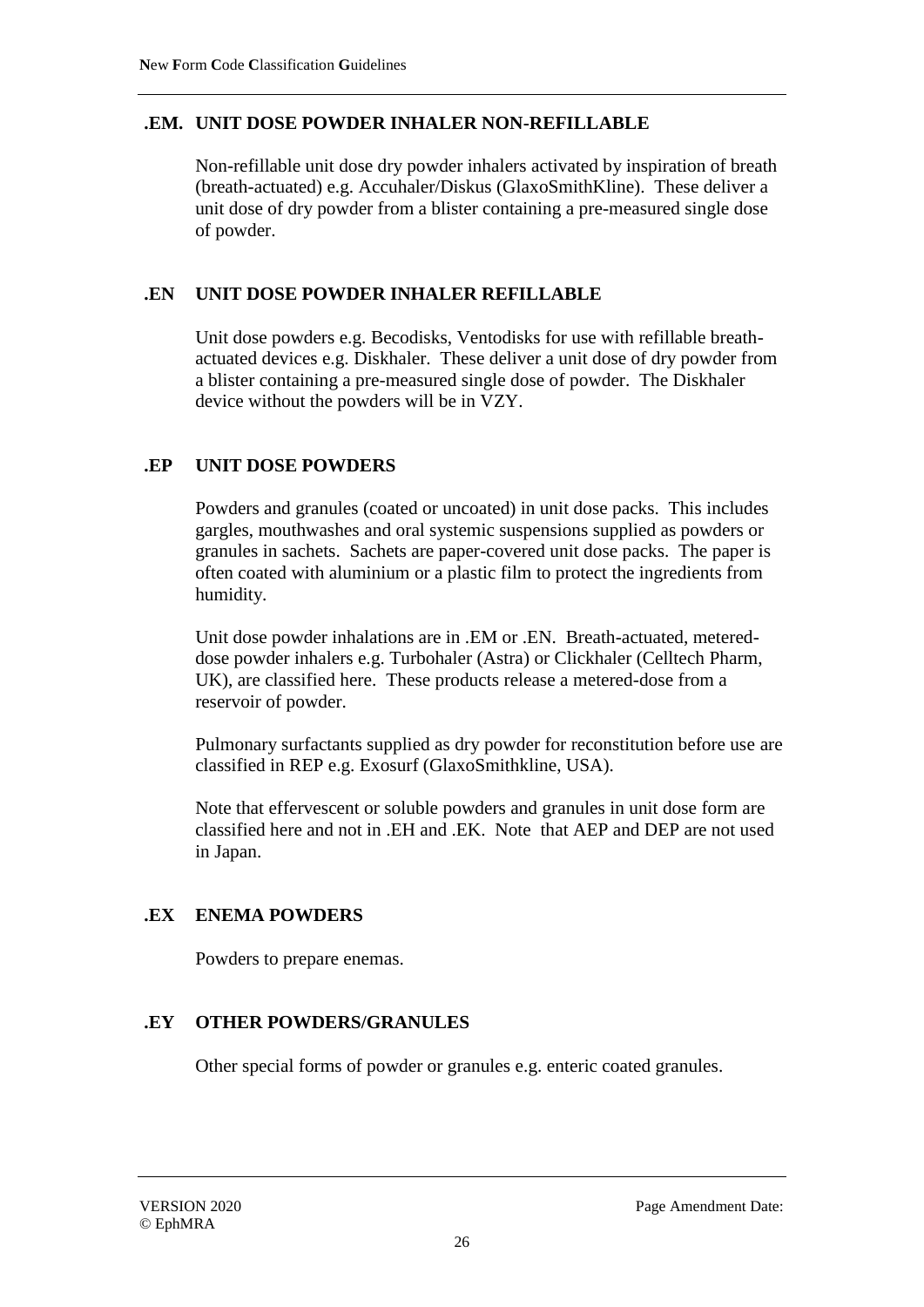# **.EZ COMBINATION PACK POWDERS/GRANULES**

Combination packs of powders or granules together with other forms in the same pack. This includes packs containing powders or granules with other forms which are classified with a lower alphabetical sequence.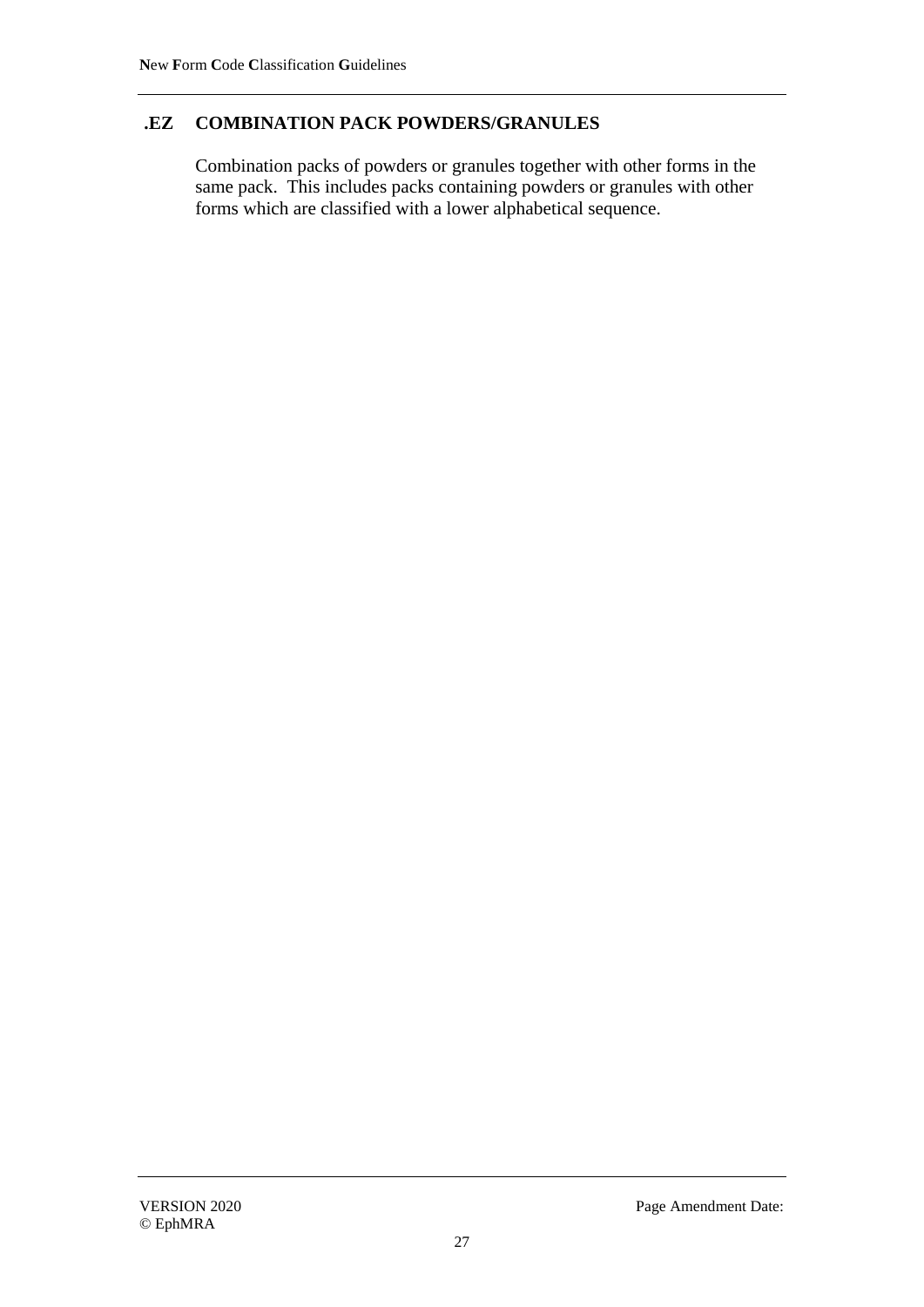# **.F. GASES**

## **.FA GASES FOR INHALATION**

Gases for inhalation. Anaesthetic and analgesic gases for inhalation are classified as JFA. Volatile anaesthetic liquids are in JGE.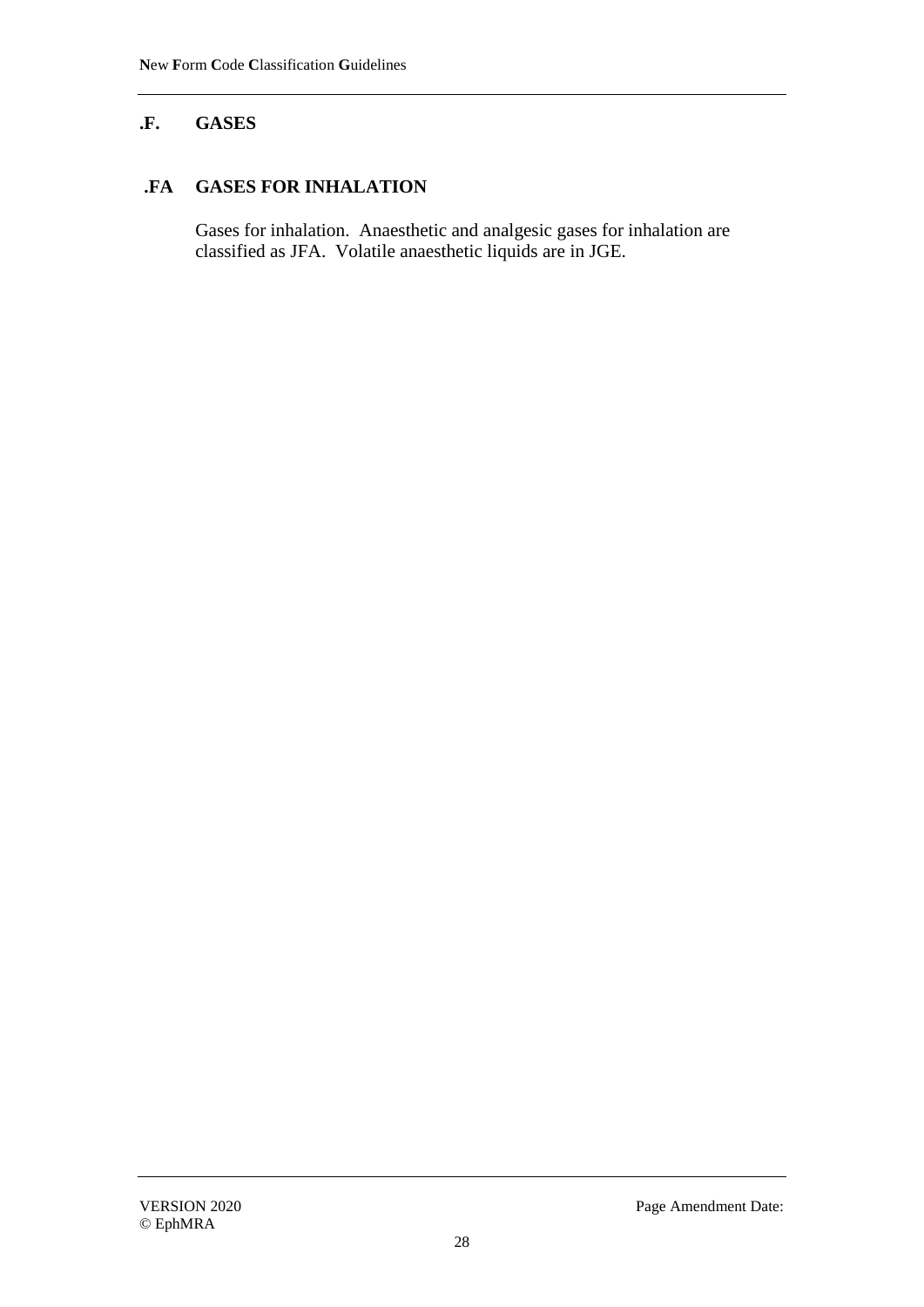# **.G. LIQUIDS**

# **.GA LIQUIDS**

Liquids not otherwise specified. There are other synonyms in use which cannot be precisely defined and are arbitrarily used by manufacturers, e.g. linctus, fluid, elixir, liniment, rubbing alcohols, mouth-wash, solution, mixture, juice, tincture or similar.

All these synonyms are treated as "liquid". Medicinal/pharmaceutical liquids, intended for use in the pharmacist's laboratory are in VGA.

#### **.GB DROPS**

Drops are liquids administered in small volumes. Eye, ear and nose drops in suspension are classified in .GK., those in dry powders for reconstitution are in .GJ.

#### **.GC SPRAYS WITHOUT GAS**

Spray without a pressurised gas in the pack, e.g. nasal spray. Included is spray not otherwise specified. Metered-dose sprays without a pressurised gas are classified as .GP.

# **.GD COLLODION/LACQUERS**

Collodion and Lacquers. Collodions are liquid preparations usually containing a mixture of ether and ethanol that are intended for application to the skin.

# **.GE LIQUID INHALATIONS**

Liquids for inhalation, when inhalation is the only use. This includes volatile liquids used for anaesthesia.

# **.GF SUBLINGUAL LIQUIDS**

Sublingual drops or liquids for sublingual use.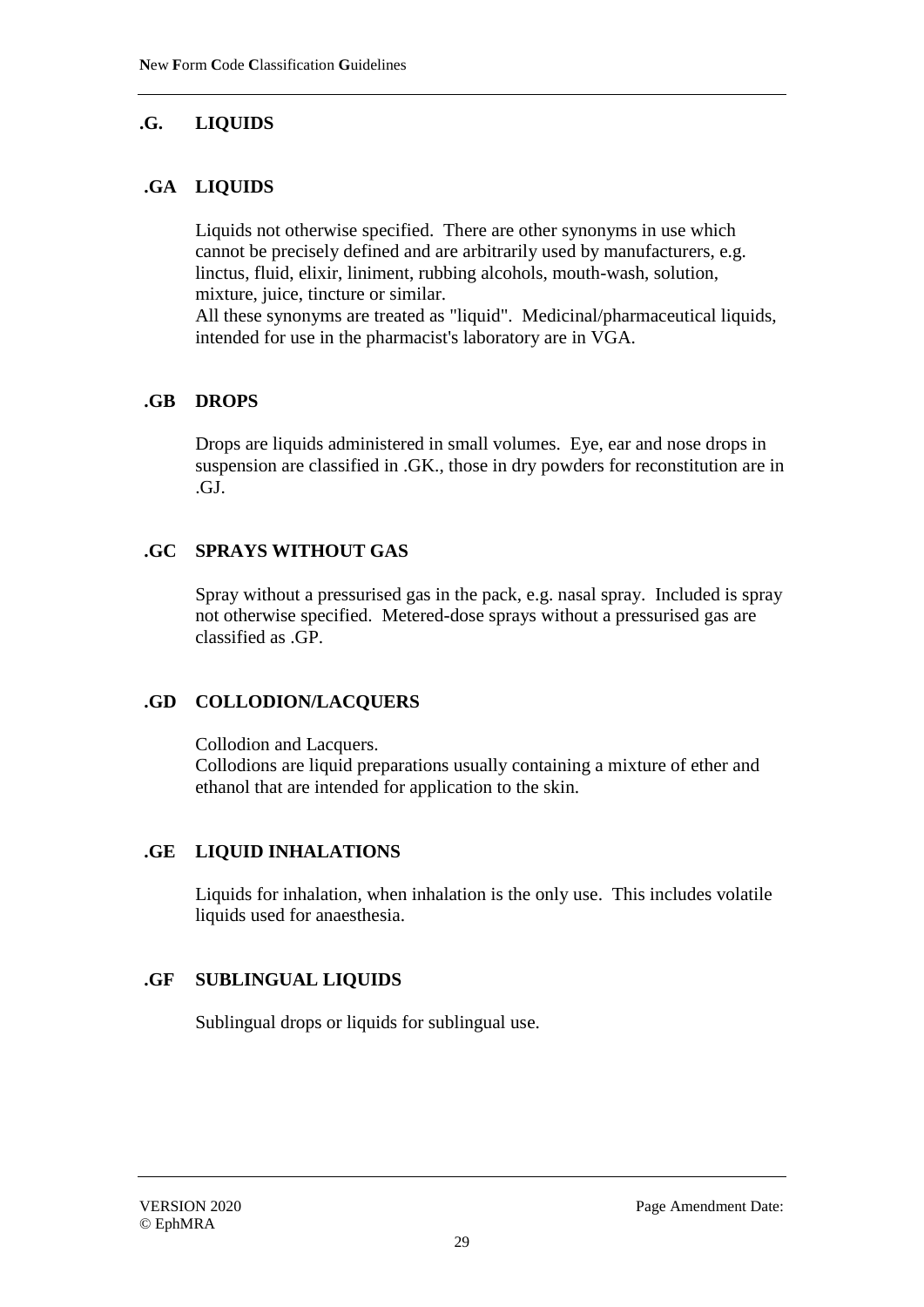# **.GH OILS**

Oils.

#### **.GJ DRY SUSPENSIONS/SYRUPS/DROPS**

This includes dry suspensions, syrups, drops or solutions in powder form which have to be made up with water before use. They will be characterised by all of the powder form being dissolved in the same container at the time of mixing. Eye, ear and nose drops in powders for reconstitution are classified in .GJ.

#### **.GK SUSPENSIONS**

Suspensions, ready for use without the addition of water. Eye, ear and nose drops in suspension are classified in .GK.

#### **.GL EMULSIONS**

Liquid emulsions.

## **.GM SYRUPS**

Syrups, viscous liquids mainly with sugar or similar substance.

# **.GN UNIT DOSE LIQUIDS**

This includes all liquids in unit dose packs e.g. drink ampoules/vials (DGN); inhalation liquids in unit dose (RGN).

#### **.GP METERED-DOSE LIQUIDS**

This includes all metered-dose sprays without a pressurised gas. Nonpressurised metered-dose liquids for administration to the lung are classified in RGP e.g. Respimat Soft Mist inhaler (Boehringer Ingelheim).

A metered-dose product is one with an integral metering device that delivers a predetermined dose with each use.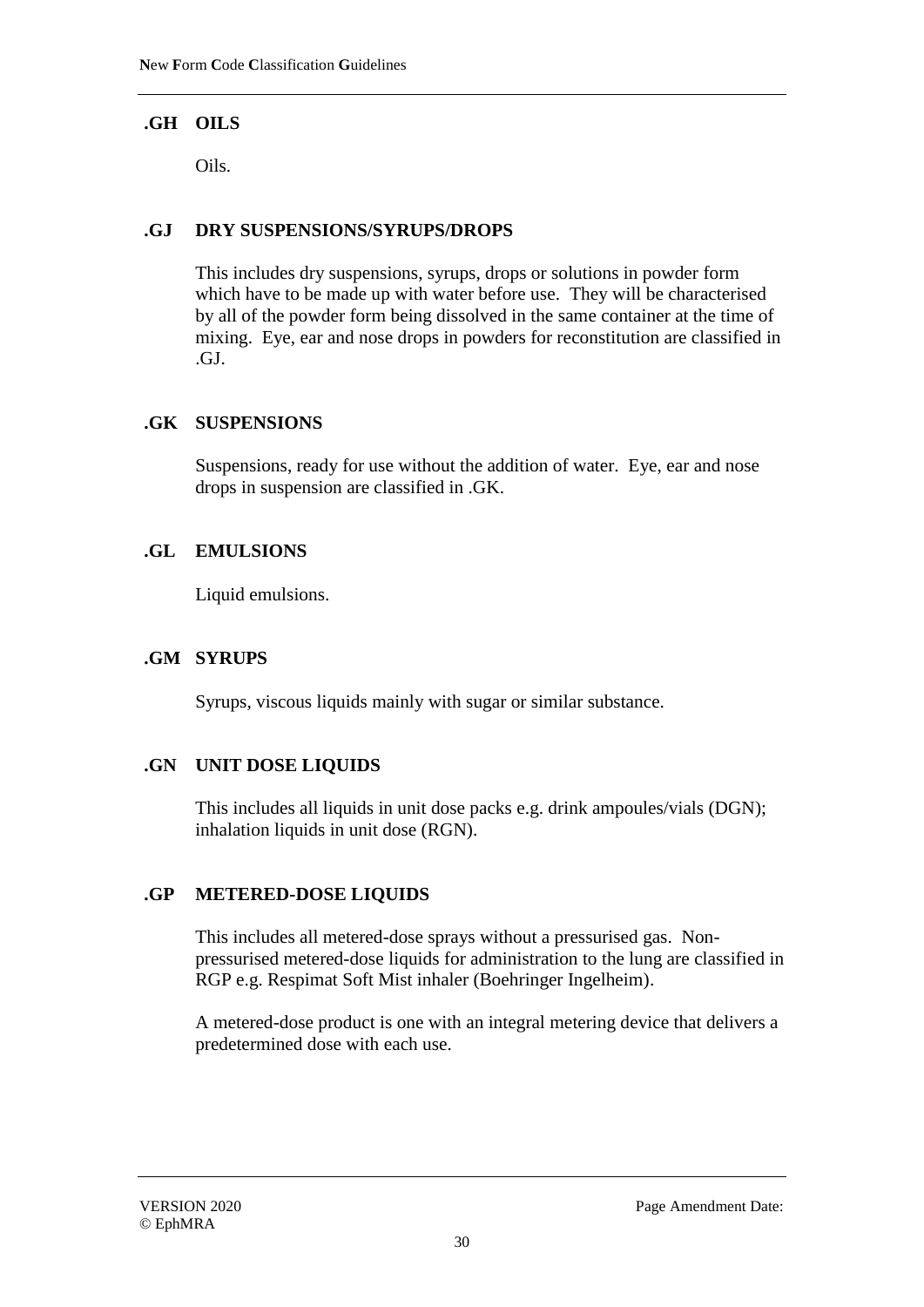## **.GQ PRESERVATIVE-FREE MULTI-DOSE LIQUIDS**

Preservative-free multi-dose liquids supplied as drops, suspensions, oils or lotions.

#### **.GR SPIRIT/WINES**

This includes products specified as spirits and wines, but does not include products where the alcohol is used as a preservative or for solubilising/extracting purposes. Includes forms for topical use, e.g. isopropyl alcohol.

#### **.GS LOTIONS**

These are liquids (particularly emulsions) especially called "lotion". "Milks for topical use are included here. Eye lotions/eyebaths are also included.

#### **.GT SHAKING MIXTURES - DERMATOLOGICAL**

Shaking mixture for dermatological use, containing solid small particles in suspension. It has to be shaken before use.

#### **.GW LIQUID SOAPS/WASHES**

Soap in liquid form and shampoos. Can include soap-free alternatives.

#### **.GX ENEMA LIQUIDS**

Enemas in liquid form.

#### **.GY OTHER LIQUIDS**

Other special liquid forms.

# **.GZ COMBINATION PACK LIQUIDS**

Combination packs of liquids together with other forms in the same pack. This includes packs containing liquids with other forms which are classified with a lower alphabetical sequence.

Packs supplied with a second form containing diluent only are not considered to be combination packs.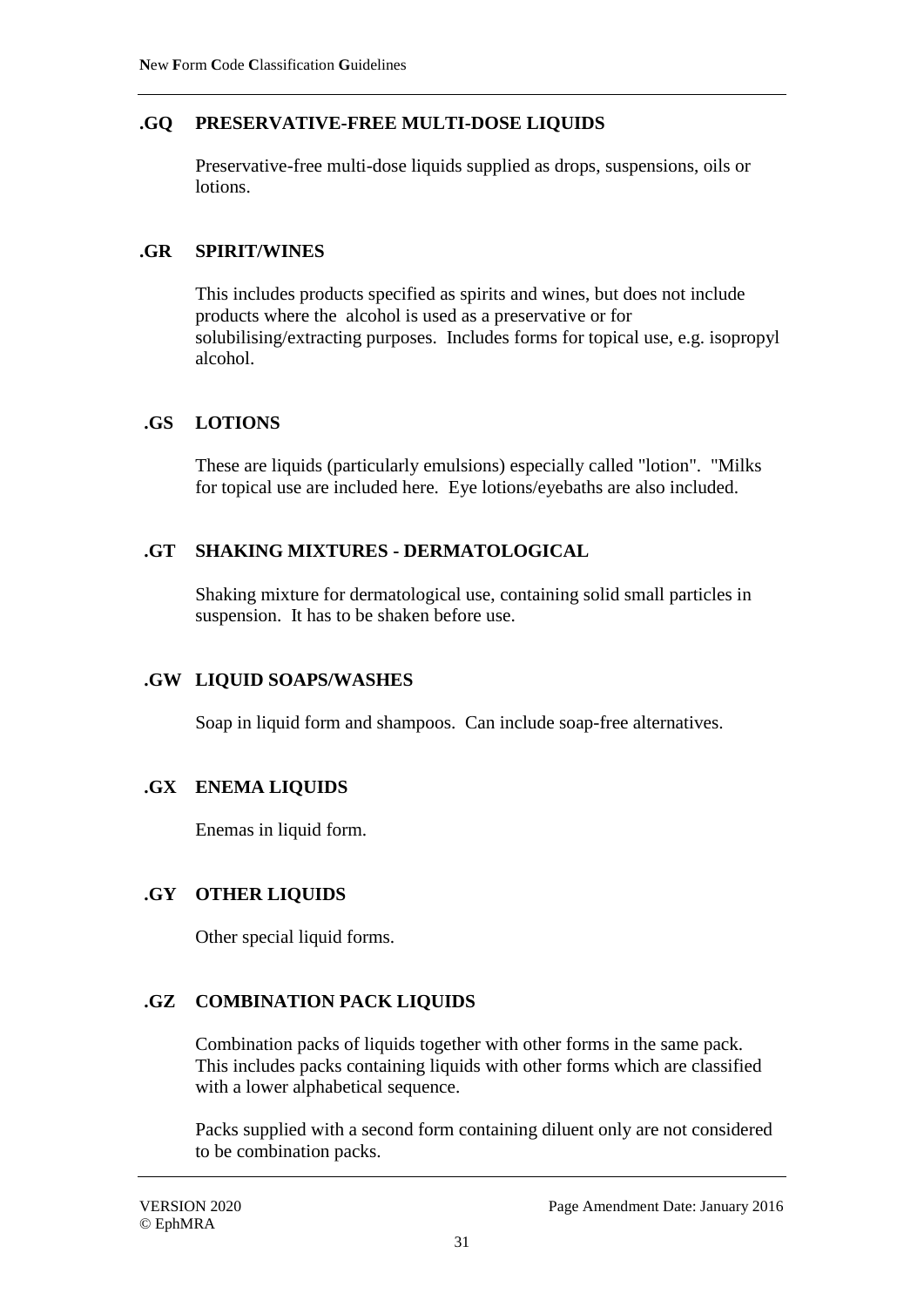#### **.H. PRESSURISED AEROSOLS**

#### **.HA PRESSURISED AEROSOLS**

Pressurised aerosols not otherwise specified. These contain a pressurised gas in the pack.

#### **.HC PRESSURISED POWDERS**

Pressurised powders including dusting powder sprays.

#### **.HM BREATH-ACTUATED METERED-DOSE PRESSURISED INHALERS**

Breath-actuated metered-dose inhalers containing Chlorofluorocarbon (CFC) propellants e.g. Aerolin Autohaler (3M).

#### **.HN BREATH-ACTUATED CFC-FREE METERED-DOSE PRESSURISED INHALERS**

Breath-actuated metered-dose inhalers containing non-CFC propellants.

#### **.HP METERED-DOSE PRESSURISED AEROSOLS**

Metered-dose aerosols containing a pressurised gas as a propellant. Metereddose inhalers containing Chlorofluorocarbon (CFC) propellants are in RHP. For optimum delivery of the drug to the lungs, these inhalers require the patient to synchronise inspiration of breath with aerosol activation.

#### **.HQ CFC-FREE METERED-DOSE PRESSURISED INHALERS**

Metered-dose inhalers containing non-CFC propellants e.g. Airomir (3M). Form optimum delivery of the drug to the lungs, these inhalers require the patient to synchronise inspiration of breath with aerosol activation.

NB: only respiratory inhalers are categorised as CFC-Free. Nasal and other aerosols are not.

#### **.HS PRESSURISED OINTMENTS AND CREAMS**

Pressurised ointments and creams. Pressurised gels are included in .HY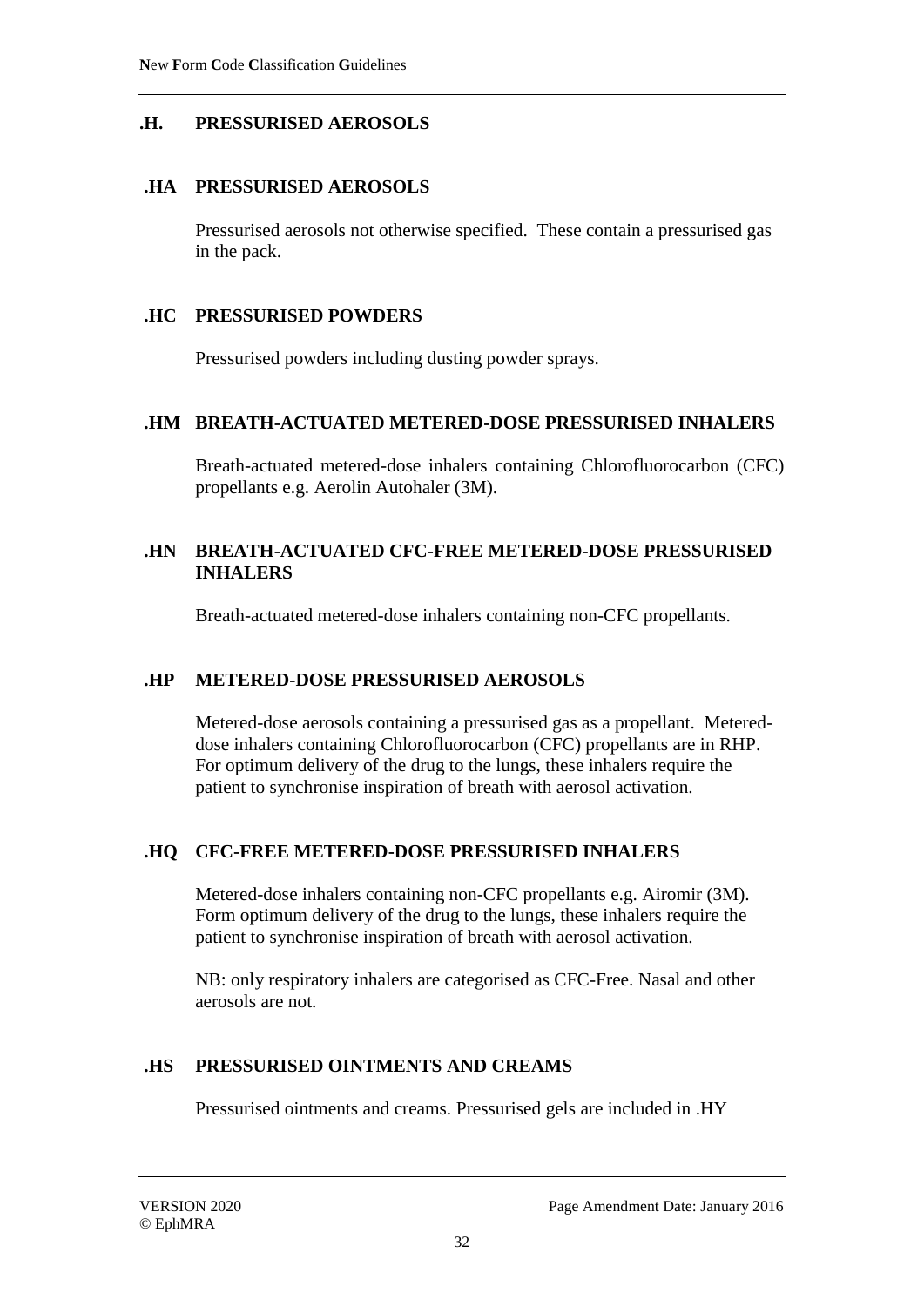#### **.HT PRESSURISED FOAMS**

Pressurised foams.

#### **.HW PRESSURISED SOAPS/WASHES**

Soaps containing a pressurised gas in the pack. Can include soap-free alternatives.

#### **.HY OTHER PRESSURISED AEROSOLS**

Other special forms of aerosols containing a pressurised gas. Pressurised gels are included here.

# **.HZ COMBINATION PACK PRESSURISED AEROSOLS**

Combination packs of aerosols together with other forms in the same pack.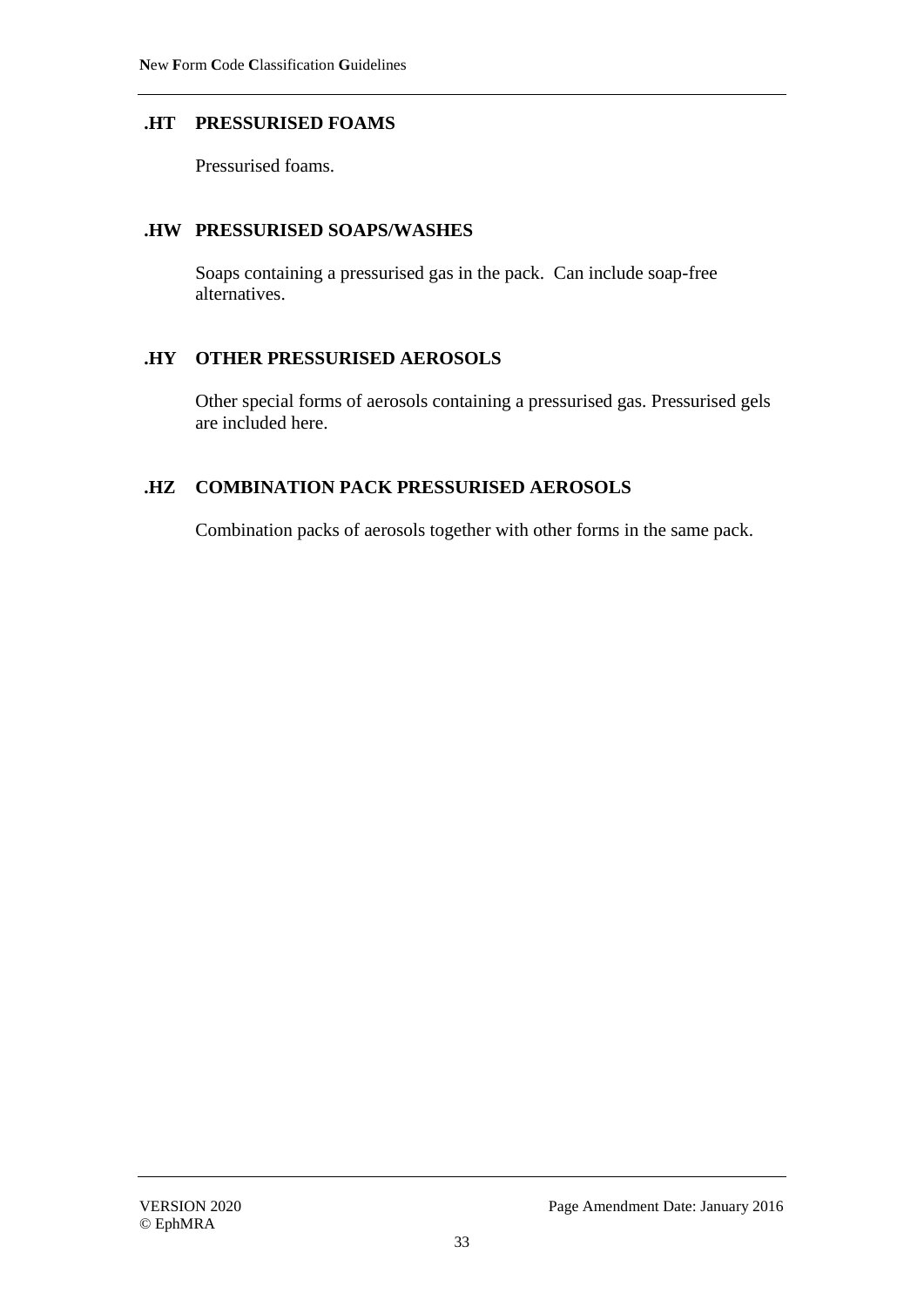## **.J. BATH PREPARATIONS**

#### **.JA BATHS**

Baths not otherwise specified. Eyebaths are included in .GS.

#### **.JB SOLID SUBSTANCES FOR BATHS**

Powders or solid substances, for example, salts to be used for baths.

#### **.JH BATH OILS**

Bath oils.

#### **.JL BATH EMULSIONS**

Bath emulsions.

## **.JP PARTIAL BATHS**

Partial baths are forms specifically designed for parts of the body, for example, the arm.

# **.JS FOOT BATHS**

Foot baths.

# **.JT FOAM BATHS**

Foam baths.

# **.JV BATH TABLETS**

Bath tablets and cubes.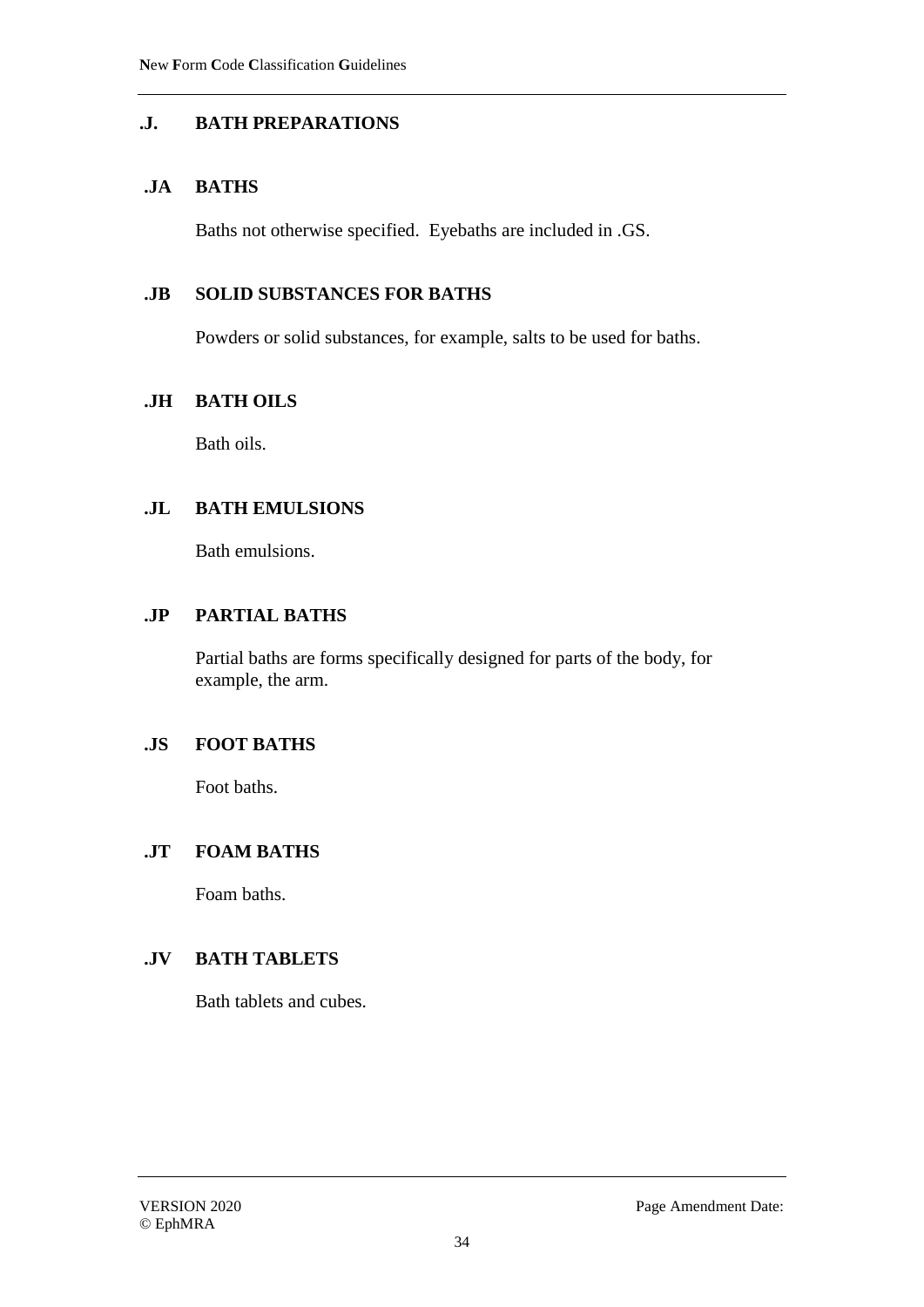# **.JY OTHER BATHS**

Other special forms of baths.

# **.JZ COMBINATION PACKS BATH**

Combination packs of baths together with other forms in the same pack. This includes packs containing baths with other forms which are classified with a lower alphabetical sequence.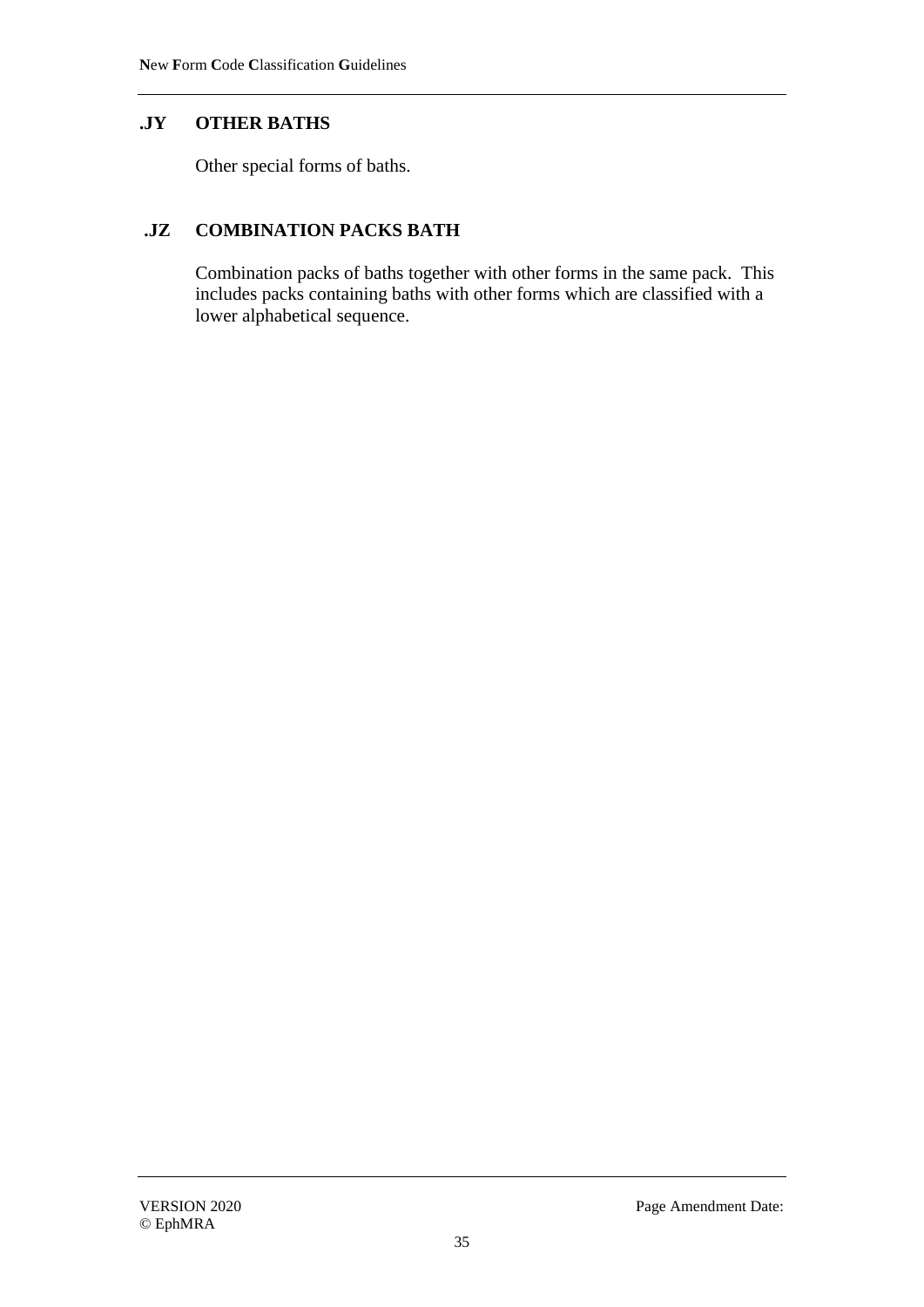## **.K. TEAS**

Teas are aqueous infusions of plant materials. Where alcohol or other liquid is used to extract the crushed or powdered plant, over a long period of time, and the final solution drunk in small quantities, the correct code is DDY.

## **.KA TEAS**

Tea leaves or other parts of the plant and teas not otherwise specified.

#### **.KB TEA EXTRACT LIQUIDS**

Tea extracts in liquid form.

#### **.KJ INSTANT TEAS**

Instant teas.

#### **.KP TEA BAGS**

Tea bags.

# **.KV TEA TABLETS**

Tea tablets.

#### **.KY OTHER TEAS**

Other special forms of teas.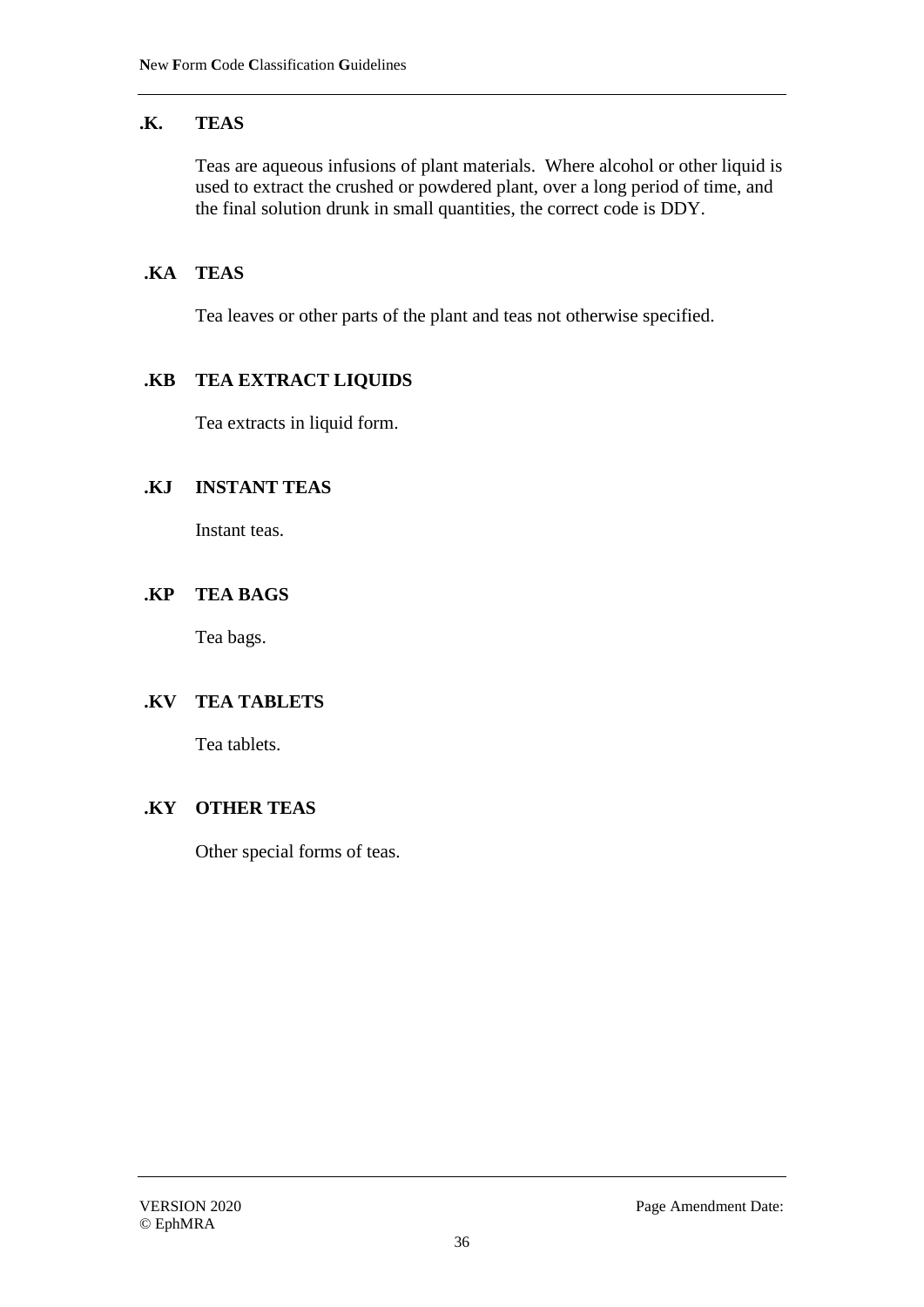## **.L. SUPPOSITORIES**

### **.LA SUPPOSITORIES**

Suppositories not otherwise specified.

### **.LB ADULT SUPPOSITORIES**

Suppositories specified for adults.

### **.LC PAEDIATRIC SUPPOSITORIES**

Suppositories specified for paediatric use and for children.

### **.LS VAGINAL SUPPOSITORIES**

This class includes ovuli and globuli for vaginal application. These may be egg shaped, bullet shaped or torpedo shaped. Also included are vaginal suppositories, which may be cylindrical in shape and pessaries which are not compressed. Compressed pessaries are considered tablets and will be in TAA. Vaginal films are in TYY.

## **.LX MICRO-ENEMAS**

Micro-enemas, enemas in small volumes.

Micro-enemas are usually supplied in volumes of 10ml or less, but not greater than 20ml. However, if a product is described as a micro-enema by the manufacturer, then it will be classified as one.

## **.LY OTHER SUPPOSITORIES**

Other special forms of suppositories including long-acting forms.

## **.LZ COMBINATION PACK SUPPOSITORIES**

Combination packs of suppositories together with other forms in the same pack. This includes packs containing suppositories with other forms which are classified with a lower alphabetical sequence.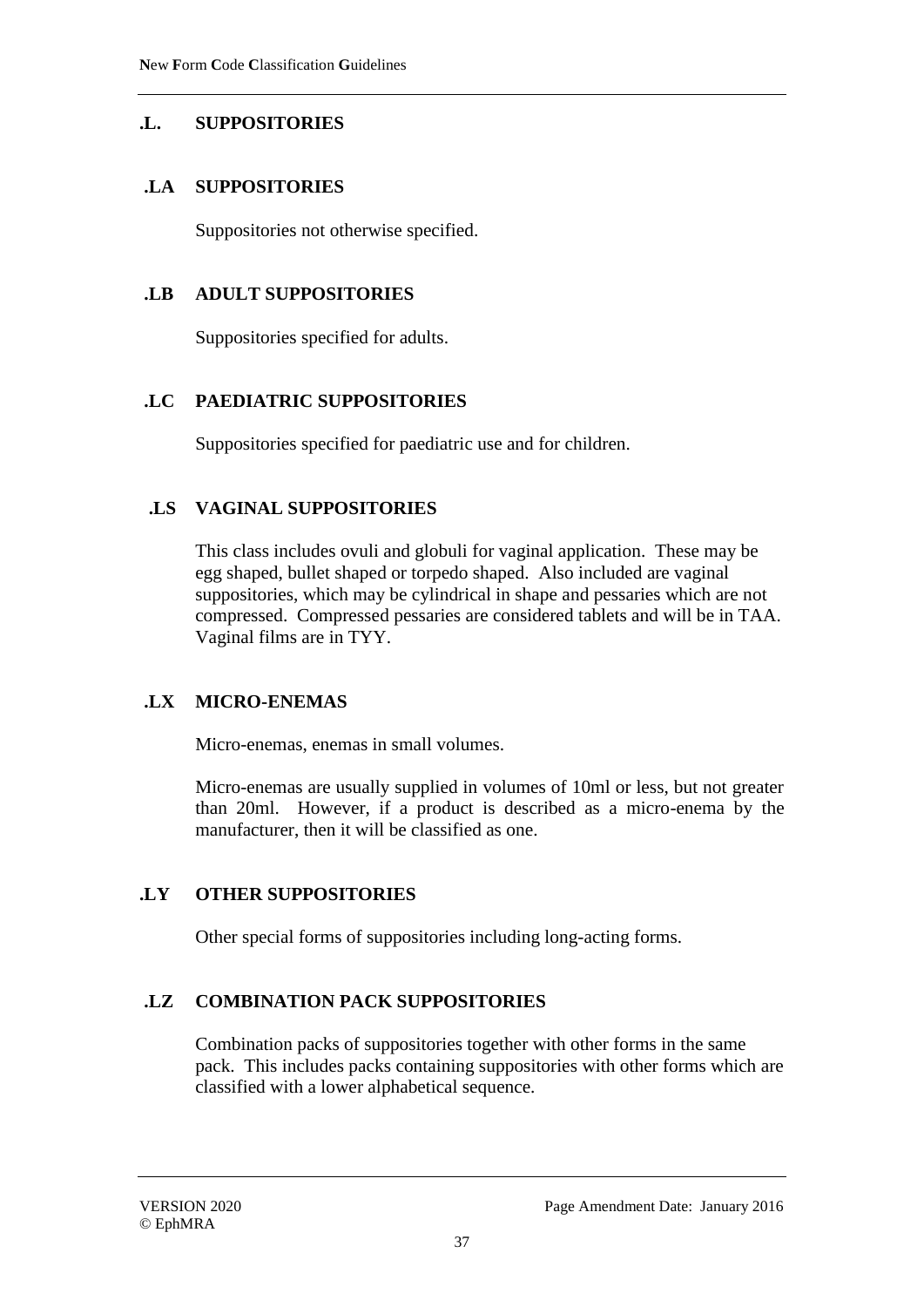## **.M. AMPOULES**

Includes ampoules intended for injection or instillation. Ampoules for other route(s) of administration are classified according to their content and use e.g. oral unit dose "drink ampoules" should be classified in DGN while inhalation liquids supplied in an ampoule should be classified in RGN or RGE.

## **.MA AMPOULES**

Ampoules not otherwise specified, including ampoules for multiple routes of administration. Ampoules for intra-arterial and intravascular administration are classified here but ampoules for intrathecal, epidural and intra-articular administration only, are classified .MY. Ampoules ONLY for infusion are classified in .Q.

## **.MB DRY AMPOULES**

Ampoules containing powders granules or pellets which have to be made up with diluent before injection independent of the route of administration. Sometimes ampoules or vials with diluent are included in the pack.

## **.MC I V AMPOULES**

Ampoules, containing liquids, indicated for intravenous use only. Ampoules which can be administered intravenously as well as by infusion are also in .MC. However, if they are in the form of powders for reconstitution before use, they are classified .MB.

## **.MD I M AMPOULES**

Ampoules, containing liquids, indicated for intramuscular use only. However, if they are in the form of powders for reconstitution before use, they are classified .MB.

## **.ME S C AMPOULES**

Ampoules, containing liquids, indicated for subcutaneous use only. However, if they are in the form of powders for reconstitution before use, they are classified .MB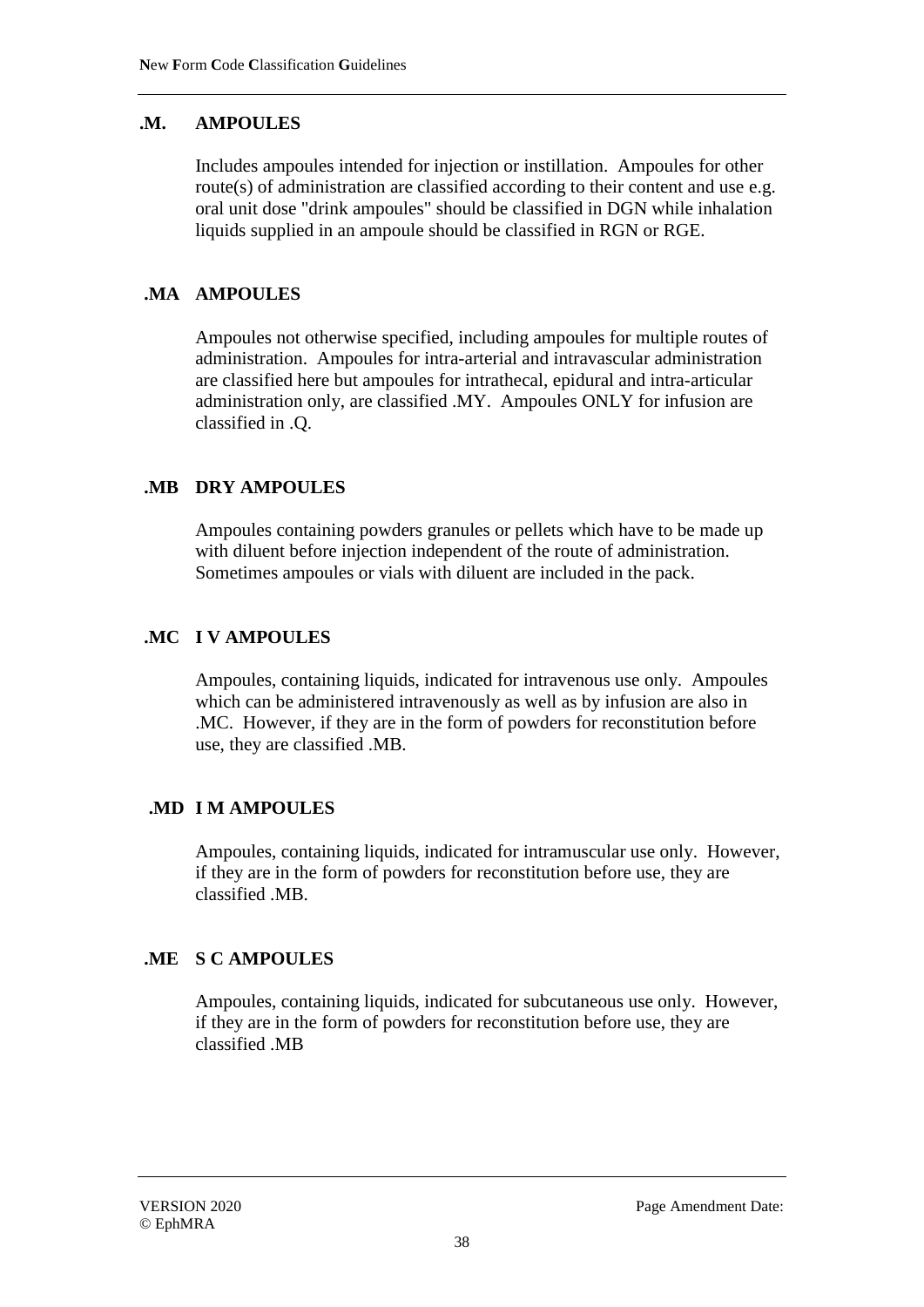### **.MF INTRADERMAL AMPOULES**

Ampoules, containing liquids, indicated for intradermal use only. However, if they are in the form of powders for reconstitution before use, they are classified in .MB

#### **.MS INSTILLATION AMPOULES**

Ampoules for instillations.

#### **.MY OTHER AMPOULES**

Other special ampoules. Ampoules for intra-articular intrathecal and epidural use only are included here. However, if they are in the form of powders for reconstitution before use, they are classified .MB. Ampoules for intra-arterial administration are classified in .MA.

### **.MZ COMBINATION PACK AMPOULES**

Combination packs of ampoules together with other forms in the same pack. This includes packs containing ampoules with other forms which are classified with a lower alphabetical sequence. Packs supplied with a second form containing diluent are not considered to be combination packs.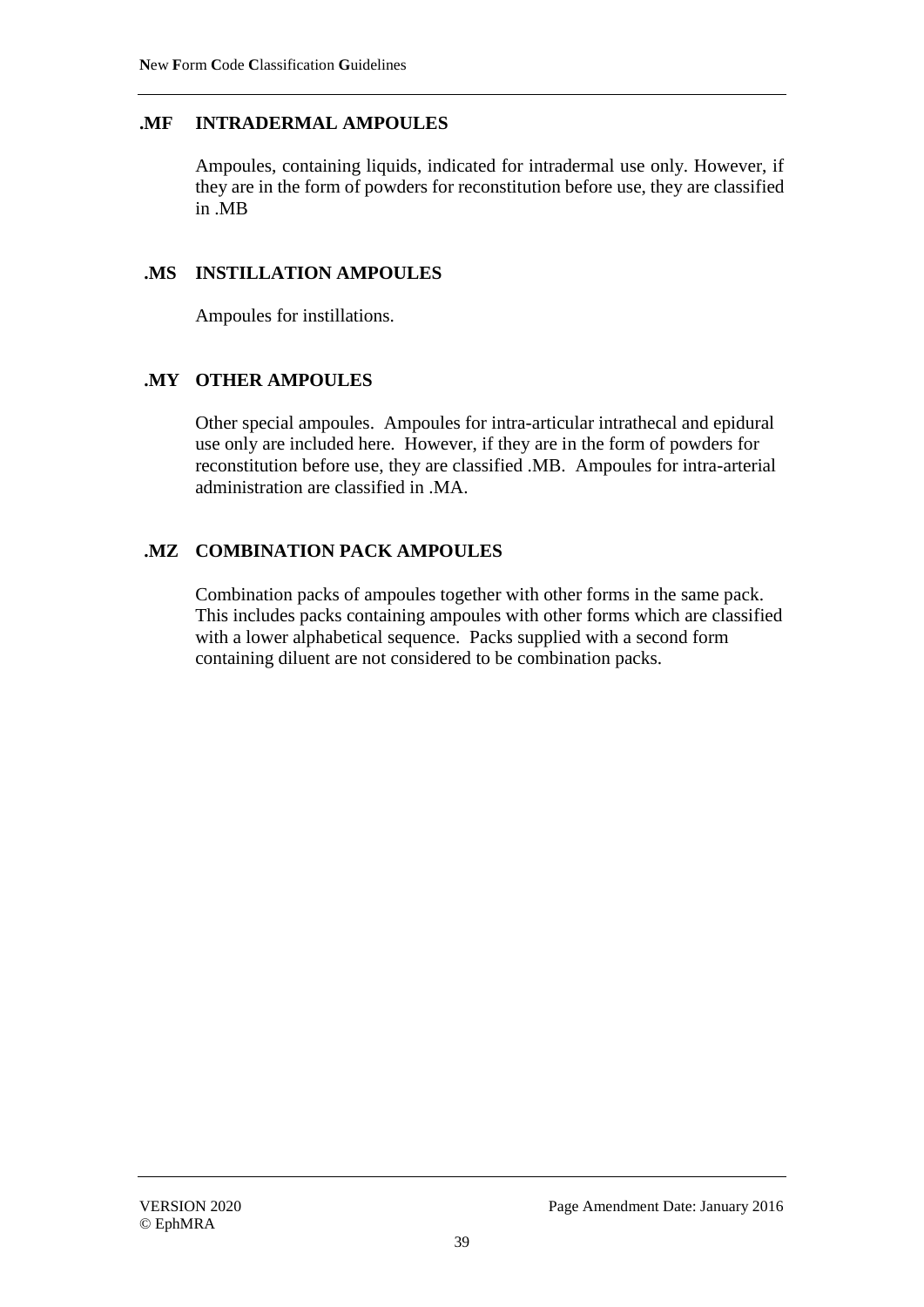### **.N. PRE-FILLED SYRINGES**

Includes pre-filled syringes/pens intended for injection or instillation. Prefilled syringes/pens for other route(s) of administration are classified according to their content and use e.g. a unit dose dental gel supplied in a prefilled syringe to aid application should be classified in KVP.

### **.NA PRE-FILLED SYRINGES**

Pre-filled syringes, ready for use, including pre-filled syringes for multiple routes of administration and cartridges with needle units. Pre-filled syringes for intra-arterial and intravascular administration are classified here but prefilled syringes for intrathecal, epidural and intra-articular administration only, are classified .NY. Pre-filled syringes which are specifically stated to be for addition to bags/bottles for infusion are classified in .QY.

### **.NB DRY PRE-FILLED SYRINGES**

Pre-filled syringes and cartridges with needle units containing powders, granules or pellets with or without diluent (in vials or ampoules) and independent of the route of administration. Two compartment syringes where one compartment contains a powder and the other the diluent are also included here.

#### **.NC I V PRE-FILLED SYRINGES**

Pre-filled syringes and cartridges with needle units indicated for intravenous use only. Those which can be administered intravenously as well as by infusion are also in .NC.

### **.ND I M PRE-FILLED SYRINGES**

Pre-filled syringes and cartridges with needle units indicated for intramuscular use only.

#### **.NE S C PRE-FILLED SYRINGES**

Pre-filled syringes and cartridges with needle units indicated for subcutaneous use only. Pre-filled multipuncture devices for systemic use (e.g. MONOVAX, Merieux, France) are included here.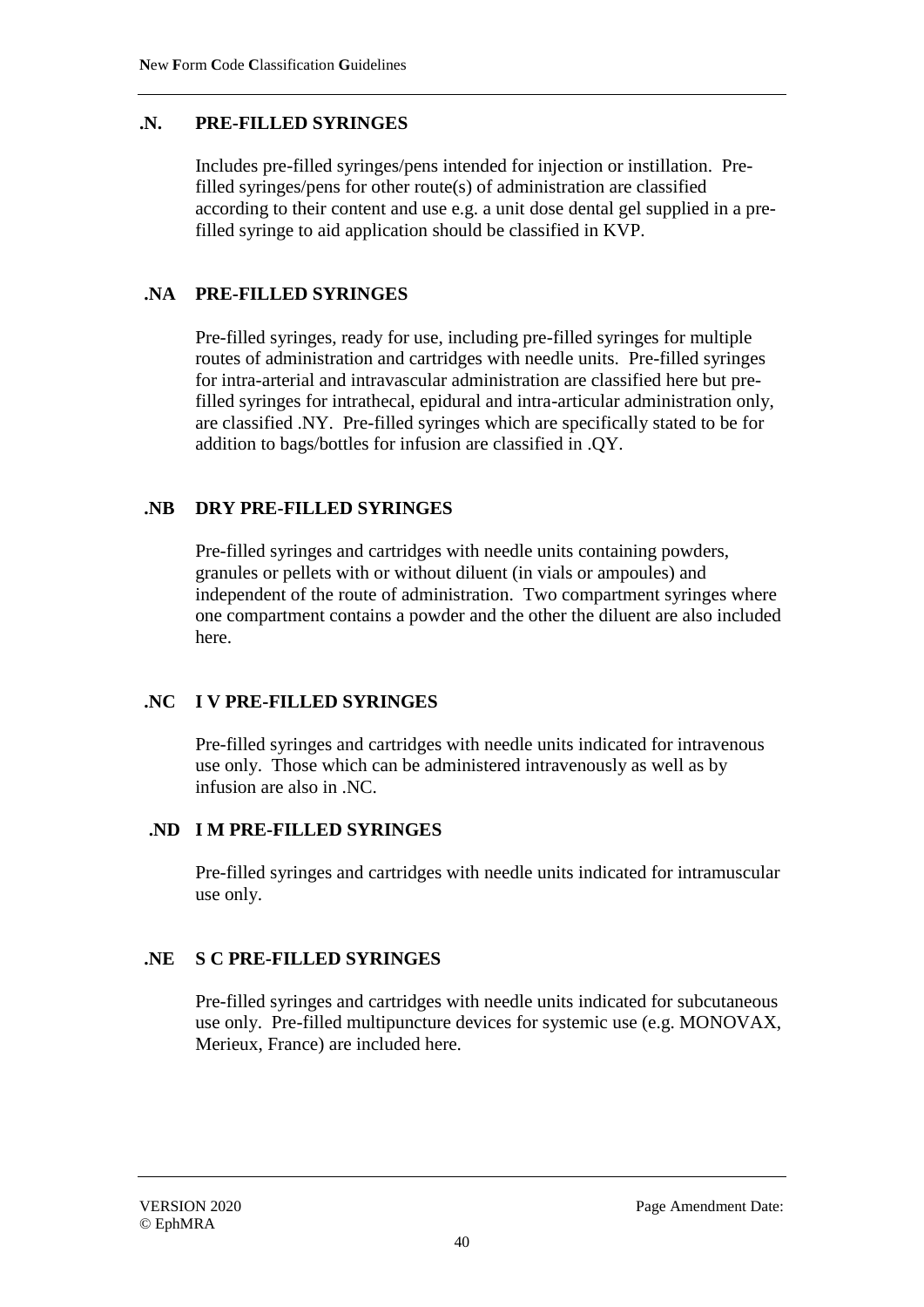### **.NF INTRADERMAL PRE-FILLED SYRINGES**

Pre-filled syringes and cartridges with needle units indicated for intradermal use only.

### **.NH PRE-FILLED AUTOINJECTORS**

Disposable, pre-filled automatic injection devices (autoinjectors), independent of the route of administration are included here e.g. SureClick. Autoinjectors are easy to use and are intended for self-administration by patients.

Autoinjectors classified here contain active ingredient in a pre-filled syringe or cartridge pre-enclosed within the injection device. Empty autoinjectors are classified in .ZY.

Also included here are disposable wearable injectors that deliver an injection over a longer period of time e.g. Pushtronex system.

### **.NS INSTALLATION PRE-FILLED SYRINGES**

Pre-filled syringes for instillation..

### **.NY OTHER PRE-FILLED SYRINGES**

Other special pre-filled syringes. Pre-filled syringes for intra-articular, intrathecal and epidural use only are included here. Pre-filled syringes for intra-arterial administration are classified .NA.

#### **.NZ COMBINATION PACK PRE-FILLED SYRINGES**

Combination packs of pre-filled syringes together with other forms in the same pack. This includes packs containing pre-filled syringes with other forms which are classified with a lower alphabetical sequence. Packs supplied with a second form containing diluent are not considered to be combination packs.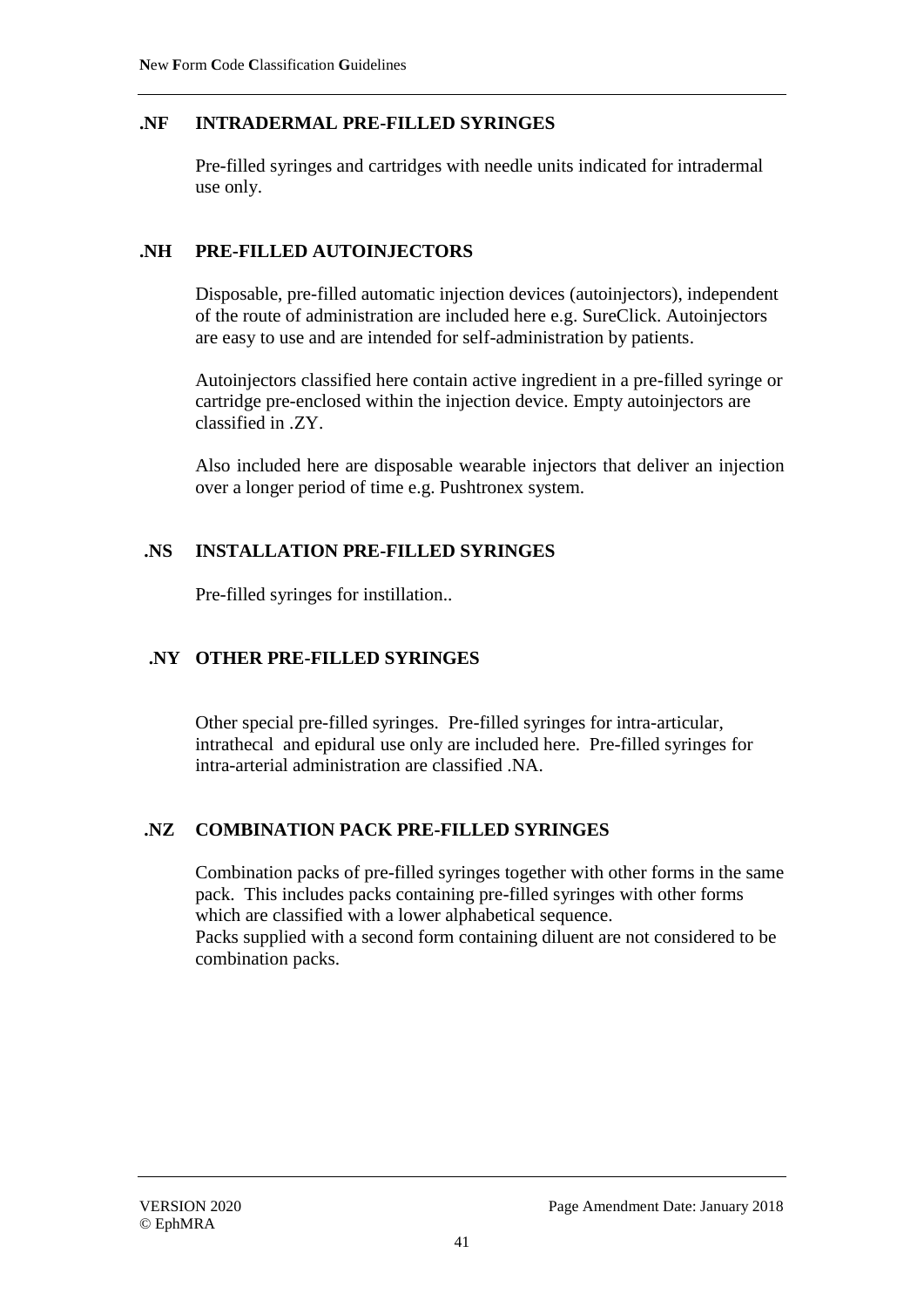## **.P. VIALS**

Includes vials intended for injection or instillation. Vials for other route(s) of administration are classified according to their content and use e.g. oral unit dose vials should be classified in DGN while inhalation liquids supplied in a vial should be classified in RGN or RGE.

## **.PA VIALS**

Vials including vials with multiple or single doses, and also vials for multiple routes of administration e.g. vials for subcutaneous and intramuscular injections. Vials for intra-arterial and intravascular administration are classified here but vials for intrathecal, epidural and intra-articular administration only are classified .PY. Vials stated to be for both injection and also infusion are classified here.

## **.PB DRY VIALS**

Powders, granules or pellets in vials with or without diluent (in vials or ampoules) and independent of the route of administration.

## **.PC I V VIALS**

Injection vials, containing liquids, indicated for intravenous use only. Vials which can be administered intravenously as well as by infusion are also in .PC. However, if they contain powders for reconstitution before use, they are classified .PB.

## **.PD I M VIALS**

Injection vials, containing liquids, indicated for intramuscular use only. However, if they contain powders for reconstitution before use, they are classified .PB.

## **.PE S C VIALS**

Injection vials, containing liquids, indicated for subcutaneous use only. However, if they contain powders for reconstitution before use, they are classified .PB.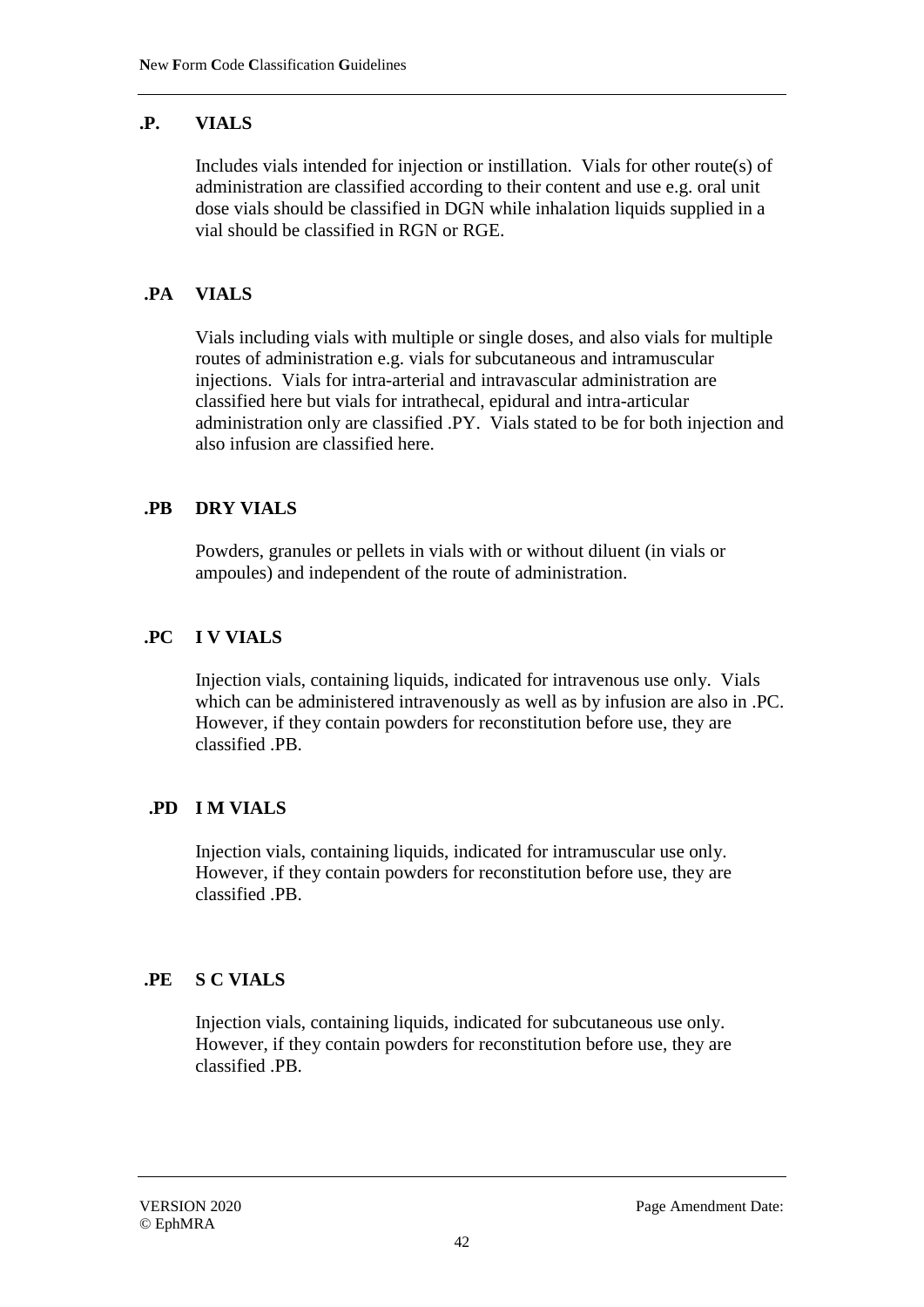#### **.PF INTRADERMAL VIALS**

Injection vials, containing liquids, indicated for intradermal use only. However, if they are in the form of powders for reconstitution before use, they are classified in .PB

#### **.PS INSTILLATION VIALS**

Vials for instillation.

#### **.PY OTHER VIALS**

Other special vials. Injection vials for intra-articular, intrathecal and epidural use only are included here. Vials for intra-arterial administration are classified .PA.

#### **.PZ COMBINATION PACK VIALS**

Combination packs of vials together with other forms in the same pack. This includes packs containing vials with other forms which are classified with a lower alphabetical sequence. Packs supplied with a second form containing diluent are not considered to be combination packs.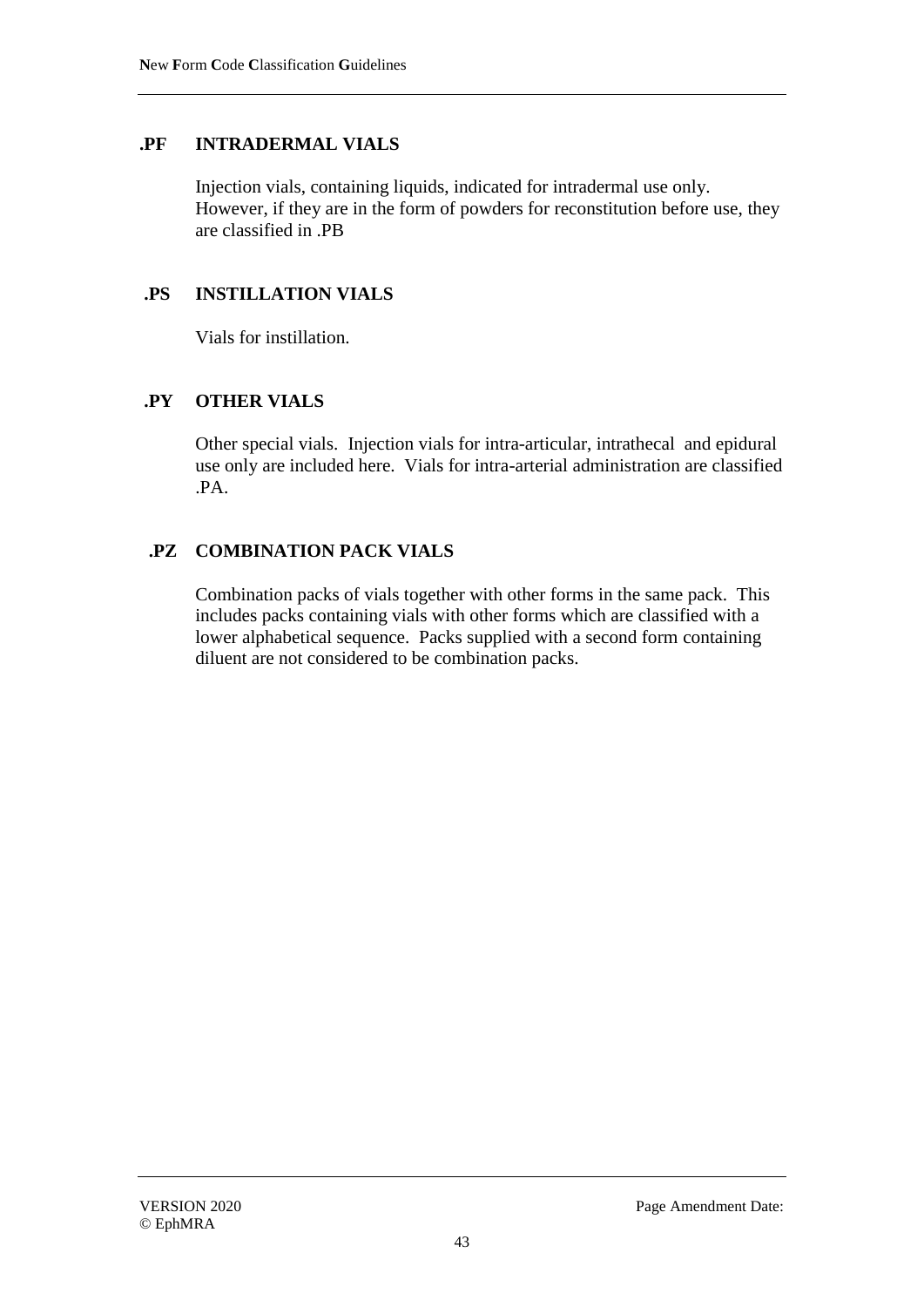## **.Q. INFUSIONS**

Includes products intended only for administration by infusion. Products that may be both infused and injected are classified in the relevant ampoule, vial, pre-filled syringe or cartridge/pen class.

Dialysis, irrigation and perfusion solutions are also included here.

### **.QA INFUSION AMPOULES**

Infusion ampoules.

#### **.QB INFUSION DRY AMPOULES**

Infusion dry ampoules. Ampoules for infusion containing powders for reconstitution before use.

#### **.QC INFUSION VIALS/BOTTLES**

Infusion vials or bottles.

### **.QD INFUSION DRY VIALS/BOTTLES**

Infusion dry vials or bottles. Vials or bottles for infusion containing powders for reconstitution before use.

#### **.QE INFUSION BAGS**

Bags containing infusion liquids.

#### **.QF INFUSION CARTRIDGES**

Cartridges for infusion.

#### **.QS DIALYSIS IRRIGATION AND PERFUSION SOLUTIONS**

Dialysis/irrigation/perfusion solutions are in MQS. Powders which are reconstituted for use in dialysis machines are in MEK.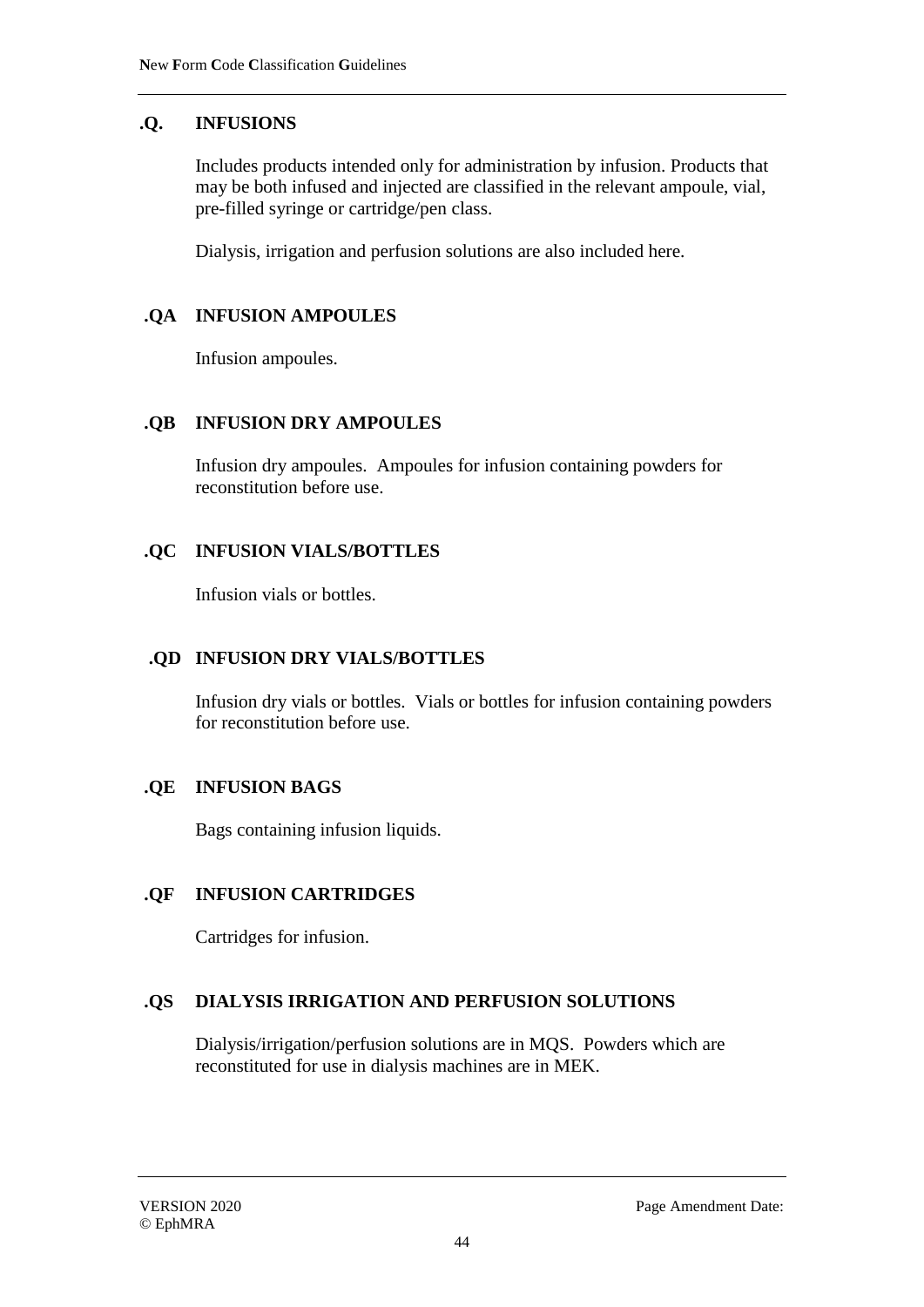### **.QY OTHER INFUSIONS**

Other special infusions. Includes pre-filled syringes which are specifically stated to be for addition to bags/bottles for infusion and infusion bags containing dry powder for reconstitution. Also includes infusions administered into the cerebrospinal fluid.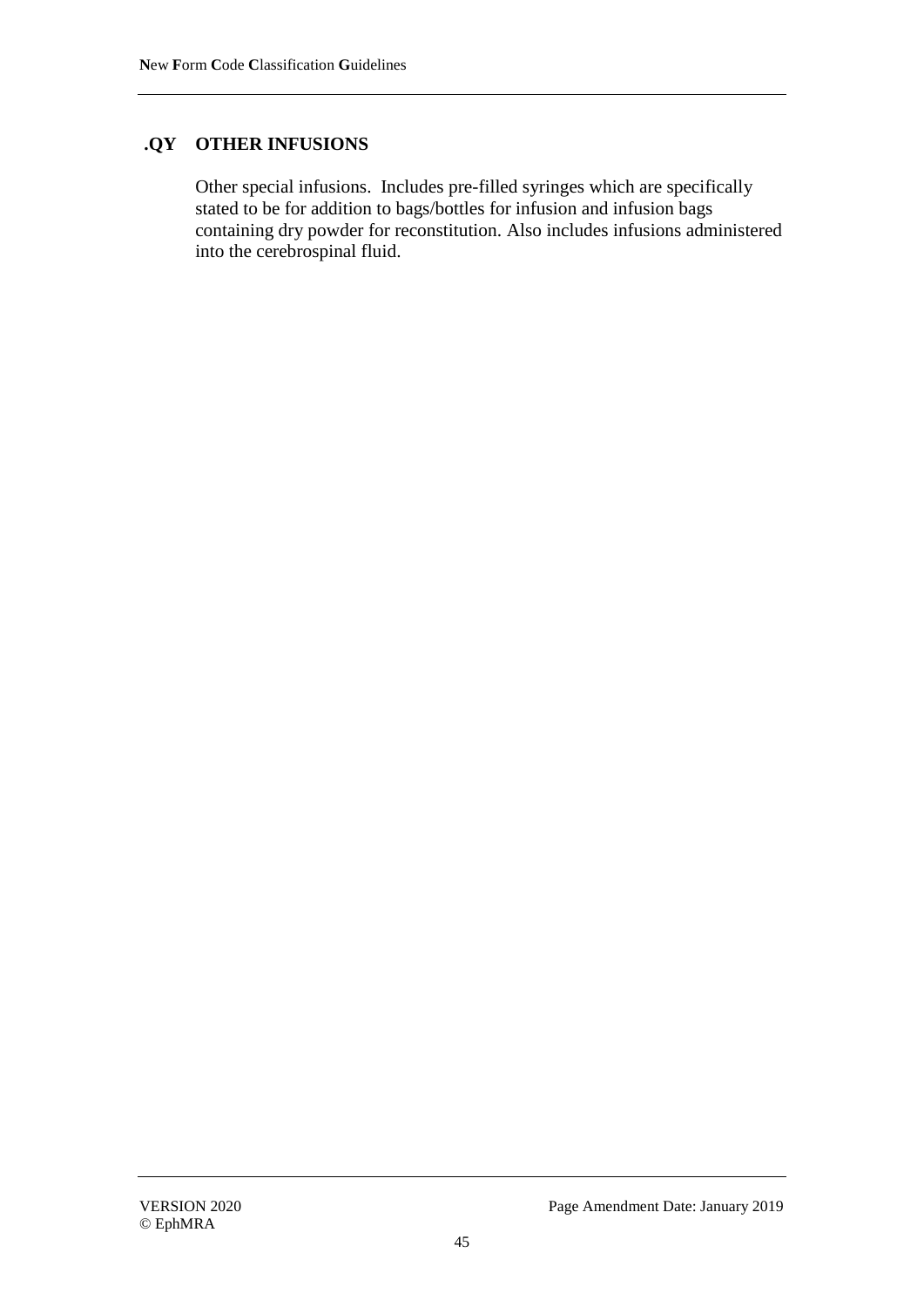## **.R. CARTRIDGES/PENS**

### **.RA CARTRIDGES**

Cartridges containing multiple doses.

Cartridges with needle units e.g. Tubex (Wyeth Ayerst), Carpuject (Sanofi Winthorp) are considered to be pre-filled syringes and are in .N.

When a cartridge is an integral/fixed part of the injection device and cannot be replaced by the user, it is considered to be a pre-filled disposable injection pen. Such products are classified in .RF or .RG e.g. in the Netherlands Humalog-Humaject is described as a "patroon" (cartridge) although it is considered a pen.

## **.RB DRY CARTRIDGES**

Powders, granules or pellets in cartridges with or without diluent. This includes two compartment cartridges, dry powder cartridges and also dry powder vials used to charge cartridges for pensets e.g. Norditropin Penset (Novo Nordisk).

When a cartridge is an integral/fixed part of the injection device and cannot be replaced by the user, it is considered to be a pre-filled disposable injection pen. Such products are classified in .RF or .RG e.g. in the Netherlands Humalog-Humaject is described as a "patroon" (cartridge) although it is considered a pen.

## **.RF PRE-FILLED PENS**

Disposable pre-filled pens (e.g. NovoLet), independent of the route of administration, are included here Empty pen devices and empty needle-free delivery systems are classified in .ZY.

Pre-filled, disposable needle-free drug delivery systems are also classified here.

Disposable, pre-filled autoinjectors are classified in .NH (Pre-filled Autoinjectors).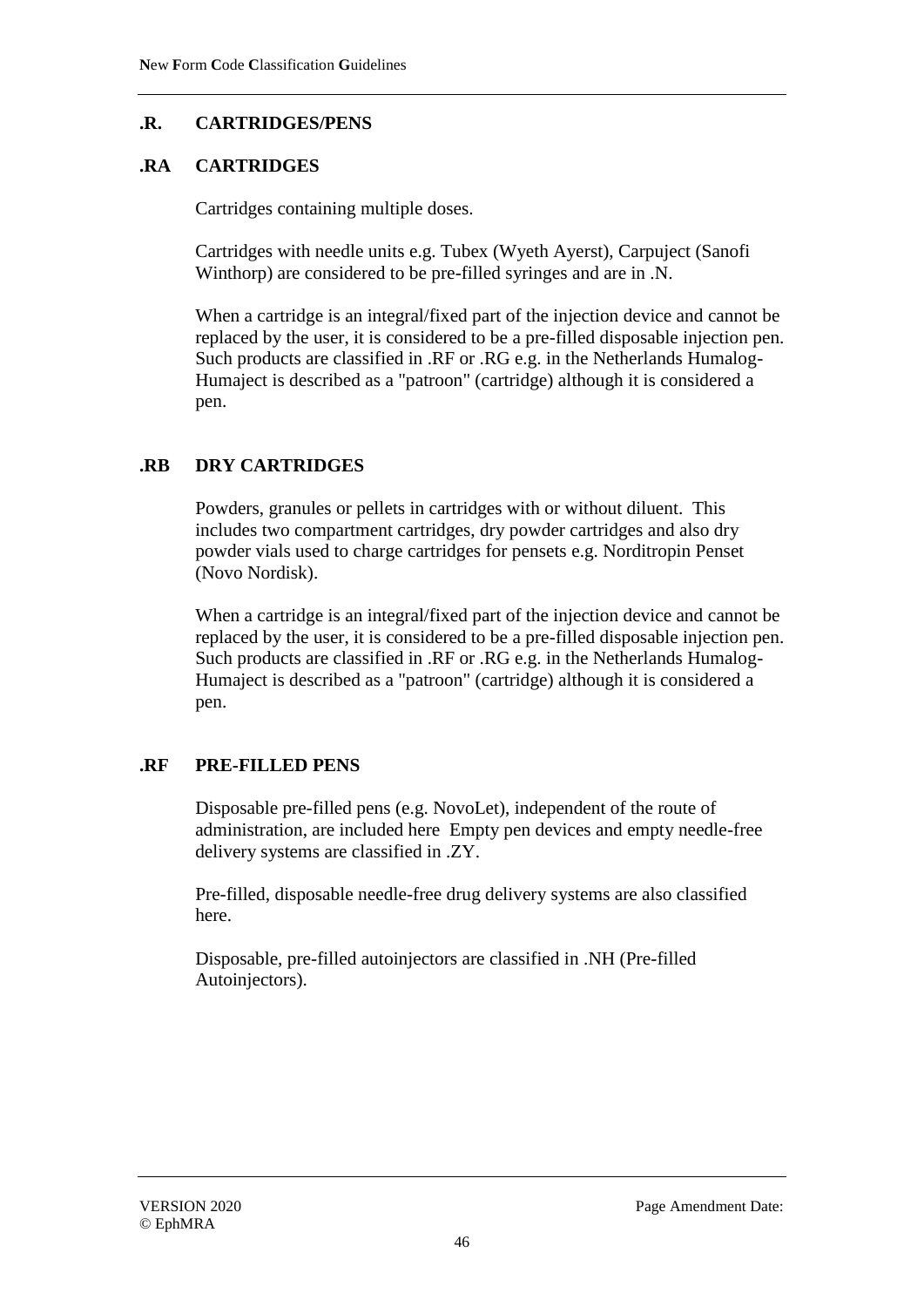### **.RG DRY PRE-FILLED PENS**

Disposable pre-filled pens containing powders, granules or pellets with or without diluent (in vials or ampoules) and independent of the route of administration. Two compartment pens where one compartment contains a powder and the other diluent are also included here.

### **.RP UNIT DOSE CARTRIDGES**

Cartridges containing one single dose.

Cartridges with needle units e.g. Tubex (Wyeth Ayerst), Carpuject (Sanofi Winthrop) are considered to be pre-filled syringes and are in .N..

Inhalator cartridges for cessation of smoking are in JRP.

When a cartridge is an integral/fixed part of the injection device and cannot be replaced by the user, it is considered to be a pre-filled disposable injection pen. Such products are classified in .RF or .RG e.g. in the Netherlands Humalog-Humaject is described as a "patroon" (cartridge) although it is considered a pen.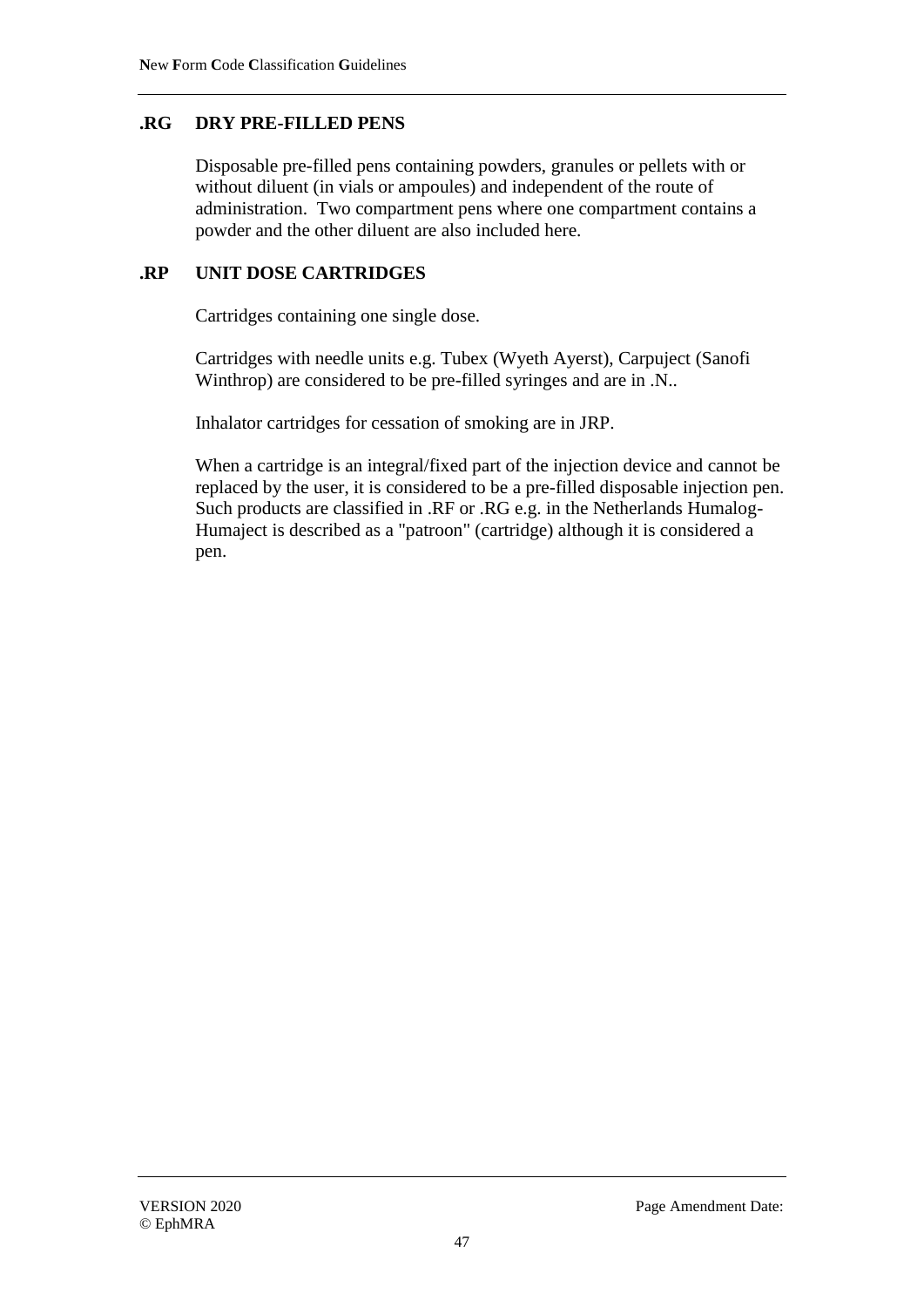### **.S. OINTMENTS**

Ointments are semi-solid preparations for external application. They usually contain a medicinal substance incorporated in a fatty, waxy or synthetic base. The composition of ointments should be such that they soften but do not necessarily melt when applied to the skin.

### **.SA OINTMENTS**

Ointments not otherwise specified. Balms & balsams are included here.

#### **. SB PASTES**

Pastes not otherwise specified.

#### **. SL EMULSIONS OINTMENTS**

Emulsion ointments

#### **.SN UNIT DOSE OINTMENTS AND PASTES**

Unit dose ointments and pastes.

#### **.SW SOAP PASTES**

Soap pastes. Can include soap-free alternatives

## **.SY OTHER OINTMENTS**

Other special ointments

## **.SZ COMBINATION PACK OINTMENTS**

Combination packs of ointments together with other forms in the same pack. This includes packs containing ointments with other forms which are classified with a lower alphabetical sequence.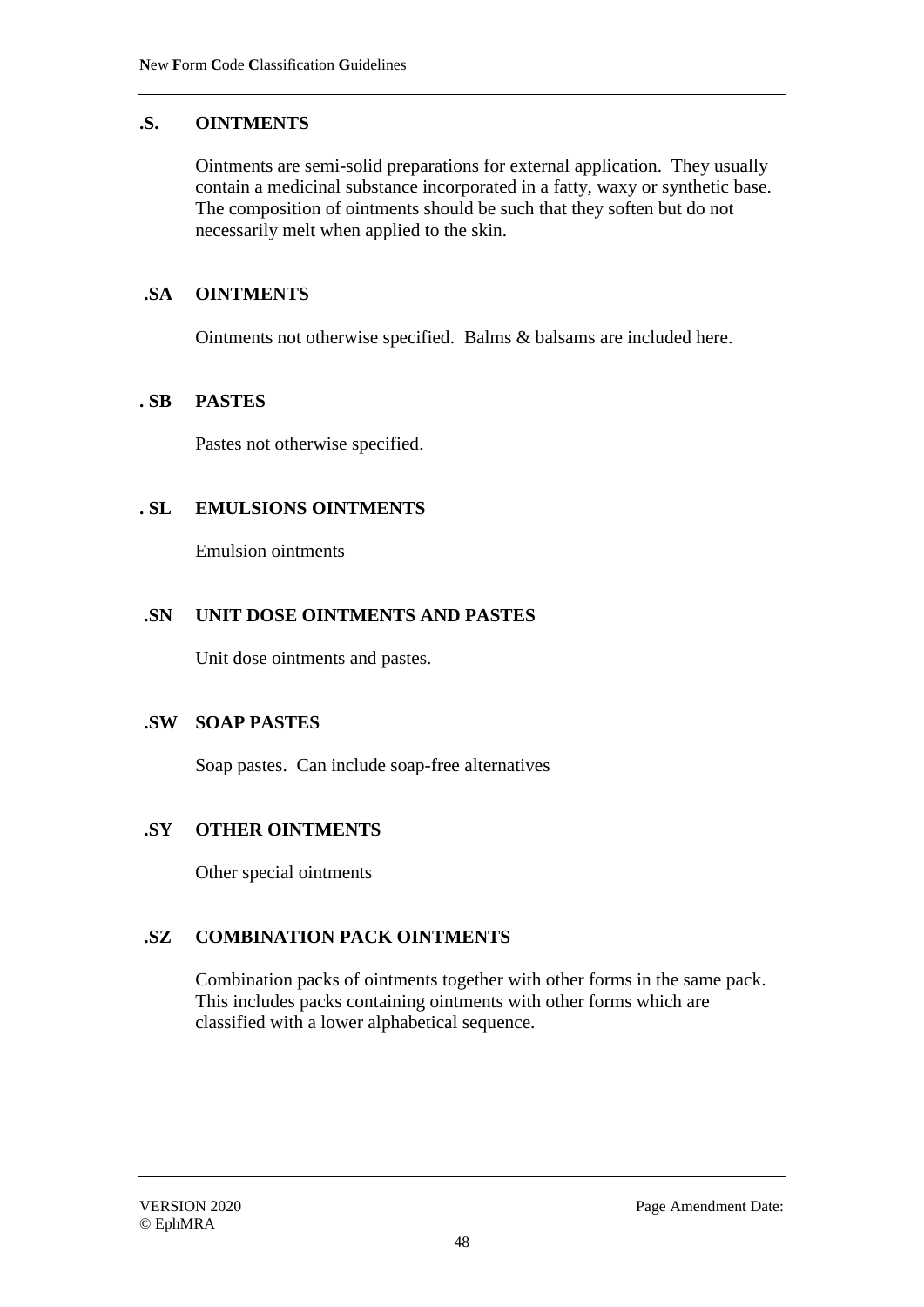## **.T. CREAMS**

Creams are viscous semi-solids for external use and are usually oil-in-water emulsions (aqueous creams) or water-in-oil emulsions (oily creams).

### **.TA CREAMS**

Creams not otherwise specified.

### **.TL EMULSION CREAMS**

Emulsion creams.

#### **.TN UNIT DOSE CREAMS**

Unit dose creams.

### **.TP METERED-DOSE CREAMS**

Metered-dose creams.

A metered-dose product is one with an integral metering devices that delivers a predetermined dose with each use.

#### **.TW CREAM SOAPS/WASHES**

Cream soaps. Can include soap-free alternatives.

## **.TY OTHER CREAMS**

Other special creams.

Cream-gels and gel-creams are included in .VY.

## **.TZ COMBINATION PACK CREAMS**

Combination packs of creams together with other forms in the same pack. This includes packs containing creams with other forms which are classified with a lower alphabetical sequence.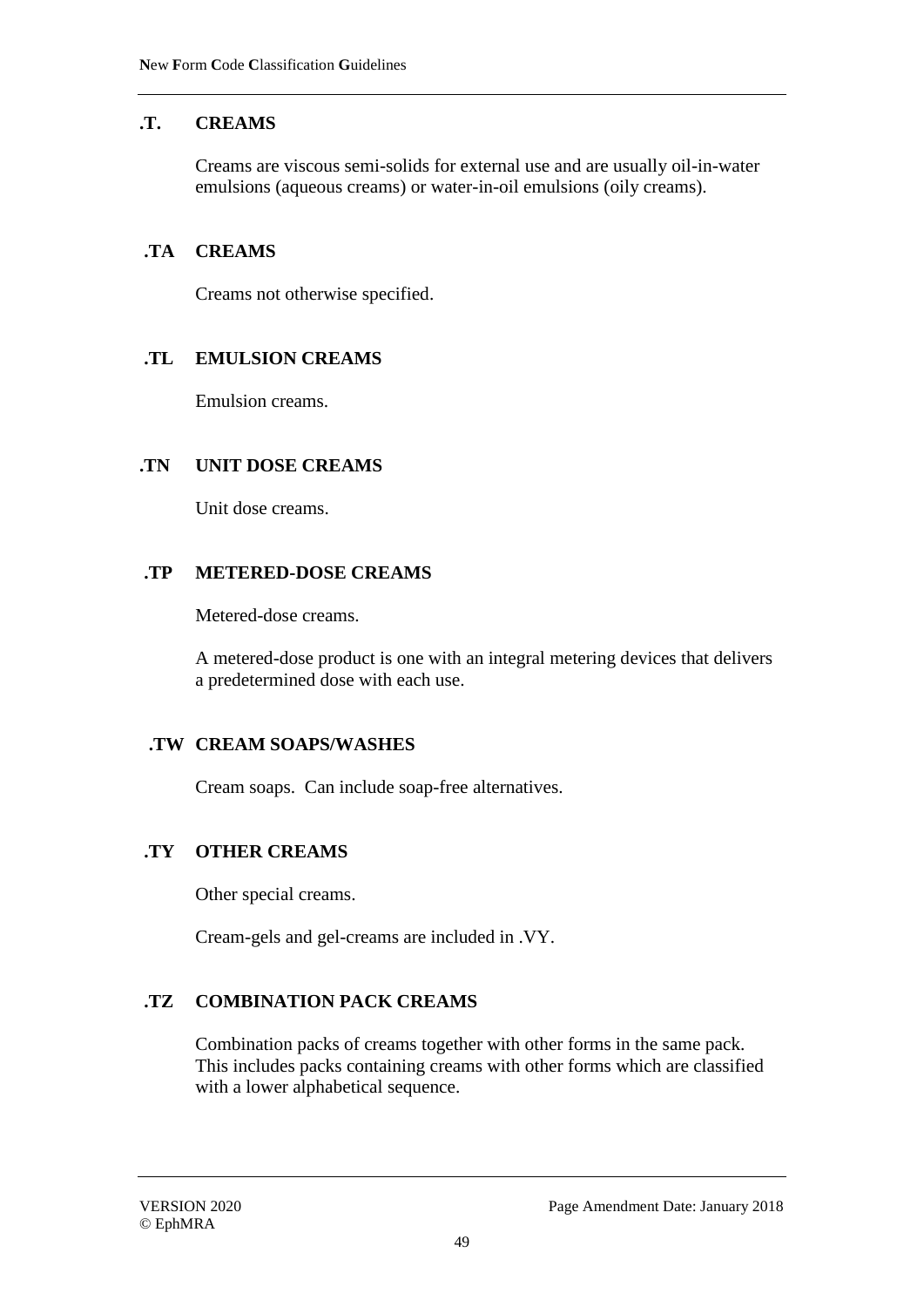## **.V. GELS AND SOLS**

### **.VA GELS AND SOLS**

Gels are transparent or translucent semi-solid or solid preparations made with the aid of suitable gelling agents. Some products described as gels, e.g. Aluminium Hydroxide Gel, are aqueous suspensions of gelatinous precipitates and are in .GK. Transparent semi-solid gels are sometimes also known as sols.

### **.VB GEL DROPS**

Gel Drops. Unit dose gel drops are in .VN.

### **.VL EMULSION GELS**

Emulsion Gels.

### **.VN UNIT DOSE GELS/SOLS**

Unit dose gels and sols.

## **.VP METERED-DOSE GELS/SOLS**

Metered-dose gels and sols.

A metered-dose product is one with an integral metering devices that delivers a predetermined dose with each use.

#### **.VW WASH/SHOWER GELS**

Wash gels or shower gels.

#### **.VY OTHER GELS/SOLS**

Other special gels/sols.

Includes both cream-gels and gel-creams.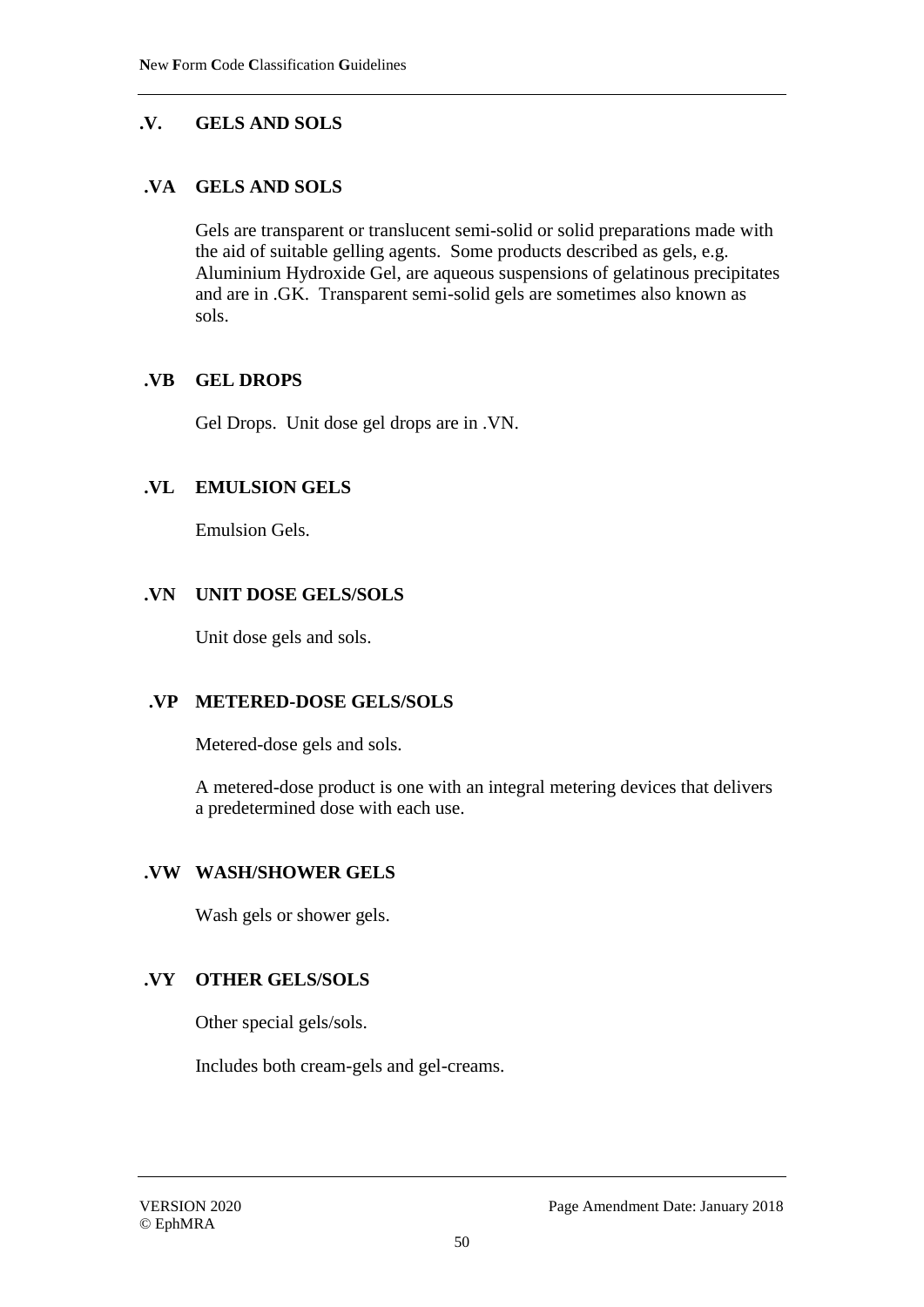## **.VZ COMBINATION PACK GELS/SOLS**

Combination packs of gels/sols together with other forms in the same pack. This includes packs containing gels/sols with other forms which are classified with a lower alphabetical sequence.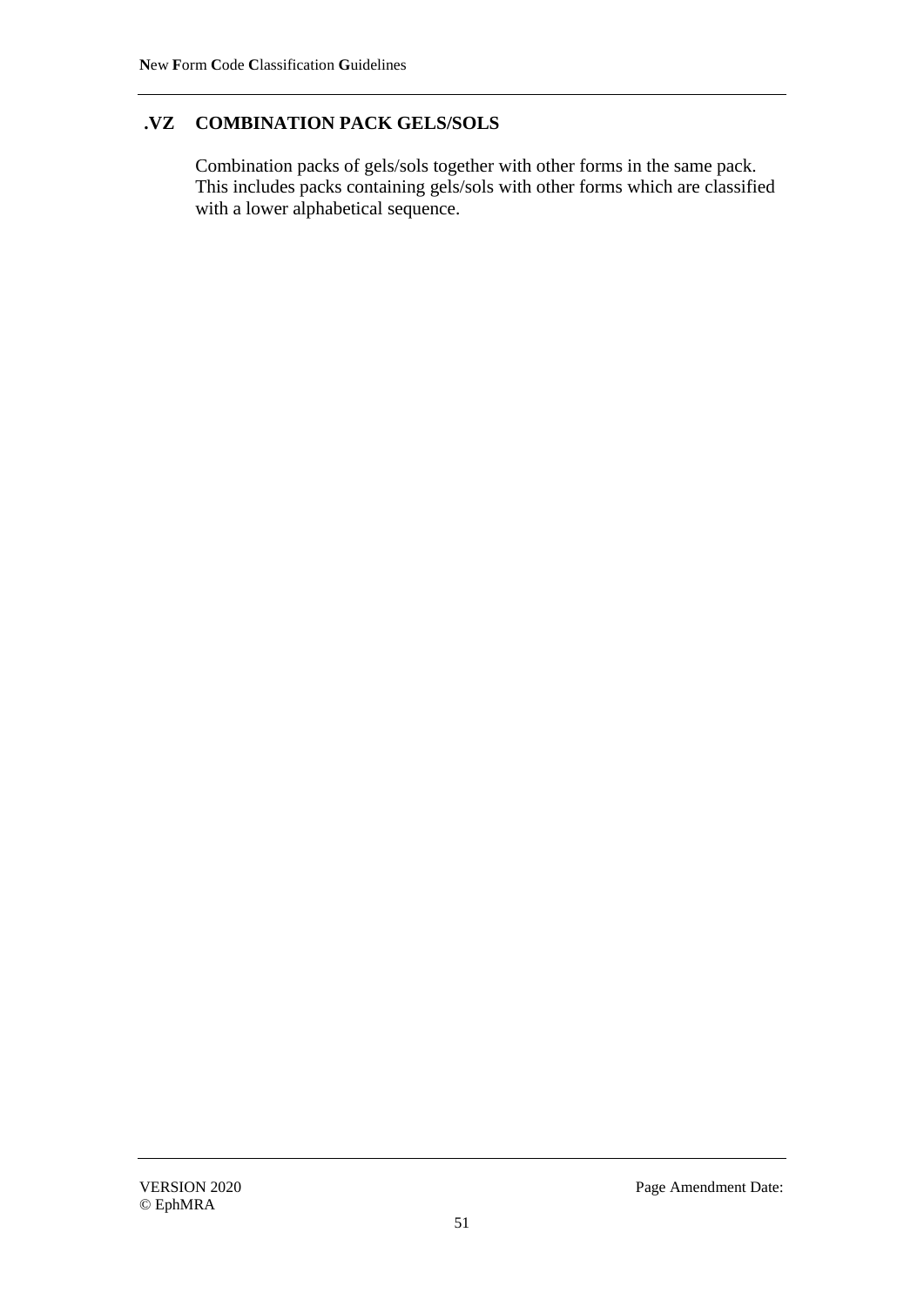### **.W. MEDICATED DRESSINGS**

This includes dressings that are not just for a protective effect, but which contain substances with a specific action.

These substances can be medicines e.g. anti-infectives, inert substances that have a mechanical action, e.g. paraffin, or substances intended to generate heat for thermotherapy.

### **.WA PLASTERS WITH SUBSTANCE**

Plasters with substance, excluding transdermal therapeutic systems (TTS) which are classified under .WN.

### **.WB COTTON WITH SUBSTANCE**

Cotton with substance.

### **.WC GAUZE OR FLEECE WITH SUBSTANCE**

Gauze or fleece with substance.

#### **.WD PADS WITH SUBSTANCE**

Pads, compresses, or swabs with substance.

#### **.WE TAMPONS WITH SUBSTANCE**

Tampons with substance including plugs for wounds.

#### **.WG BANDAGES WITH SUBSTANCE**

Bandages with substance including mull bandages, compression bandages etc.

#### **. WH. SPONGES WITH SUBSTANCE**

Sponges with substance.

© EphMRA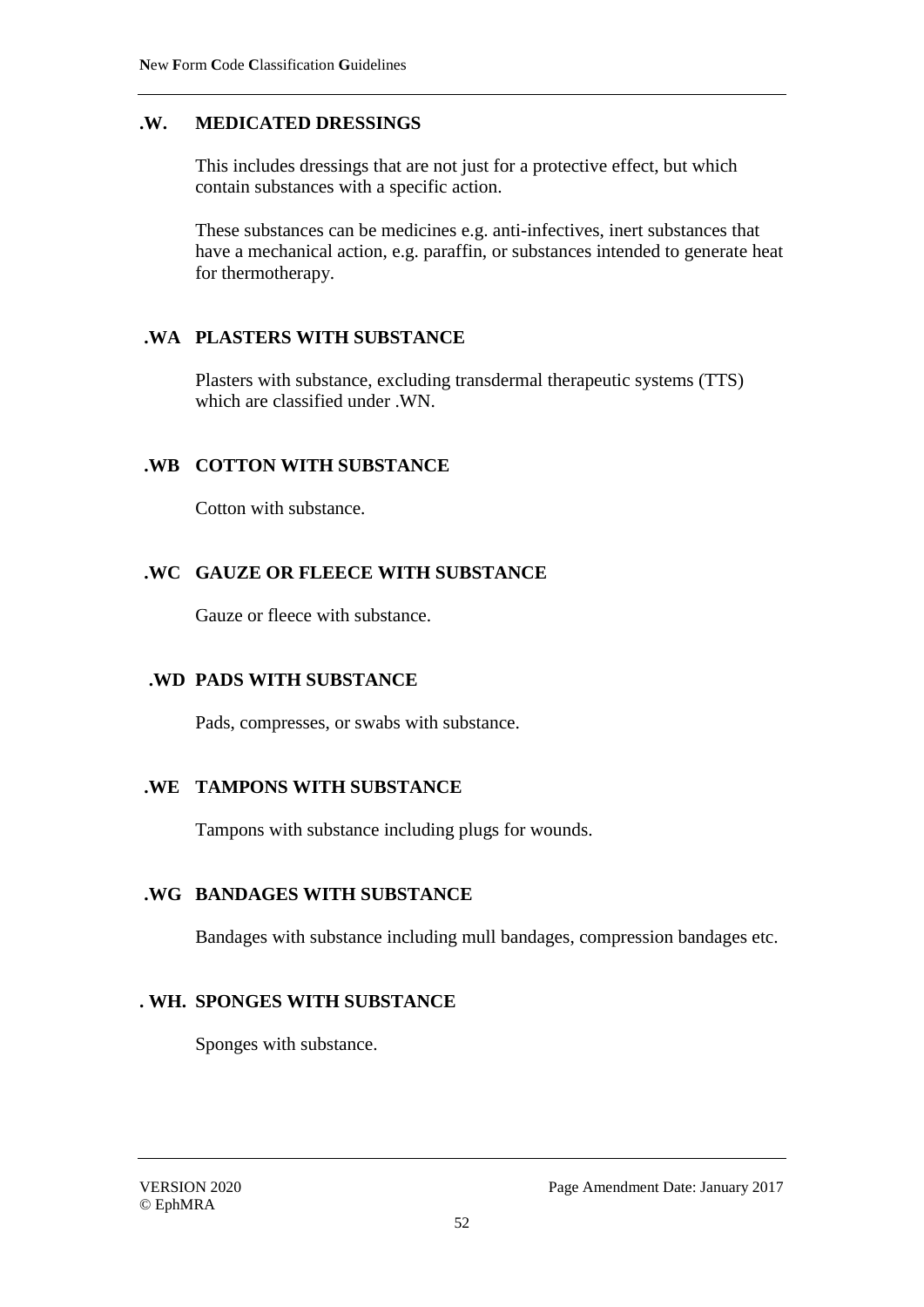## **.WM TRANSDERMAL SYSTEMS**

Transdermal systems that use, for example, iontophoresis or other electrical means to actively deliver drug through the skin. Delivery may be patient controlled (on demand) or continuous.

### **.WN TRANSDERMAL PATCHES**

These are self-adhesive transdermal drug delivery systems (patches e.g. TTS) which are designed to provide a continuous release of drug through the skin by, for example, osmosis.

#### **.WS POULTICES**

Poultices/cataplasm.

### **.WY OTHER MEDICATED DRESSINGS**

Other special medical dressings with substance. Medicated semi-permeable film dressings and medicated dental threads for stopping bleeding are included here. Also included are medicated tissues and wipes.

## **.WZ COMBINATION PACK MEDICATED DRESSINGS**

Combination packs of medicated dressings together with other forms in the same pack. This includes packs containing medicated dressings with other forms which are classified with a lower alphabetical sequence.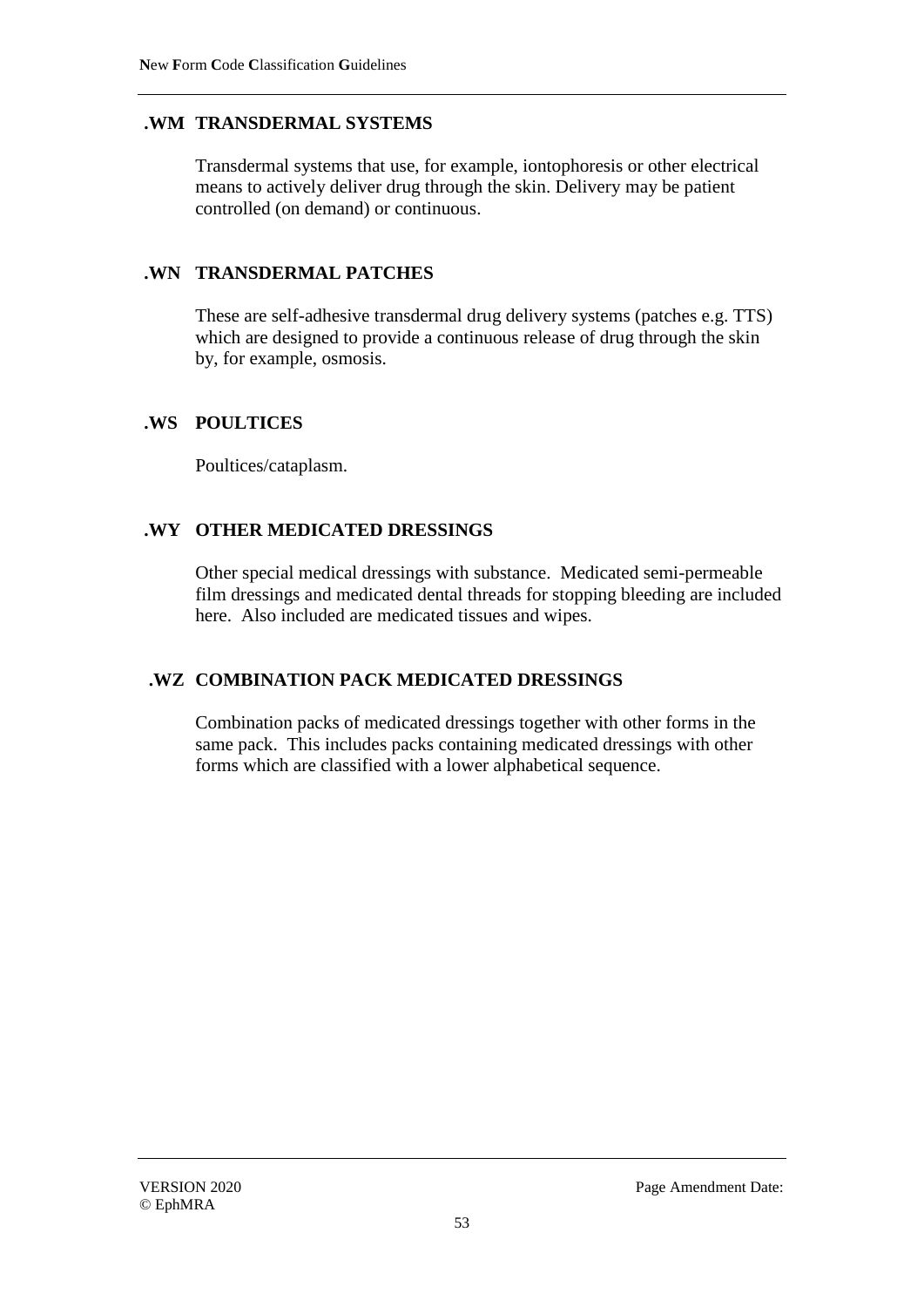# **.X. (NOT IN USE)**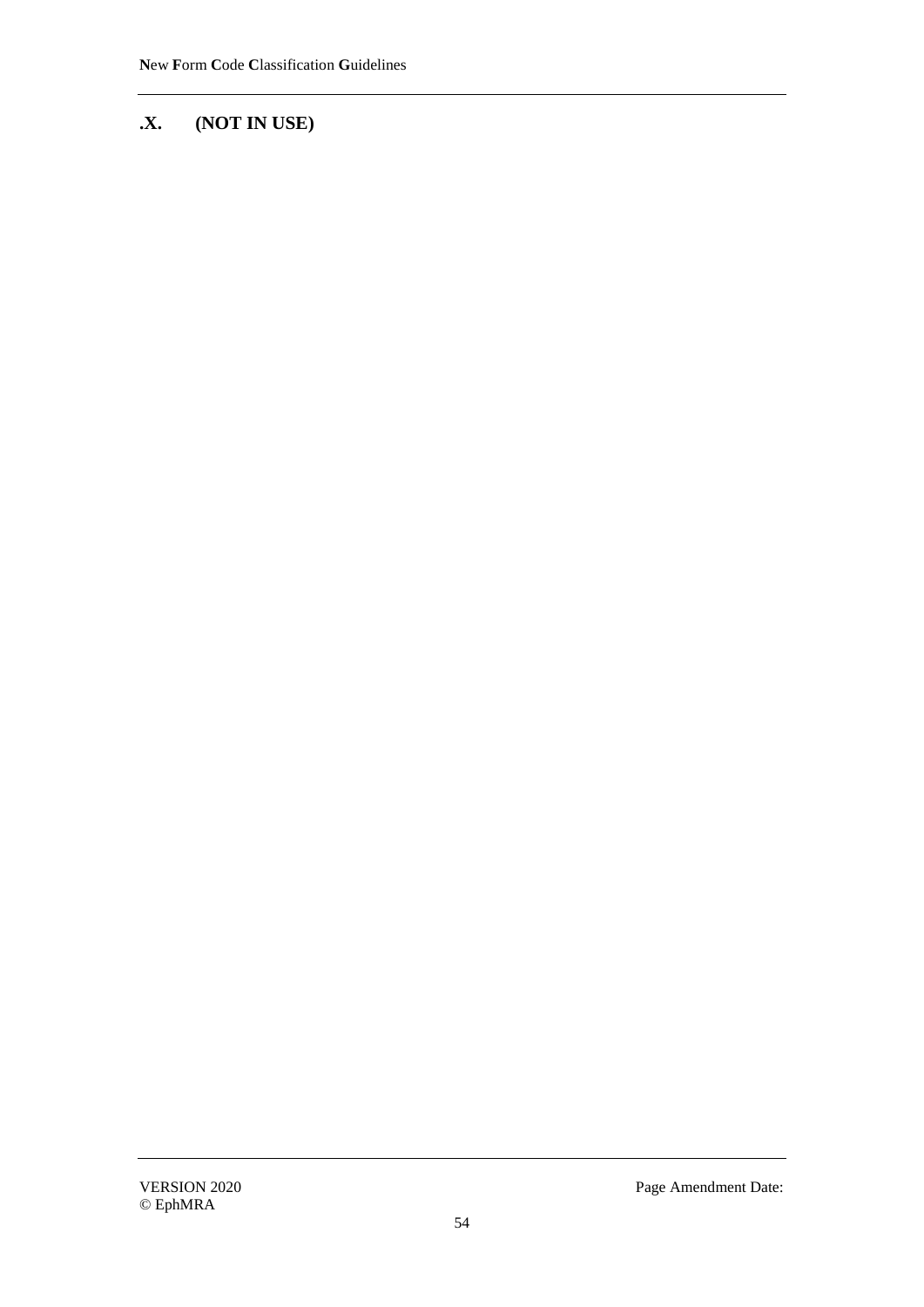## **.Y. OTHER SPECIAL FORMS**

### **.YG FOOD READY TO EAT**

Foods which are ready to eat. Honey and jams which do not contain an active ingredient are included in this class. Royal Jelly in honey form is classified DDY.

Foods administered via a PEG or PEG-J tube are included here.

## **.YH FOOD NOT READY TO EAT**

Foods which are not ready to eat. They have to be made up with liquid before use.

Foods administered via a PEG or PEG-J tube are included here.

### **.YJ CIGARETTES**

These are therapeutic cigarettes especially for asthma. Salt pipes and other similar products for the treatment of respiratory disease are also included here.

#### **.YK STYLI AND WOUND CONES NOT-RECTAL**

This class includes styli/bougies, which are pencil-shaped suppositories or pellets for urethral, nasal or otic use. Also included are wound cones not for rectal use.

#### **.YM STICKS AND ROLL-ONS**

Sticks and roll-ons.

## **.YP BONE CEMENTS WITH SUBSTANCE**

Bone cements containing a pharmacologically active substance e.g. an antibiotic.

X-ray contrast media are not considered active substances.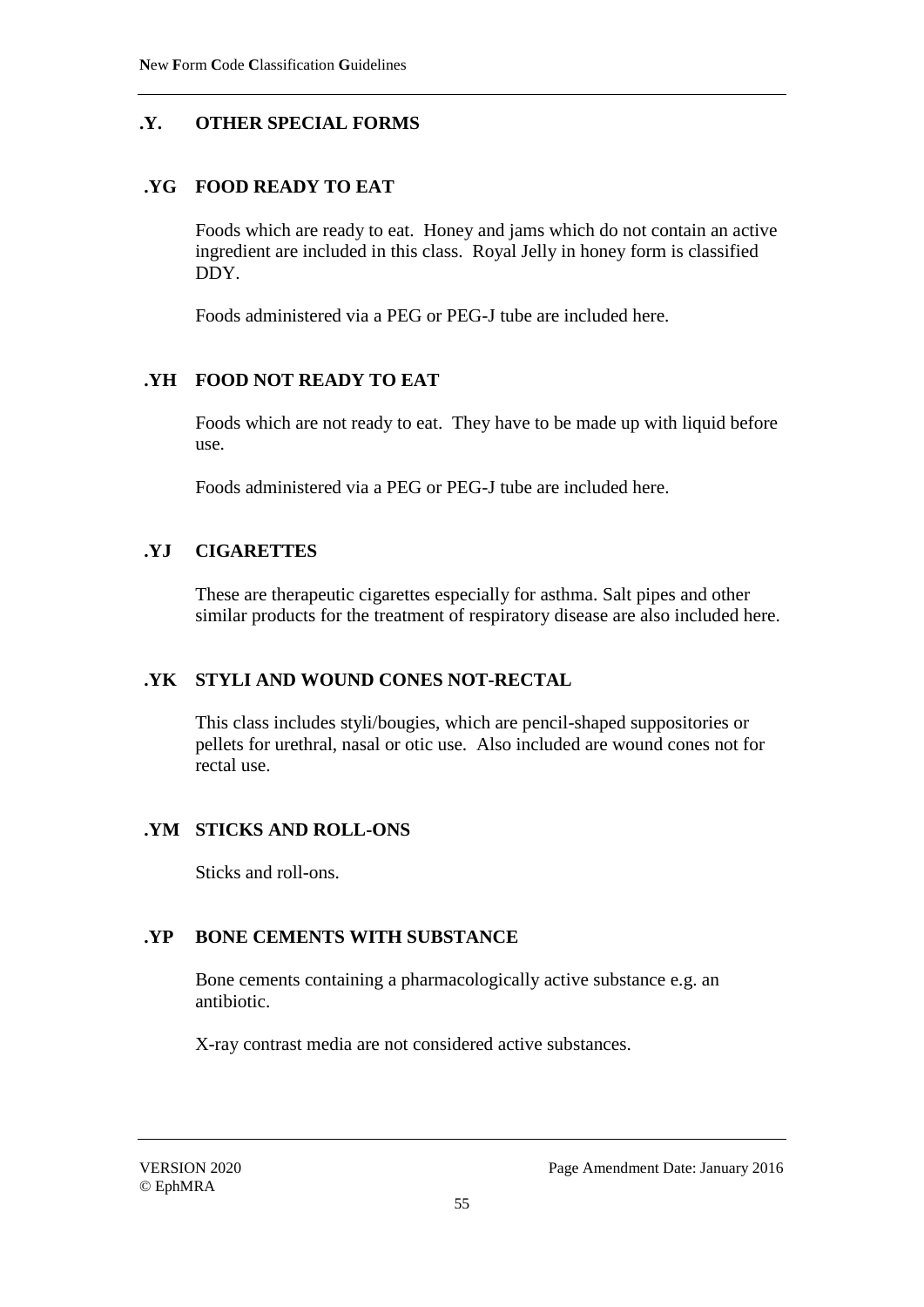## **.YQ MECHANICAL PESSARIES WITH SUBSTANCE**

Mechanical pessaries with substance. These are mechanical devices used to prevent prolapse of the womb not vaginal suppositories. Also included are vaginal contraceptive diaphragms, caps and female condoms with substance. Diaphragm kits (i.e. containing diaphragm and spermicidal gel) are also included. Contraceptive sponges are classified in TWH and contraceptive films in TYY.

## **.YR. INTRA-UTERINE DEVICES**

Intra-uterine devices with or without substance.

### **.YS FUMIGATION CANDLES**

Fumigation candles.

### **.YT FOAMS**

Foams not otherwise specified. Foam dressings, both pre-formed foam padlike and cavity conforming foam dressings, are classified here e.g. Allevyn or Cavi-Care (both Smith and Nephew Health).

#### **.YV IMPLANTS**

Implants. These are very small tablets or other forms, requiring surgery for subcutaneous implantation, with a long-acting effect.

#### **.YW SOLID SOAPS/BARS**

Solid soaps. Can include soap-free alternatives.

## **.YX PROMOTIONAL PACKS**

Promotional packs (only used for advertisements).

## **.YY OTHER SPECIAL FORMS**

Other special forms. Vaginal films are in TYY.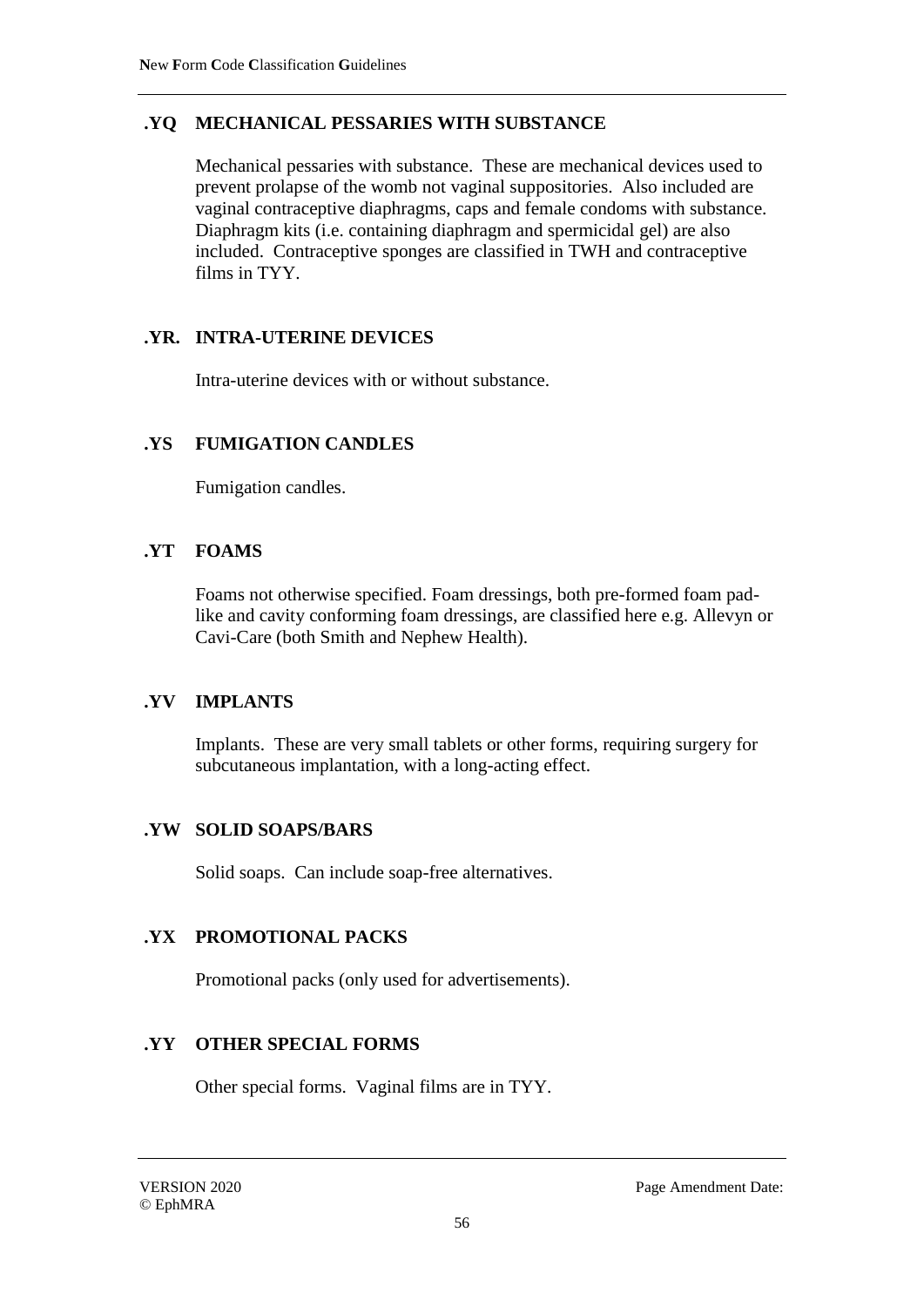#### **.YZ COMBINATION PACK OTHER SPECIAL FORMS**

Combination packs of special forms together with other forms in the same pack. This includes packs containing other special forms which are classified with a lower alphabetical sequence.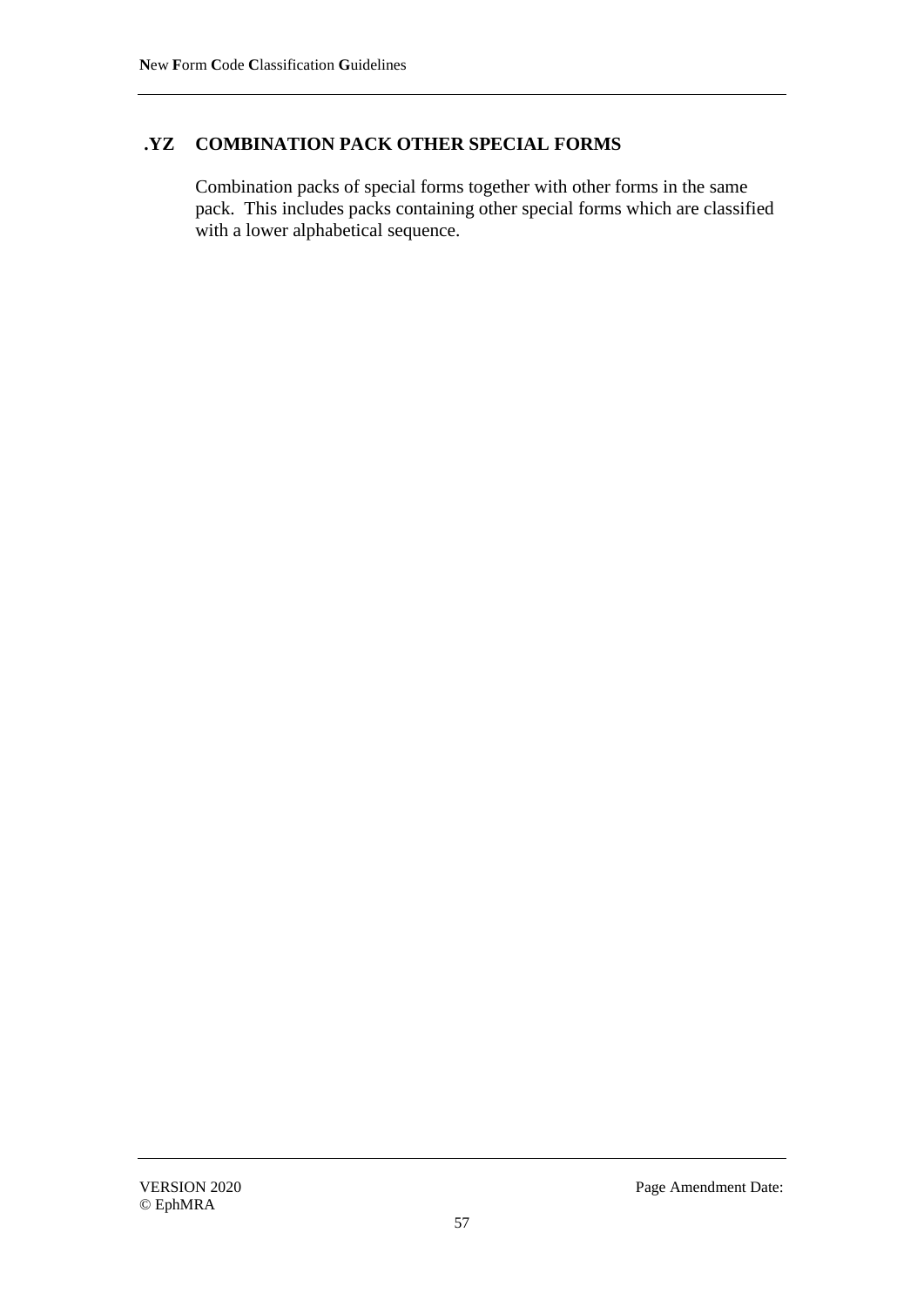## **.Z. MEDICAL AIDS**

### **.ZA PLASTERS WITHOUT SUBSTANCE**

Plasters without substance.

### **.ZB COTTON WITHOUT SUBSTANCE**

Cotton without substance

#### **.ZC GAUZE OR FLEECE WITHOUT SUBSTANCE**

Gauze or fleece without substance.

#### **.ZD PADS WITHOUT SUBSTANCE**

Pads, compresses or swabs without substance.

#### **.ZE TAMPONS WITHOUT SUBSTANCE**

Tampons without substance including plugs for wounds and menstrual tampons.

#### **.ZG BANDAGES WITHOUT SUBSTANCE**

Bandages without substance, including mull bandages, compression bandages etc.

#### **.ZH SPONGES WITHOUT SUBSTANCE**

Sponges without substance.

#### **.ZJ TISSUE ABSORBABLE MEDICAL AIDS**

Medical aids which are absorbed by the body tissues.

#### **.ZK GEL AND COLLOID DRESSINGS**

Dressings which absorb exudates from wounds.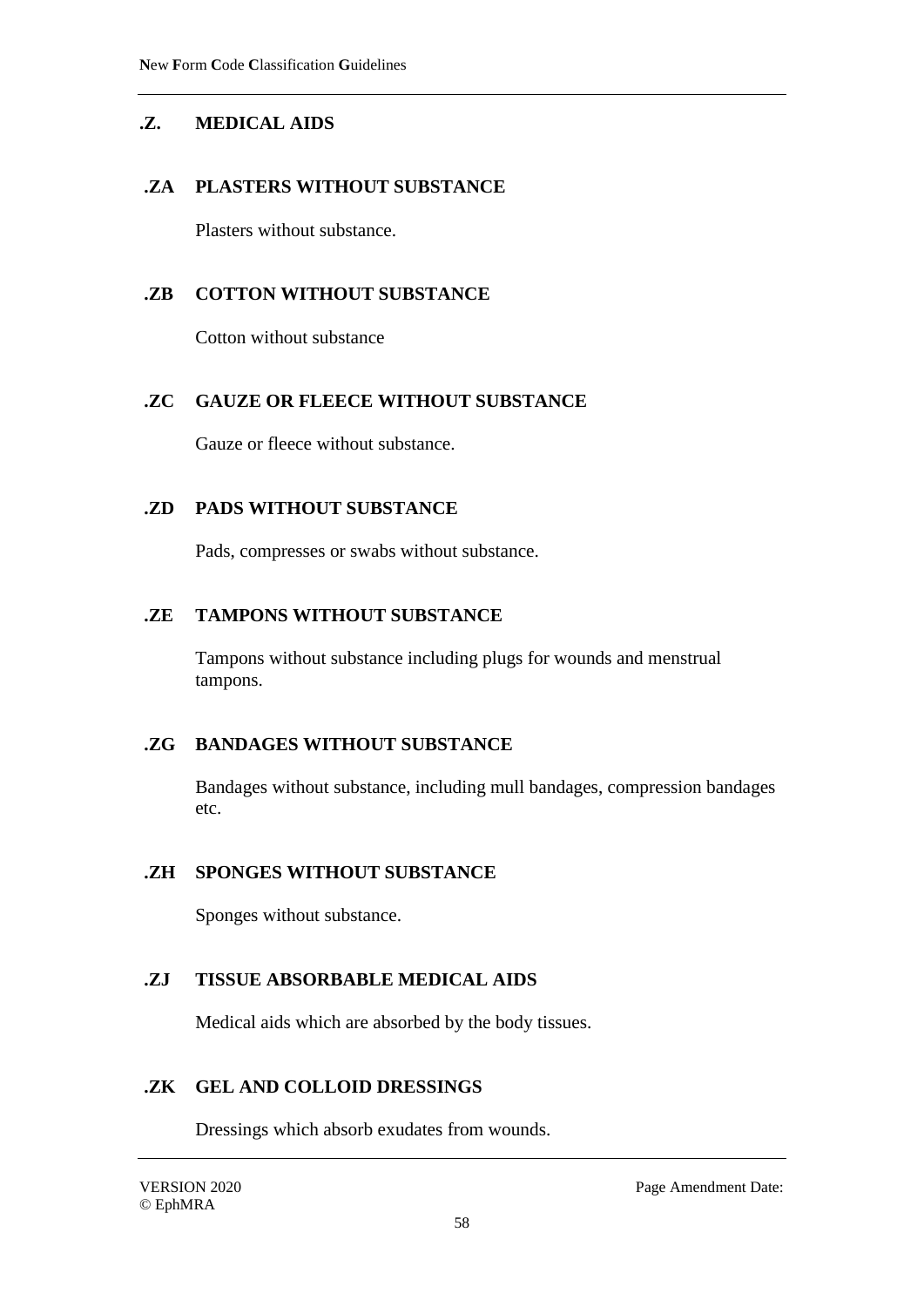### **.ZP BONE CEMENTS WITHOUT SUBSTANCE**

Bone cements which do not contain a pharmacologically active substance.

Bone cements containing x-ray contrast media but no other active substance are included here.

### **.ZQ MECHANICAL PESSARIES WITHOUT SUBSTANCE**

Mechanical pessaries without substance. These are mechanical devices used to prevent prolapse of the womb not vaginal suppositories. Also included are vaginal contraceptive diaphragms, caps and female condoms without substance.

## **.ZT DIAGNOSTIC STICKS**

Diagnostic sticks.

## **.ZV DIAGNOSTIC TEST EXCLUDING STICKS**

Diagnostic tests excluding sticks. This class will be used only when no specific code to describe the form exists. For example, if the test is presents as a solution in a vial for subcutaneous use, it will be in FPE.

#### **.ZY. OTHER MEDICAL AIDS**

Other medical aids. Included are Plaster of Paris (Gypsum), first aid kits, stomacare products, condoms, empty syringes, inhaler devices, non-medicated contact lenses, non-medicated tissues and wipes etc. Plaster of Paris, first aid kits, semi-permeable film dressings, stomacare products and male condoms have the first letter M; empty syringes/pens and inhaler devices have the first letter V.

Packs containing medical aids together with another form, containing the active pharmaceutical substance, are classified according to the form containing the active substance, and not as a combination pack. Form example, a pack consisting of an inhaler device and a metered-dose pressurised inhaler, containing a B2-stimulant, is classified RHP. Similarly, a pack with an insulin pen together with a vial containing a retard insulin preparation for subcutaneous injection is classified GPE. Disposable pre-filled insulin pens are classified in .NE.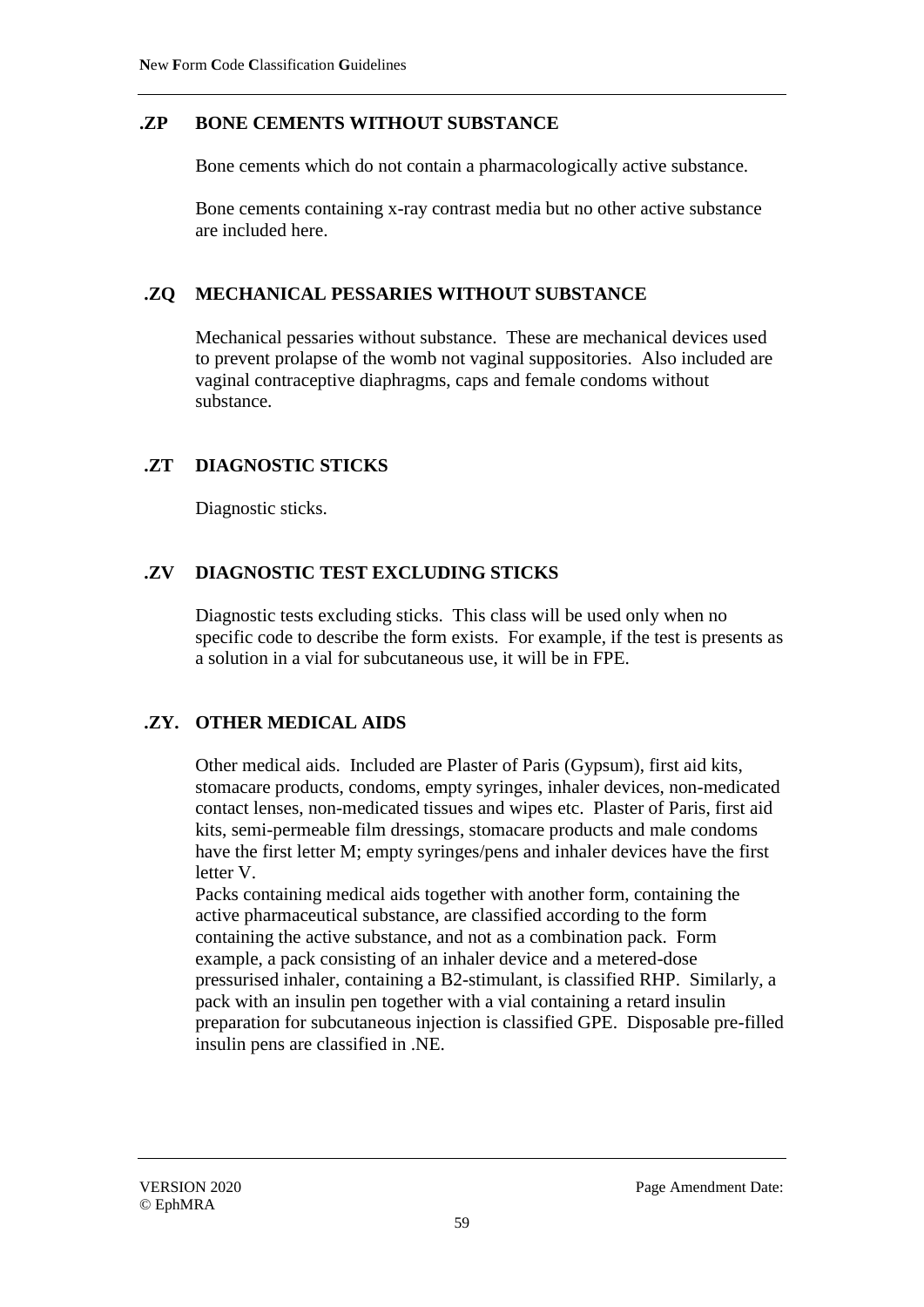## **.ZZ COMBINATION PACK MEDICAL AIDS**

Combination packs of medical aids. This includes packs containing two or more different types of medical aids.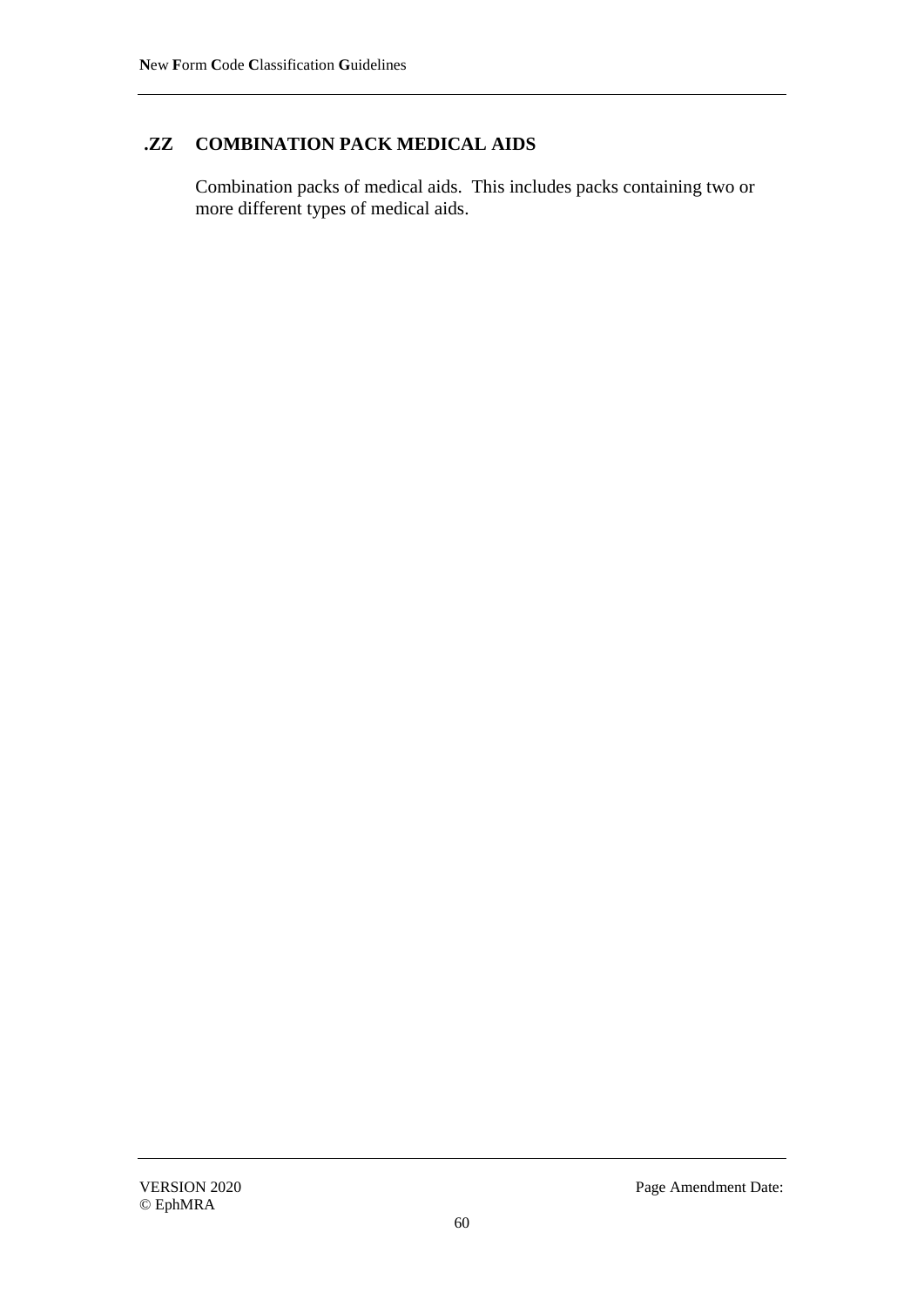## **VALID COMBINATIONS OF FIRST, SECOND AND THIRD LETTERS**

|              | <b>SECOND AND THIRD LETTER</b>          |              | <b>VALID FIRST LETTERS</b> |   |   |             |   |         |              |              |              |              |             |   |          |             |   |              |
|--------------|-----------------------------------------|--------------|----------------------------|---|---|-------------|---|---------|--------------|--------------|--------------|--------------|-------------|---|----------|-------------|---|--------------|
|              |                                         | $\mathbf{A}$ | B                          | D | E | $\mathbf F$ | G | $\bf H$ | $\mathbf{I}$ | $\mathbf{J}$ | $\mathbf{K}$ |              | M N P       | Q | $\bf{R}$ | T           | V | $\mathbf{Z}$ |
| $\mathbf{A}$ | <b>TABLETS</b>                          |              |                            |   |   |             |   |         |              |              |              |              |             |   |          |             |   |              |
| .AA          | <b>TABLETS</b>                          | $\mathbf{A}$ | $\mathbf{B}$               |   |   |             |   |         |              |              |              | M            |             |   |          | T           | V |              |
| AB           | ORALLY DISINTEGRATING<br><b>TABLETS</b> | $\mathbf{A}$ | B                          |   |   |             |   |         |              |              |              |              |             |   |          |             |   |              |
| .AE          | <b>BUCCAL TABLETS</b>                   | $\mathbf{A}$ | B                          |   |   |             |   |         |              |              | K            |              |             |   |          |             |   |              |
| AF           | SUBLINGUAL TABLETS                      | $\mathbf{A}$ |                            |   |   |             |   |         |              |              | K            |              |             |   |          |             |   |              |
| .AG          | <b>CHEWABLE TABLETS</b>                 | $\mathbf{A}$ |                            |   |   |             |   |         |              |              | K            |              |             |   |          |             |   |              |
| .AH          | EFFERVESCENT TABLETS                    | $\mathbf{A}$ |                            |   |   |             |   |         |              |              | $\bf K$      | M            |             |   |          | T           | V |              |
| .AJ          | <b>LAYERED TABLETS</b>                  | $\mathbf{A}$ | B                          |   |   |             |   |         |              |              |              |              |             |   |          |             |   |              |
| .AK          | <b>SOLUBLE TABLETS</b>                  | $\mathbf{A}$ |                            |   |   |             |   |         |              |              | $\bf K$      | $\mathbf{M}$ | $\mathbf N$ |   |          | T           | V |              |
| AX           | <b>ENEMA TABLETS</b>                    |              |                            |   |   |             |   | H       |              |              |              |              |             |   |          |             |   |              |
| .AY          | <b>OTHER TABLETS</b>                    | $\mathbf{A}$ | $\mathbf{B}$               |   |   |             |   |         |              |              |              |              |             |   |          | $\mathbf T$ |   |              |
| AZ           | <b>COMB-PACK TABLETS</b>                | $\mathbf{A}$ | B                          |   |   |             |   |         |              |              | $\mathbf{K}$ | M            | N           |   |          | Т           | V |              |

VERSION 2020 Page Amendment Date:

61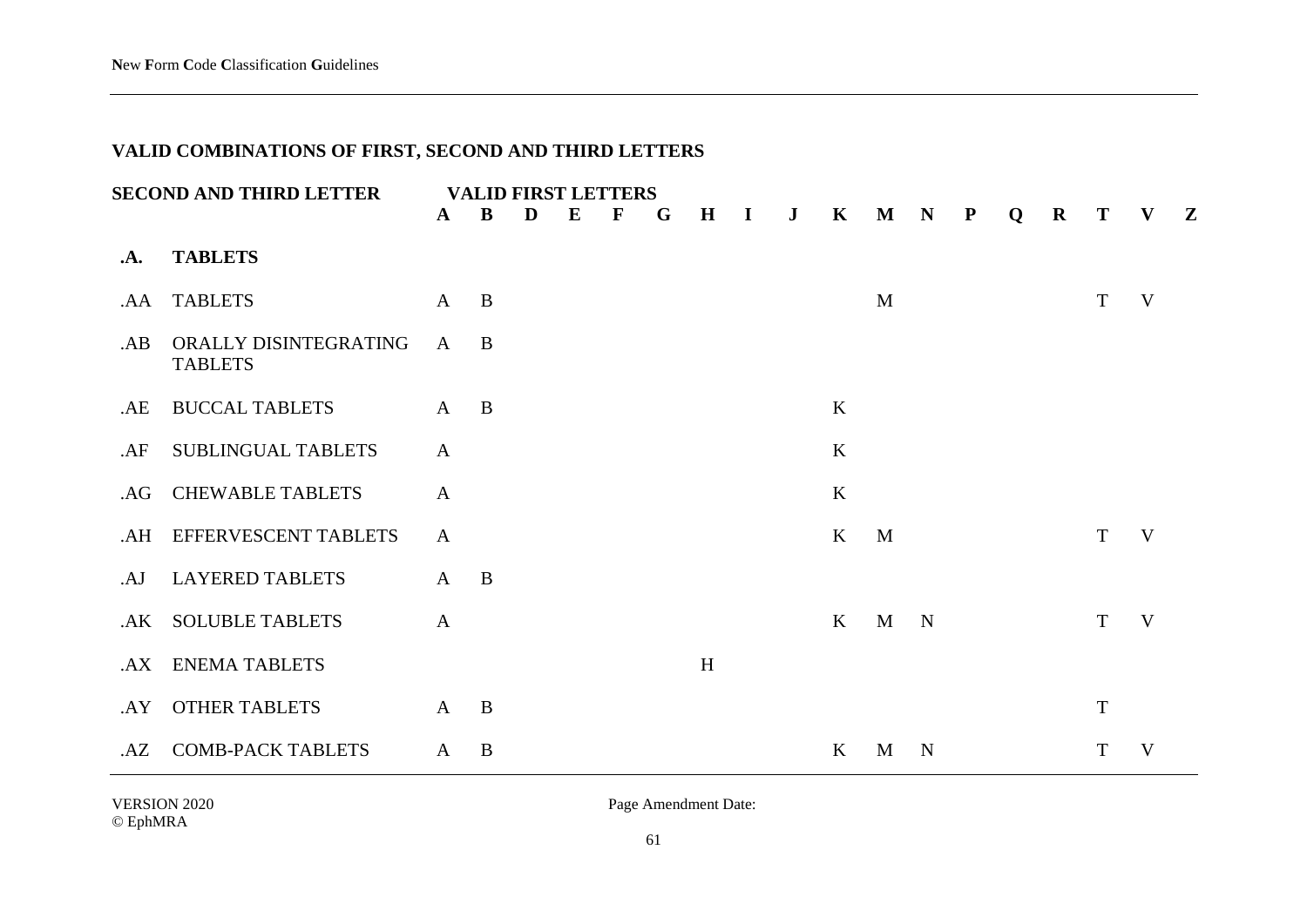|            | <b>SECOND AND THIRD LETTER</b> | $\mathbf{A}$   | B              | D | <b>VALID FIRST LETTERS</b><br>E | F | G | $\bf H$ | $\mathbf I$ | $\mathbf{J}$ | $\mathbf{K}$ | $\mathbf M$ | $\mathbf N$ | ${\bf P}$ | Q | $\mathbf R$ | T | $\mathbf{V}$ | $\mathbf{Z}$ |
|------------|--------------------------------|----------------|----------------|---|---------------------------------|---|---|---------|-------------|--------------|--------------|-------------|-------------|-----------|---|-------------|---|--------------|--------------|
| <b>.B.</b> | <b>COATED TABLETS</b>          |                |                |   |                                 |   |   |         |             |              |              |             |             |           |   |             |   |              |              |
| .BA        | <b>COATED TABLETS</b>          | $A$ $B$        |                |   |                                 |   |   |         |             |              |              |             |             |           |   |             |   |              |              |
| .BB        | <b>GELATIN-CTD TABS</b>        | $\mathbf{A}$   |                |   |                                 |   |   |         |             |              |              |             |             |           |   |             |   |              |              |
| .BC        | <b>FILM-COATED TABS</b>        | $A$ $B$        |                |   |                                 |   |   |         |             |              |              |             |             |           |   |             |   |              |              |
| .BD        | <b>ENTERIC-CTD TABS</b>        | $\mathbf{A}$   | $\overline{B}$ |   |                                 |   |   |         |             |              |              |             |             |           |   |             |   |              |              |
| .BF        | <b>SUBLING CTD TABS</b>        | $\overline{A}$ |                |   |                                 |   |   |         |             |              |              |             |             |           |   |             |   |              |              |
| .BG        | <b>CHEWABLE CTD TABS</b>       | $\mathbf{A}$   |                |   |                                 |   |   |         |             |              |              |             |             |           |   |             |   |              |              |
| .BN        | MEMBRANE-CTD TABS              |                | B              |   |                                 |   |   |         |             |              |              |             |             |           |   |             |   |              |              |
| .BY        | <b>OTHER COATED TABS</b>       | $A$ $B$        |                |   |                                 |   |   |         |             |              |              |             |             |           |   |             |   |              |              |
| .BZ        | <b>COMB-PACK CTD TABS</b>      | A              | B              |   |                                 |   |   |         |             |              |              |             |             |           |   |             |   |              |              |

VERSION 2020 Page Amendment Date: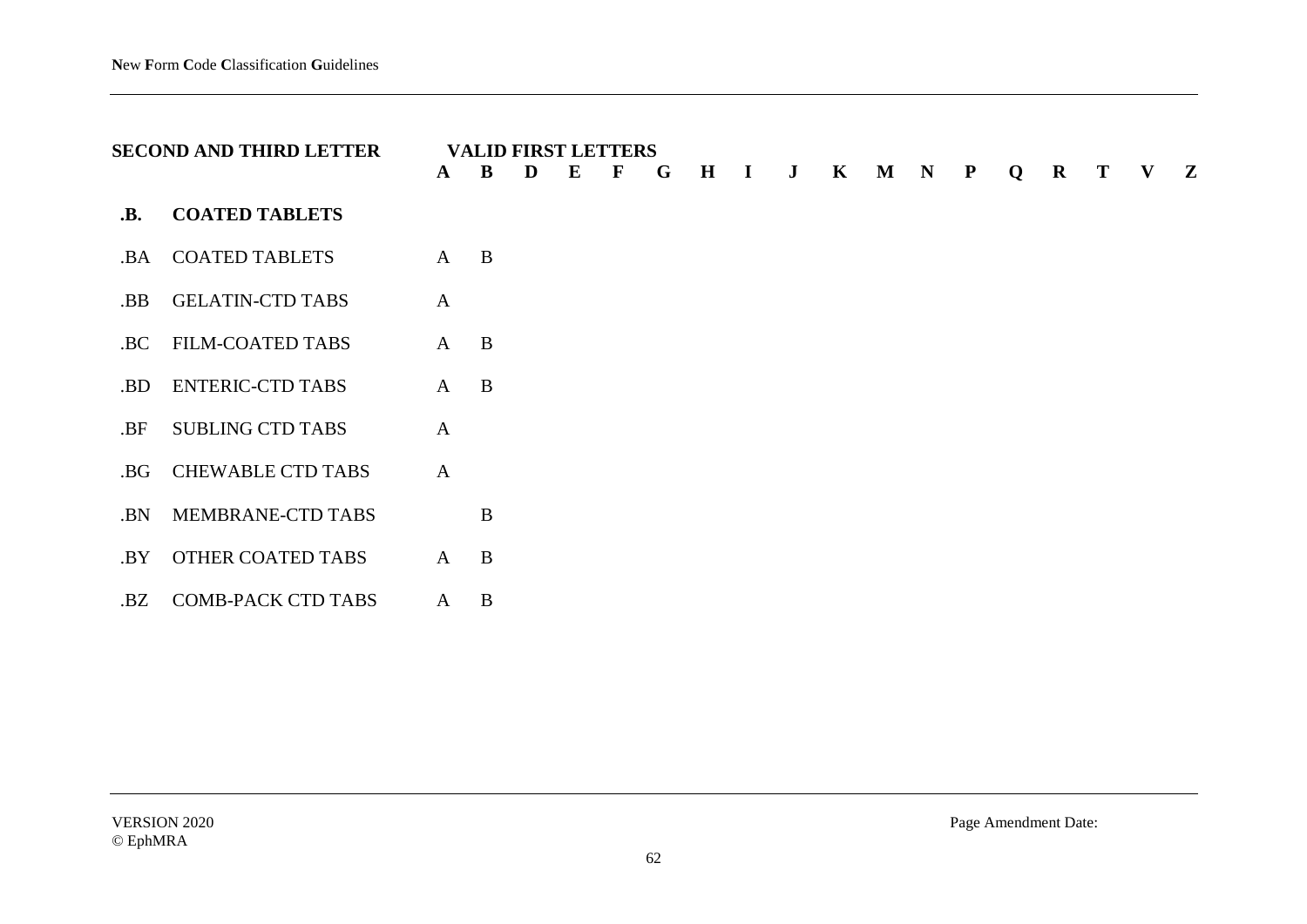|     | <b>SECOND AND THIRD LETTER</b> | A            | B            | D | E | <b>VALID FIRST LETTERS</b><br>$\mathbf F$ | G | $\mathbf H$ | $\mathbf{I}$ | $\mathbf{J}$ | $\mathbf{K}$ | $\mathbf M$ | $\mathbf N$ | $\mathbf{P}$ | Q | $\mathbf R$ | T           | V | $\mathbf{Z}$ |
|-----|--------------------------------|--------------|--------------|---|---|-------------------------------------------|---|-------------|--------------|--------------|--------------|-------------|-------------|--------------|---|-------------|-------------|---|--------------|
| .C. | <b>CAPSULES</b>                |              |              |   |   |                                           |   |             |              |              |              |             |             |              |   |             |             |   |              |
| .CA | <b>CAPSULES</b>                | $\mathbf{A}$ | $\mathbf{B}$ |   |   |                                           |   | H           |              |              | $\bf K$      |             |             |              | Q |             | $\mathbf T$ |   |              |
| .CD | <b>ENTERIC-CTD CAPS</b>        | $\mathbf{A}$ |              |   |   |                                           |   |             |              |              |              |             |             |              |   |             |             |   |              |
| .CE | <b>BUCCAL CAPSULES</b>         | $\mathbf{A}$ |              |   |   |                                           |   |             |              |              |              |             |             |              |   |             |             |   |              |
| .CF | <b>BITING CAPSULES</b>         | $\mathbf{A}$ |              |   |   |                                           |   |             |              |              |              |             |             |              |   |             |             |   |              |
| .CG | <b>CHEWABLE CAPSULES</b>       | $\mathbf{A}$ |              |   |   |                                           |   |             |              |              |              |             |             |              |   |             |             |   |              |
| .CN | <b>MEMBRANE CAPSULES</b>       |              | B            |   |   |                                           |   |             |              |              |              |             |             |              |   |             |             |   |              |
| .CS | <b>CACHETS</b>                 | $\mathbf{A}$ |              |   |   |                                           |   |             |              |              |              |             |             |              |   |             |             |   |              |
| .CT | <b>INHALER CAPSULES</b>        |              |              |   |   |                                           |   |             |              | $\bf J$      |              |             |             |              | Q | $\mathbf R$ |             |   |              |
| .CV | <b>CAPS TOP APPLIC</b>         |              |              |   |   |                                           |   |             |              | $\bf J$      |              | M           |             |              |   |             |             |   |              |
| .CY | <b>OTHER CAPSULES</b>          | $\mathbf{A}$ | $\mathbf{B}$ |   |   |                                           |   |             |              |              |              |             |             |              |   |             |             |   |              |
| .CZ | <b>COMB-PACK CAPSULES</b>      | $\mathbf{A}$ | $\bf{B}$     |   |   |                                           |   |             |              |              |              |             |             |              |   |             |             |   |              |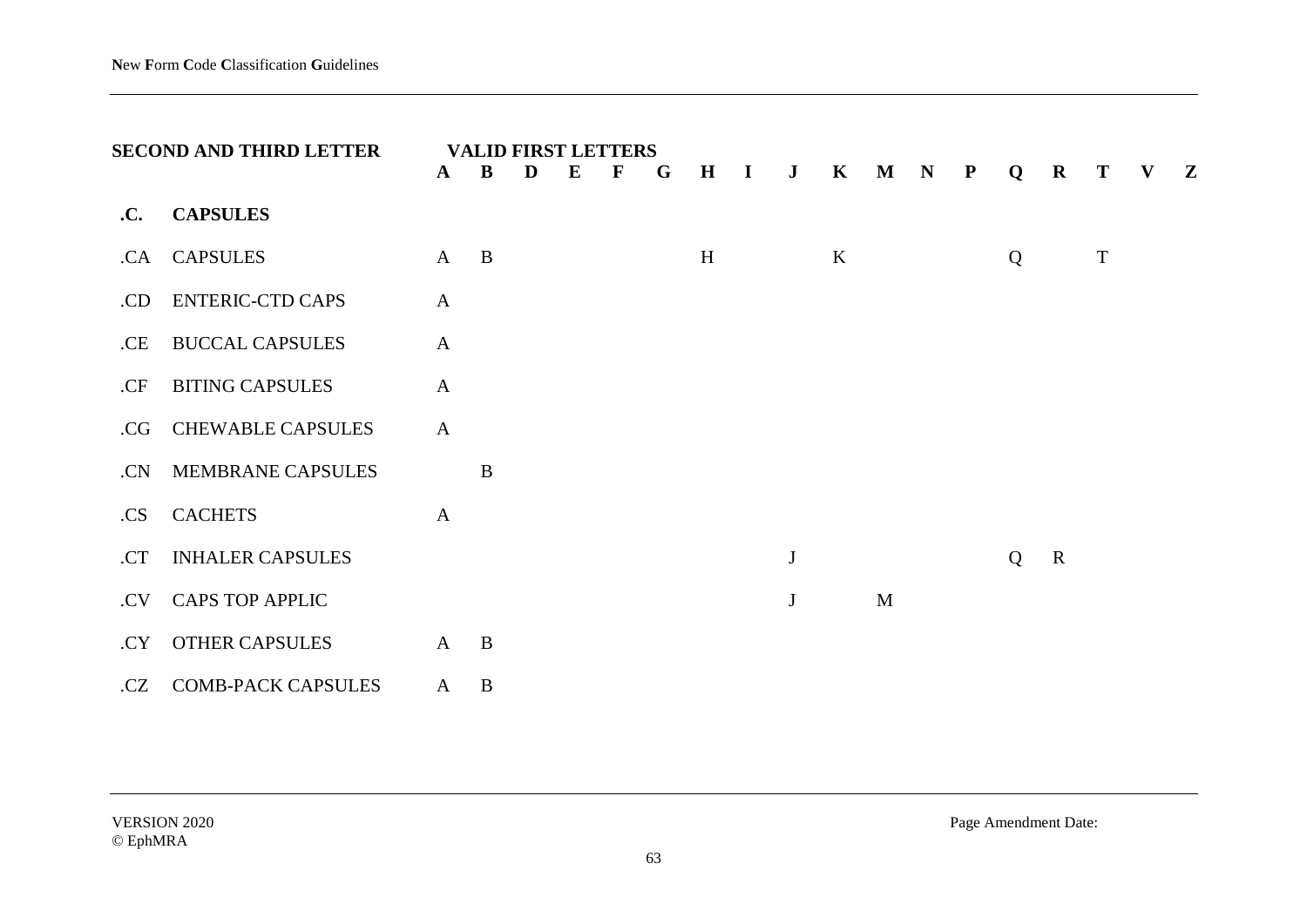|     | <b>SECOND AND THIRD LETTER</b>     | A            | B | D | E | <b>VALID FIRST LETTERS</b><br>$\mathbf F$ | G | $\mathbf H$ | $\mathbf{I}$ | $\mathbf{J}$ | $\mathbf{K}$ | $M$ $N$ |             | $\mathbf{P}$ | Q | $\mathbf R$ | $\bf{T}$ | $\mathbf{V}$ | $\mathbf{Z}$ |
|-----|------------------------------------|--------------|---|---|---|-------------------------------------------|---|-------------|--------------|--------------|--------------|---------|-------------|--------------|---|-------------|----------|--------------|--------------|
| .D. | <b>SOLID SPECIAL FORMS</b>         |              |   |   |   |                                           |   |             |              |              |              |         |             |              |   |             |          |              |              |
| .DD | <b>PELLETS</b>                     | A            |   |   |   |                                           |   |             |              |              | $\bf K$      |         |             |              |   |             |          |              |              |
| .DE | <b>LOZENGES</b>                    | $\mathbf{A}$ |   |   |   |                                           |   |             |              |              | K            |         |             |              |   |             |          |              |              |
| .DF | <b>CHEWING GUM</b>                 | $\mathbf{A}$ |   |   |   |                                           |   |             |              |              | K            |         |             |              |   |             |          |              |              |
| .DG | SWEETS/CANDY/BONBONS               | $\mathbf{A}$ |   |   |   |                                           |   |             |              |              | $\bf K$      |         |             |              |   |             |          |              |              |
| .DN | OCULAR THER SYSTEM                 |              |   |   |   |                                           |   |             |              |              |              |         | $\mathbf N$ |              |   |             |          |              |              |
| .DP | <b>CUBES</b>                       | $\mathbf{A}$ |   |   |   |                                           |   |             |              |              |              |         |             |              |   |             |          |              |              |
| .DQ | CAKES/CHOC<br><b>BARS/BISCUITS</b> | $\mathbf{A}$ |   |   |   |                                           |   |             |              |              |              |         |             |              |   |             |          |              |              |
| .DR | <b>GLOBULI+HOM GLOBULI</b>         | $\mathbf{A}$ |   |   |   |                                           |   |             |              |              |              |         |             |              |   |             |          |              |              |
| .DY | OTH SPECE SOLID FORMS              | A            | B | D |   |                                           |   |             |              | J            | $\mathbf{K}$ | M       |             |              |   |             |          |              |              |
| .DZ | <b>COMB-PACK SPEC FORMS</b>        | $\mathbf{A}$ |   |   |   |                                           |   |             |              |              |              |         |             |              |   |             |          |              |              |

© EphMRA

VERSION 2020 Page Amendment Date: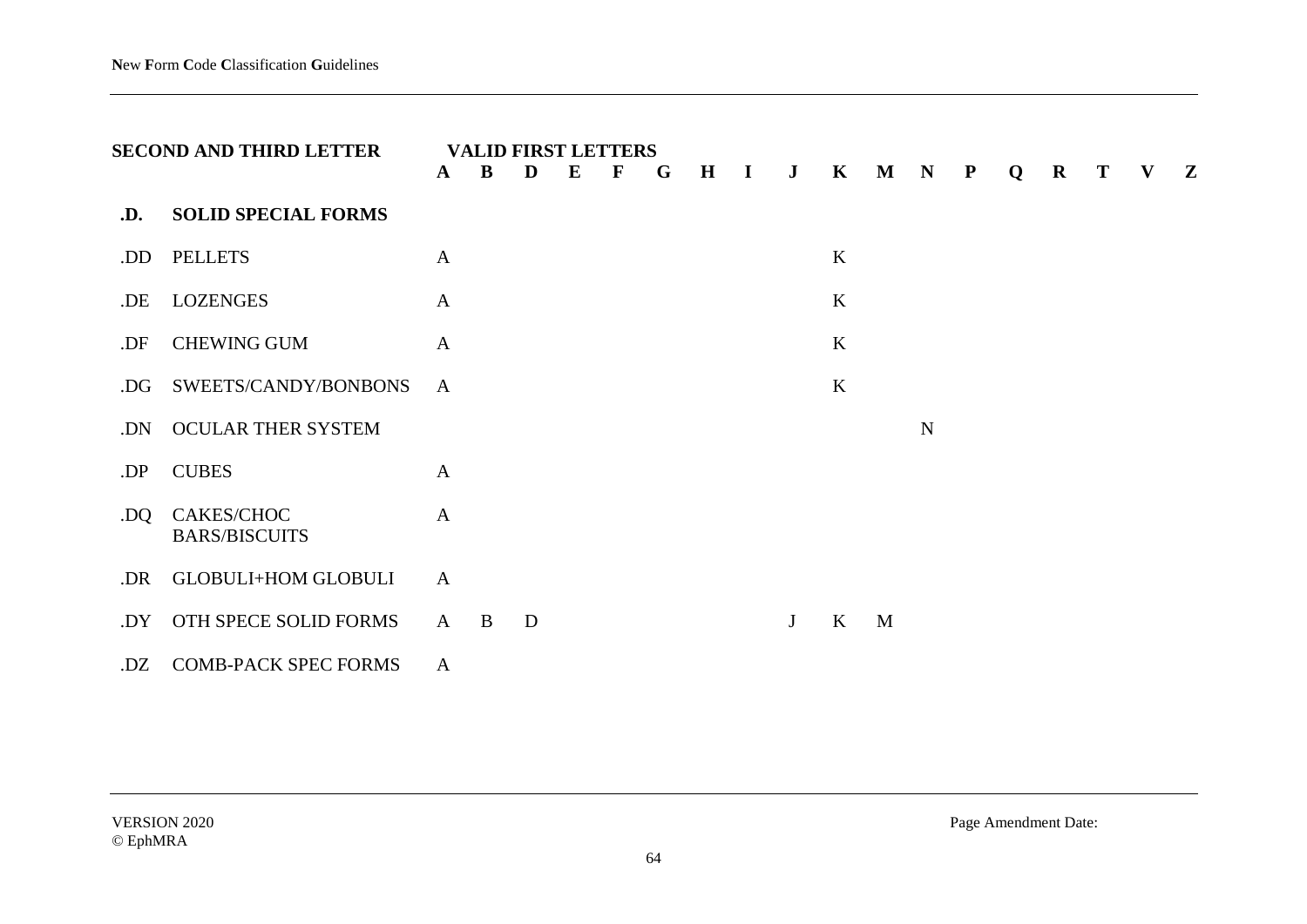|     | <b>SECOND AND THIRD LETTER</b> |              |              |   |   | <b>VALID FIRST LETTERS</b> |   |              |              |              |              |              |             |           |   |             |             |              |   |
|-----|--------------------------------|--------------|--------------|---|---|----------------------------|---|--------------|--------------|--------------|--------------|--------------|-------------|-----------|---|-------------|-------------|--------------|---|
| .E. | <b>POWDERS</b>                 | $\mathbf{A}$ | B            | D | E | $\mathbf F$                | G | $\mathbf H$  | $\bf{I}$     | $\bf J$      | $\mathbf K$  | $\mathbf M$  | $\mathbf N$ | ${\bf P}$ | Q | $\mathbf R$ | T           | V            | Z |
| .EA | <b>POWDERS</b>                 | $\mathbf{A}$ | $\mathbf{B}$ |   |   |                            |   |              |              | J            | $\bf K$      | M            |             |           | Q |             | $\mathbf T$ | V            | Z |
| .EB | <b>GRANULES</b>                | $\mathbf{A}$ | $\mathbf{B}$ |   |   |                            |   |              |              |              | $\bf K$      | M            |             |           |   |             |             | $\mathbf{V}$ | Z |
| .EC | <b>DUSTING POWDERS</b>         |              |              |   |   |                            |   |              |              |              |              | M            |             |           |   |             |             |              |   |
| .ED | PHARMA SUBSTANCES              |              |              |   |   |                            |   |              |              |              |              |              |             |           |   |             |             | V            |   |
| .EF | <b>SUBLING PWDR/GRNL</b>       | $\mathbf{A}$ |              |   |   |                            |   |              |              |              |              |              |             |           |   |             |             |              |   |
| .EH | <b>EFFERV PWDR/GRNL</b>        |              |              | D |   |                            |   |              |              |              |              |              |             |           |   |             |             | V            |   |
| .EK | <b>SOLUBLE POWDERS</b>         |              |              | D | E |                            |   | H            |              |              | $\mathbf{K}$ | M            |             |           |   |             | T           | V            |   |
| .EM | <b>U-D PWD INH N-REFL</b>      |              |              |   |   |                            |   |              |              |              |              |              |             |           |   | $\mathbf R$ |             |              |   |
| .EN | <b>U-D PWD INH N-REFILL</b>    |              |              |   |   |                            |   |              |              | $\mathbf{J}$ |              |              |             |           |   | $\mathbf R$ |             |              |   |
| .EP | UNIT DOSE POWDERS              | $\mathbf{A}$ | $\mathbf{B}$ | D | E |                            |   |              | $\mathbf{I}$ |              | $\bf K$      | M            |             |           | Q | ${\bf R}$   | T           | V            |   |
| .EX | <b>ENEMA POWDERS</b>           |              |              |   |   |                            |   | $\, {\rm H}$ |              |              |              | $\mathbf{M}$ |             |           |   |             |             |              |   |
| .EY | <b>OTHER PWDR/GRNL</b>         | $\mathbf{A}$ | $\mathbf{B}$ | D |   |                            |   |              |              | $\bf J$      |              | M            |             |           |   |             |             |              | Z |
| .EZ | <b>COMB-PACK</b><br>PWDR/GRAN  | $\mathbf{A}$ |              | D |   |                            |   |              |              |              | K            | M            |             |           |   |             |             |              |   |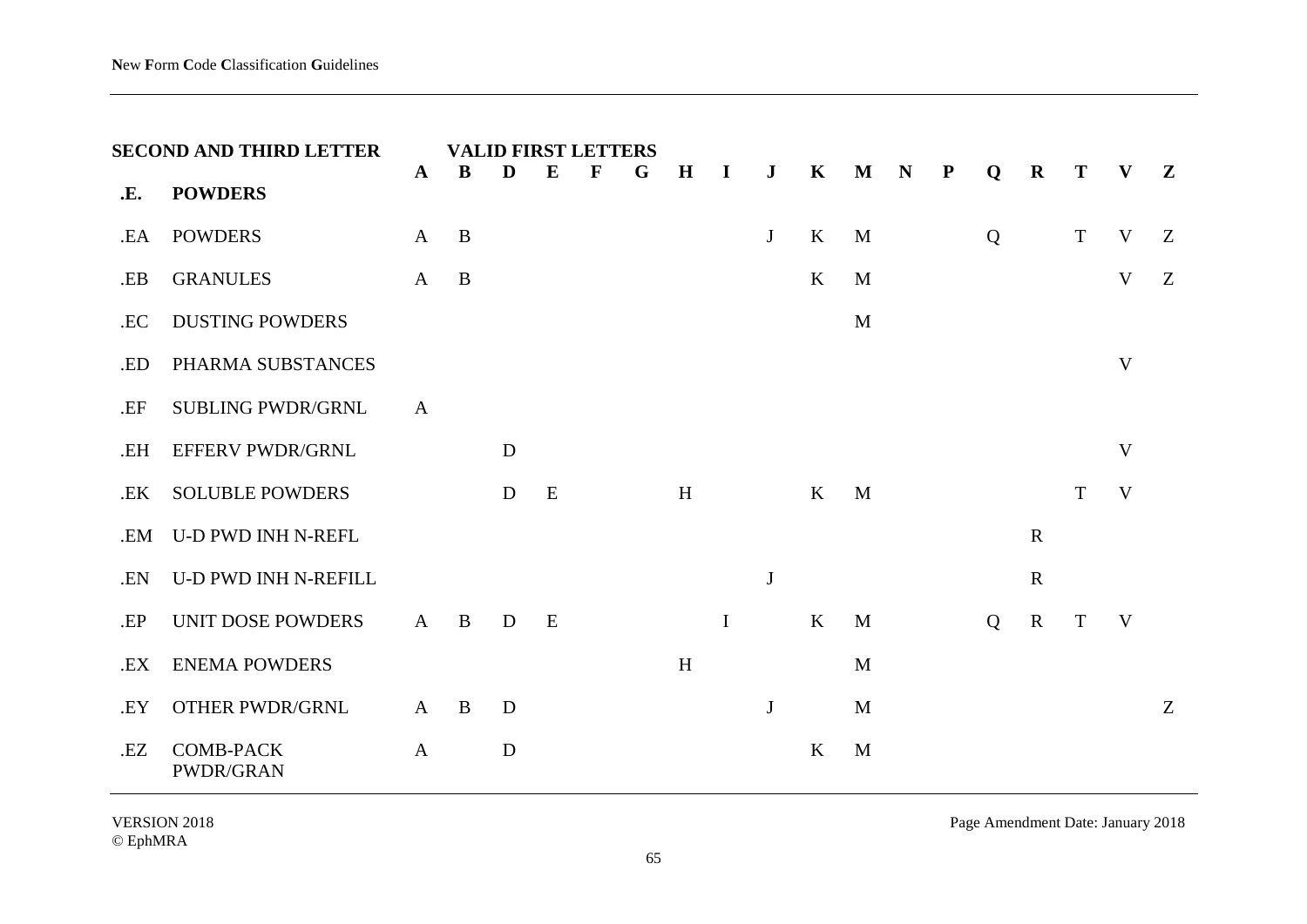| <b>SECOND AND THIRD LETTER</b> |  | <b>VALID FIRST LETTERS</b> |  |  |  |  |  |  |                                     |  |
|--------------------------------|--|----------------------------|--|--|--|--|--|--|-------------------------------------|--|
|                                |  |                            |  |  |  |  |  |  | A B D E F G H I J K M N P Q R T V Z |  |
| .F. GASES                      |  |                            |  |  |  |  |  |  |                                     |  |
| FA INHALATION GASES            |  |                            |  |  |  |  |  |  |                                     |  |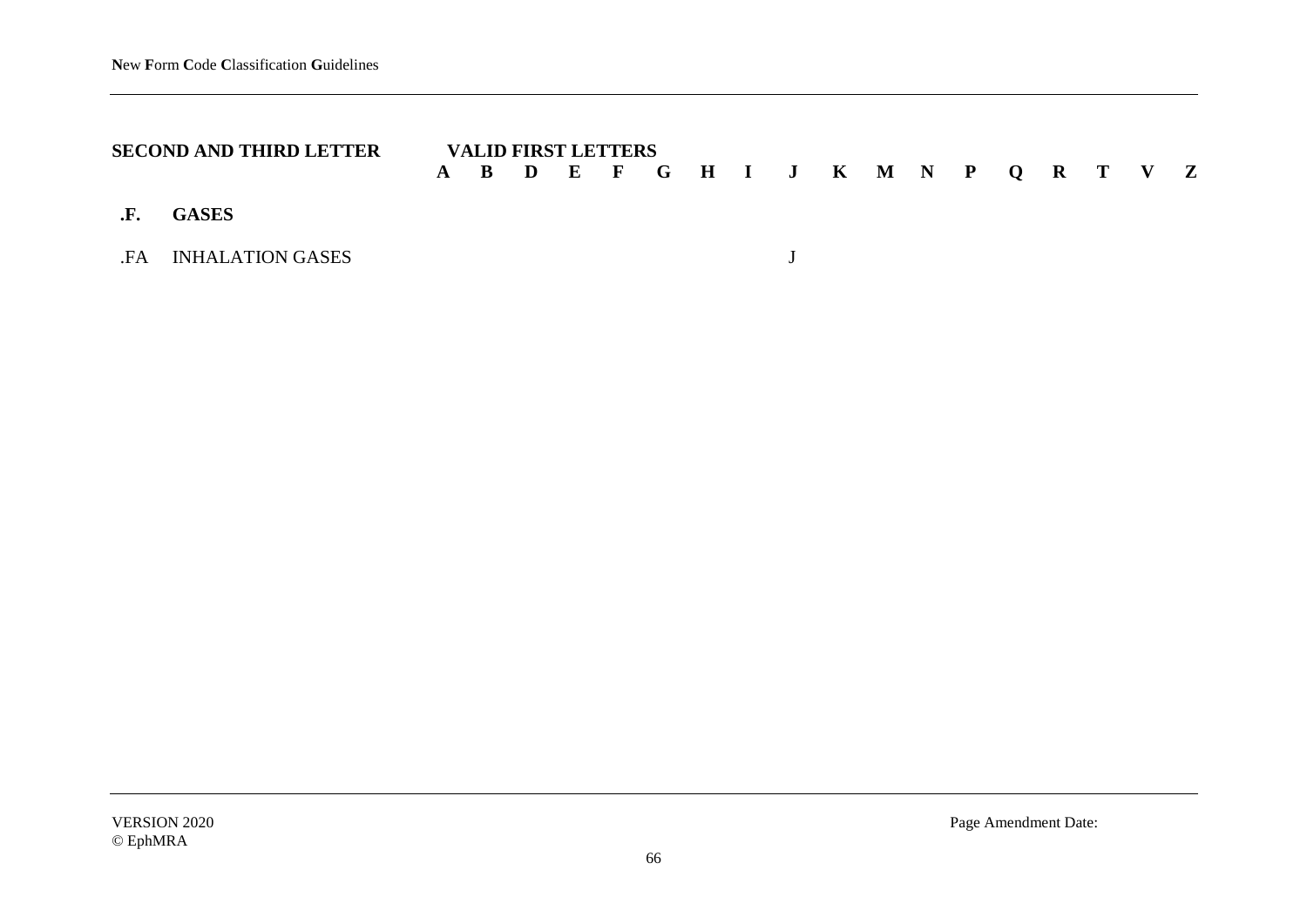|     | <b>SECOND AND THIRD LETTER</b> | <b>VALID FIRST LETTERS</b><br>$\mathbf{A}$<br>B<br>E<br>F<br>G<br>D |  |             |           |  | H | I | $\bf J$     | $\mathbf K$  | $\mathbf M$ | N            | $\mathbf P$ | Q            | $\mathbf R$ | T           | V           | $\mathbf{Z}$ |   |
|-----|--------------------------------|---------------------------------------------------------------------|--|-------------|-----------|--|---|---|-------------|--------------|-------------|--------------|-------------|--------------|-------------|-------------|-------------|--------------|---|
| .G. | <b>LIQUIDS</b>                 |                                                                     |  |             |           |  |   |   |             |              |             |              |             |              |             |             |             |              |   |
| .GA | <b>LIQUIDS</b>                 |                                                                     |  | D           | ${\bf E}$ |  |   |   |             | J            | $\rm K$     | $\mathbf{M}$ | ${\bf N}$   | $\, {\bf P}$ | Q           |             | $\mathbf T$ | V            | Z |
| .GB | <b>DROPS</b>                   |                                                                     |  | $\mathbf D$ | ${\bf E}$ |  |   |   | $\mathbf I$ | J            | $\bf K$     | $\mathbf M$  | N           | $\, {\bf P}$ | Q           |             |             | V            |   |
| .GC | SPRAYS WITHOUT GAS             |                                                                     |  | $\mathbf D$ |           |  |   |   |             | J            | $\bf K$     | M            | $\mathbf N$ |              | Q           |             |             | $\mathbf{V}$ |   |
| .GD | COLLODION/LAQUERS              |                                                                     |  |             |           |  |   |   |             |              | $\rm K$     | $\mathbf{M}$ |             |              |             |             |             |              |   |
| GE  | <b>LIQUID INHALATIONS</b>      |                                                                     |  |             |           |  |   |   |             | $\bf J$      |             | M            |             |              | Q           | $\mathbf R$ |             |              |   |
| .GF | SUBLINGUAL LIQUIDS             |                                                                     |  | $\mathbf D$ |           |  |   |   |             |              |             |              |             |              |             |             |             |              |   |
| .GH | OILS                           |                                                                     |  | $\mathbf D$ |           |  |   |   |             | J            | K           | $\mathbf{M}$ | $\mathbf N$ |              | Q           |             |             |              | Z |
| .GJ | DRY SUSP/SYR/DROPS             |                                                                     |  | $\mathbf D$ |           |  |   |   | $\mathbf I$ |              | K           | $\mathbf M$  | ${\bf N}$   | $\mathbf{P}$ |             |             |             |              |   |
| .GK | <b>SUSPENSIONS</b>             |                                                                     |  | $\mathbf D$ |           |  |   |   |             |              | K           | $\mathbf M$  | $\mathbf N$ | $\, {\bf P}$ | Q           |             |             |              |   |
| .GL | <b>EMULSIONS</b>               |                                                                     |  | ${\bf D}$   |           |  |   |   |             |              | $\bf K$     | $\mathbf{M}$ |             |              | Q           |             | $\mathbf T$ |              |   |
| .GM | <b>SYRUPS</b>                  |                                                                     |  | $\mathbf D$ | E         |  |   |   |             |              |             |              |             |              |             |             |             |              |   |
| .GN | UNIT DOSE LIQUIDS              |                                                                     |  | ${\bf D}$   |           |  |   |   | $\mathbf I$ | $\mathbf{J}$ | K           | $\mathbf M$  | $\mathbf N$ | $\mathbf P$  | Q           | $\mathbf R$ | T           | V            |   |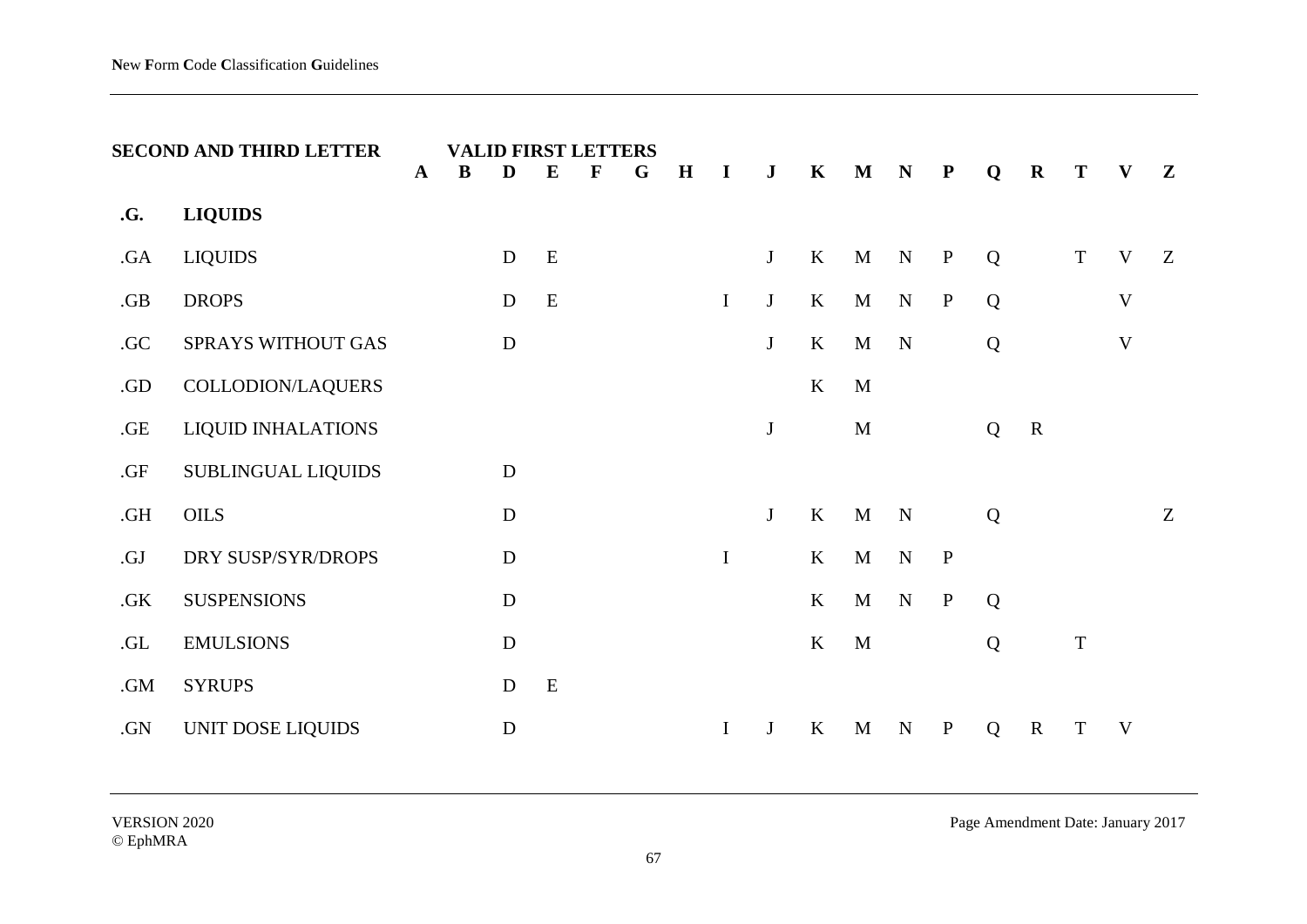|     | <b>SECOND AND THIRD LETTER</b>          | $\mathbf{A}$ | B | D         | E | <b>VALID FIRST LETTERS</b><br>$\mathbf F$ | G | $\mathbf H$ | $\mathbf I$ | $\mathbf{J}$ | $\mathbf{K}$ | M | $\mathbf N$ | $\mathbf{P}$ | Q | $\mathbf R$ | T           | $\mathbf{V}$ | $\mathbf{Z}$ |
|-----|-----------------------------------------|--------------|---|-----------|---|-------------------------------------------|---|-------------|-------------|--------------|--------------|---|-------------|--------------|---|-------------|-------------|--------------|--------------|
| .GP | METERED-DOSE<br><b>LIQUIDS</b>          |              |   | D         |   |                                           |   |             | $\bf{I}$    | $\mathbf J$  | $\bf K$      | M | $\mathbf N$ | $\mathbf{P}$ | Q | $\mathbf R$ | T           | V            |              |
| .GQ | PRESERVATIVE-FREE<br>MULTI-DOSE LIQUIDS |              |   |           |   |                                           |   |             |             |              |              |   | N           |              |   |             |             |              |              |
| .GR | SPIRITS/WINES                           |              |   | D         |   |                                           |   |             |             |              |              | M |             |              |   |             |             |              |              |
| .GS | <b>LOTIONS</b>                          |              |   |           |   |                                           |   |             |             |              | $\bf K$      | M | $\mathbf N$ |              |   |             | T           |              |              |
| .GT | <b>SHAKING MIXT DERM</b>                |              |   |           |   |                                           |   |             |             |              |              | M |             |              |   |             |             |              |              |
| .GW | <b>LIQUID SOAPS/WASHES</b>              |              |   |           |   |                                           |   |             |             |              |              | M |             |              |   |             | $\mathbf T$ |              |              |
| .GX | <b>ENEMA LIQUIDS</b>                    |              |   |           |   |                                           |   | H           |             |              |              | M |             |              |   |             |             |              |              |
| .GY | <b>OTHER LIQUIDS</b>                    |              |   | D         |   |                                           |   |             |             | $\bf J$      |              |   |             |              |   |             |             |              |              |
| .GZ | <b>COMB-PACK LIQUIDS</b>                |              |   | ${\bf D}$ |   |                                           |   |             |             |              |              | M | N           |              | Q |             |             |              |              |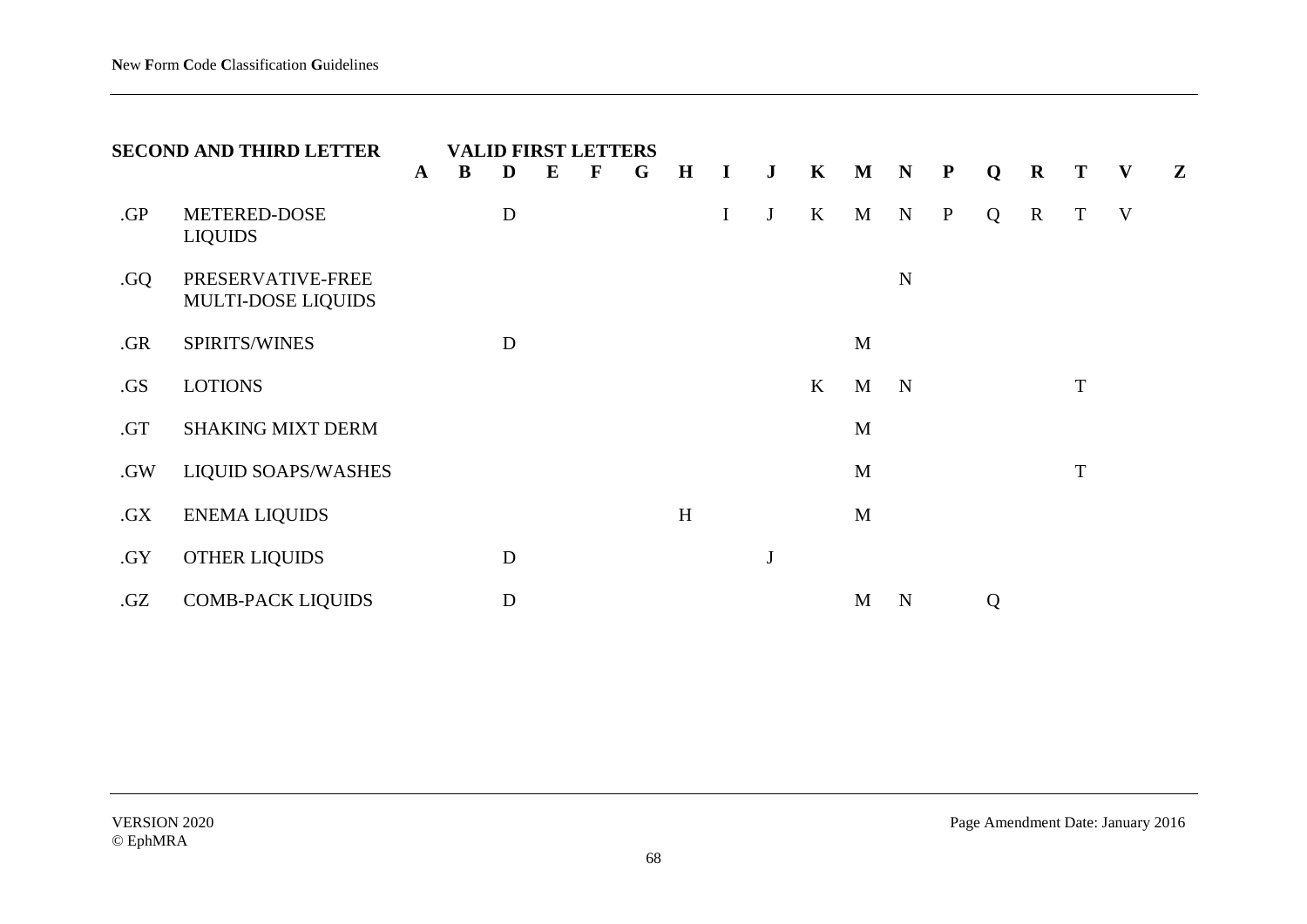|            | <b>SECOND AND THIRD LETTER</b>             | A | <b>VALID FIRST LETTERS</b><br>B | D | E | $\mathbf F$ | G | $\mathbf H$ | $\mathbf{I}$ | $\bf J$ | $\mathbf K$ | $\mathbf M$  | $\mathbf N$ | $\mathbf{P}$ | Q | $\mathbf R$ | T           | V | $\mathbf{Z}$ |
|------------|--------------------------------------------|---|---------------------------------|---|---|-------------|---|-------------|--------------|---------|-------------|--------------|-------------|--------------|---|-------------|-------------|---|--------------|
| <b>.H.</b> | PRESSURISED AEROSOLS                       |   |                                 |   |   |             |   |             |              |         |             |              |             |              |   |             |             |   |              |
| .HA        | PRESSURISED AEROSOLS                       |   |                                 |   |   |             |   |             |              | J       | $\bf K$     | M            | $\mathbf N$ |              | Q |             | $\mathbf T$ | V |              |
| .HC        | PRESSURISED POWDERS                        |   |                                 |   |   |             |   |             |              |         |             | M            |             |              |   | $\mathbf R$ |             |   |              |
| .HM        | <b>BREATH-ACT MDI</b>                      |   |                                 |   |   |             |   |             |              |         |             |              |             |              |   | $\mathbf R$ |             |   |              |
| .HN        | <b>BREATH-ACT CFC-FR MDI</b>               |   |                                 |   |   |             |   |             |              |         |             |              |             |              |   | $\mathbf R$ |             |   |              |
| .HP        | METERED-DOSE<br><b>AEROSOLS</b>            |   |                                 | D |   |             |   | H           | $\mathbf{I}$ | J       | $\bf K$     | M            |             |              | Q | $\mathbf R$ |             |   |              |
| HQ.        | <b>CFC-FREE MDI</b>                        |   |                                 |   |   |             |   |             |              |         |             |              |             |              |   | $\mathbf R$ |             |   |              |
| .HS        | PRESSURISED OINTMENTS<br><b>AND CREAMS</b> |   |                                 |   |   |             |   |             |              |         |             | $\mathbf{M}$ |             |              |   |             |             |   |              |
| .HT        | PRESSURISED FOAMS                          |   |                                 |   |   |             |   | H           |              | J       |             | M            |             |              |   |             | T           | V |              |
| .HW        | <b>PRESSURISED</b><br>SOAPS/WASHES         |   |                                 |   |   |             |   |             |              |         |             | $\mathbf{M}$ |             |              |   |             |             |   |              |
| .HY        | OTHER PRESS AEROSOLS                       |   |                                 |   |   |             |   |             |              |         |             | M            |             |              |   |             |             |   |              |
| HZ         | <b>COMB-PACK PRESS AEROS</b>               |   |                                 |   |   |             |   |             |              |         |             | M            |             |              |   |             |             |   |              |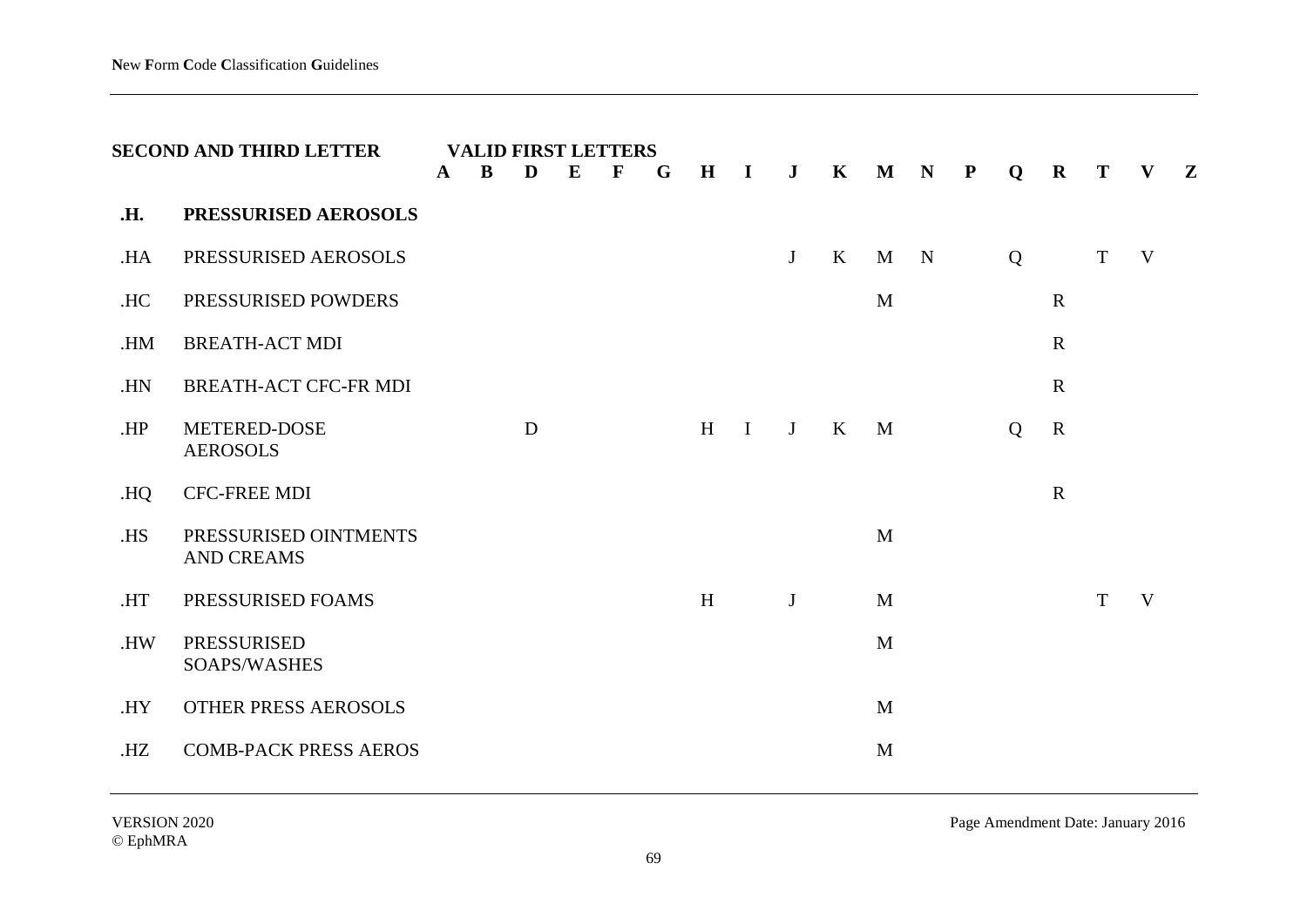|     | <b>SECOND AND THIRD LETTER</b> | $\mathbf{A}$ | <b>VALID FIRST LETTERS</b><br>$\bf{B}$ | D | $\bf{E}$ | $\mathbf F$ | G | H | $\mathbf{I}$ | $\mathbf{J}$ | $\mathbf{K}$ |   | M N P | Q | $\mathbf R$ | T | V | $\mathbf{Z}$ |
|-----|--------------------------------|--------------|----------------------------------------|---|----------|-------------|---|---|--------------|--------------|--------------|---|-------|---|-------------|---|---|--------------|
| .J. | <b>BATH PREPARATIONS</b>       |              |                                        |   |          |             |   |   |              |              |              |   |       |   |             |   |   |              |
| JA. | <b>BATHS</b>                   |              |                                        |   |          |             |   |   |              |              |              | M |       |   |             |   |   |              |
| JB  | <b>BATH SUBST SOLIDS</b>       |              |                                        |   |          |             |   |   |              |              |              | M |       |   |             |   |   |              |
| JH  | <b>BATH OILS</b>               |              |                                        |   |          |             |   |   |              |              |              | M |       |   |             |   |   |              |
| JL  | <b>BATH EMULSIONS</b>          |              |                                        |   |          |             |   |   |              |              |              | M |       |   |             |   |   |              |
| JP  | PARTIAL BATHS                  |              |                                        |   |          |             |   |   |              |              |              | M |       |   |             |   |   |              |
| .JS | <b>FOOT BATHS</b>              |              |                                        |   |          |             |   |   |              |              |              | M |       |   |             |   |   |              |
| .JT | <b>FOAM BATHS</b>              |              |                                        |   |          |             |   |   |              |              |              | M |       |   |             |   |   |              |
| .JV | <b>BATH TABLETS</b>            |              |                                        |   |          |             |   |   |              |              |              | M |       |   |             |   |   |              |
| JY  | <b>OTHER BATHS</b>             |              |                                        |   |          |             |   |   |              |              |              | M |       |   |             |   |   |              |
| JZ  | <b>COMB-PACK BATHS</b>         |              |                                        |   |          |             |   |   |              |              |              | M |       |   |             |   |   |              |

VERSION 2020 Page Amendment Date: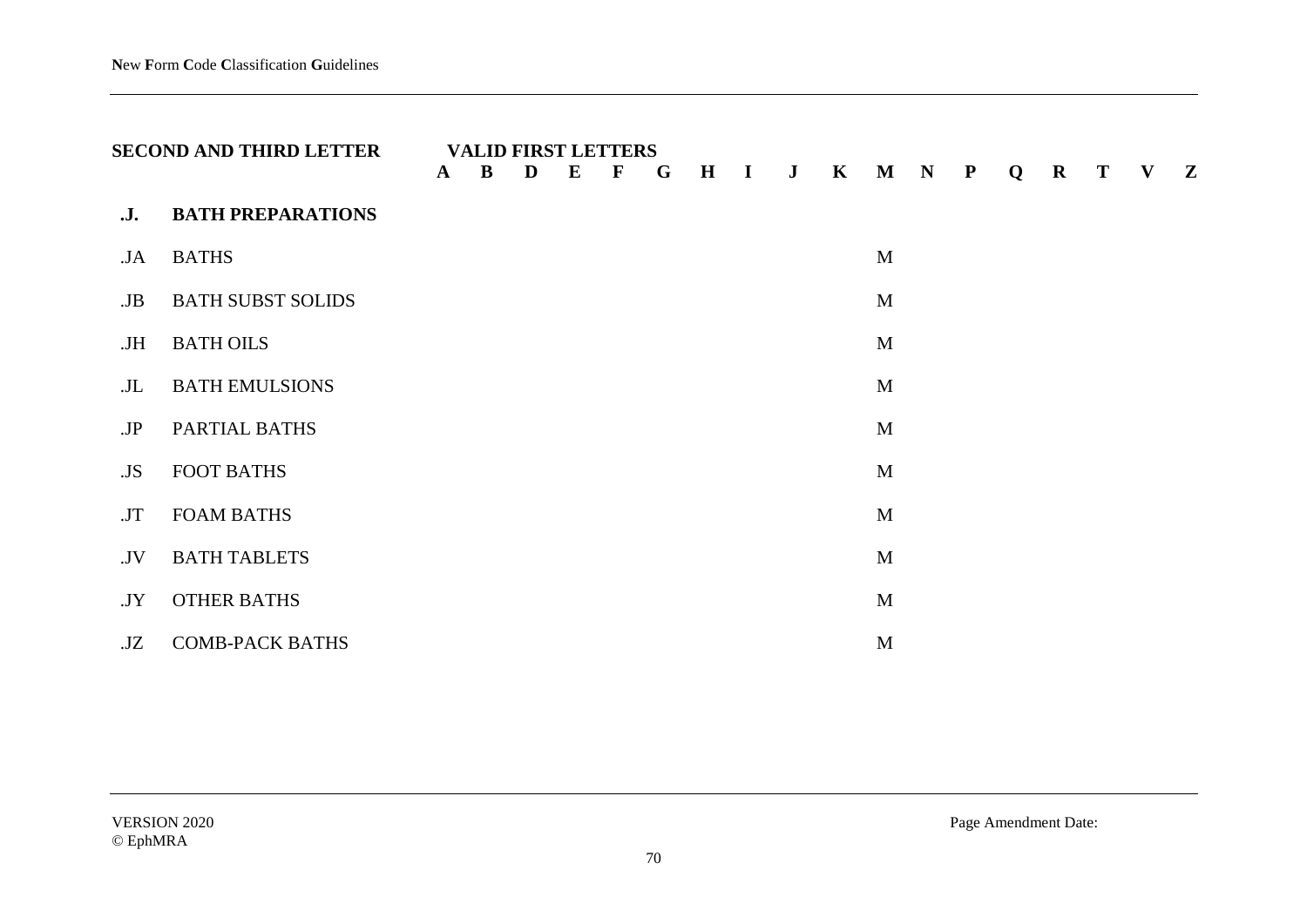|     | <b>SECOND AND THIRD LETTER</b> | $\mathbf{A}$ | B | <b>VALID FIRST LETTERS</b><br>D | $E$ F |  |  |  |  |  | G H I J K M N P Q R T V Z |  |
|-----|--------------------------------|--------------|---|---------------------------------|-------|--|--|--|--|--|---------------------------|--|
| .K. | TEAS                           |              |   |                                 |       |  |  |  |  |  |                           |  |
|     | .KA TEAS                       |              |   | D                               |       |  |  |  |  |  |                           |  |
| .KB | TEA EXTRACTS LIQ               |              |   | D                               |       |  |  |  |  |  |                           |  |
| .KJ | <b>INSTANT TEAS</b>            |              |   | D                               |       |  |  |  |  |  |                           |  |
| .KP | <b>TEAS BAGS</b>               |              |   | D                               |       |  |  |  |  |  |                           |  |
| .KV | <b>TEA TABLETS</b>             |              |   | D                               |       |  |  |  |  |  |                           |  |
| .KY | <b>OTHER TEAS</b>              |              |   | D                               |       |  |  |  |  |  |                           |  |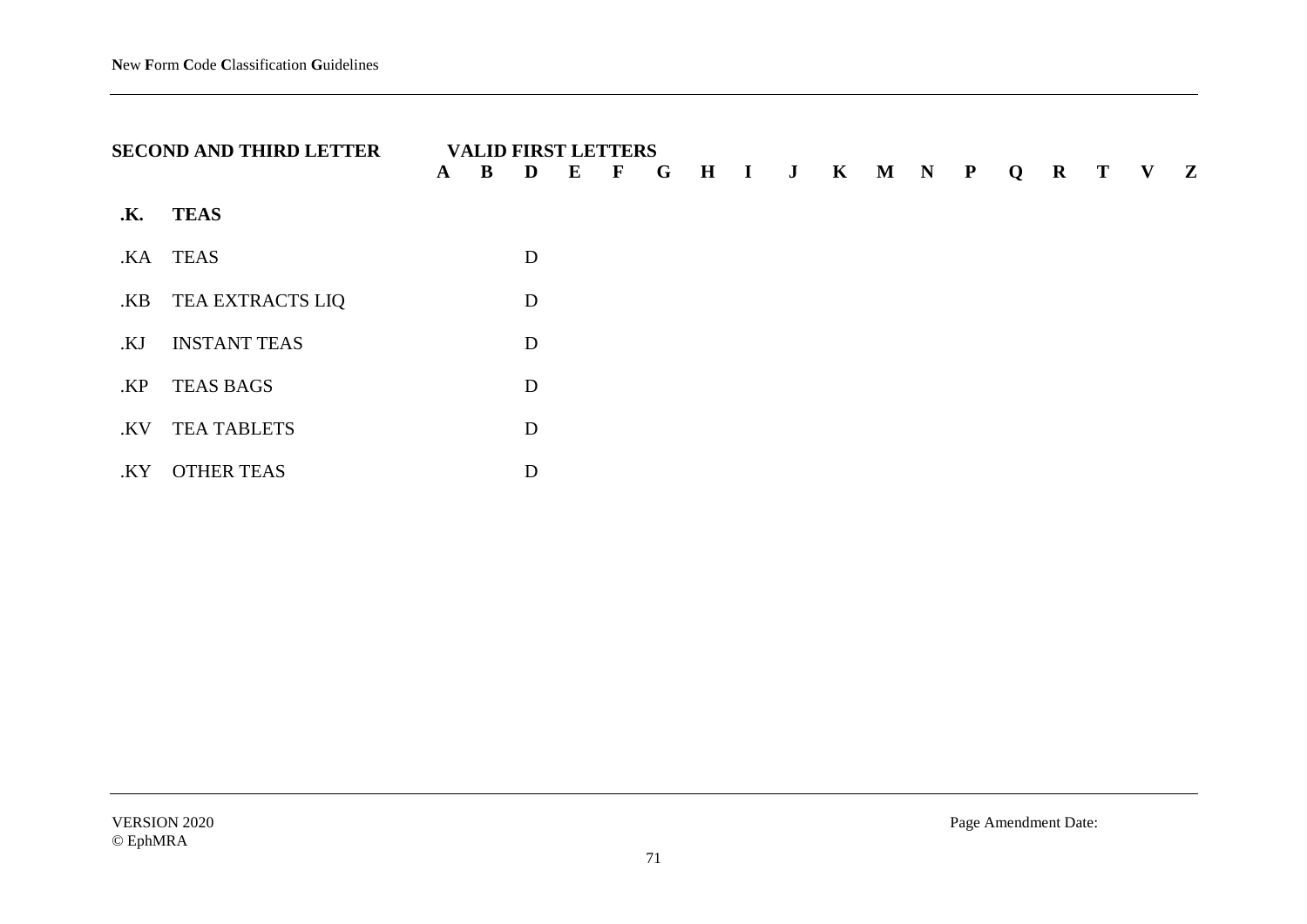|     | <b>SECOND AND THIRD LETTER</b>           | $\mathbf{A}$ | B | D | E | <b>VALID FIRST LETTERS</b><br>$\mathbf F$ | G | $H$ I | $\mathbf{J}$ | $K$ $M$ $N$ $P$ |  | Q | $\bf R$ | T | $\mathbf{V}$ | $\mathbf{Z}$ |
|-----|------------------------------------------|--------------|---|---|---|-------------------------------------------|---|-------|--------------|-----------------|--|---|---------|---|--------------|--------------|
| .L. | <b>SUPPOSITORIES</b>                     |              |   |   |   |                                           |   |       |              |                 |  |   |         |   |              |              |
| .LA | <b>SUPPOSITORIES</b>                     |              |   |   |   |                                           |   | H     |              | M               |  |   |         |   |              |              |
| .LB | <b>ADULT SUPPOSITORIES</b>               |              |   |   |   |                                           |   | H     |              | M               |  |   |         |   |              |              |
| .LC | PAEDIATRIC SUPPS                         |              |   |   |   |                                           |   | H     |              | M               |  |   |         |   |              |              |
| .LS | <b>VAGINAL SUPPOSITORIES</b>             |              |   |   |   |                                           |   |       |              |                 |  |   |         | T |              |              |
| .LX | <b>MICRO-ENEMAS</b>                      |              |   |   |   |                                           |   | H     |              | M               |  |   |         |   |              |              |
| .LY | OTHER SUPPOSITORIES                      |              |   |   |   |                                           |   | H     |              | M               |  |   |         |   |              |              |
| .LZ | <b>COMB-PACK</b><br><b>SUPPOSITORIES</b> |              |   |   |   |                                           |   |       |              | M               |  |   |         | T |              |              |

VERSION 2020 Page Amendment Date: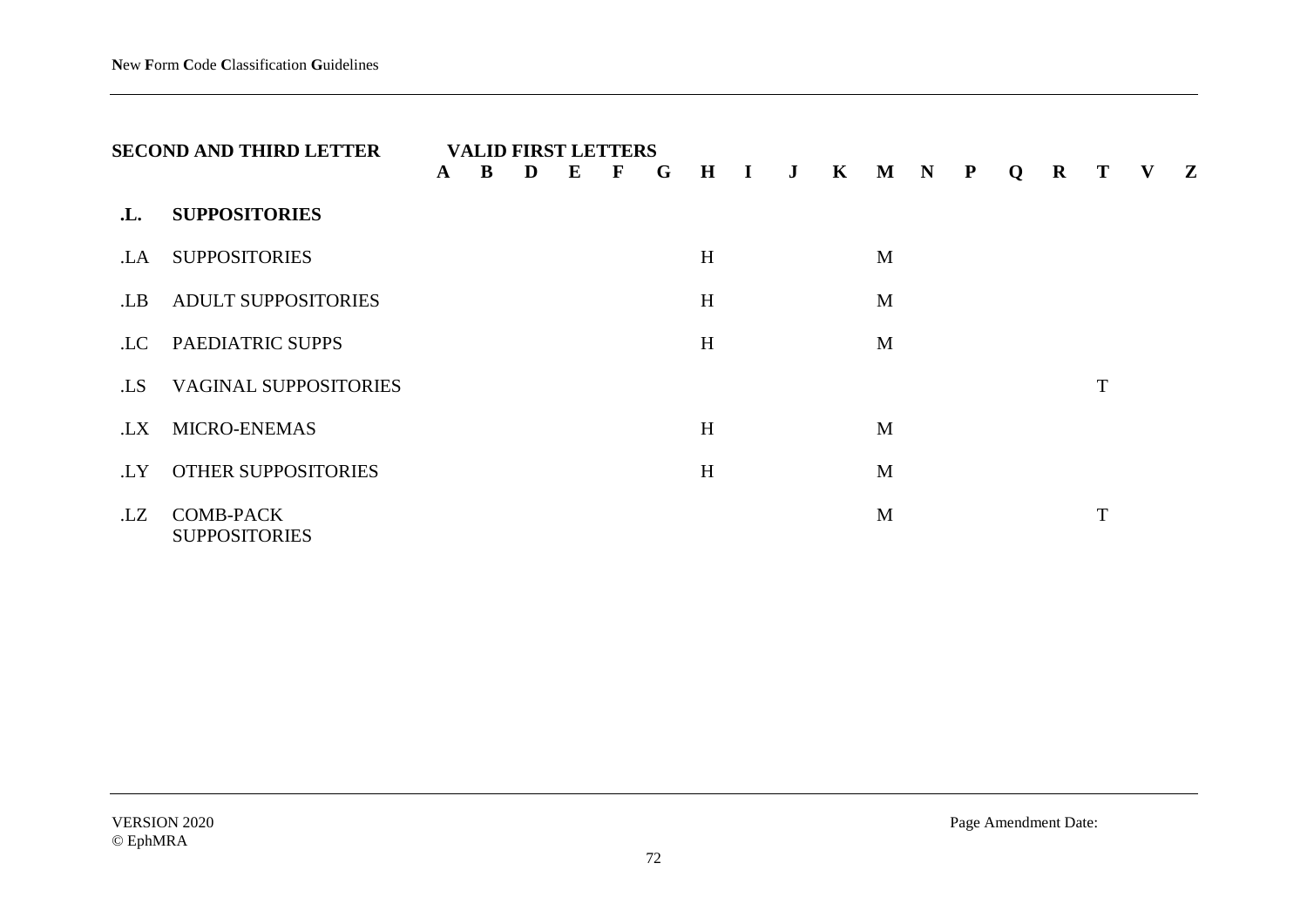|     | <b>SECOND AND THIRD LETTER</b> | $\mathbf{A}$ | $\bf{B}$ | D | ${\bf E}$ | <b>VALID FIRST LETTERS</b><br>$\mathbf{F}$ | $\mathbf G$ |  | $H$ $I$ $J$ $K$ $M$ $N$ $P$ |   |             | Q | $\mathbf R$ | $\bf{T}$ | V Z |  |
|-----|--------------------------------|--------------|----------|---|-----------|--------------------------------------------|-------------|--|-----------------------------|---|-------------|---|-------------|----------|-----|--|
| .M. | <b>AMPOULES</b>                |              |          |   |           |                                            |             |  |                             |   |             |   |             |          |     |  |
|     | .MA AMPS                       |              |          |   |           | $\boldsymbol{\mathrm{F}}$                  | G           |  |                             | M | $\mathbf N$ | Q |             | T        | V   |  |
|     | .MB DRY AMPOULES               |              |          |   |           | $\mathbf F$                                | G           |  |                             | M | $\mathbf N$ |   |             |          | V   |  |
|     | .MC IV AMPOULES                |              |          |   |           | ${\bf F}$                                  |             |  |                             |   |             |   |             |          |     |  |
|     | .MD I M AMPOULES               |              |          |   |           | $\mathbf{F}$                               | G           |  |                             |   |             |   |             |          |     |  |
| .ME | <b>S C AMPOULES</b>            |              |          |   |           | $\mathbf{F}$                               | G           |  |                             |   |             |   |             |          |     |  |
|     |                                |              |          |   |           |                                            |             |  |                             |   |             |   |             |          |     |  |
| .MF | <b>INTRADERMAL AMPOULES</b>    |              |          |   |           | ${\bf F}$                                  |             |  |                             | M |             |   |             |          |     |  |
| .MS | <b>INSTIL AMPOULES</b>         |              |          |   |           |                                            |             |  |                             | M |             |   |             |          |     |  |
| .MY | <b>OTHER AMPOULES</b>          |              |          |   |           | $\mathbf F$                                | G           |  |                             | M |             |   |             |          |     |  |
|     | .MZ COMB-PACK AMPOULES         |              |          |   |           | ${\bf F}$                                  |             |  |                             |   |             |   |             |          |     |  |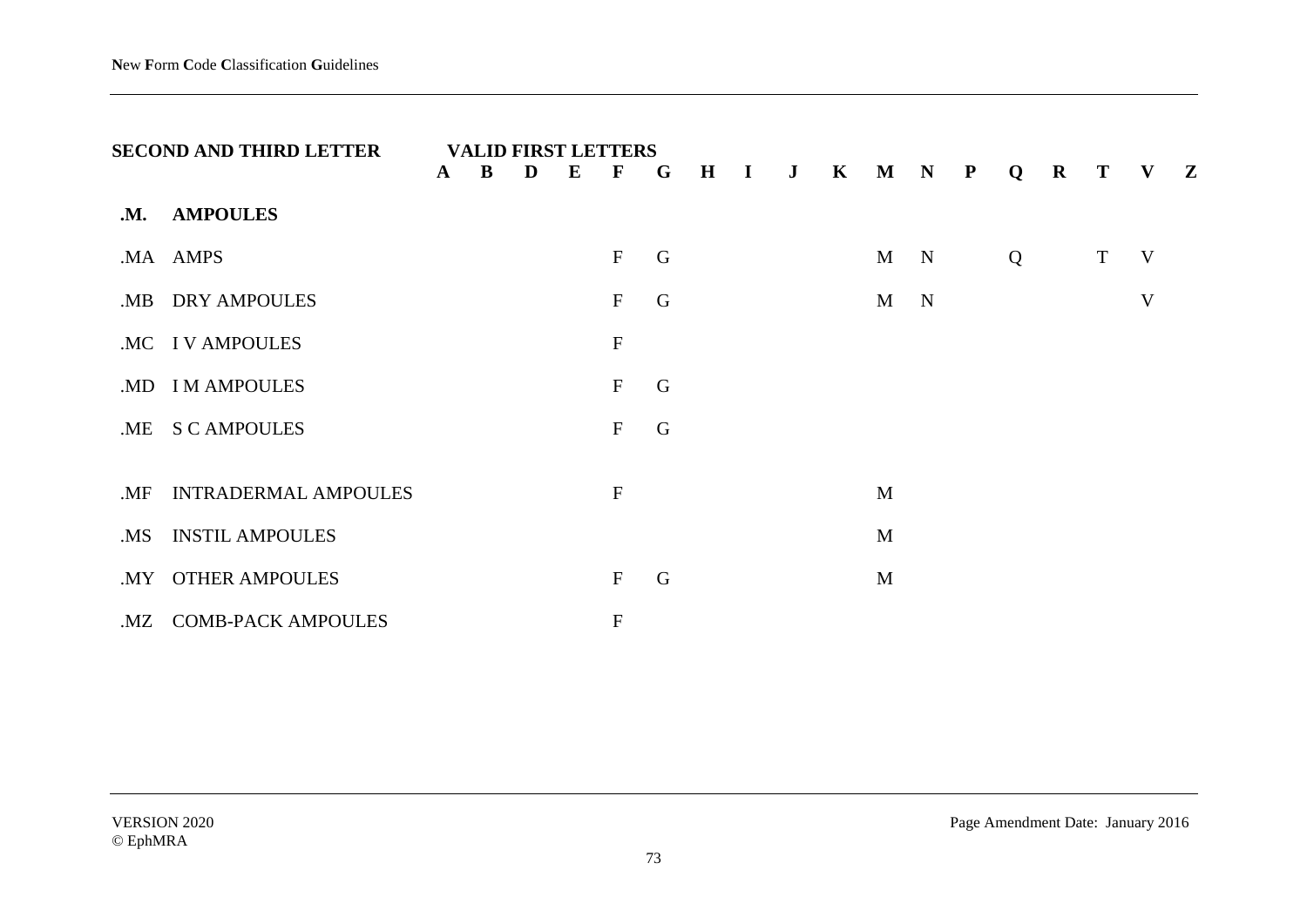|                | <b>SECOND AND THIRD LETTER</b>                   | $\mathbf{A}$ | B | D | <b>VALID FIRST LETTERS</b><br>$\bf{E}$ | $\mathbf{F}$              | $\mathbf{G}$ | $H$ I | $\mathbf{J}$ | $\mathbf{K}$ | $M \tN$ P |             | Q | $\mathbf{R}$ | $\bf{T}$ | V | $\mathbf{Z}$ |
|----------------|--------------------------------------------------|--------------|---|---|----------------------------------------|---------------------------|--------------|-------|--------------|--------------|-----------|-------------|---|--------------|----------|---|--------------|
| $\mathbf{N}$ . | PRE-FILLED SYRINGES                              |              |   |   |                                        |                           |              |       |              |              |           |             |   |              |          |   |              |
| NA.            | PRE-FILLED SYRINGES                              |              |   |   |                                        | $\mathbf F$               | G            |       |              |              | M         | $\mathbf N$ | Q |              |          |   |              |
| NB             | DRY PRE-FILLED SYRINGES                          |              |   |   |                                        | $\boldsymbol{\mathrm{F}}$ | G            |       |              |              |           |             |   |              |          |   |              |
| .NC            | I V PRE-FILLED SYRINGES                          |              |   |   |                                        | $\mathbf F$               |              |       |              |              |           |             |   |              |          |   |              |
| ND.            | <b>IM PRE-FILLED SYRINGES</b>                    |              |   |   |                                        | $\mathbf F$               | G            |       |              |              |           |             |   |              |          |   |              |
| .NE            | <b>S C PRE-FILLED SYRINGES</b>                   |              |   |   |                                        | $\mathbf F$               | $\mathsf G$  |       |              |              |           |             |   |              |          |   |              |
| .NF            | <b>INTRADERMAL PRE-FILLED</b><br><b>SYRINGES</b> |              |   |   |                                        | $\mathbf F$               |              |       |              |              | M         |             |   |              |          |   |              |
| NH.            | PRE-FILLED AUTOINJECTORS                         |              |   |   |                                        | $\mathbf F$               | $\mathsf G$  |       |              |              |           |             |   |              |          |   |              |
| . <b>NS</b>    | <b>INSTIL PRE-FIL SYRINGES</b>                   |              |   |   |                                        |                           |              |       |              |              | M         |             |   |              |          |   |              |
| NY.            | OTH PRE-FILLED SYRINGES                          |              |   |   |                                        | $\mathbf F$               | G            |       |              |              | M         |             |   |              |          |   |              |
|                | .NZ CMB-PCK PRE-FIL SYRINGES                     |              |   |   |                                        | ${\bf F}$                 |              |       |              |              |           |             |   |              |          |   |              |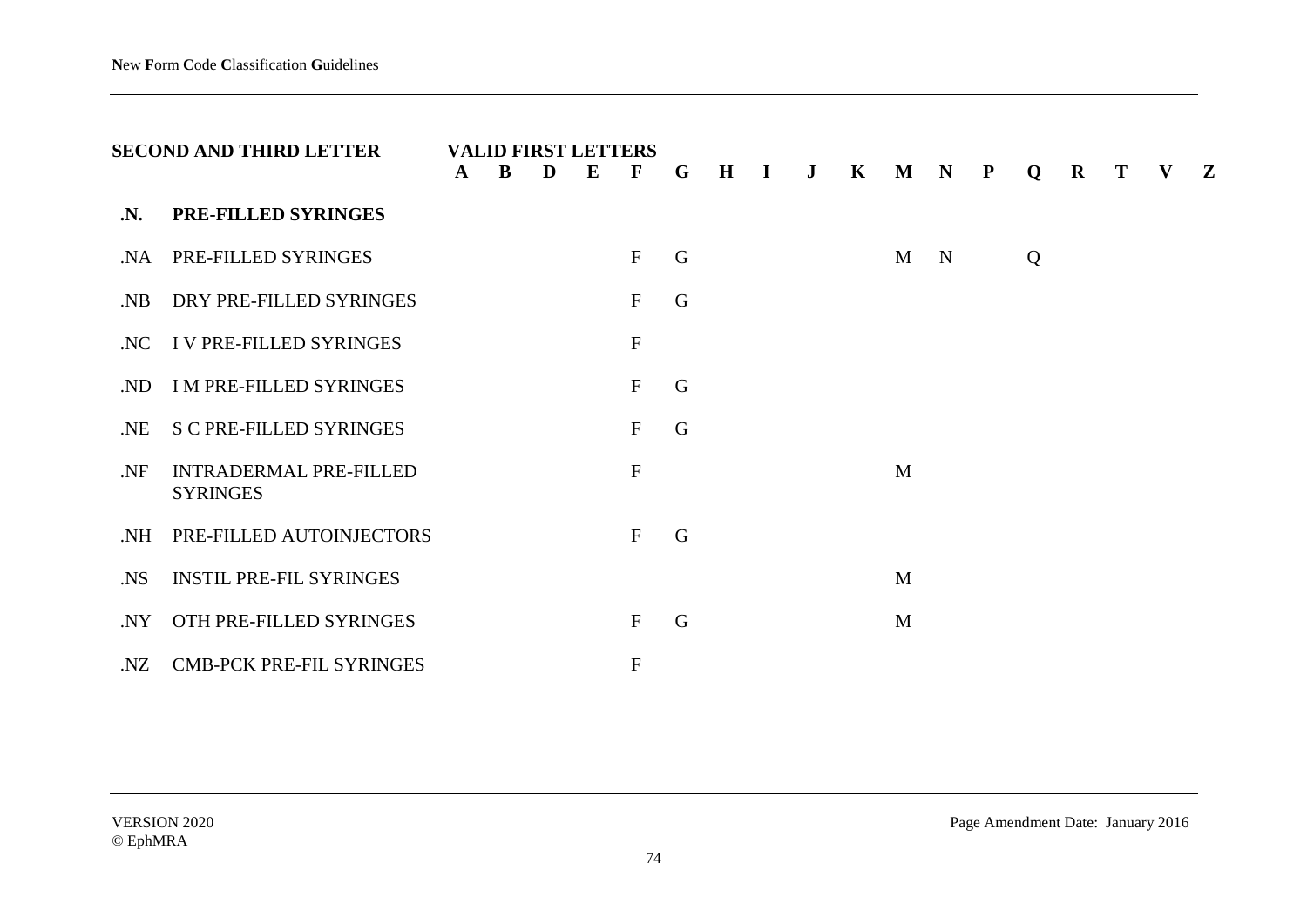|            | <b>SECOND AND THIRD LETTER</b> | <b>VALID FIRST LETTERS</b><br>$\mathbf{A}$ | $\bf{B}$ | D | $\bf{E}$ | $\mathbf{F}$              | $\mathbf{G}$ |  | H I J K M N P |              |             | Q | $\mathbf R$ | T V Z |   |  |
|------------|--------------------------------|--------------------------------------------|----------|---|----------|---------------------------|--------------|--|---------------|--------------|-------------|---|-------------|-------|---|--|
| <b>.P.</b> | <b>VIALS</b>                   |                                            |          |   |          |                           |              |  |               |              |             |   |             |       |   |  |
| .PA        | <b>VIALS</b>                   |                                            |          |   |          | $\mathbf F$               | G            |  |               | $M$ N        |             |   |             |       | V |  |
| .PB        | <b>DRY VIALS</b>               |                                            |          |   |          | $\mathbf F$               | G            |  |               | M            | $\mathbf N$ |   |             |       |   |  |
| .PC        | <b>IV VIALS</b>                |                                            |          |   |          | $\boldsymbol{\mathrm{F}}$ |              |  |               |              |             |   |             |       |   |  |
| .PD        | <b>IM VIALS</b>                |                                            |          |   |          | $\boldsymbol{\mathrm{F}}$ | $\mathsf G$  |  |               |              |             |   |             |       |   |  |
| .PE        | <b>S C VIALS</b>               |                                            |          |   |          | $\mathbf F$               | $\mathsf G$  |  |               |              |             |   |             |       |   |  |
| .PF        | <b>INTRADERMAL VIALS</b>       |                                            |          |   |          | ${\bf F}$                 |              |  |               | $\mathbf{M}$ |             |   |             |       |   |  |
| .PS        | <b>INSTILLATION VIALS</b>      |                                            |          |   |          |                           |              |  |               | $\mathbf{M}$ | $\mathbf N$ |   |             |       |   |  |
| .PY        | <b>OTHER VIALS</b>             |                                            |          |   |          | $\mathbf F$               | G            |  |               | M            |             |   |             |       |   |  |
| .PZ        | <b>COMB-PACK VIALS</b>         |                                            |          |   |          | ${\bf F}$                 |              |  |               |              |             |   |             |       |   |  |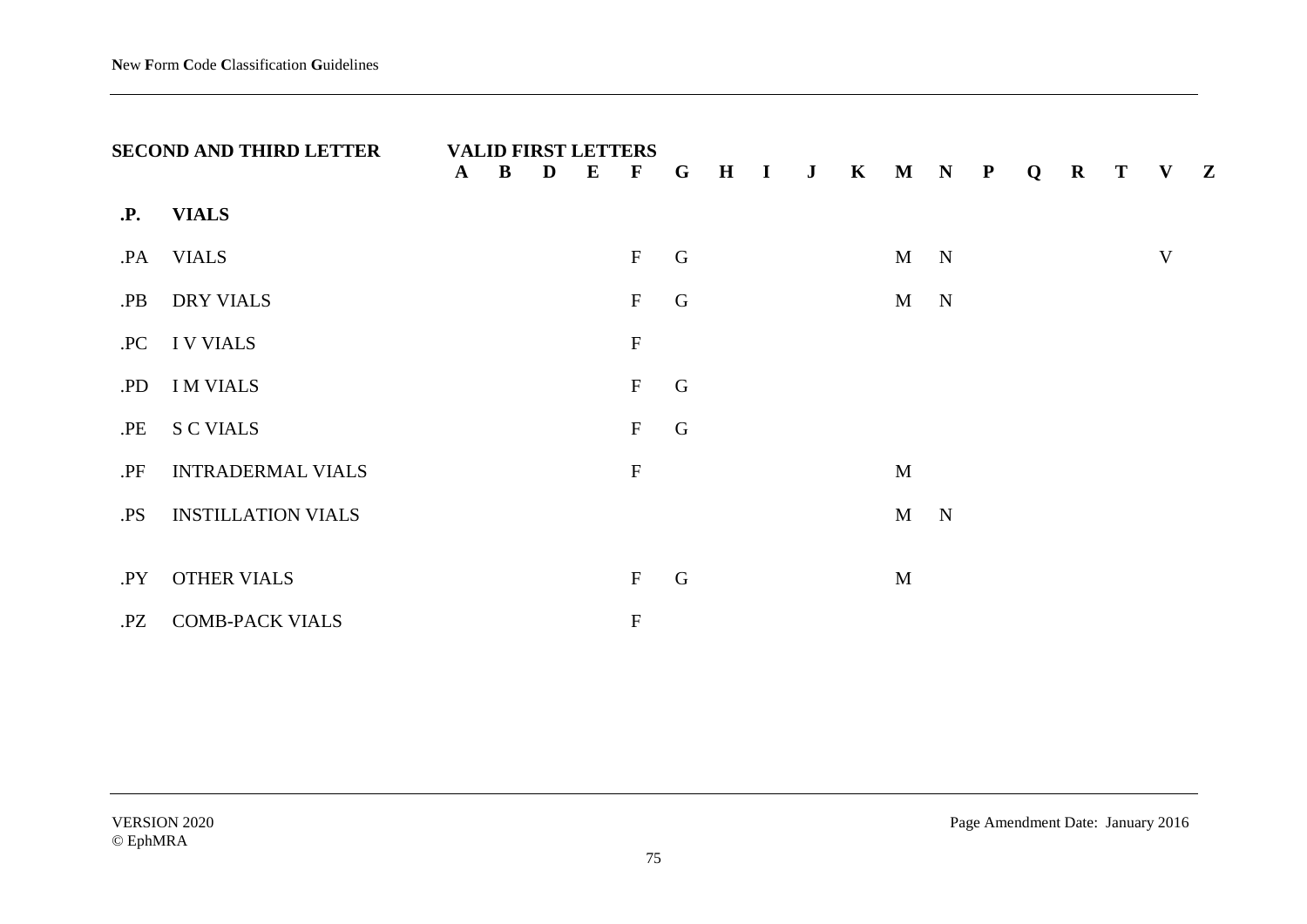|     | <b>SECOND AND THIRD LETTER</b> | $\mathbf{A}$ | B | D | <b>VALID FIRST LETTERS</b><br>$\bf{E}$ | $\mathbf{F}$              | G | $\mathbf H$ | $\mathbf{I}$ | $\mathbf{J}$ | $\mathbf{K}$ | $\mathbf M$ | $\mathbf N$ | $\mathbf{P}$ | Q | $\bf R$ | Т | V | $\mathbf{Z}$ |
|-----|--------------------------------|--------------|---|---|----------------------------------------|---------------------------|---|-------------|--------------|--------------|--------------|-------------|-------------|--------------|---|---------|---|---|--------------|
| .Q. | <b>INFUSIONS</b>               |              |   |   |                                        |                           |   |             |              |              |              |             |             |              |   |         |   |   |              |
| .QA | <b>INFUSIONS AMPOULES</b>      |              |   |   |                                        | $\mathbf{F}$              |   |             |              |              |              |             |             |              |   |         |   |   |              |
| .QB | <b>INF DRY AMPOULES</b>        |              |   |   |                                        | ${\bf F}$                 |   |             |              |              |              |             |             |              |   |         |   |   |              |
| .QC | <b>INF VIALS/BOTTLES</b>       |              |   |   |                                        | $\mathbf F$               |   |             |              |              |              |             |             |              |   |         |   |   |              |
| .QD | <b>INFUSION DRY BOTTLES</b>    |              |   |   |                                        | ${\bf F}$                 |   |             |              |              |              |             |             |              |   |         |   |   |              |
|     | <b>INFUSION BAGS</b>           |              |   |   |                                        | $\boldsymbol{\mathrm{F}}$ |   |             |              |              |              |             |             |              |   |         |   |   |              |
| .QE |                                |              |   |   |                                        |                           |   |             |              |              |              |             |             |              |   |         |   |   |              |
| .QF | <b>INFUSION CARTRIDGES</b>     |              |   |   |                                        | ${\bf F}$                 |   |             |              |              |              |             |             |              |   |         |   |   |              |
| QS. | DAILY IRRIG PERF SOLNS         |              |   |   |                                        |                           |   |             |              |              |              | M           |             |              |   |         |   |   |              |
| .QY | OTHER INFUSIONS                |              |   |   |                                        | ${\bf F}$                 |   |             |              |              |              |             |             |              |   |         |   |   |              |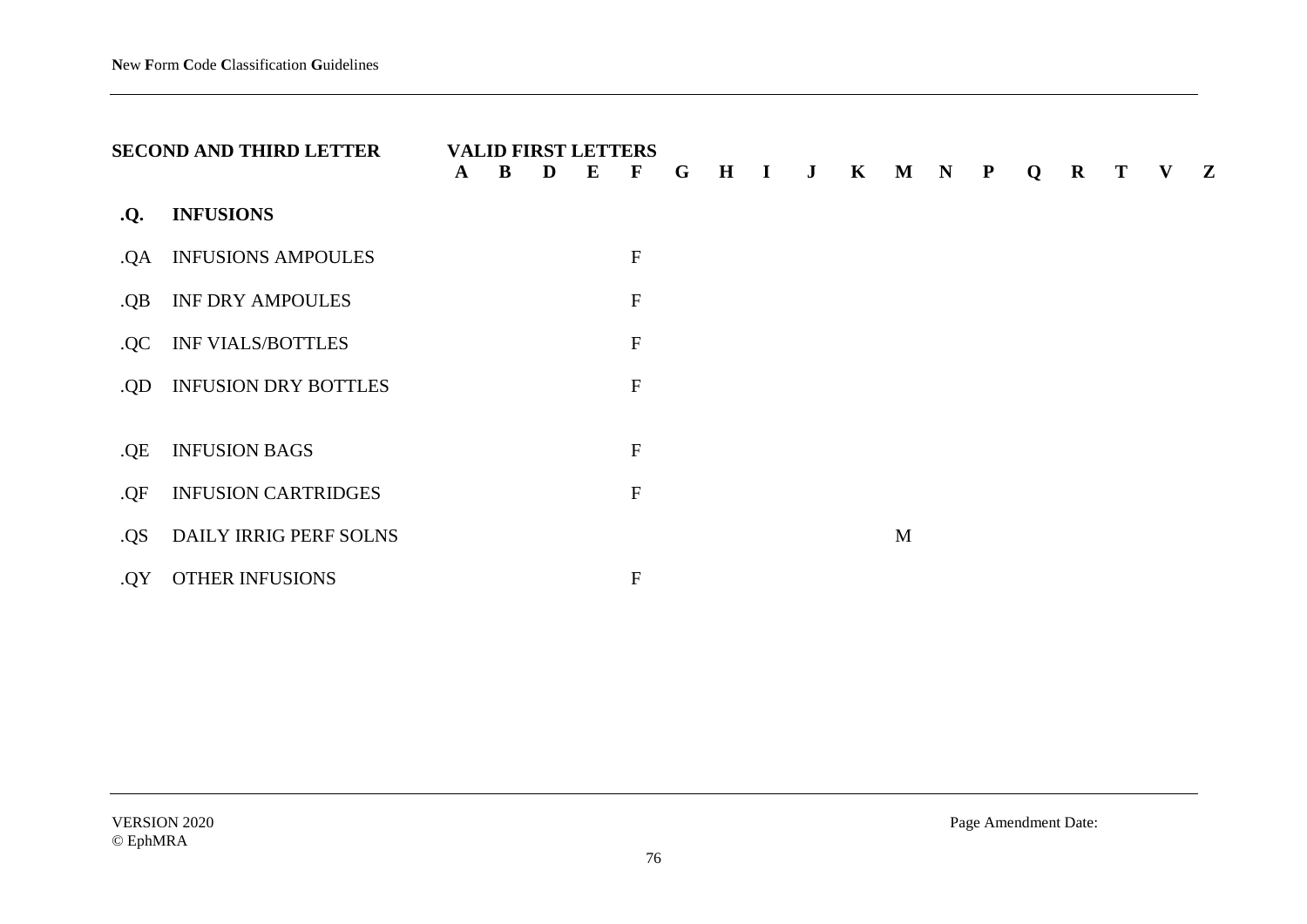|                | <b>SECOND AND THIRD LETTER</b> | $\mathbf{A}$ | <b>VALID FIRST LETTERS</b><br>B | D | $\bf{E}$ | $\mathbf{F}$ | $\mathbf G$ |  | $H$ $I$ $J$ $K$ $M$ $N$ $P$ |  |  |  | $Q$ R T V Z |  |
|----------------|--------------------------------|--------------|---------------------------------|---|----------|--------------|-------------|--|-----------------------------|--|--|--|-------------|--|
| $\mathbf{R}$ . | <b>CARTRIDGES/PENS</b>         |              |                                 |   |          |              |             |  |                             |  |  |  |             |  |
| .RA            | <b>CARTRIDGES</b>              |              |                                 |   |          | F            | G           |  |                             |  |  |  |             |  |
| .RB            | <b>DRY CARTRIDGES</b>          |              |                                 |   |          | $\mathbf F$  |             |  |                             |  |  |  |             |  |
| .RF            | PRE-FILLED PENS                |              |                                 |   |          | $\mathbf{F}$ | G           |  |                             |  |  |  |             |  |
|                |                                |              |                                 |   |          |              |             |  |                             |  |  |  |             |  |
| .RG            | DRY PRE-FILLED PENS            |              |                                 |   |          | F            | G           |  |                             |  |  |  |             |  |
| RP.            | UNIT DOSE CARTRIDGES           |              |                                 |   |          | F            | G           |  |                             |  |  |  |             |  |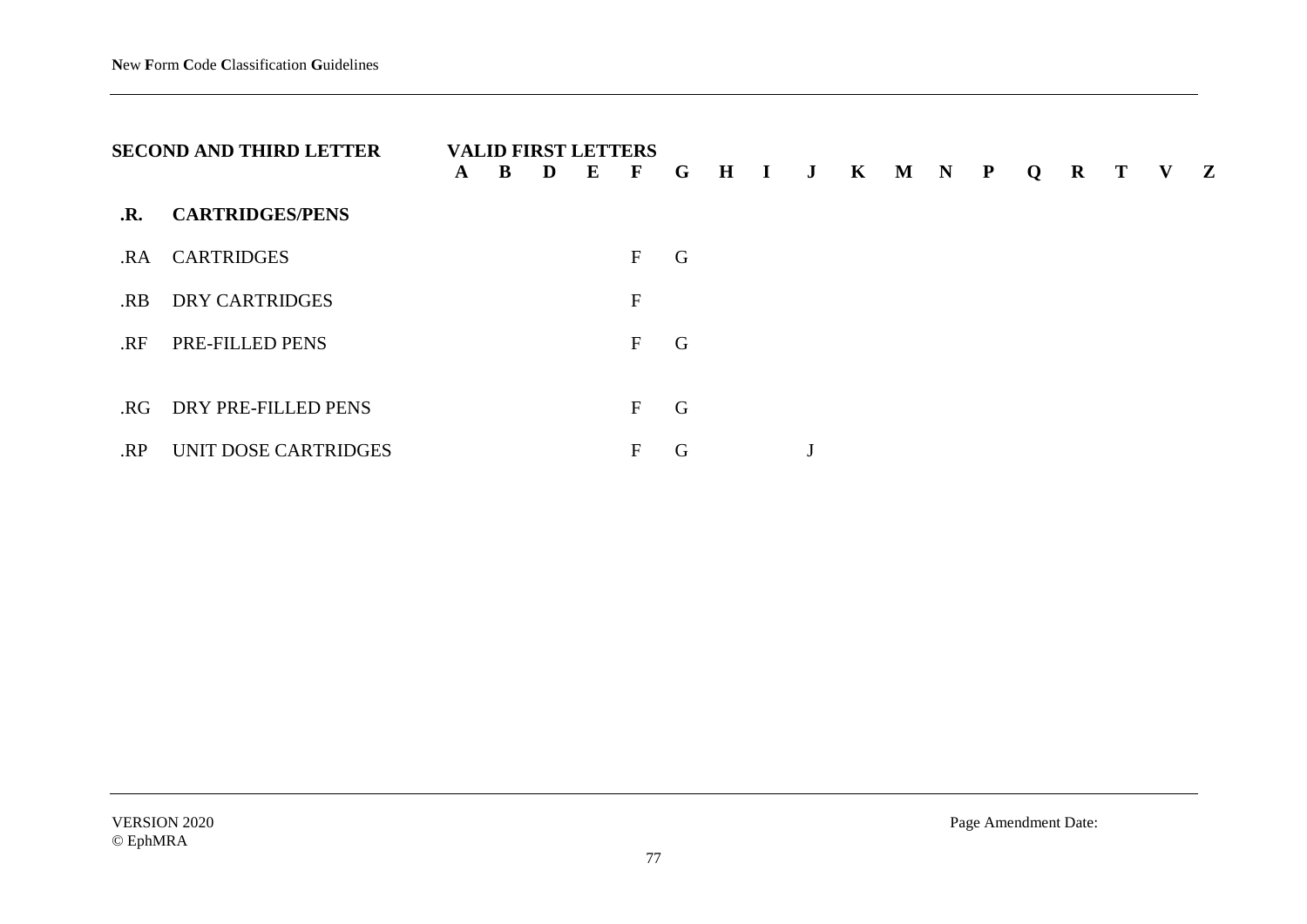|     | <b>SECOND AND THIRD LETTER</b> | $\mathbf{A}$ | B | <b>VALID FIRST LETTERS</b><br>D | $\bf{E}$ | $\mathbf{F}$ | G |   |             |   |         | H I J K M N P |   |              | Q | $\mathbf{R}$ |   | T V Z |  |
|-----|--------------------------------|--------------|---|---------------------------------|----------|--------------|---|---|-------------|---|---------|---------------|---|--------------|---|--------------|---|-------|--|
| .S. | <b>OINTMENTS</b>               |              |   |                                 |          |              |   |   |             |   |         |               |   |              |   |              |   |       |  |
| .SA | <b>OINTMENTS</b>               |              |   |                                 |          |              |   |   | $\mathbf I$ | J |         | K M N         |   | $\mathbf{P}$ | Q |              | T |       |  |
| .SB | <b>PASTES</b>                  | $\mathbf{A}$ |   |                                 |          |              |   |   |             |   | K       | M             |   |              |   |              | T | V     |  |
| .SL | <b>EMULSION OINTMENTS</b>      |              |   |                                 |          |              |   |   |             |   |         | M             |   |              | Q |              |   |       |  |
| .SN | UNIT DOSE OINTMENTS            |              |   |                                 |          |              |   | H |             | J |         | M             | N |              |   |              | T | V     |  |
| .SW | <b>SOAP PASTES</b>             |              |   |                                 |          |              |   |   |             |   |         | M             |   |              |   |              |   |       |  |
| .SY | <b>OTHER OINTMENTS</b>         |              |   |                                 |          |              |   |   |             |   |         | M             |   |              |   |              |   |       |  |
| .SZ | <b>COMB-PACK OINTMENTS</b>     |              |   |                                 |          |              |   |   |             |   | $\bf K$ | M             |   |              |   |              |   |       |  |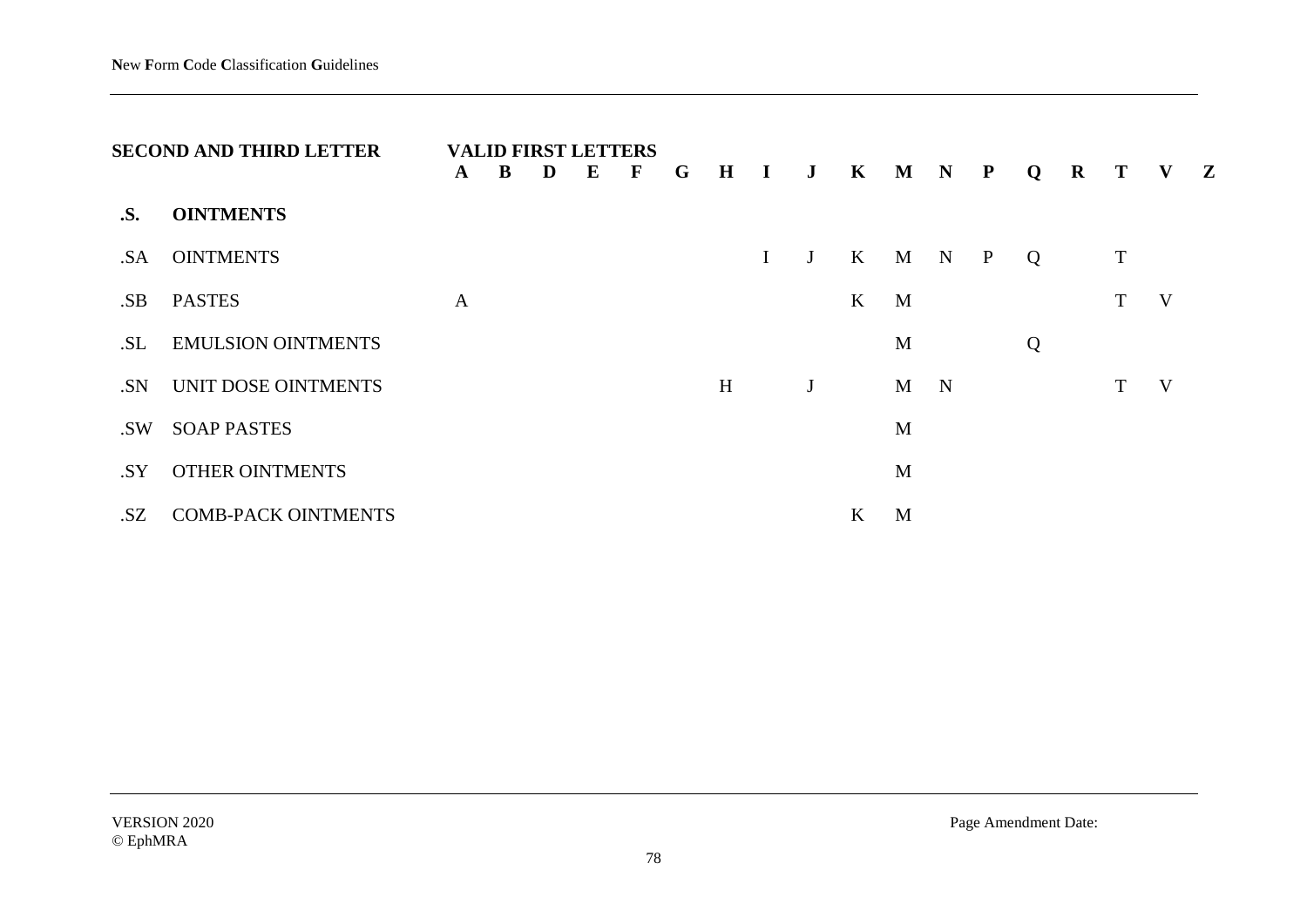|            | <b>SECOND AND THIRD LETTER</b> | $\mathbf{A}$ | B | D | <b>VALID FIRST LETTERS</b><br>E | $\mathbf F$ | G | $H$ I | J K          |                   | $M$ N | $\mathbf{P}$ | Q | $\mathbf{R}$ | <b>T</b> | $\mathbf{V}$ | $\mathbf{Z}$ |
|------------|--------------------------------|--------------|---|---|---------------------------------|-------------|---|-------|--------------|-------------------|-------|--------------|---|--------------|----------|--------------|--------------|
| $\cdot$ T. | <b>CREAMS</b>                  |              |   |   |                                 |             |   |       |              |                   |       |              |   |              |          |              |              |
| .TA        | <b>CREAMS</b>                  |              |   |   |                                 |             |   |       | $J_{\rm}$    | $K_{\mathcal{I}}$ | M N P |              | Q |              | T V      |              |              |
| .TL        | <b>EMULSION CREAMS</b>         |              |   |   |                                 |             |   |       |              |                   | M     |              |   |              |          |              |              |
| .TN        | <b>UNIT DOSE CREAMS</b>        |              |   |   |                                 |             |   |       | $\mathbf{J}$ |                   | M     |              |   |              |          | V            |              |
| TP.        | METERED-DOSE CREAMS            |              |   |   |                                 |             |   |       |              |                   | M     |              |   |              |          |              |              |
| .TW        | <b>CREAM SOAPS/WASHES</b>      |              |   |   |                                 |             |   |       |              |                   | M     |              |   |              |          |              |              |
| .TY        | <b>OTHER CREAMS</b>            |              |   |   |                                 |             |   |       |              |                   | M     |              |   |              |          |              |              |
| .TZ        | <b>COMB-PACK CREAMS</b>        |              |   |   |                                 |             |   |       |              | K                 | M     |              |   |              | m        |              |              |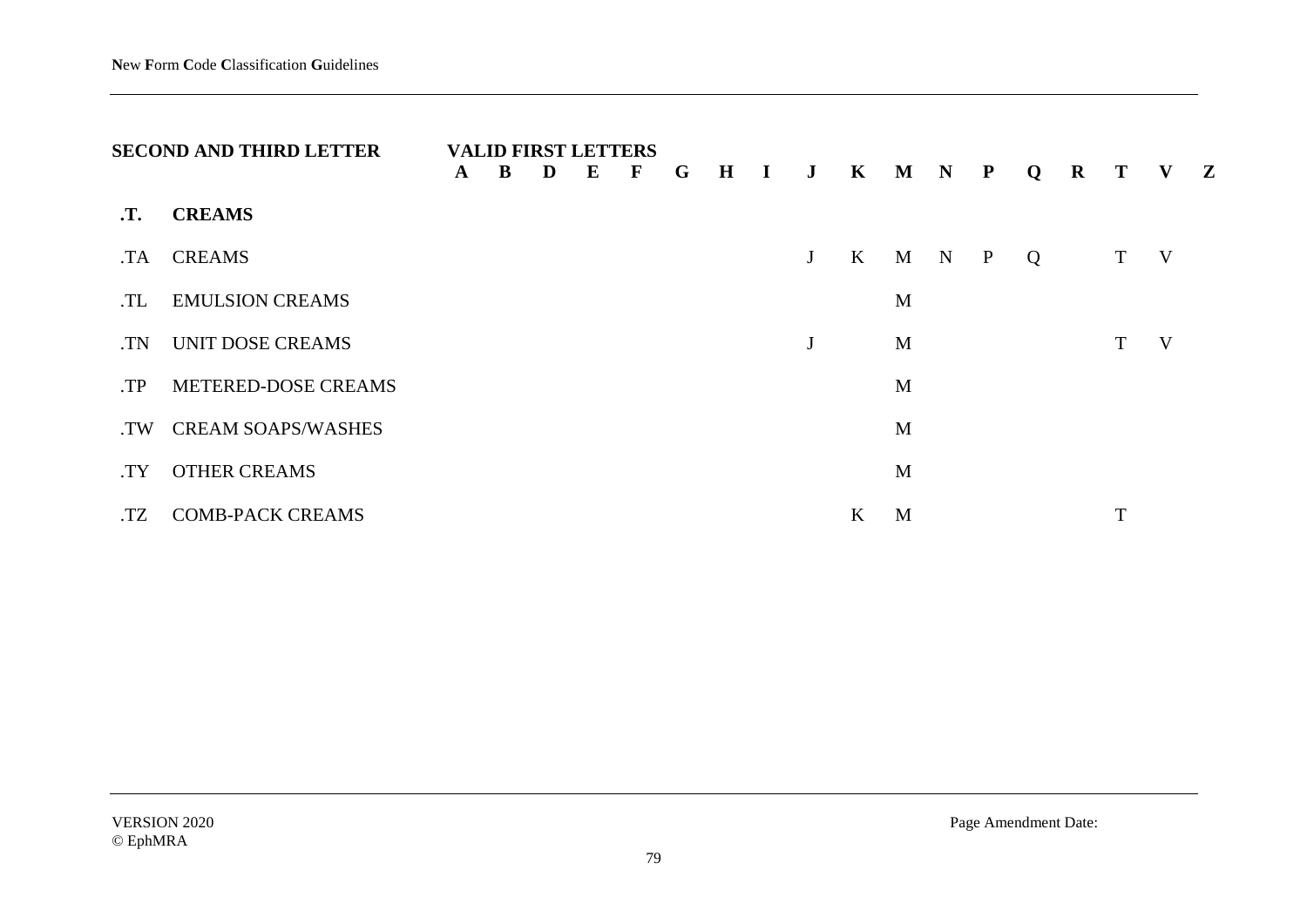|            | <b>SECOND AND THIRD LETTER</b> | $\mathbf{A}$ | B | <b>VALID FIRST LETTERS</b><br>D | $\bf{E}$ | $\mathbf F$ | G | $\mathbf{H}$ | $\mathbf{I}$ | $\mathbf{J}$ | $\mathbf K$  | M           | $\mathbf N$ | ${\bf P}$ | Q | $\bf R$ | $\bf{T}$    | $\mathbf{V}$ | $\mathbf{Z}$ |
|------------|--------------------------------|--------------|---|---------------------------------|----------|-------------|---|--------------|--------------|--------------|--------------|-------------|-------------|-----------|---|---------|-------------|--------------|--------------|
| <b>.V.</b> | <b>GELS/SOLS</b>               |              |   |                                 |          |             |   |              |              |              |              |             |             |           |   |         |             |              |              |
| .VA        | <b>GELS AND SOLS</b>           |              |   |                                 |          |             |   | H            |              | J            | K            | $\mathbf M$ | $\mathbf N$ |           | Q |         | T           | V            |              |
| .VB        | <b>GEL DROPS</b>               |              |   |                                 |          |             |   |              |              |              |              |             | $\mathbf N$ |           |   |         |             |              |              |
| .VL        | <b>EMULSION GELS</b>           |              |   |                                 |          |             |   |              |              |              |              | M           |             |           |   |         |             |              |              |
| .VN        | UNIT DOSE GELS/SOLS            |              |   |                                 |          |             |   |              | $\mathbf{I}$ | J            | $\mathbf{K}$ | M           | N           |           | Q |         | $\mathbf T$ |              |              |
| .VP        | METERED-DOSE GELS/SOLS         |              |   |                                 |          |             |   |              | $\mathbf I$  | J            |              | M           |             |           |   |         |             |              |              |
| .VW        | <b>WASH/SHOWER GELS</b>        |              |   |                                 |          |             |   |              |              |              |              | M           |             |           |   |         |             |              |              |
| VY.        | <b>OTHER GELS/SOLS</b>         |              |   |                                 |          |             |   |              |              |              |              | M           |             |           |   |         |             |              |              |
| VZ.        | <b>COMB-PACK GELS/SOLS</b>     |              |   |                                 |          |             |   |              |              |              |              | M           |             |           |   |         |             |              |              |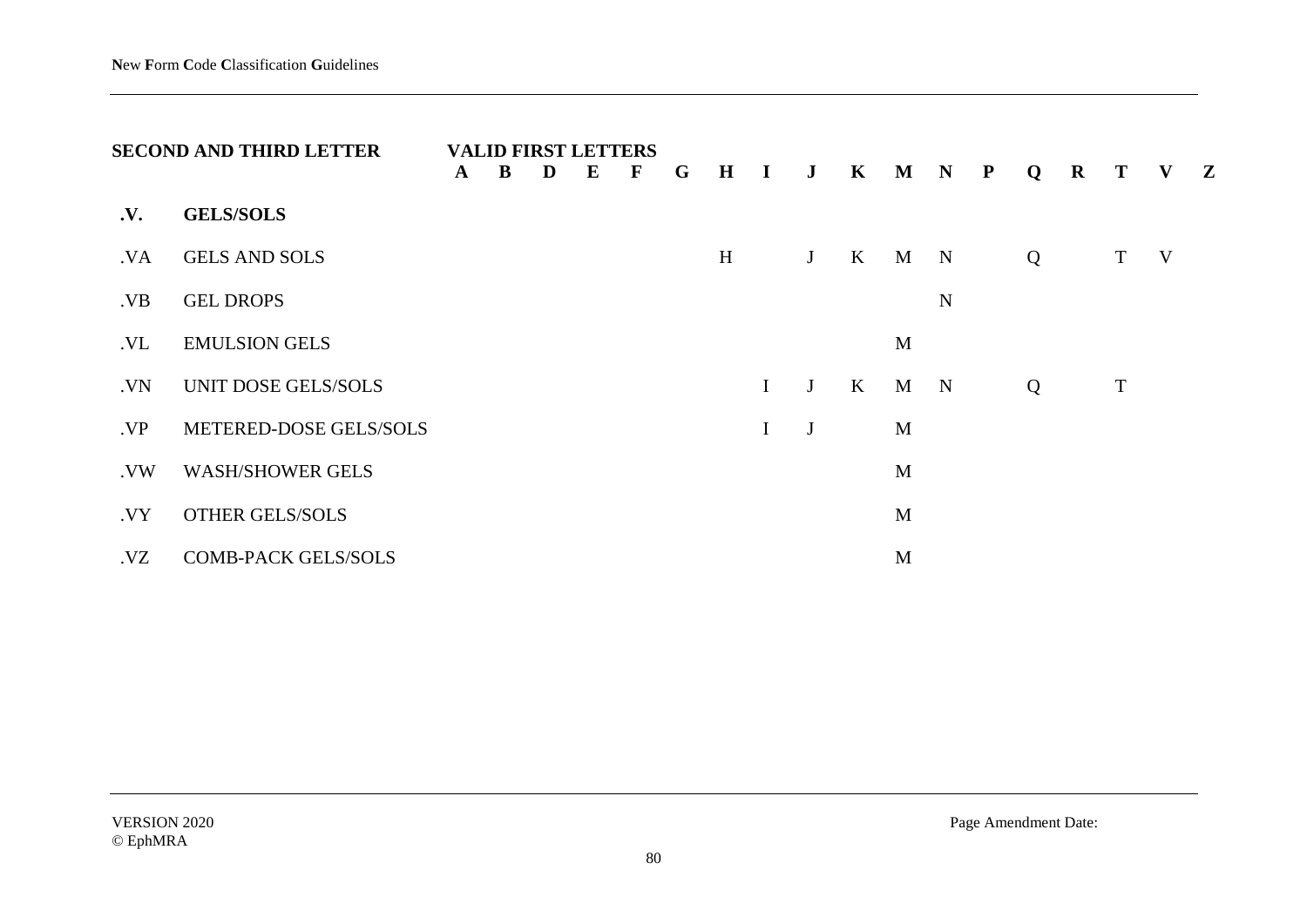|     | <b>SECOND AND THIRD LETTER</b>           | $\mathbf{A}$ | <b>VALID FIRST LETTERS</b><br>B | D | $\bf{E}$ | F | G | H | $\mathbf{I}$ | $\mathbf{J}$ | $\mathbf K$  | $\mathbf M$  | $\mathbf N$ | ${\bf P}$ | $\mathbf Q$ | $\mathbf R$ | T           | V            | $\mathbf{Z}$ |
|-----|------------------------------------------|--------------|---------------------------------|---|----------|---|---|---|--------------|--------------|--------------|--------------|-------------|-----------|-------------|-------------|-------------|--------------|--------------|
| .W. | <b>MEDICATED DRESSINGS</b>               |              |                                 |   |          |   |   |   |              |              |              |              |             |           |             |             |             |              |              |
| .WA | PLASTERS WITH SUBST                      |              |                                 |   |          |   |   |   |              |              |              | M            |             |           |             |             |             |              |              |
| .WB | <b>COTTON WITH SUBST</b>                 |              |                                 |   |          |   |   |   |              |              |              | M            |             |           |             |             |             |              |              |
| .WC | <b>GAUZE OR FLEECE W SUBST</b>           |              |                                 |   |          |   |   |   |              |              |              | $\mathbf{M}$ | $\mathbf N$ |           |             |             |             | $\mathbf{V}$ |              |
| .WD | PADS WITH SUBST                          |              |                                 |   |          |   |   |   |              |              |              | M            | $\mathbf N$ |           |             |             |             |              |              |
| .WE | <b>TAMPONS WITH SUBST</b>                |              |                                 |   |          |   |   |   |              |              | K            | M            |             |           |             |             | $\mathbf T$ |              |              |
| .WG | <b>BANDAGES W SUBST</b>                  |              |                                 |   |          |   |   |   |              |              |              | M            |             |           |             |             |             |              |              |
| .WH | SPONGES WITH SUBST                       |              |                                 |   |          |   |   |   |              |              | K            | M            |             |           |             |             | $\mathbf T$ |              |              |
| .WM | TRANSDERMAL SYSTEMS                      |              |                                 |   |          |   |   |   |              | $\bf J$      |              |              |             |           |             |             |             |              |              |
| .WN | TRANSDERMAL PATCHES                      |              |                                 |   |          |   |   |   |              | $\bf J$      |              |              |             |           |             |             |             |              |              |
| .WS | <b>POULTICES</b>                         |              |                                 |   |          |   |   |   |              |              |              | M            |             |           |             |             |             |              |              |
| .WY | OTH MEDIC DRESSINGS                      |              |                                 |   |          |   |   |   |              |              | $\mathbf{K}$ | M            |             |           |             |             | $\mathbf T$ |              |              |
| .WZ | <b>COMB-PACK MED</b><br><b>DRESSINGS</b> |              |                                 |   |          |   |   |   |              |              |              | M            |             |           |             |             |             |              |              |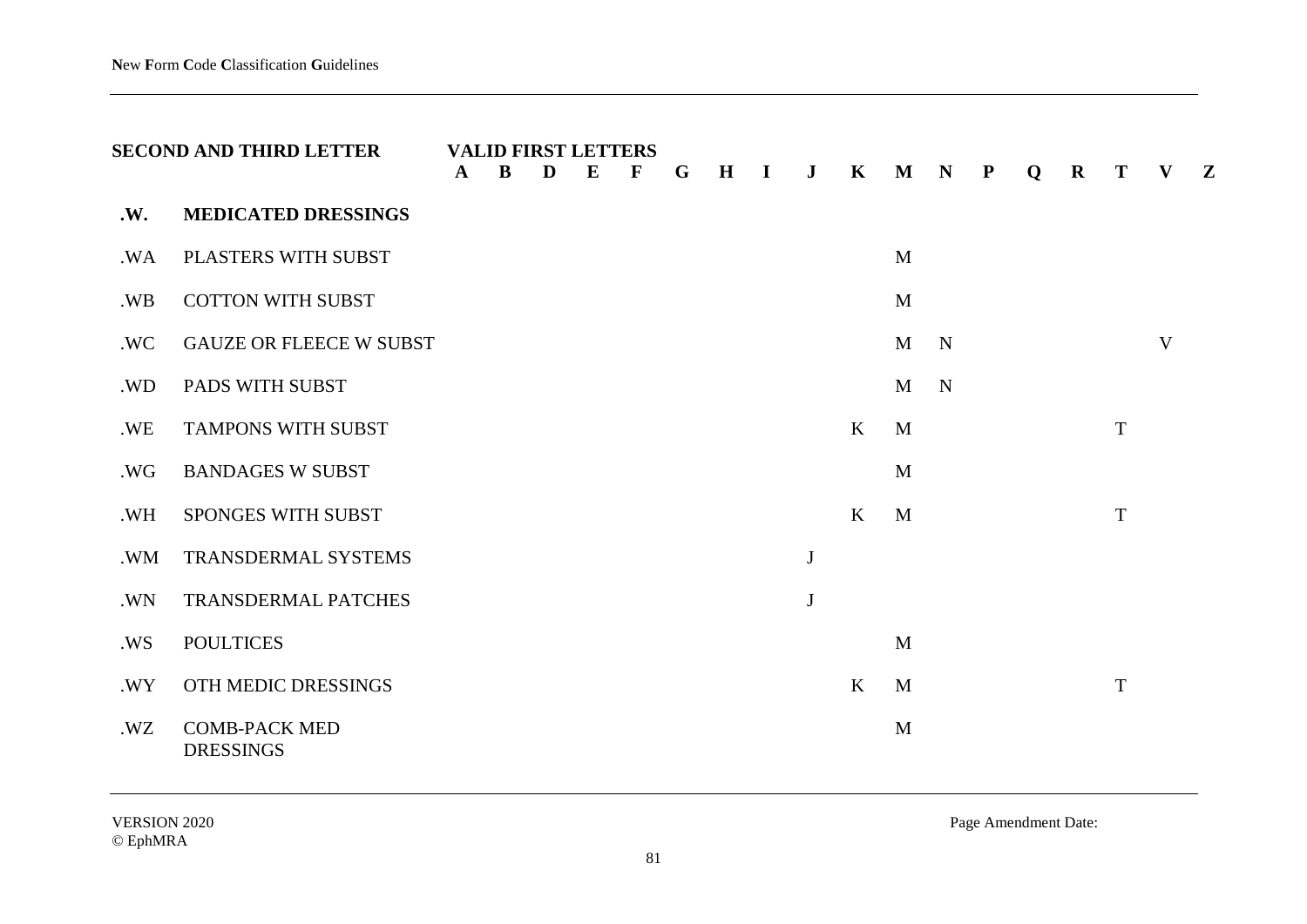|           | <b>SECOND AND THIRD LETTER</b>         |              | <b>VALID FIRST LETTERS</b> |   |          |              |   |             |              |         |              |              |             |              |   |             |             |              |              |
|-----------|----------------------------------------|--------------|----------------------------|---|----------|--------------|---|-------------|--------------|---------|--------------|--------------|-------------|--------------|---|-------------|-------------|--------------|--------------|
|           |                                        | $\mathbf{A}$ | $\mathbf{B}$               | D | $\bf{E}$ | $\mathbf{F}$ | G | $\mathbf H$ | $\mathbf{I}$ | $\bf J$ | $\mathbf K$  | $\mathbf M$  | $\mathbf N$ | $\mathbf{P}$ | Q | $\mathbf R$ | T           | $\mathbf{V}$ | $\mathbf{Z}$ |
| <b>Y.</b> | <b>OTHER SPECIAL</b><br><b>FORMS</b>   |              |                            |   |          |              |   |             |              |         |              |              |             |              |   |             |             |              |              |
| .YG       | <b>FOOD READY TO EAT</b>               | $\mathbf{A}$ |                            | D |          |              |   |             |              |         |              |              |             |              |   |             |             |              |              |
| .YH       | FOOD NOT READY TO<br>EAT               | $\mathbf{A}$ |                            | D |          |              |   |             |              |         |              |              |             |              |   |             |             |              |              |
| .YK       | STYLI AND WOUND<br>CONES NON-RECTAL    |              |                            |   |          |              |   |             |              |         | $\mathbf{K}$ | M            |             | $\mathbf{P}$ |   |             |             |              |              |
| YJ.       | <b>CIGARETTES</b>                      |              |                            |   |          |              |   |             |              |         |              |              |             |              |   | $\mathbf R$ |             |              |              |
| .YM       | <b>STICKS AND ROLL-ONS</b>             |              |                            |   |          |              |   |             |              | J       | $\mathbf{K}$ | M            |             |              | Q |             |             |              |              |
| .YP       | <b>BONE CEMENT W</b><br><b>SUBST</b>   |              |                            |   |          |              |   |             |              |         |              | M            |             |              |   |             |             |              |              |
| YQ.       | MECH PESS W SUBST                      |              |                            |   |          |              |   |             |              |         |              |              |             |              |   |             | T           |              |              |
| .YR       | <b>INTRA-UTERINE</b><br><b>DEVICES</b> |              |                            |   |          |              |   |             |              |         |              |              |             |              |   |             | $\mathbf T$ |              |              |
| .YS       | <b>FUMIGATION CANDLES</b>              |              |                            |   |          |              |   |             |              |         |              | $\mathbf{M}$ |             |              |   |             |             |              |              |
| .YT       | <b>FOAMS</b>                           |              |                            |   |          |              |   |             |              |         |              | $\mathbf M$  |             |              |   |             | $\mathbf T$ |              |              |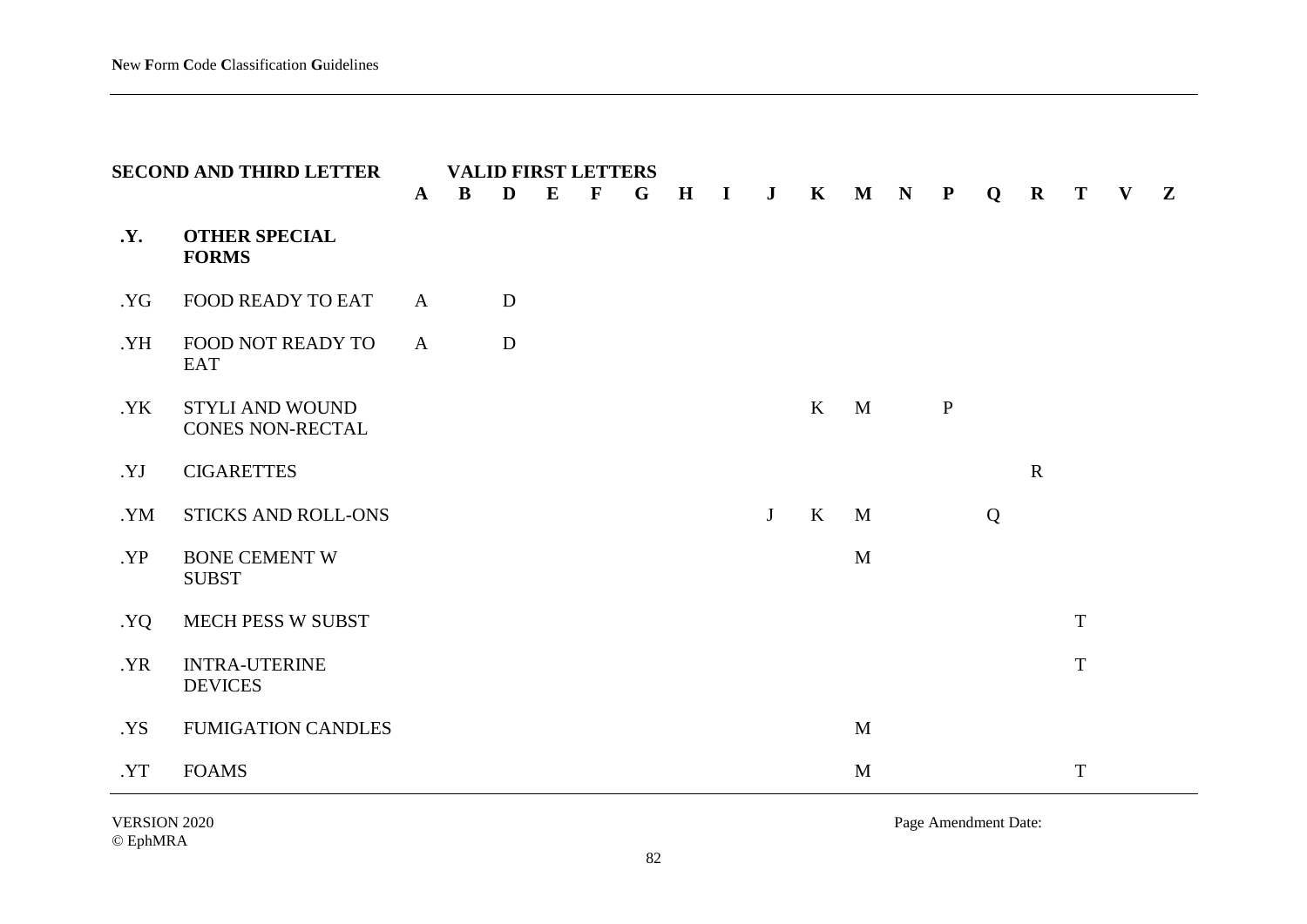|      | <b>SECOND AND THIRD LETTER</b> |              |   | <b>VALID FIRST LETTERS</b> |   |              |              |  |                         |   |  |  |   |   |   |
|------|--------------------------------|--------------|---|----------------------------|---|--------------|--------------|--|-------------------------|---|--|--|---|---|---|
|      |                                | $\mathbf{A}$ | B | D                          | E | $\mathbf{F}$ | $\mathbf{G}$ |  | H I J K M N P Q R T V Z |   |  |  |   |   |   |
| .YV  | <b>IMPLANTS</b>                |              |   |                            |   |              | G            |  |                         |   |  |  |   |   |   |
| . YW | <b>SOLID SOAPS/BARS</b>        |              |   |                            |   |              |              |  |                         | M |  |  |   |   |   |
| YX   | PROMOTIONAL PACKS              |              |   |                            |   |              |              |  |                         |   |  |  |   |   | Z |
| .YY  | <b>OTHER SPECIAL FORMS</b>     |              |   |                            |   |              |              |  |                         | M |  |  | T | V | Z |
| .YZ  | CMB-PCK OTH SPC FRM            | A            |   |                            |   |              |              |  |                         |   |  |  |   |   |   |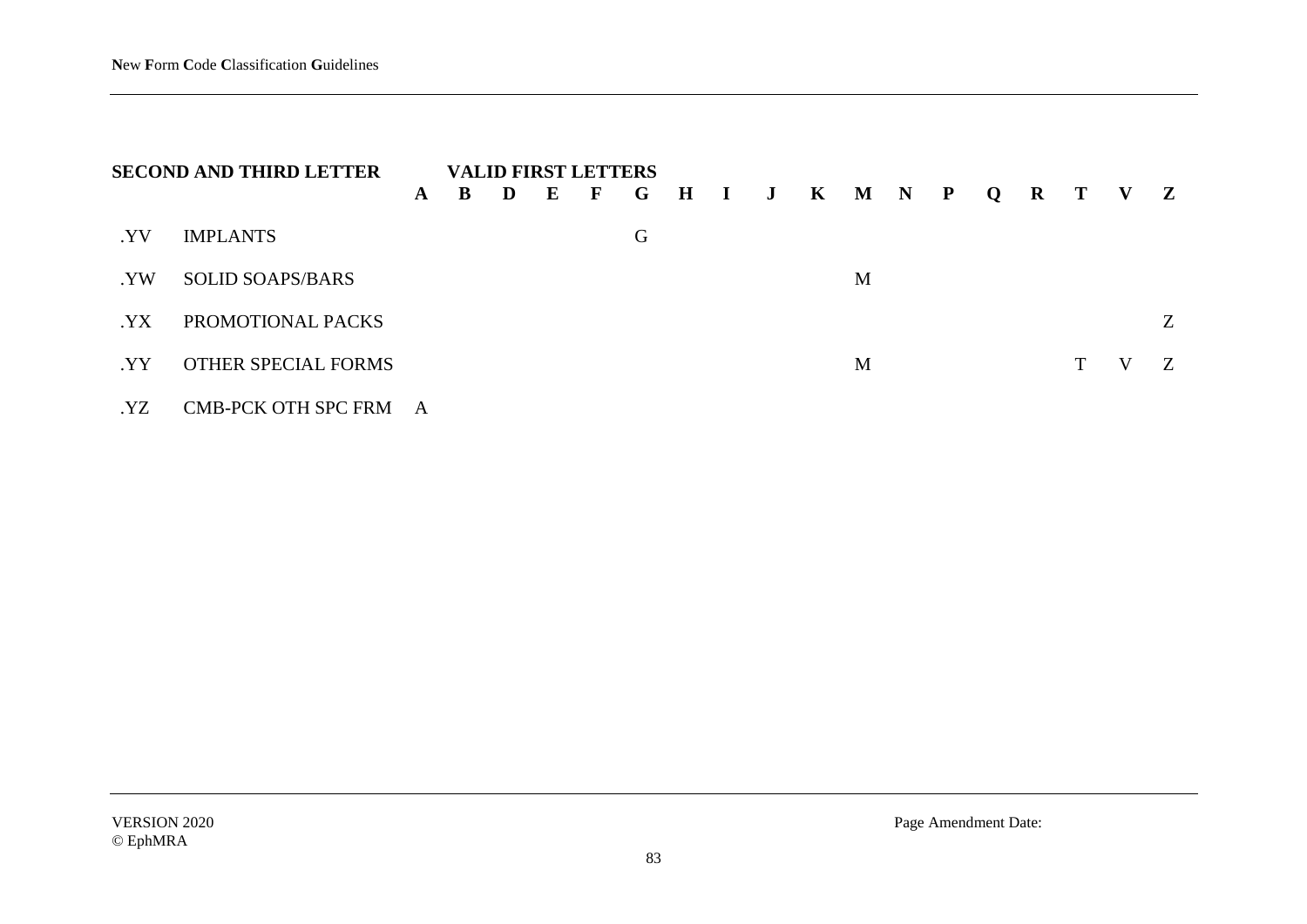|     | <b>SECOND AND THIRD LETTER</b>            | $\mathbf{A}$ | B | <b>VALID FIRST LETTERS</b><br>D | E | $\mathbf{F}$ | G | H | $\mathbf{I}$ | $\bf J$ | $\mathbf{K}$ | $\mathbf M$  | $\mathbf N$ | $\mathbf{P}$ | Q | $\mathbf R$ | T           | $\mathbf{V}$ | $\mathbf{Z}$ |
|-----|-------------------------------------------|--------------|---|---------------------------------|---|--------------|---|---|--------------|---------|--------------|--------------|-------------|--------------|---|-------------|-------------|--------------|--------------|
| .Z. | <b>MEDICAL AIDS</b>                       |              |   |                                 |   |              |   |   |              |         |              |              |             |              |   |             |             |              |              |
| .ZA | PLASTERS W/O SUBST                        |              |   |                                 |   |              |   |   |              |         |              | M            |             |              |   |             |             |              |              |
| .ZB | <b>COTTON WITHOUT</b><br><b>SUBST</b>     |              |   |                                 |   |              |   |   |              |         |              | M            |             |              |   |             |             |              |              |
| .ZC | <b>GAUZE OR FLEECE W/O</b><br><b>SUBS</b> |              |   |                                 |   |              |   |   |              |         |              | M            |             |              |   |             |             |              |              |
| .ZD | PADS W/O SUBST                            |              |   |                                 |   |              |   |   |              |         |              | $\mathbf{M}$ | N           |              |   |             | $\mathbf T$ |              |              |
| .ZE | TAMPONS W/O SUBST                         |              |   |                                 |   |              |   |   |              |         | K            | M            |             |              |   |             | $\mathbf T$ |              |              |
| .ZG | <b>BANDAGES W/O SUBST</b>                 |              |   |                                 |   |              |   |   |              |         |              | M            |             |              |   |             |             |              |              |
| .ZH | SPONGES W/O SUBST                         |              |   |                                 |   |              |   |   |              |         | K            | M            |             |              |   |             |             |              |              |
| .ZJ | TISS ABSORB MED AIDS                      |              |   |                                 |   |              |   |   |              |         | $\rm K$      | M            |             |              |   |             |             |              |              |
| .ZK | GEL + COLLOID<br><b>DRESSINGS</b>         |              |   |                                 |   |              |   |   |              |         |              | M            |             |              |   |             |             |              |              |
| ZP  | <b>BONE CEMENTS W/O</b><br><b>SUBST</b>   |              |   |                                 |   |              |   |   |              |         |              | M            |             |              |   |             |             |              |              |
| .ZQ | <b>MECH PESS W/O SUBST</b>                |              |   |                                 |   |              |   |   |              |         |              |              |             |              |   |             | $\mathbf T$ |              |              |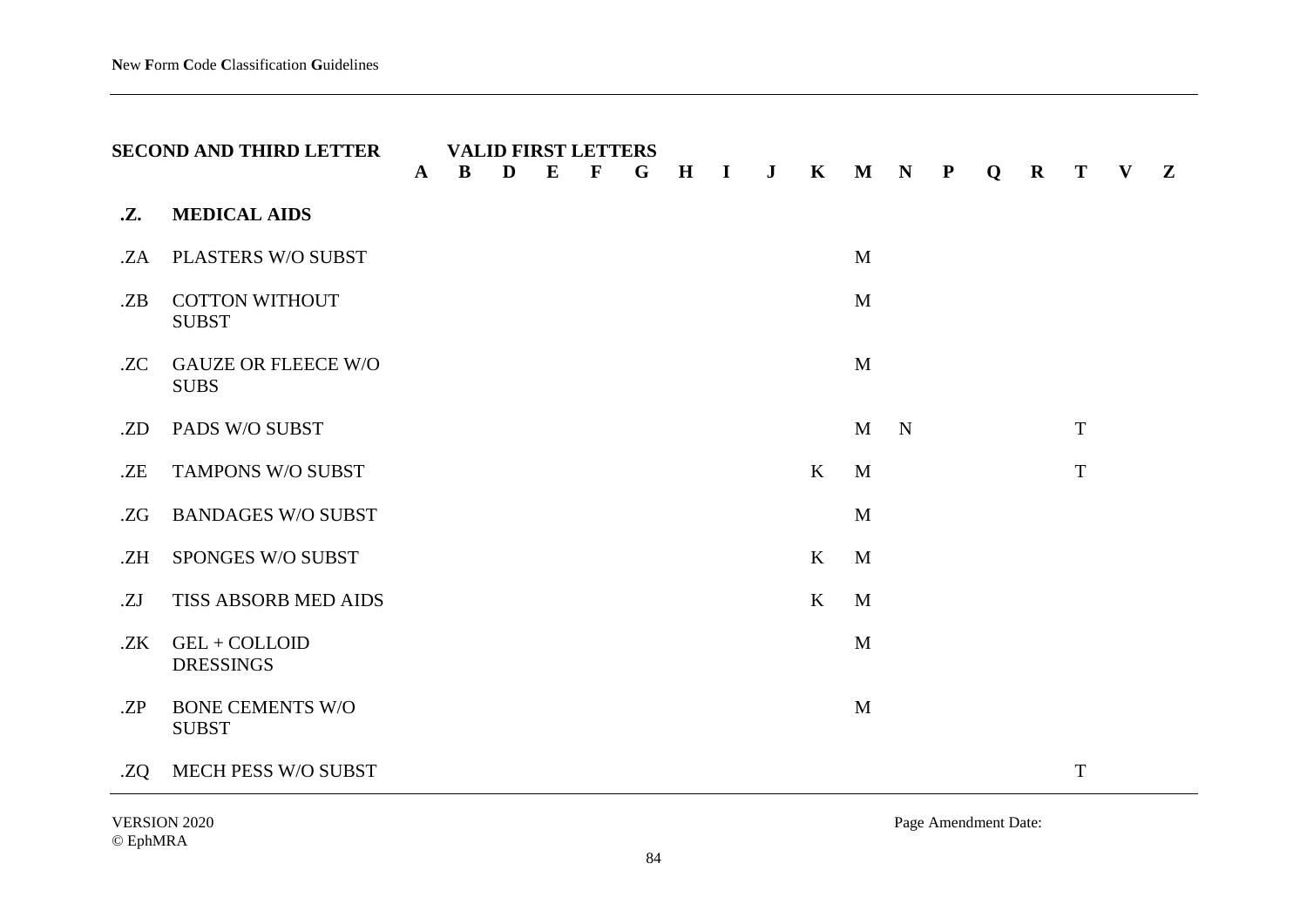| <b>SECOND AND THIRD LETTER</b> |                             | <b>VALID FIRST LETTERS</b> |  |  |  |  |                                   |  |  |  |       |   |  |  |   |   |
|--------------------------------|-----------------------------|----------------------------|--|--|--|--|-----------------------------------|--|--|--|-------|---|--|--|---|---|
|                                |                             | ${\bf A}$                  |  |  |  |  | B D E F G H I J K M N P Q R T V Z |  |  |  |       |   |  |  |   |   |
| .ZT                            | DIAGNOSTIC STICKS           |                            |  |  |  |  |                                   |  |  |  |       | N |  |  | V |   |
| .7.V                           | DIAG TESTS EX STICKS        |                            |  |  |  |  |                                   |  |  |  | K M N |   |  |  | V |   |
| .ZY                            | <b>OTHER MEDICAL AIDS</b>   |                            |  |  |  |  |                                   |  |  |  | K M N |   |  |  | V |   |
| .ZZ                            | <b>CMB-PCK MEDICAL AIDS</b> |                            |  |  |  |  |                                   |  |  |  |       |   |  |  |   | Ζ |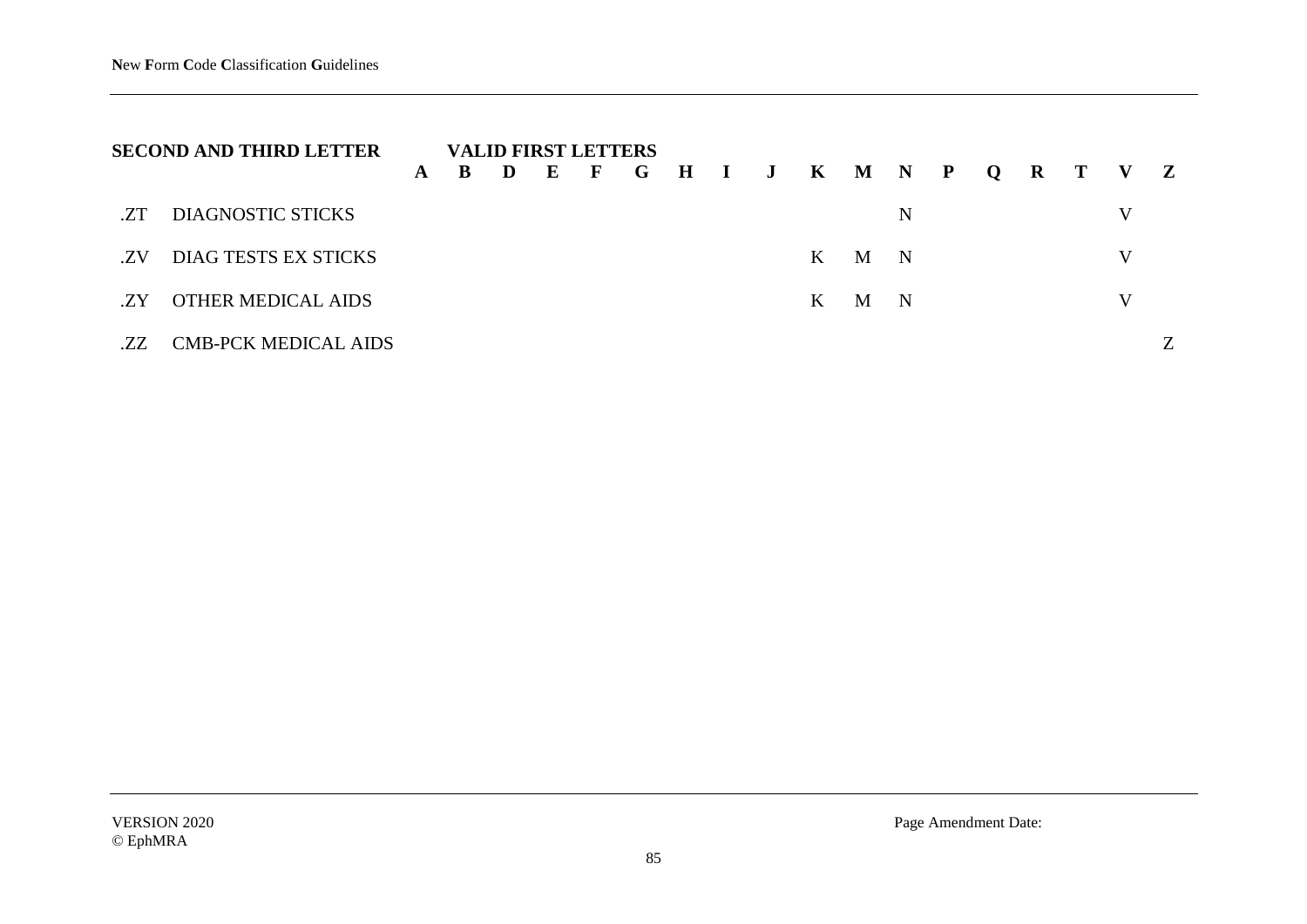## **LIST OF THE VALID NEW FORM CODES and THEIR DESCRIPTIONS**

| A          | <b>Oral Solid Ordinary</b>                                |
|------------|-----------------------------------------------------------|
| AA         | <b>Oral Solid Ordinary Tablets</b>                        |
| <b>AAA</b> | <b>Oral Solid Ordinary Tablets</b>                        |
| AAB        | Oral Solid Ordinary Orally Disintegrating Tablets         |
| AAE        | <b>Oral Solid Ordinary Buccal Tablets</b>                 |
| AAF        | <b>Oral Solid Ordinary Sublingual Tablets</b>             |
| AAG        | <b>Oral Solid Ordinary Chewable Tablets</b>               |
| AAH        | <b>Oral Solid Ordinary Effervescent Tablets</b>           |
| AAJ        | Oral Solid Ordinary Layered Tablets                       |
| AAK        | <b>Oral Solid Ordinary Soluble Tablets</b>                |
| <b>AAY</b> | <b>Oral Solid Ordinary Other Tablets</b>                  |
| AAZ        | <b>Oral Solid Ordinary Combination Pack Tablets</b>       |
| AB         | <b>Oral Solid Ordinary Coated Tablets</b>                 |
| <b>ABA</b> | <b>Oral Solid Ordinary Coated Tablets</b>                 |
| ABB        | Oral Solid Ordinary Gelatin-Coated Tablets                |
| <b>ABC</b> | Oral Solid Ordinary Film-Coated Tablets                   |
| <b>ABD</b> | <b>Oral Solid Ordinary Enteric-Coated Tablets</b>         |
| ABF        | Oral Solid Ordinary Sublingual Coated Tablets             |
| <b>ABG</b> | Oral Solid Ordinary Chewable Coated Tablets               |
| <b>ABY</b> | <b>Oral Solid Ordinary Other Coated Tablets</b>           |
| ABZ        | Oral Solid Ordinary Combination Pack Coated Tablets       |
| AC         | <b>Oral Solid Ordinary Capsules</b>                       |
| <b>ACA</b> | <b>Oral Solid Ordinary Capsules</b>                       |
| <b>ACD</b> | <b>Oral Solid Ordinary Enteric-Coated Capsules</b>        |
| <b>ACE</b> | <b>Oral Solid Ordinary Buccal Capsules</b>                |
| <b>ACF</b> | <b>Oral Solid Ordinary Biting Capsules</b>                |
| <b>ACG</b> | <b>Oral Solid Ordinary Chewable Capsules</b>              |
| <b>ACS</b> | <b>Oral Solid Ordinary Cachets</b>                        |
| <b>ACY</b> | <b>Oral Solid Ordinary Other Capsules</b>                 |
| <b>ACZ</b> | <b>Oral Solid Ordinary Combination Pack Capsules</b>      |
| AD         | <b>Oral Solid Ordinary Special Forms</b>                  |
| <b>ADD</b> | <b>Oral Solid Ordinary Pellets</b>                        |
| ADE        | <b>Oral Solid Ordinary Lozenges</b>                       |
| ADF        | Oral Solid Ordinary Chewing Gum                           |
| <b>ADG</b> | Oral Solid Sweets/Candy/Bonbons                           |
| <b>ADP</b> | <b>Oral Solid Ordinary Cubes</b>                          |
| <b>ADQ</b> | Oral Solid Ordinary Cakes/Chocolate/Bars/Biscuits         |
| <b>ADR</b> | Oral Solid Ordinary Globules and Homeopathic Globuli      |
| <b>ADY</b> | Oral Solid Ordinary Other Special Forms                   |
| <b>ADZ</b> | <b>Oral Solid Ordinary Combination Pack Special Forms</b> |
| AE         | Oral Solid Ordinary Powders/Granules                      |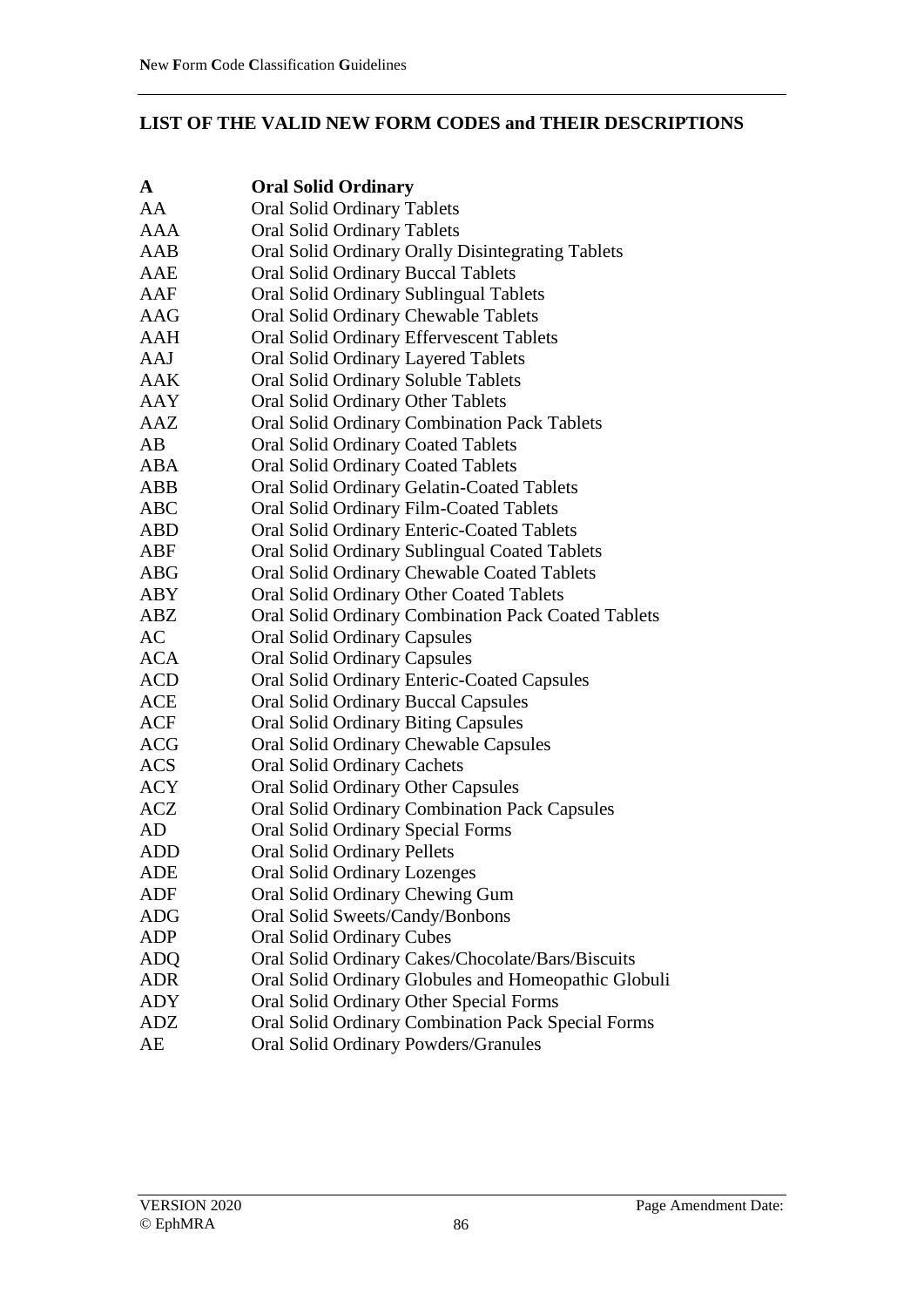| AEA | <b>Oral Solid Ordinary Powders</b>                           |
|-----|--------------------------------------------------------------|
| AEB | <b>Oral Solid Ordinary Granules</b>                          |
| AEF | Oral Solid Ordinary Sublingual Powders/Granules              |
| AEP | Oral Solid Ordinary Unit Dose Powders                        |
| AEY | Oral Solid Ordinary Other Powders/Granules                   |
| AEZ | <b>Oral Solid Ordinary Combination Pack Powders/Granules</b> |
| AS  | <b>Oral Solid Ordinary Ointments</b>                         |
| ASB | <b>Oral Solid Ordinary Pastes</b>                            |
| AY  | Oral Solid Ordinary Other Special Forms                      |
| AYG | Oral Solid Ordinary Food Ready to Eat                        |
| AYH | Oral Solid Ordinary Food not Ready to Eat                    |
| AYZ | Oral Solid Ordinary Combination Pack Other Special Forms     |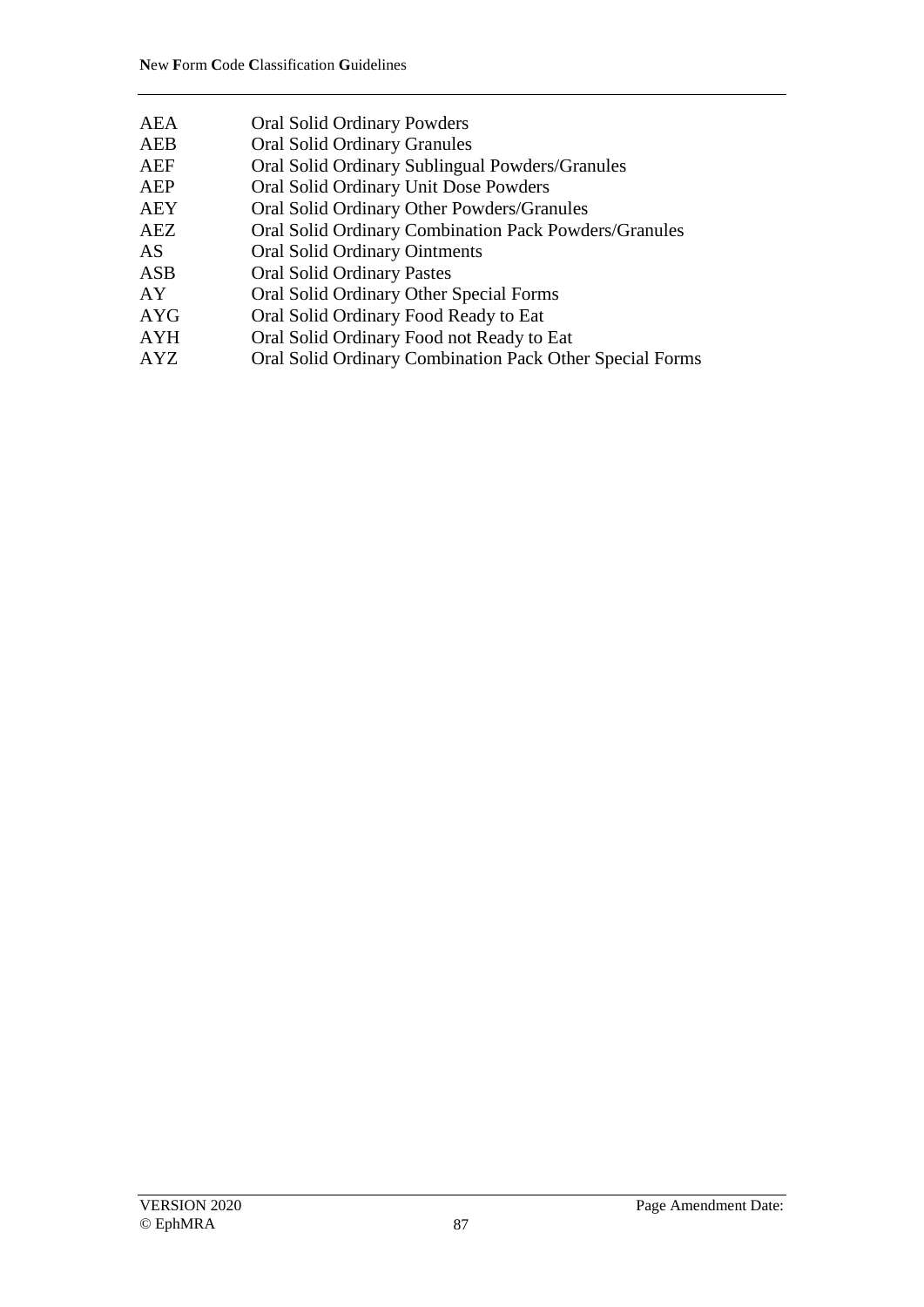| B          | <b>Oral Solid Retard</b>                                 |
|------------|----------------------------------------------------------|
| BA         | <b>Oral Solid Retard Tablets</b>                         |
| <b>BAA</b> | <b>Oral Solid Retard Tablets</b>                         |
| <b>BAB</b> | Oral Solid Retard Orally Disintegrating Tablets          |
| <b>BAE</b> | <b>Oral Solid Retard Buccal Tablets</b>                  |
| <b>BAJ</b> | Oral Solid Retard Layered Tablets                        |
| <b>BAY</b> | <b>Oral Solid Retard Other Tablets</b>                   |
| <b>BAZ</b> | <b>Oral Solid Retard Combination Pack Tablets</b>        |
| <b>BB</b>  | <b>Oral Solid Retard Coated Tablets</b>                  |
| <b>BBA</b> | <b>Oral Solid Retard Coated Tablets</b>                  |
| <b>BBC</b> | Oral Solid Retard Film-Coated Tablets                    |
| <b>BBD</b> | <b>Oral Solid Retard Enteric-Coated Tablets</b>          |
| <b>BBN</b> | <b>Oral Solid Retard Membrane-Coated Tablets</b>         |
| <b>BBY</b> | <b>Oral Solid Retard Other Coated Tablets</b>            |
| BBZ        | <b>Oral Solid Retard Combination Pack Coated Tablets</b> |
| <b>BC</b>  | <b>Oral Solid Retard Capsules</b>                        |
| <b>BCA</b> | <b>Oral Solid Retard Capsules</b>                        |
| <b>BCN</b> | <b>Oral Solid Retard Membrane Capsules</b>               |
| <b>BCY</b> | Oral Solid Retard Other Capsules                         |
| <b>BCZ</b> | Oral Solid Retard Combination Pack Capsules              |
| BD.        | Oral Solid Retard Solid Special Forms                    |
| <b>BDY</b> | Oral Solid Retard Other Special Solid Forms              |
| BE         | Oral Solid Retard Powders/Granules                       |
| <b>BEA</b> | <b>Oral Solid Retard Powders</b>                         |
| <b>BEB</b> | <b>Oral Solid Retard Granules</b>                        |
| <b>BEP</b> | Oral Solid Retard Unit Dose Powders                      |
| BEY        | Oral Solid Retard Other Powders/Granules                 |
|            |                                                          |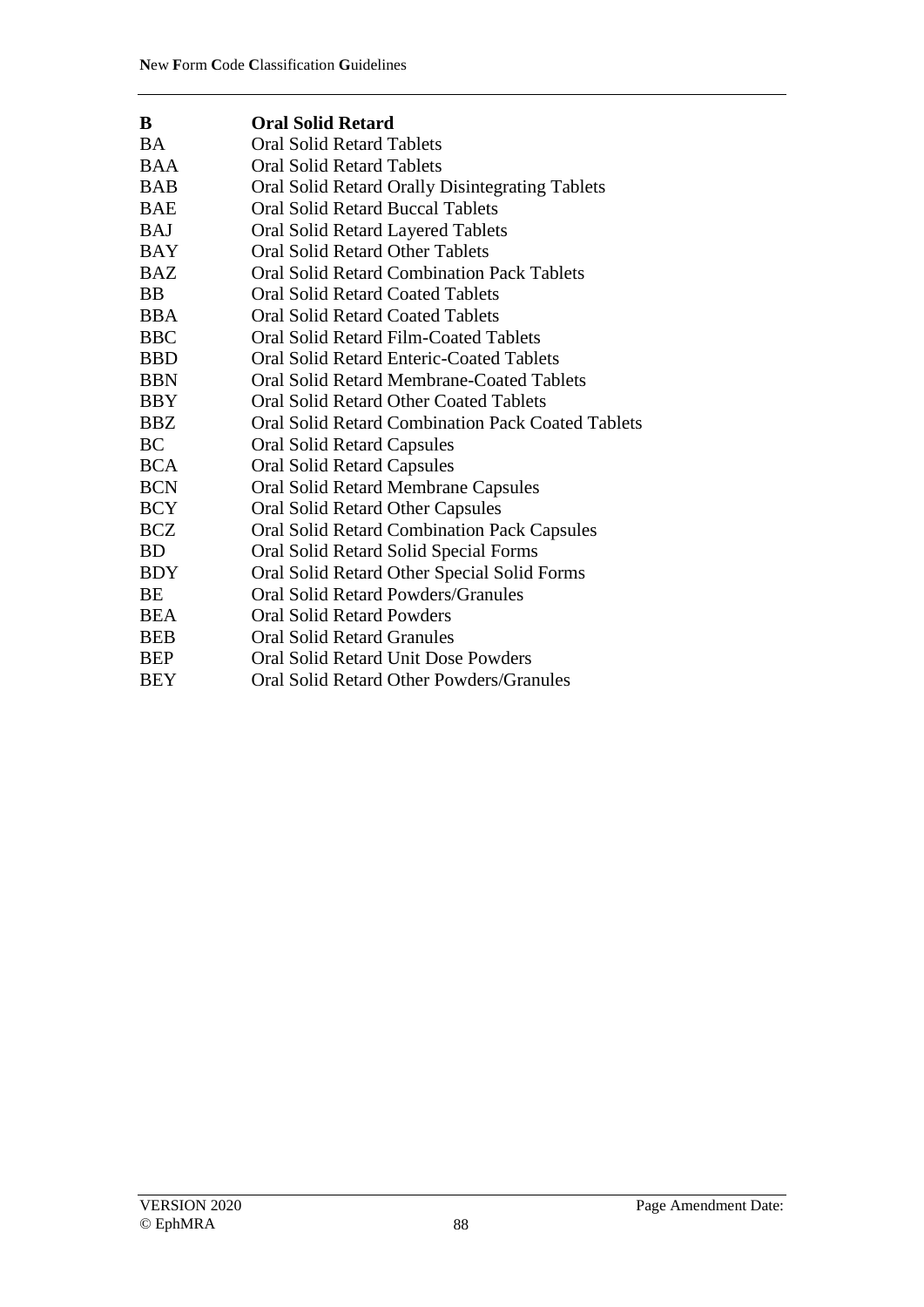| D          | <b>Oral Liquid Ordinary</b>                            |
|------------|--------------------------------------------------------|
| <b>DD</b>  | <b>Oral Liquid Ordinary Special Forms</b>              |
| <b>DDY</b> | Oral Liquid Ordinary Other Solid Special Forms         |
| DE         | Oral Liquid Ordinary Powders/Granules                  |
| <b>DEH</b> | Oral Liquid Ordinary Effervescent Powders/Granules     |
| <b>DEK</b> | Oral Liquid Ordinary Soluble Powders                   |
| <b>DEP</b> | Oral Liquid Ordinary Unit Dose Powders                 |
| <b>DEY</b> | Oral Liquid Ordinary Other Powders/Granules            |
| <b>DEZ</b> | Oral Liquid Ordinary Combination Pack Powders/Granules |
| DG         | Oral Liquid Ordinary Liquids                           |
| <b>DGA</b> | Oral Liquid Ordinary Liquids                           |
| <b>DGB</b> | Oral Liquid Ordinary Drops                             |
| <b>DGC</b> | Oral Liquid Sprays without Gas                         |
| <b>DGF</b> | Oral Liquid Ordinary Sublingual Liquids                |
| DGH        | Oral Liquid Ordinary Oils                              |
| <b>DGJ</b> | Oral Liquid Ordinary Dry Suspensions/Syrups/Drops      |
| <b>DGK</b> | <b>Oral Liquid Ordinary Suspensions</b>                |
| <b>DGL</b> | <b>Oral Liquid Ordinary Emulsions</b>                  |
| <b>DGM</b> | Oral Liquid Ordinary Syrups                            |
| <b>DGN</b> | Oral Liquid Ordinary Unit Dose Liquids                 |
| <b>DGP</b> | Oral Metered-Dose Liquids                              |
| <b>DGR</b> | Oral Liquid Ordinary Spirits/Wines                     |
| <b>DGY</b> | Oral Liquid Ordinary Other Liquids                     |
| <b>DGZ</b> | Oral Liquid Ordinary Combination Pack Liquids          |
| DH         | <b>Oral Liquid Pressurised Aerosols</b>                |
| <b>DHP</b> | Oral Liquid Unit Dose Pressurised Aerosols             |
| DK         | Oral Liquid Ordinary Teas                              |
| <b>DKA</b> | Oral Liquid Ordinary Drug Teas                         |
| <b>DKB</b> | Oral Liquid Ordinary Tea Extract Liquids               |
| <b>DKJ</b> | Oral Liquid Ordinary Instant Teas                      |
| <b>DKP</b> | Oral Liquid Ordinary Tea Bags                          |
| <b>DKV</b> | Oral Liquid Ordinary Tea Tablets                       |
| <b>DKY</b> | Oral Liquid Ordinary Other Teas                        |
| DY         | Oral Liquid Ordinary Other Special Forms               |
| <b>DYG</b> | Oral Liquid Food Ready to Eat                          |
| <b>DYH</b> | Oral Liquid Food not Ready to Eat                      |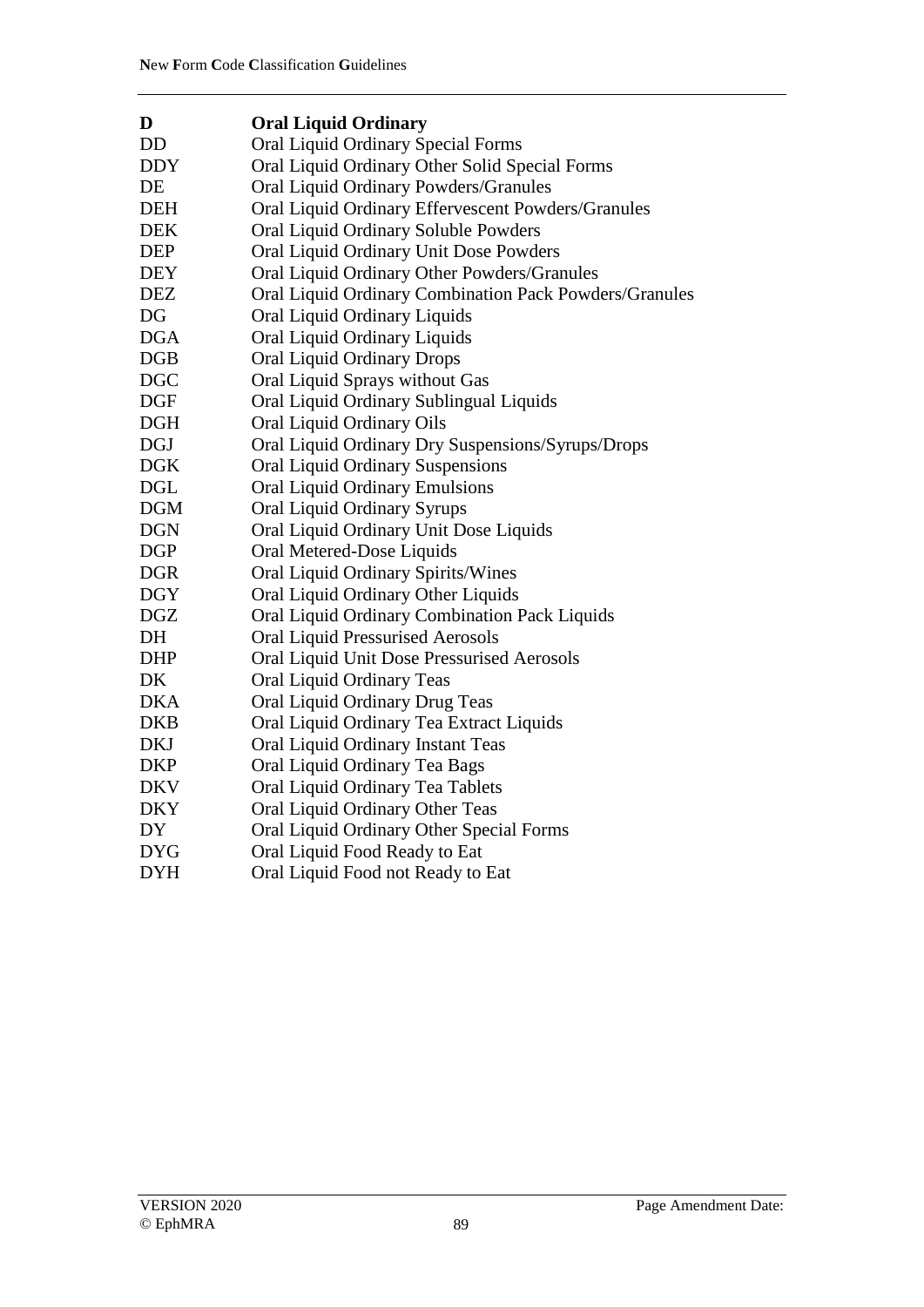| <b>Oral Liquid Retard</b>            |
|--------------------------------------|
| Oral Liquid Retard Powders/Granules  |
| Oral Liquid Retard Soluble Powders   |
| Oral Liquid Retard Unit Dose Powders |
| Oral Liquid Retard Liquids           |
| Oral Liquid Retard Liquids           |
| <b>Oral Liquid Retard Drops</b>      |
| Oral Liquid Retard Syrups            |
|                                      |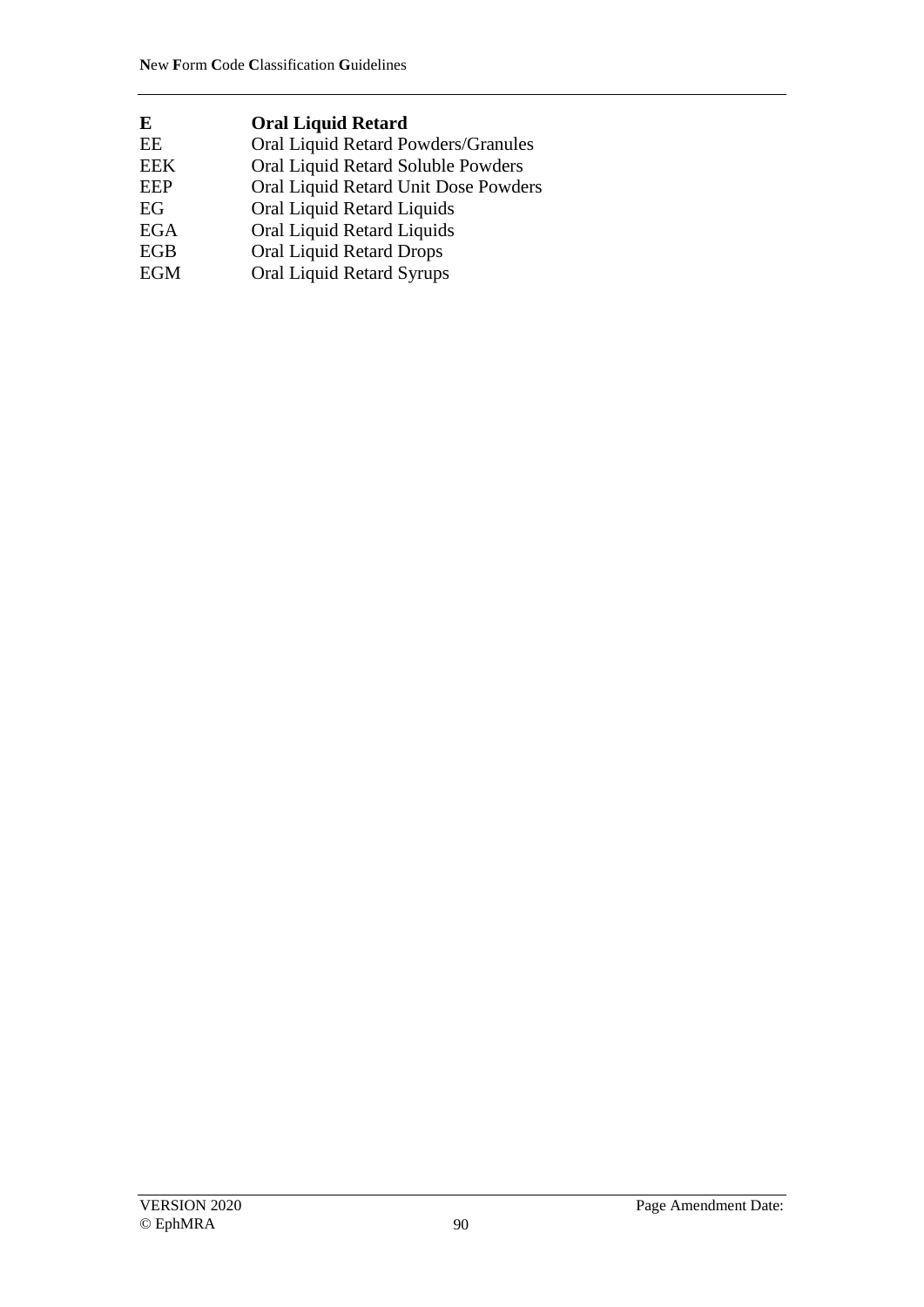| F          | <b>Parenteral Ordinary</b>                               |
|------------|----------------------------------------------------------|
| <b>FM</b>  | <b>Parenteral Ordinary Ampoules</b>                      |
| <b>FMA</b> | <b>Parenteral Ordinary Ampoules</b>                      |
| <b>FMB</b> | <b>Parenteral Ordinary Dry Ampoules</b>                  |
| <b>FMC</b> | Parenteral Ordinary I V Ampoules                         |
| <b>FMD</b> | Parenteral Ordinary I M Ampoules                         |
| <b>FME</b> | Parenteral Ordinary S C Ampoules                         |
| <b>FMF</b> | <b>Parenteral Ordinary Intradermal Ampoules</b>          |
| <b>FMY</b> | <b>Parenteral Ordinary Other Ampoules</b>                |
| <b>FMZ</b> | <b>Parenteral Ordinary Combination Pack Ampoules</b>     |
| FN         | Parenteral Ordinary Pre-Filled Syringes                  |
| <b>FNA</b> | Parenteral Ordinary Pre-Filled Syringes                  |
| <b>FNB</b> | Parenteral Ordinary Dry Pre-Filled Syringes              |
| <b>FNC</b> | Parenteral Ordinary I V Pre-Filled Syringes              |
| <b>FND</b> | Parenteral Ordinary I M Pre-Filled Syringes              |
| <b>FNE</b> | Parenteral Ordinary S C Pre-Filled Syringes              |
| <b>FNF</b> | Parenteral Ordinary Intradermal Pre-filled Syringes      |
| <b>FNH</b> | Parenteral Ordinary Pre-Filled Autoinjectors             |
| <b>FNY</b> | Parenteral Ordinary Other Pre-Filled Syringes            |
| <b>FNZ</b> | Parenteral Ordinary Combination Pack Pre-Filled Syringes |
| FP         | Parenteral Ordinary Vials                                |
| <b>FPA</b> | <b>Parenteral Ordinary Vials</b>                         |
| <b>FPB</b> | Parenteral Ordinary Dry Vials                            |
| <b>FPC</b> | Parenteral Ordinary I V Vials                            |
| <b>FPD</b> | Parenteral Ordinary I M Vials                            |
| <b>FPE</b> | Parenteral Ordinary S C Vials                            |
| FPF        | Parenteral Ordinary Intradermal Vials                    |
| <b>FPY</b> | Parenteral Ordinary Other Vials                          |
| <b>FPZ</b> | Parenteral Ordinary Combination Pack Vials               |
| FQ         | <b>Parenteral Ordinary Infusions</b>                     |
| <b>FQA</b> | <b>Parenteral Ordinary Infusion Ampoules</b>             |
| FQB        | <b>Parenteral Ordinary Infusion Dry Ampoules</b>         |
| <b>FQC</b> | <b>Parenteral Ordinary Infusion Vials/Bottles</b>        |
| FQD        | Parenteral Ordinary Infusion Dry Vials/Bottles           |
| <b>FQE</b> | Parenteral Ordinary Infusion Bags                        |
| FQF        | <b>Parenteral Ordinary Infusion Cartridges</b>           |
| <b>FQY</b> | Parenteral Ordinary Other Infusions                      |
| <b>FR</b>  | <b>Parenteral Ordinary Cartridges/Pens</b>               |
| <b>FRA</b> | <b>Parenteral Ordinary Cartridges</b>                    |
| <b>FRB</b> | <b>Parenteral Ordinary Dry Cartridges</b>                |
| <b>FRF</b> | Parenteral Ordinary Pre-Filled Pens                      |
| <b>FRG</b> | Parenteral Ordinary Dry Pre-Filled Pens                  |
| <b>FRP</b> | Parenteral Ordinary Unit Dose Cartridges                 |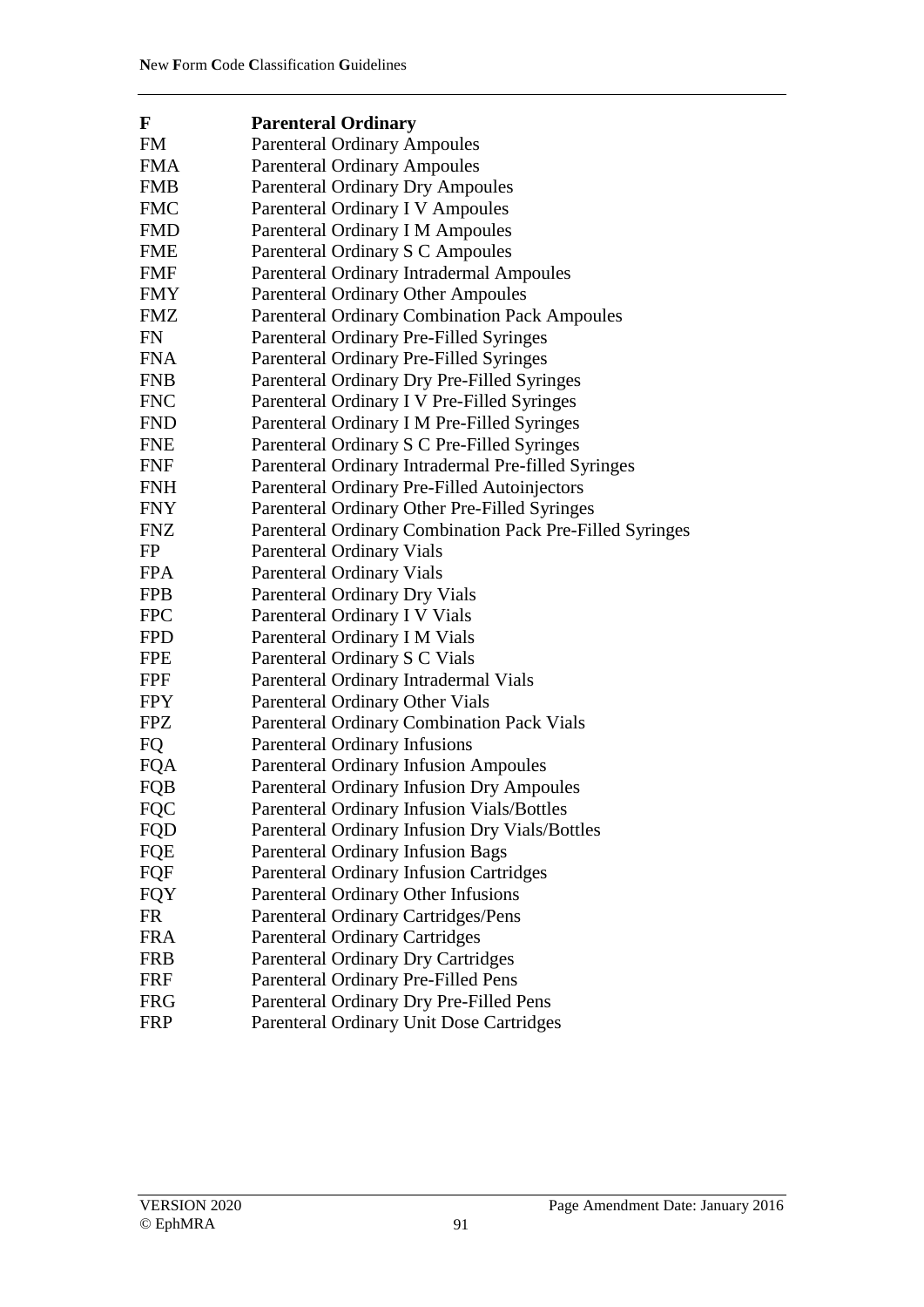| G          | <b>Parenteral Retard</b>                    |
|------------|---------------------------------------------|
| GM         | <b>Parenteral Retard Ampoules</b>           |
| <b>GMA</b> | <b>Parenteral Retard Ampoules</b>           |
| <b>GMB</b> | <b>Parenteral Retard Dry Ampoules</b>       |
| <b>GMD</b> | Parenteral Retard I M Ampoules              |
| <b>GME</b> | Parenteral Retard S C Ampoules              |
| <b>GMY</b> | <b>Parenteral Retard Other Ampoules</b>     |
| <b>GN</b>  | Parenteral Retard Pre-Filled Syringes       |
| <b>GNA</b> | Parenteral Retard Pre-Filled Syringes       |
| <b>GNB</b> | Parenteral Retard Dry Pre-Filled Syringes   |
| <b>GND</b> | Parenteral Retard I M Pre-Filled Syringes   |
| <b>GNE</b> | Parenteral Retard S C Pre-Filled Syringes   |
| <b>GNH</b> | Parenteral Retard Pre-Filled Autoinjectors  |
| <b>GNY</b> | Parenteral Retard Other Pre-Filled Syringes |
| <b>GP</b>  | <b>Parenteral Retard Vials</b>              |
| <b>GPA</b> | <b>Parenteral Retard Vials</b>              |
| <b>GPB</b> | <b>Parenteral Retard Dry Vials</b>          |
| <b>GPD</b> | Parenteral Retard I M Vials                 |
| <b>GPE</b> | Parenteral Retard S C Vials                 |
| <b>GPY</b> | Parenteral Retard Other Vials               |
| <b>GR</b>  | Parenteral Retard Cartridges/Pens           |
| <b>GRA</b> | <b>Parenteral Retard Cartridges</b>         |
| <b>GRF</b> | <b>Parenteral Retard Pre-Filled Pens</b>    |
| <b>GRG</b> | Parenteral Retard Dry Pre-Filled Pens       |
| <b>GRP</b> | Parenteral Retard Unit Dose Cartridges      |
| <b>GY</b>  | Parenteral Retard Other Special Forms       |
| <b>GYV</b> | <b>Parenteral Retard Implants</b>           |
|            |                                             |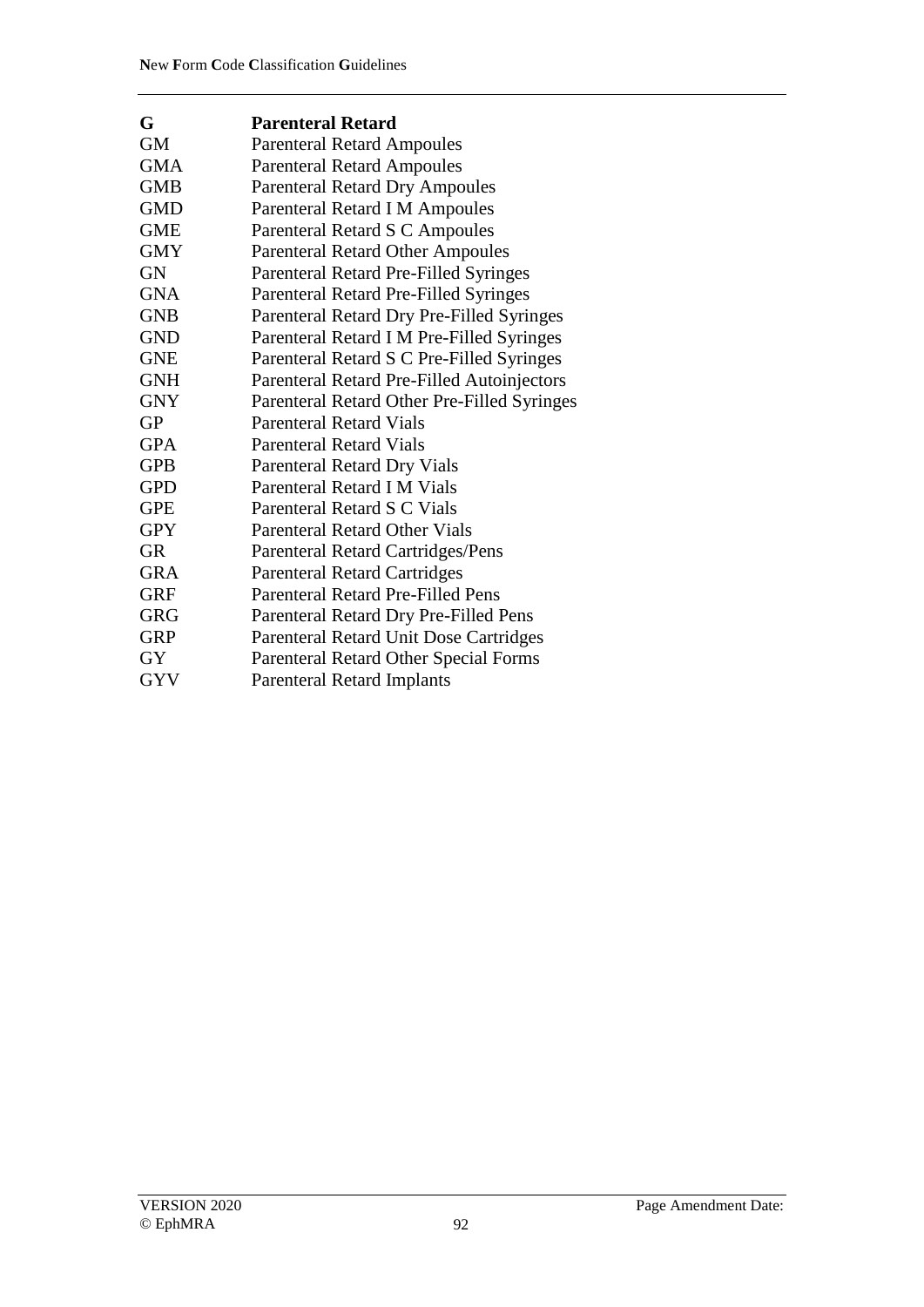| $\bf H$    | <b>Rectal Systemic</b>                            |
|------------|---------------------------------------------------|
| HA         | <b>Rectal Systemic Tablets</b>                    |
| <b>HAX</b> | Rectal Systemic Enema Tablets                     |
| HC         | <b>Rectal Systemic Capsules</b>                   |
| <b>HCA</b> | <b>Rectal Systemic Capsules</b>                   |
| <b>HE</b>  | Rectal Systemic Powders/Granules                  |
| <b>HEK</b> | Rectal Systemic Soluble Powder                    |
| <b>HEX</b> | Rectal Systemic Enema Powder                      |
| HG         | Rectal Systemic Liquids                           |
| <b>HGX</b> | Rectal Systemic Enema Liquids                     |
| <b>HH</b>  | <b>Rectal Systemic Pressurised Aerosols</b>       |
| <b>HHP</b> | Rectal Systemic Metered-Dose Pressurised Aerosols |
| <b>HHT</b> | <b>Rectal Systemic Pressurised Foams</b>          |
| HL         | <b>Rectal Systemic Suppositories</b>              |
| <b>HLA</b> | <b>Rectal Systemic Suppositories</b>              |
| <b>HLB</b> | <b>Rectal Systemic Adult Suppositories</b>        |
| <b>HLC</b> | <b>Rectal Systemic Paediatric Suppositories</b>   |
| <b>HLX</b> | <b>Rectal Systemic Micro-Enemas</b>               |
| <b>HLY</b> | <b>Rectal Systemic Other Suppositories</b>        |
| <b>HS</b>  | <b>Rectal Systemic Ointments</b>                  |
| <b>HSN</b> | Rectal Systemic Unit Dose Ointments and Pastes    |
| <b>HV</b>  | Rectal Systemic Gels and Sols                     |
| <b>HVA</b> | Rectal Systemic Gels and Sols                     |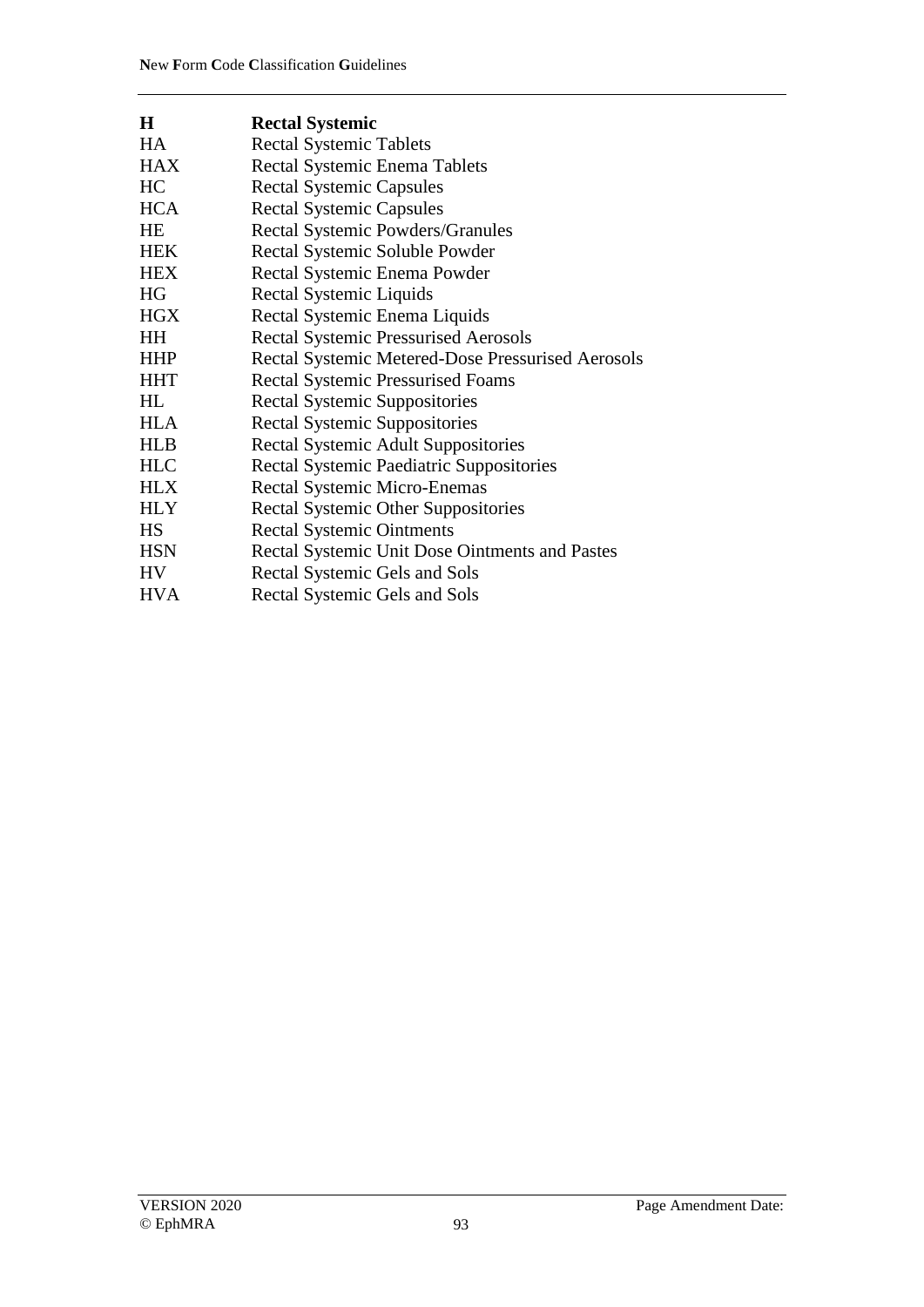| I          | <b>Nasal Systemic</b>                       |
|------------|---------------------------------------------|
| IE         | <b>Nasal Systemic Powders/Granules</b>      |
| <b>IEP</b> | <b>Nasal Systemic Unit Dose Powders</b>     |
| IG         | Nasal Systemic Liquids                      |
| <b>IGB</b> | <b>Nasal Systemic Drops</b>                 |
| <b>IGJ</b> | Nasal Systemic Dry Suspensions/Syrups/Drops |
| <b>IGN</b> | Nasal Systemic Unit Dose Liquids            |
| <b>IGP</b> | Nasal Systemic Metered-Dose Liquids         |
| <b>IH</b>  | <b>Nasal Systemic Pressurised Aerosols</b>  |
| <b>IHP</b> | <b>Nasal Systemic Unit Dose Aerosols</b>    |
| <b>IS</b>  | <b>Nasal Systemic Ointments</b>             |
| <b>ISA</b> | <b>Nasal Systemic Ointments</b>             |
| IV         | Nasal Systemic Gels and Sols                |
| <b>IVN</b> | Nasal Systemic Unit Dose Gels/Sols          |
| <b>IVP</b> | Nasal Systemic Metered-Dose Gels/Sols       |
|            |                                             |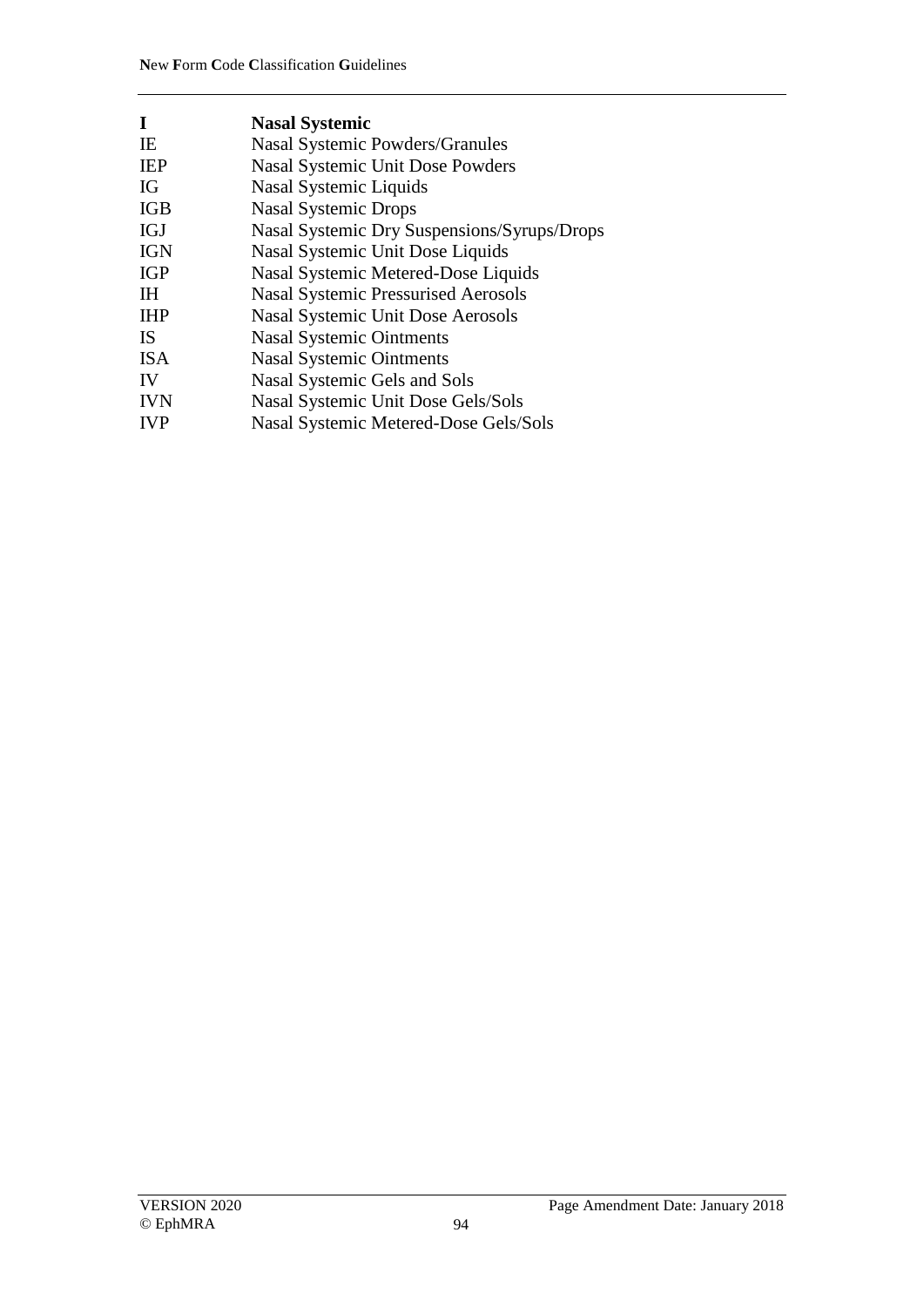| ${\bf J}$  | <b>Other Systemic</b>                              |
|------------|----------------------------------------------------|
| <b>JC</b>  | <b>Other Systemic Capsules</b>                     |
| <b>JCT</b> | <b>Other Systemic Inhaler Capsules</b>             |
| <b>JCV</b> | Other Systemic Capsules for Topical Application    |
| JD         | Other Systemic Solid Special Forms                 |
| <b>JDY</b> | Other Systemic Special Solids                      |
| JE         | Other Systemic Powders/Granules                    |
| <b>JEA</b> | Other Systemic Powder                              |
| <b>JEN</b> | Other Systemic Unit Dose Powder Inhaler Refillable |
| JEY        | Other Systemic Other Powders/Granules              |
| JF         | <b>Other Systemic Gases</b>                        |
| <b>JFA</b> | Other Systemic Gases for Inhalation                |
| JG         | Other Systemic Liquids                             |
| <b>JGA</b> | Other Systemic Liquids                             |
| <b>JGB</b> | <b>Other Systemic Drops</b>                        |
| <b>JGC</b> | Other Systemic Sprays without Gas                  |
| <b>JGE</b> | Other Systemic Liquid Inhalations                  |
| <b>JGH</b> | Other Systemic Oils                                |
| <b>JGN</b> | Other Systemic Unit Dose Liquids                   |
| <b>JGP</b> | Other Systemic Metered-Dose Liquids                |
| <b>JGY</b> | Other Systemic Other Liquids                       |
| JH         | <b>Other Systemic Pressurised Aerosols</b>         |
| <b>JHA</b> | <b>Other Systemic Pressurised Aerosols</b>         |
| <b>JHP</b> | Other Systemic Unit Dose Pressurised Aerosols      |
| <b>JHT</b> | Other Systemic Pressurised Foams                   |
| JR         | Other Systemic Cartridges/Pens                     |
| <b>JRP</b> | Other Systemic Unit Dose Cartridges                |
| <b>JS</b>  | <b>Other Systemic Ointments</b>                    |
| <b>JSA</b> | <b>Other Systemic Ointments</b>                    |
| <b>JSN</b> | Other Systemic Unit Dose Ointments and Pastes      |
| JT         | <b>Other Systemic Creams</b>                       |
| <b>JTA</b> | <b>Other Systemic Creams</b>                       |
| <b>JTN</b> | Other Systemic Unit Dose Creams                    |
| JV         | Other Systemic Gels and Sols                       |
| <b>JVA</b> | Other Systemic Gels and Sols                       |
| <b>JVN</b> | Other Systemic Unit Dose Gels/Sols                 |
| <b>JVP</b> | Other Systemic Metered-Dose Gels/Sols              |
| JW         | <b>Other Systemic Medicated Dressings</b>          |
| <b>JWM</b> | Other Systemic Transdermal Systems                 |
| <b>JWN</b> | <b>Other Systemic Transdermal Patches</b>          |
| JY         | Other Systemic Other Special Forms                 |
| <b>JYM</b> | Other Systemic Stick and Roll-Ons                  |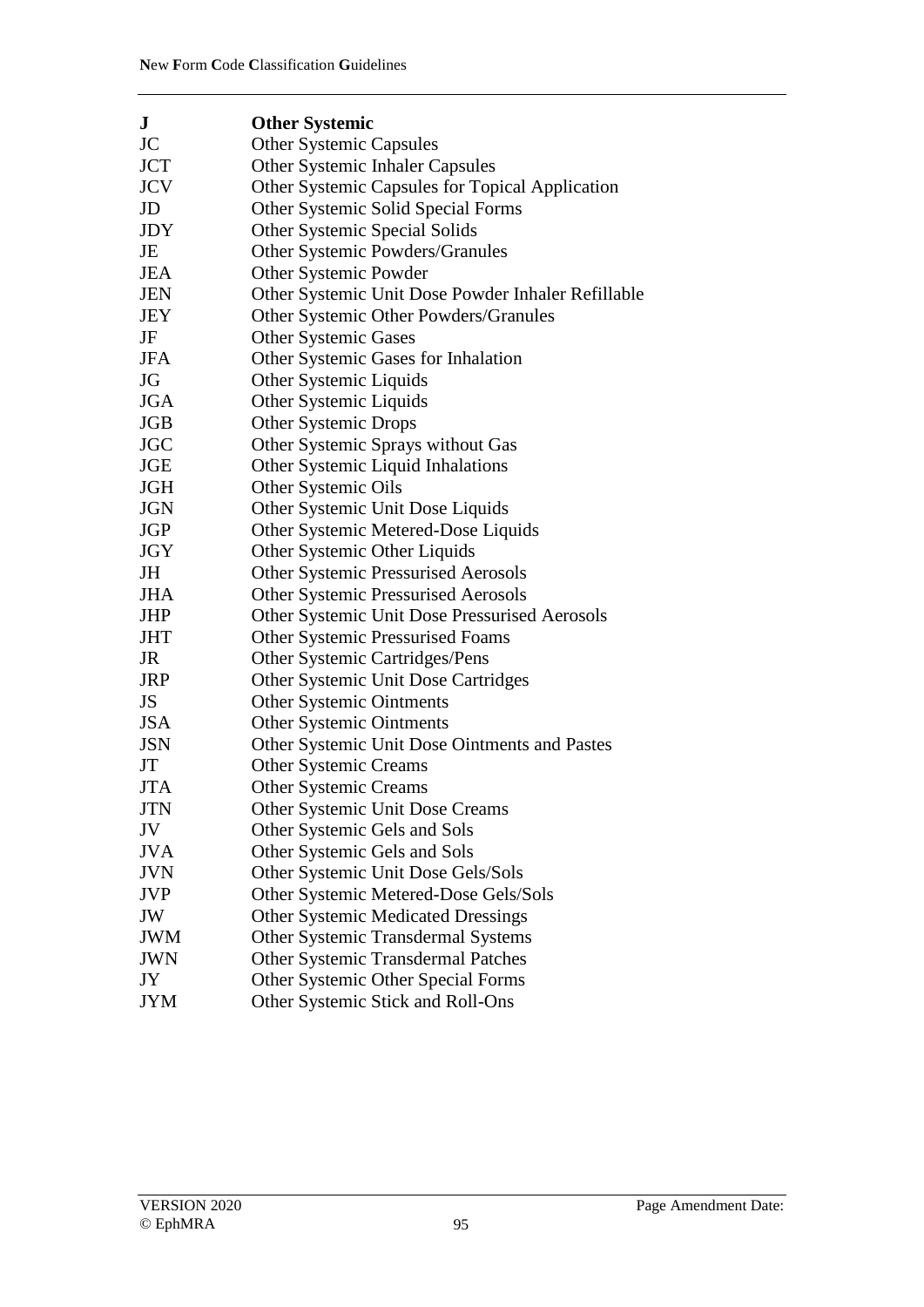| K          | <b>Oral Topical</b>                                  |
|------------|------------------------------------------------------|
| KA         | <b>Oral Topical Tablets</b>                          |
| <b>KAE</b> | <b>Oral Topical Buccal Tablets</b>                   |
| <b>KAF</b> | <b>Oral Topical Sublingual Tablets</b>               |
| <b>KAG</b> | <b>Oral Topical Chewable Tablets</b>                 |
| <b>KAH</b> | <b>Oral Topical Effervescent Tablets</b>             |
| <b>KAK</b> | <b>Oral Topical Soluble Tablets</b>                  |
| <b>KAZ</b> | <b>Oral Topical Combination Pack Tablets</b>         |
| KC         | <b>Oral Topical Capsules</b>                         |
| <b>KCA</b> | <b>Oral Topical Capsules</b>                         |
| <b>KD</b>  | <b>Oral Topical Forms</b>                            |
| <b>KDD</b> | <b>Oral Topical Pellets</b>                          |
| <b>KDE</b> | <b>Oral Topical Lozenges</b>                         |
| <b>KDF</b> | <b>Oral Topical Chewing Gum</b>                      |
| <b>KDG</b> | Oral Topical Sweets/Candy/Bonbons                    |
| <b>KDY</b> | <b>Oral Topical Other Special Forms</b>              |
| KE         | <b>Oral Topical Powder/Granules</b>                  |
| <b>KEA</b> | <b>Oral Topical Powders</b>                          |
| <b>KEB</b> | <b>Oral Topical Granules</b>                         |
| <b>KEK</b> | <b>Oral Topical Soluble Powders</b>                  |
| <b>KEP</b> | <b>Oral Topical Unit Dose Powders</b>                |
| <b>KEZ</b> | <b>Oral Topical Combination Pack/Powder/Granules</b> |
| KG         | <b>Oral Topical Liquids</b>                          |
| <b>KGA</b> | <b>Oral Topical Liquids</b>                          |
| <b>KGB</b> | <b>Oral Topical Drops</b>                            |
| <b>KGC</b> | Oral Topical Sprays without Gas                      |
| <b>KGD</b> | <b>Oral Topical Collodion/Lacquers</b>               |
| KGH        | <b>Oral Topical Oils</b>                             |
| KGJ        | Oral Topical Dry Suspensions/Syrups/Drops            |
| <b>KGK</b> | <b>Oral Topical Suspensions</b>                      |
| <b>KGL</b> | <b>Oral Topical Emulsions</b>                        |
| <b>KGN</b> | Oral Topical Unit Dose Liquids                       |
| <b>KGP</b> | Oral Topical Metered-Dose Liquids                    |
| <b>KGS</b> | <b>Oral Topical Lotions</b>                          |
| KH         | <b>Oral Topical Pressurised Aerosols</b>             |
| <b>KHA</b> | <b>Oral Topical Pressurised Aerosols</b>             |
| <b>KHP</b> | Oral Topical Metered-Dose Pressurised Aerosols       |
| <b>KS</b>  | <b>Oral Topical Ointments</b>                        |
| <b>KSA</b> | <b>Oral Topical Ointments</b>                        |
| <b>KSB</b> | <b>Oral Topical Pastes</b>                           |
| <b>KSZ</b> | <b>Oral Topical Combination Pack Ointments</b>       |
| KT         | <b>Oral Topical Creams</b>                           |
| <b>KTA</b> | <b>Oral Topical Creams</b>                           |
| <b>KTZ</b> | <b>Oral Topical Combination Pack Creams</b>          |
| KV         | Oral Topical Gels and Sols                           |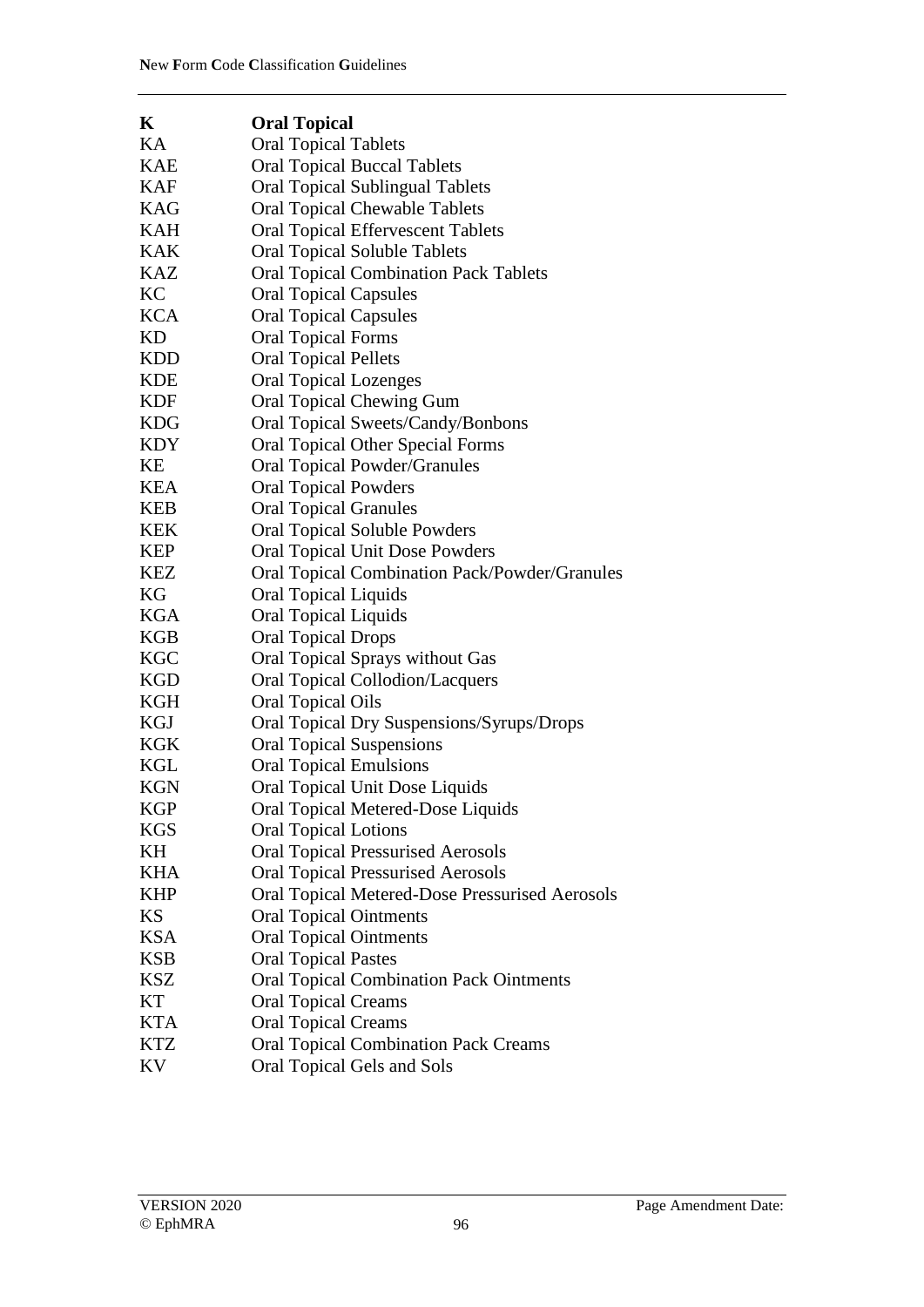| <b>KVA</b> | Oral Topical Gels and Sols                            |
|------------|-------------------------------------------------------|
| <b>KVN</b> | Oral Topical Unit Dose Gels/Sols                      |
| KW         | <b>Oral Topical Medicated Dressings</b>               |
| <b>KWE</b> | <b>Oral Topical Tampons with Substance</b>            |
| <b>KWH</b> | Oral Topical Sponges with Substance                   |
| <b>KWY</b> | <b>Oral Topical Other Medicated Dressings</b>         |
| KY         | Oral Topical Other Special Forms                      |
| <b>KYK</b> | Oral Topical Styli and Wound Cones Non-Rectal         |
| <b>KYM</b> | Oral Topical Sticks and Roll-Ons                      |
| KZ.        | <b>Oral Topical Medical Aids</b>                      |
| <b>KZE</b> | <b>Oral Topical Tampons without Substance</b>         |
| <b>KZH</b> | Oral Topical Sponges without Substance                |
| <b>KZJ</b> | Oral Topical Tissue Absorbable Medical Aids           |
| <b>KZV</b> | <b>Oral Topical Diagnostic Tests Excluding Sticks</b> |
| <b>KZY</b> | Oral Topical Other Medical Aids                       |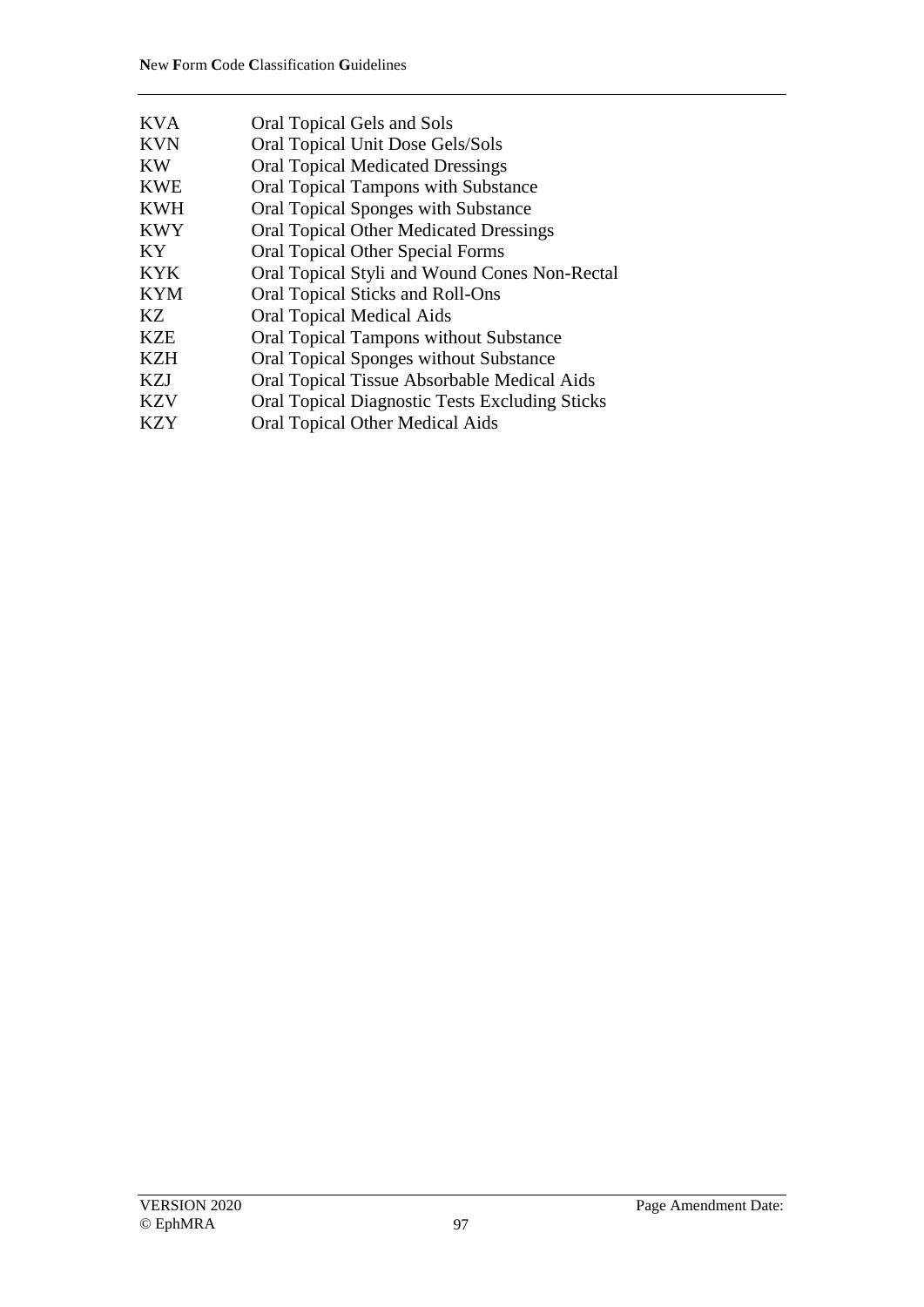| M          | <b>Topical Dermatological, Haemorrhoidal, External</b>        |
|------------|---------------------------------------------------------------|
| <b>MA</b>  | <b>Topical External Tablets</b>                               |
| MAA        | <b>Topical External Tablets</b>                               |
| <b>MAH</b> | <b>Topical External Effervescent Tablets</b>                  |
| MAK        | <b>Topical External Soluble Tablets</b>                       |
| MAZ        | <b>Topical External Combination Pack Tablets</b>              |
| <b>MC</b>  | <b>Topical External Capsules</b>                              |
| <b>MCV</b> | <b>Topical External Capsules</b>                              |
| MD         | <b>Topical External Solid Special Forms</b>                   |
| <b>MDY</b> | <b>Topical External Other Special Solid Forms</b>             |
| <b>ME</b>  | <b>Topical External Powders/Granules</b>                      |
| MEA        | <b>Topical External Powders</b>                               |
| <b>MEB</b> | <b>Topical External Granules</b>                              |
| <b>MEC</b> | <b>Topical External Dusting Powders</b>                       |
| <b>MEK</b> | <b>Topical External Soluble Powders</b>                       |
| <b>MEP</b> | <b>Topical External Unit Dose Powders</b>                     |
| <b>MEX</b> | <b>Topical External Enema Powders</b>                         |
| <b>MEY</b> | <b>Topical External Other Powders/Granules</b>                |
| <b>MEZ</b> | <b>Topical External Combination Pack Powders/Granules</b>     |
| MG         | <b>Topical External Liquids</b>                               |
| <b>MGA</b> | <b>Topical External Liquids</b>                               |
| MGB        | <b>Topical External Drops</b>                                 |
| <b>MGC</b> | <b>Topical External Sprays without Gas</b>                    |
| <b>MGD</b> | <b>Topical External Collodion/Lacquers</b>                    |
| MGE        | <b>Topical External Liquid Inhalations</b>                    |
| MGH        | <b>Topical External Oils</b>                                  |
| MGJ        | Topical External Dry Suspensions/Syrups/Drops                 |
| <b>MGK</b> | <b>Topical External Suspensions</b>                           |
| MGL        | <b>Topical External Emulsions</b>                             |
| <b>MGN</b> | <b>Topical External Unit Dose Liquids</b>                     |
| <b>MGP</b> | Topical External Metered-Dose Liquids                         |
| <b>MGR</b> | <b>Topical External Spirits</b>                               |
| <b>MGS</b> | <b>Topical External Lotions</b>                               |
| <b>MGT</b> | <b>Topical Dermatological Shaking Mixtures</b>                |
| <b>MGW</b> | Topical External Liquid Soaps/Washes                          |
| <b>MGX</b> | <b>Topical External Enema Liquids</b>                         |
| MGZ        | <b>Topical External Combination Pack Liquids</b>              |
| MH         | <b>Topical External Pressurised Aerosols</b>                  |
| MHA        | <b>Topical External Pressurised Aerosols</b>                  |
| <b>MHC</b> | <b>Topical External Pressurised Powders</b>                   |
| <b>MHP</b> | <b>Topical External Metered-Dose Pressurised Aerosols</b>     |
| <b>MHS</b> | <b>Topical External Pressurised Ointments and Creams</b>      |
| <b>MHT</b> | <b>Topical External Pressurised Foams</b>                     |
| <b>MHW</b> | <b>Topical External Pressurised Soaps/Washes</b>              |
| MHY        | <b>Topical External Other Pressurised Aerosols</b>            |
| <b>MHZ</b> | <b>Topical External Combination Pack Pressurised Aerosols</b> |
| MJ         | <b>Topical External Bath Preparations</b>                     |
| <b>MJA</b> | <b>Topical External Bath Preparations</b>                     |
| <b>MJB</b> | <b>Topical External Solid Substances for Baths</b>            |
| MJH        | <b>Topical External Bath Oils</b>                             |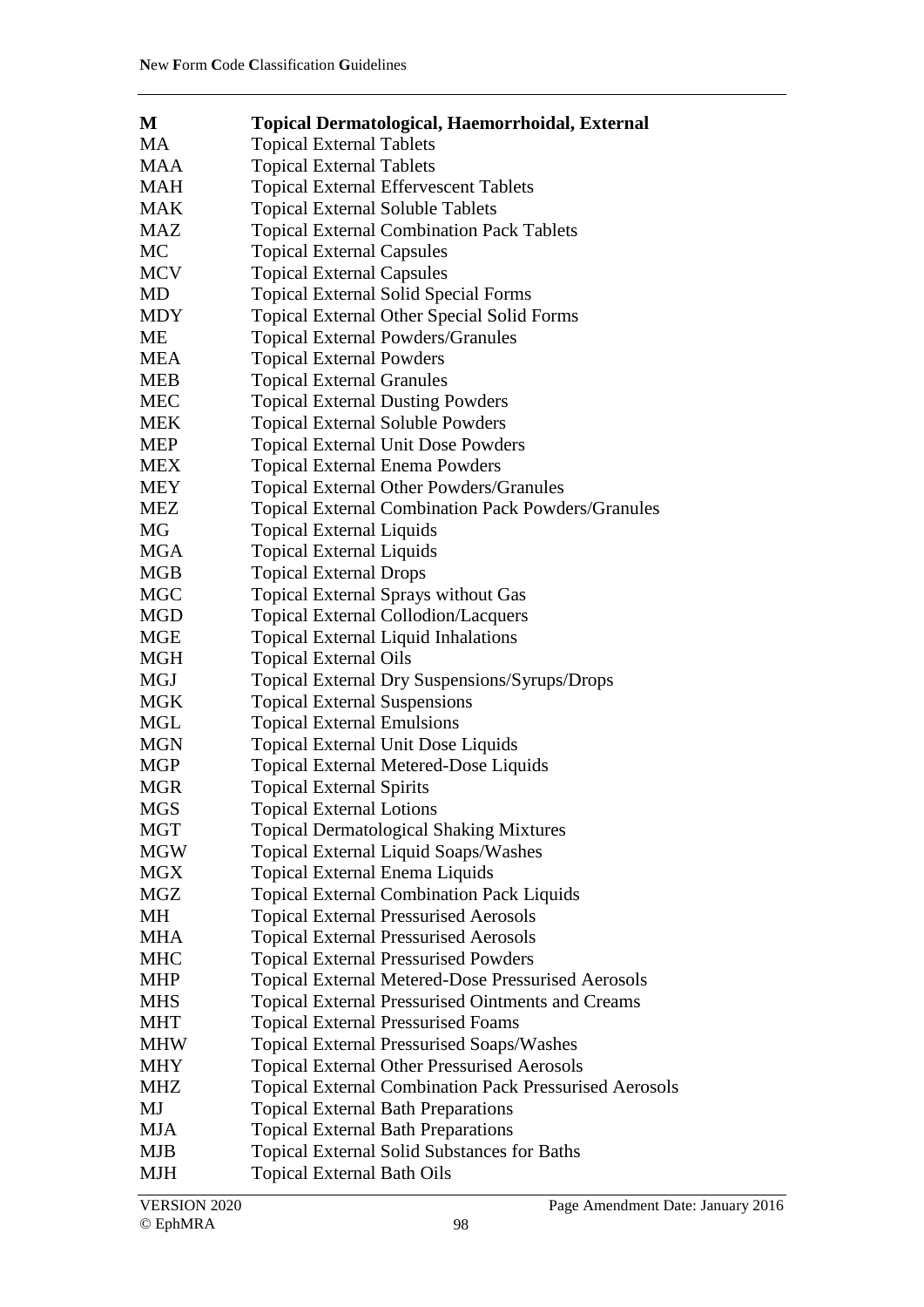| <b>MJL</b> | <b>Topical External Bath Emulsions</b>                   |
|------------|----------------------------------------------------------|
| <b>MJP</b> | <b>Topical External Partial Baths</b>                    |
| <b>MJS</b> | <b>Topical External Foot Baths</b>                       |
| <b>MJT</b> | <b>Topical External Foam Baths</b>                       |
| <b>MJV</b> | <b>Topical External Bath Tablets</b>                     |
| <b>MJY</b> | <b>Topical External Other Baths</b>                      |
| <b>MJZ</b> | <b>Topical External Combination Pack Baths</b>           |
| ML         | <b>Topical External Suppositories</b>                    |
| <b>MLA</b> | <b>Topical External Suppositories</b>                    |
| <b>MLB</b> |                                                          |
| <b>MLC</b> | <b>Topical External Adult Suppositories</b>              |
|            | <b>Topical External Paediatric Suppositories</b>         |
| <b>MLX</b> | <b>Topical External Micro-Enemas</b>                     |
| <b>MLY</b> | <b>Topical External Other Suppositories</b>              |
| <b>MLZ</b> | <b>Topical External Combination Pack Suppositories</b>   |
| MM         | <b>Topical External Ampoules</b>                         |
| <b>MMA</b> | <b>Topical External Ampoules</b>                         |
| <b>MMB</b> | <b>Topical External Dry Ampoules</b>                     |
| <b>MMF</b> | <b>Topical External Intradermal Ampoules</b>             |
| <b>MMS</b> | <b>Topical External Instillation Ampoules</b>            |
| <b>MMY</b> | <b>Topical External Other Ampoules</b>                   |
| <b>MN</b>  | <b>Topical External Pre-Filled Syringes</b>              |
| <b>MNA</b> | <b>Topical External Pre-Filled Syringes</b>              |
| <b>MNF</b> | Topical External Intradermal Pre-filled Syringes         |
| <b>MNS</b> | <b>Topical External Instillation Pre-Filled Syringes</b> |
| <b>MNY</b> | <b>Topical External Other Pre-Filled Syringes</b>        |
| MP         | <b>Topical External Vials</b>                            |
| <b>MPA</b> | <b>Topical External Vials</b>                            |
| <b>MPB</b> | <b>Topical External Dry Vials</b>                        |
| <b>MPF</b> | <b>Topical External Intradermal Vials</b>                |
| <b>MPS</b> | <b>Topical External Instillation Vials</b>               |
| <b>MPY</b> | <b>Topical External Other Vials</b>                      |
| MQ         | <b>Topical External Infusions</b>                        |
| <b>MQS</b> | Dialysis Irrigation Perfusion Solutions                  |
| <b>MS</b>  | <b>Topical External Ointments</b>                        |
| <b>MSA</b> | <b>Topical External Ointments</b>                        |
| <b>MSB</b> | <b>Topical External Pastes</b>                           |
| <b>MSL</b> | <b>Topical External Emulsion Ointments</b>               |
| <b>MSN</b> | <b>Topical External Unit Dose Ointments and Pastes</b>   |
| <b>MSW</b> | <b>Topical External Soap Pastes</b>                      |
| MSY        | <b>Topical External Other Ointments</b>                  |
| <b>MSZ</b> | <b>Topical External Combination Pack Ointments</b>       |
| МT         | <b>Topical External Creams</b>                           |
| <b>MTA</b> | <b>Topical External Creams</b>                           |
| <b>MTL</b> | <b>Topical External Emulsion Creams</b>                  |
| <b>MTN</b> | <b>Topical External Unit Dose Creams</b>                 |
| <b>MTP</b> | <b>Topical External Metered-Dose Creams</b>              |
| <b>MTW</b> | <b>Topical External Cream Soaps/Washes</b>               |
| MTY        | <b>Topical External Other Creams</b>                     |
| <b>MTZ</b> | <b>Topical External Combination Pack Creams</b>          |
| MV         | <b>Topical External Gels and Sols</b>                    |
|            |                                                          |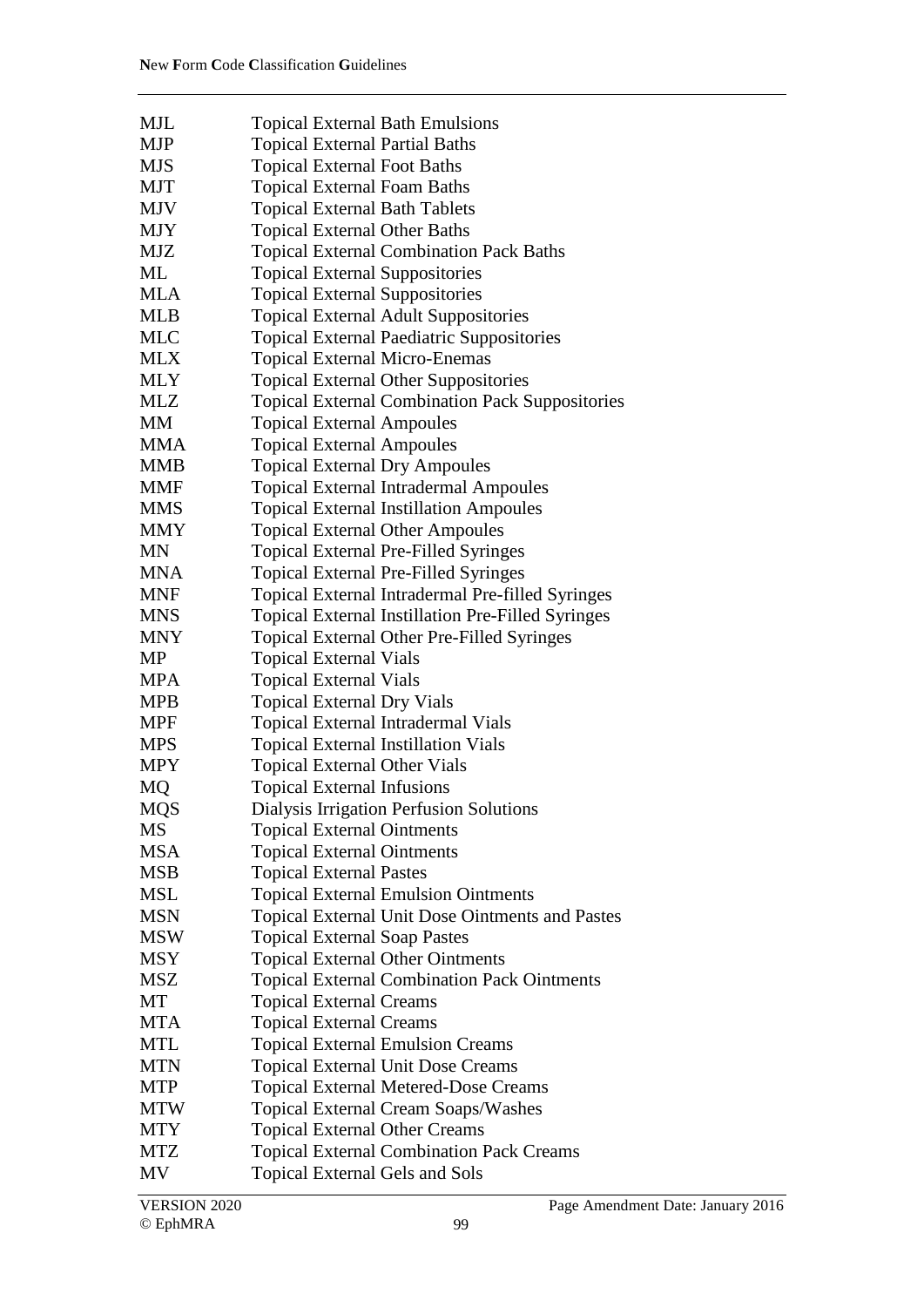| <b>MVA</b> | <b>Topical External Gels and Sols</b>                                                                             |
|------------|-------------------------------------------------------------------------------------------------------------------|
| <b>MVL</b> | <b>Topical External Emulsion Gels</b>                                                                             |
| <b>MVN</b> | Topical External Unit Dose Gels/Sols                                                                              |
| <b>MVP</b> | Topical External Metered- Dose Gels/Sols                                                                          |
| <b>MVW</b> | <b>Topical External Wash/Shower Gels</b>                                                                          |
| <b>MVY</b> | Topical External Other Gels/Sols                                                                                  |
| <b>MVZ</b> | <b>Topical External Combination Pack Gels/Sols</b>                                                                |
| <b>MW</b>  | <b>Topical External Medic Dressings</b>                                                                           |
| <b>MWA</b> | <b>Topical External Plasters with Substance</b>                                                                   |
| <b>MWB</b> | <b>Topical External Cotton with Substance</b>                                                                     |
| <b>MWC</b> | Topical External Gauze or Fleece with Substance                                                                   |
| <b>MWD</b> | Topical External Pads with Substance                                                                              |
| <b>MWE</b> |                                                                                                                   |
| <b>MWG</b> | <b>Topical External Tampons with Substance</b><br><b>Topical External Bandages with Substance</b>                 |
| <b>MWH</b> |                                                                                                                   |
| <b>MWS</b> | <b>Topical External Sponges with Substance</b>                                                                    |
| <b>MWY</b> | <b>Topical External Poultices</b>                                                                                 |
| <b>MWZ</b> | <b>Topical External Other Medicated Dressings</b><br><b>Topical External Combination Pack Medicated Dressings</b> |
| MY.        | <b>Topical External Other Special Forms</b>                                                                       |
| <b>MYK</b> | Topical External Styli and Cones Non-Rectal                                                                       |
| <b>MYM</b> | <b>Topical External Sticks and Roll-Ons</b>                                                                       |
| <b>MYP</b> | <b>Topical External Bone Cement with Substance</b>                                                                |
| <b>MYS</b> | <b>Topical External Fumigation Candles</b>                                                                        |
| MYT        | <b>Topical External Foams</b>                                                                                     |
| <b>MYW</b> | <b>Topical External Solid Soaps/Bars</b>                                                                          |
| <b>MYY</b> | <b>Topical External Other Special Forms</b>                                                                       |
| MZ         | <b>Topical External Medical Aids</b>                                                                              |
| <b>MZA</b> | <b>Topical External Plasters without Substance</b>                                                                |
| <b>MZB</b> | Topical External Cotton without Substance                                                                         |
| <b>MZC</b> | Topical External Gauze or Fleece without Substance                                                                |
| <b>MZD</b> | <b>Topical External Pads without Substance</b>                                                                    |
| <b>MZE</b> | <b>Topical External Tampons without Substance</b>                                                                 |
| MZG        | <b>Topical External Bandages without Substance</b>                                                                |
| MZH        | <b>Topical External Sponges without Substance</b>                                                                 |
| <b>MZJ</b> | Topical External Tissue Absorbable Medical Aids                                                                   |
| MZK        | <b>Topical External Gel and Colloid Dressings</b>                                                                 |
| MZP        | Topical External Bone Cements without Substance                                                                   |
| MZV        | <b>Topical External Diagnostic Tests Excluding Sticks</b>                                                         |
| <b>MZY</b> |                                                                                                                   |
|            | <b>Topical External Other Medical Aids</b>                                                                        |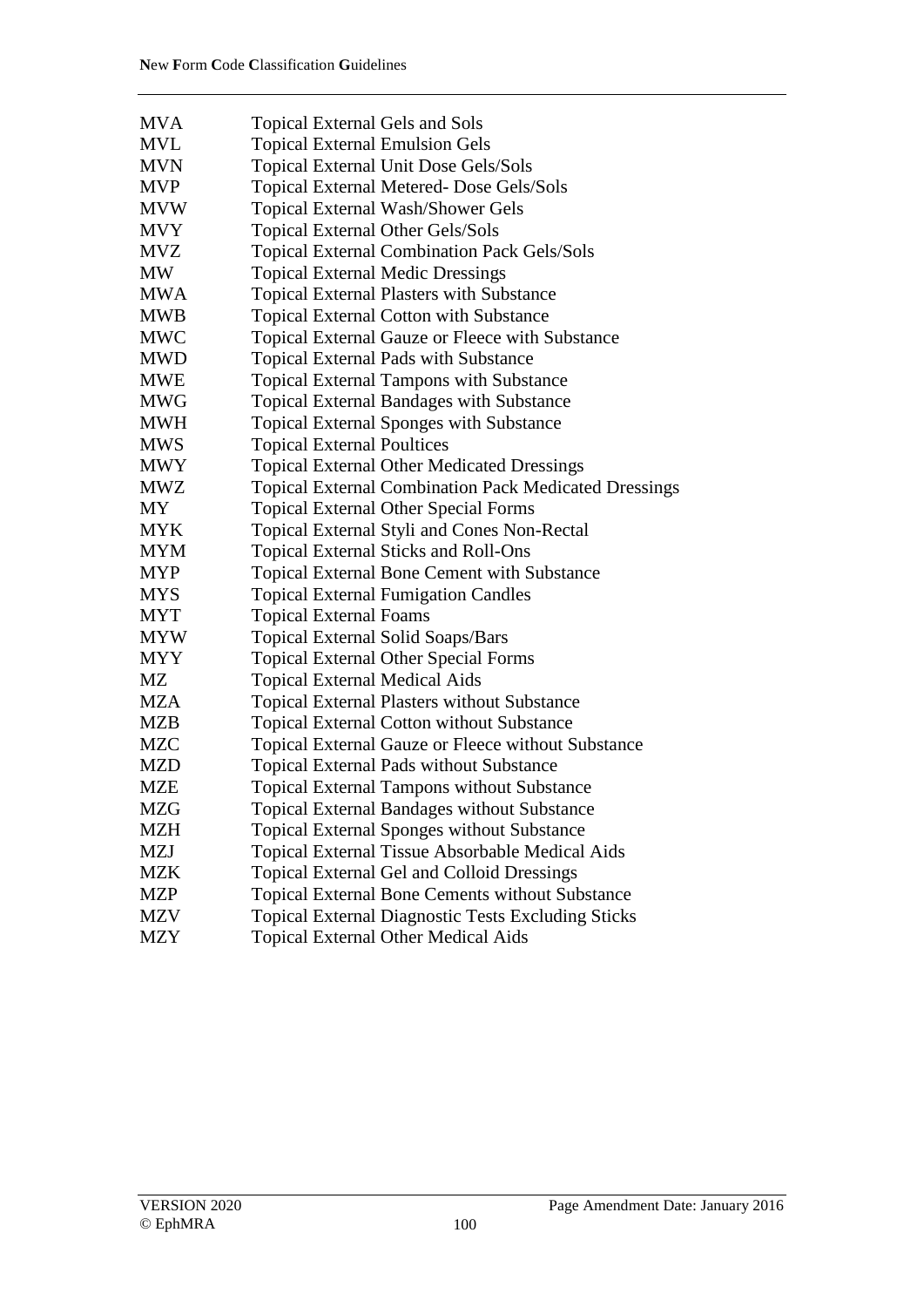| N          | Ophthalmic                                          |
|------------|-----------------------------------------------------|
| <b>NA</b>  | <b>Ophthalmic Tablets</b>                           |
| <b>NAK</b> | Ophthalmic Soluble Tablets                          |
| <b>NAZ</b> | <b>Ophthalmic Combination Pack Tablets</b>          |
| <b>ND</b>  | <b>Ophthalmic Solid Special Forms</b>               |
| <b>NDN</b> | <b>Ocular Therapeutic Systems</b>                   |
| <b>NG</b>  | Ophthalmic Liquids                                  |
| <b>NGA</b> | Ophthalmic Liquids                                  |
| NGB        | <b>Ophthalmic Drops</b>                             |
| <b>NGC</b> | Ophthalmic Sprays Without Gas                       |
| <b>NGH</b> | <b>Ophthalmic Oils</b>                              |
| NGJ        | Ophthalmic Dry Suspensions/Syrups/Drops             |
| NGK        | <b>Ophthalmic Suspensions</b>                       |
| <b>NGN</b> | Ophthalmic Unit Dose Liquids                        |
| NGP        | Ophthalmic Metered-Dose Liquids                     |
| <b>NGQ</b> | Ophthalmic Preservative-Free Multi-Dose Liquids     |
| NGS        | <b>Ophthalmic Lotions</b>                           |
| <b>NGZ</b> | <b>Ophthalmic Combination Pack Liquids</b>          |
| <b>NH</b>  | <b>Ophthalmic Pressurised Aerosols</b>              |
| <b>NHA</b> | <b>Ophthalmic Pressurised Aerosols</b>              |
| <b>NM</b>  | <b>Ophthalmic Ampoules</b>                          |
| <b>NMA</b> | <b>Ophthalmic Ampoules</b>                          |
| <b>NMB</b> | <b>Ophthalmic Dry Ampoules</b>                      |
| <b>NN</b>  | <b>Ophthalmic Pre-Filled Syringes</b>               |
| <b>NNA</b> | Ophthalmic Pre-Filled Syringes                      |
| <b>NP</b>  | <b>Ophthalmic Vials</b>                             |
| <b>NPA</b> | <b>Ophthalmic Vials</b>                             |
| <b>NPB</b> | <b>Ophthalmic Dry Vials</b>                         |
| <b>NPS</b> | <b>Ophthalmic Instillation Vials</b>                |
| <b>NS</b>  | <b>Ophthalmic Ointments</b>                         |
| <b>NSA</b> | <b>Ophthalmic Ointments</b>                         |
| <b>NSN</b> | <b>Ophthalmic Unit Dose Ointments and Pastes</b>    |
| <b>NT</b>  | <b>Ophthalmic Creams</b>                            |
| <b>NTA</b> | <b>Ophthalmic Creams</b>                            |
| <b>NV</b>  | Ophthalmic Gels/Sols                                |
| <b>NVA</b> | Ophthalmic Gels/Sols                                |
| <b>NVB</b> | <b>Ophthalmic Gel Drops</b>                         |
| <b>NVN</b> | Ophthalmic Unit Dose Gels/Sols                      |
| NW         | <b>Ophthalmic Medicated Dressings</b>               |
| <b>NWC</b> | Ophthalmic Gauze or Fleece with Substance           |
| <b>NWD</b> | <b>Ophthalmic Pads with Substance</b>               |
| NZ         | <b>Ophthalmic Medical Aids</b>                      |
| <b>NZD</b> | <b>Ophthalmic Pads without Substance</b>            |
| <b>NZT</b> | <b>Ophthalmic Diagnostic Sticks</b>                 |
| <b>NZV</b> | <b>Ophthalmic Diagnostic Tests Excluding Sticks</b> |
| <b>NZY</b> | <b>Ophthalmic Other Medical Aids</b>                |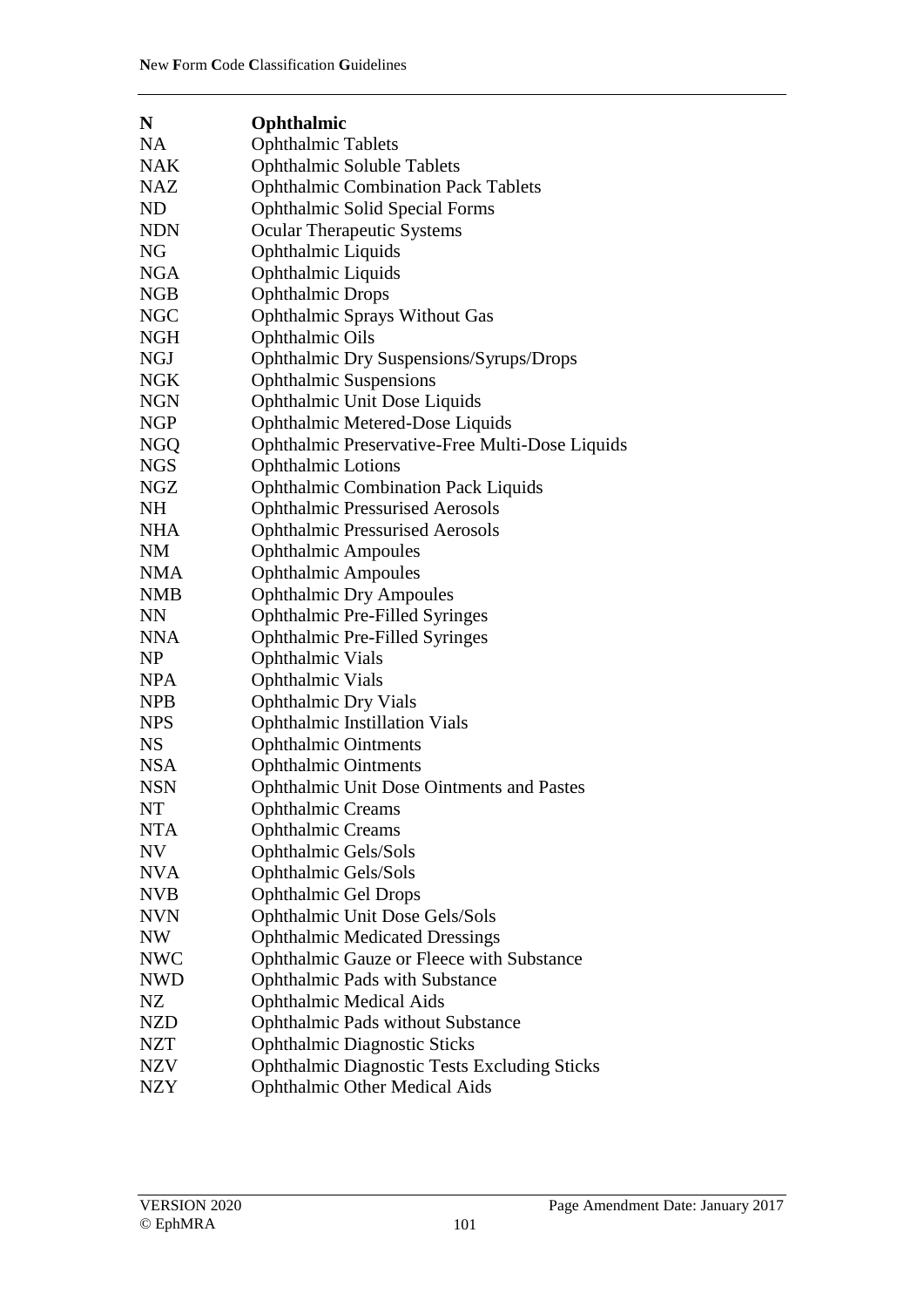| P          | Otic                                  |
|------------|---------------------------------------|
| PG         | Otic Liquids                          |
| <b>PGA</b> | Otic Liquids                          |
| <b>PGB</b> | <b>Otic Drops</b>                     |
| <b>PGJ</b> | <b>Otic Dry Drops</b>                 |
| <b>PGK</b> | <b>Otic Suspensions</b>               |
| <b>PGN</b> | <b>Otic Unit Dose Liquids</b>         |
| <b>PGP</b> | Otic Metered-Dose Liquids             |
| <b>PS</b>  | <b>Otic Ointments</b>                 |
| <b>PSA</b> | <b>Otic Ointments</b>                 |
| <b>PT</b>  | <b>Otic Creams</b>                    |
| <b>PTA</b> | <b>Otic Creams</b>                    |
| <b>PY</b>  | <b>Otic Other Special Forms</b>       |
| <b>PYK</b> | Otic Styli and Wound Cones Non-Rectal |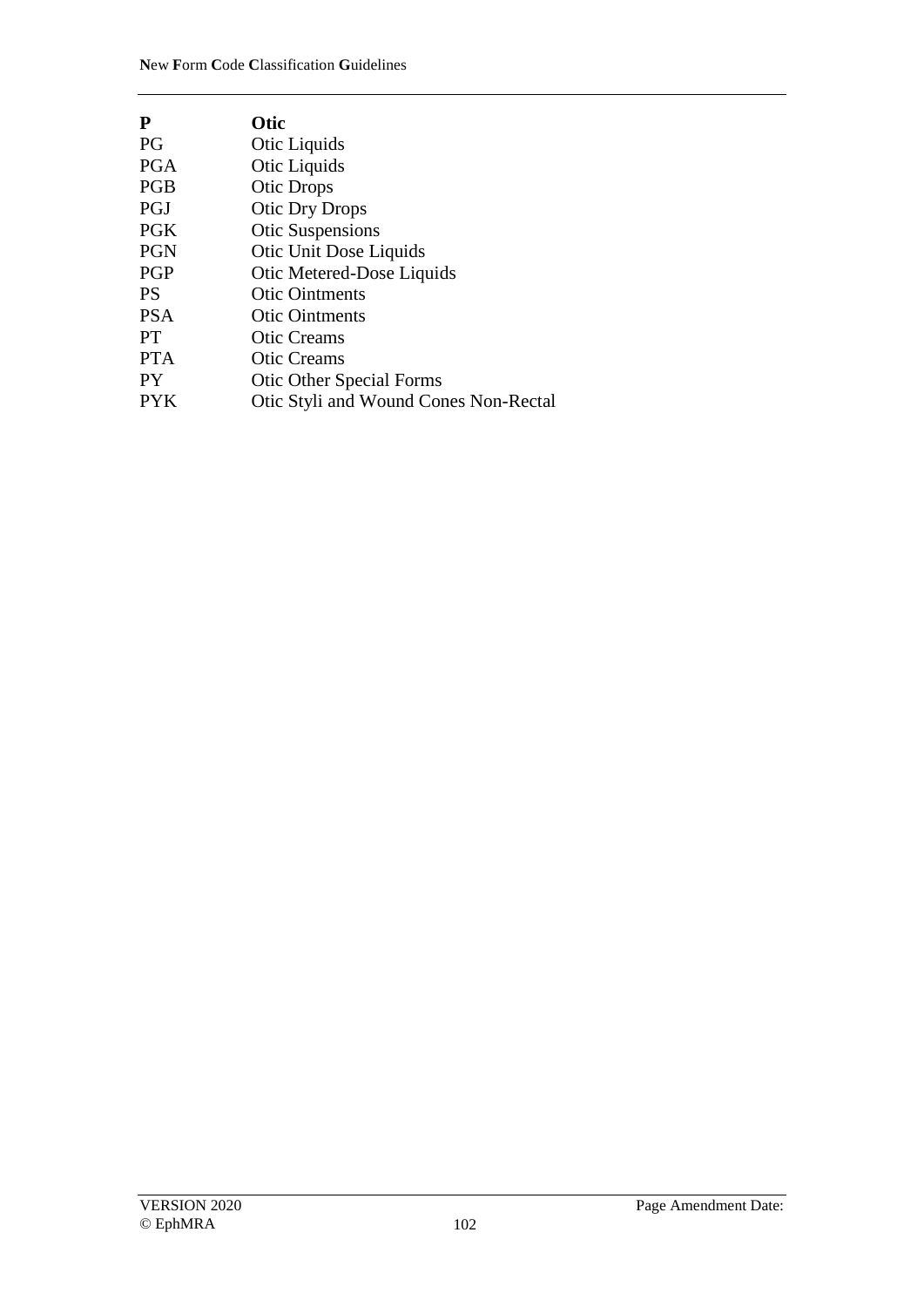| Q          | <b>Nasal Topical</b>                          |
|------------|-----------------------------------------------|
| QC         | <b>Nasal Topical Capsules</b>                 |
| <b>QCA</b> | <b>Nasal Topical Capsules</b>                 |
| <b>QCT</b> | <b>Nasal Topical Inhaler Capsules</b>         |
| QE         | <b>Nasal Topical Powders/Granules</b>         |
| <b>QEA</b> | <b>Nasal Topical Powders</b>                  |
| <b>QEP</b> | Nasal Topical Unit Dose Powders               |
| QG         | <b>Nasal Topical Liquids</b>                  |
| QGA        | <b>Nasal Topical Liquids</b>                  |
| QGB        | <b>Nasal Topical Drops</b>                    |
| QGC        | <b>Nasal Topical Sprays without Gas</b>       |
| QGE        | <b>Nasal Topical Liquid Inhalations</b>       |
| <b>QGH</b> | <b>Nasal Topical Oils</b>                     |
| <b>QGK</b> | <b>Nasal Topical Suspensions</b>              |
| QGL        | <b>Nasal Topical Emulsions</b>                |
| <b>QGN</b> | Nasal Topical Unit Dose Liquids               |
| QGP        | Nasal Topical Metered-Dose Liquids            |
| QGZ        | <b>Nasal Topical Combination Pack Liquids</b> |
| QH         | <b>Nasal Topical Pressurised Aerosols</b>     |
| QHA        | <b>Nasal Topical Pressurised Aerosols</b>     |
| QHP        | <b>Nasal Topical Metered Dose Aerosols</b>    |
| QM         | <b>Nasal Topical Ampoules</b>                 |
| QMA        | <b>Nasal Topical Ampoules</b>                 |
| QN         | <b>Nasal Topical Pre-Filled Syringes</b>      |
| QNA        | Nasal Topical Pre-Filled Syringes             |
| QS         | <b>Nasal Topical Ointments</b>                |
| <b>QSA</b> | <b>Nasal Topical Ointments</b>                |
| QSL        | <b>Nasal Topical Emulsion Ointments</b>       |
| QT         | <b>Nasal Topical Creams</b>                   |
| <b>QTA</b> | <b>Nasal Topical Creams</b>                   |
| QV         | Nasal Topical Gels and Sols                   |
| <b>QVA</b> | Nasal Topical Gels and Sols                   |
| QVN        | Nasal Topical Unit Dose Gels/Sols             |
| QY         | <b>Nasal Topical Other Special Forms</b>      |
| QYM        | Nasal Topical Sticks and Roll-Ons             |
|            |                                               |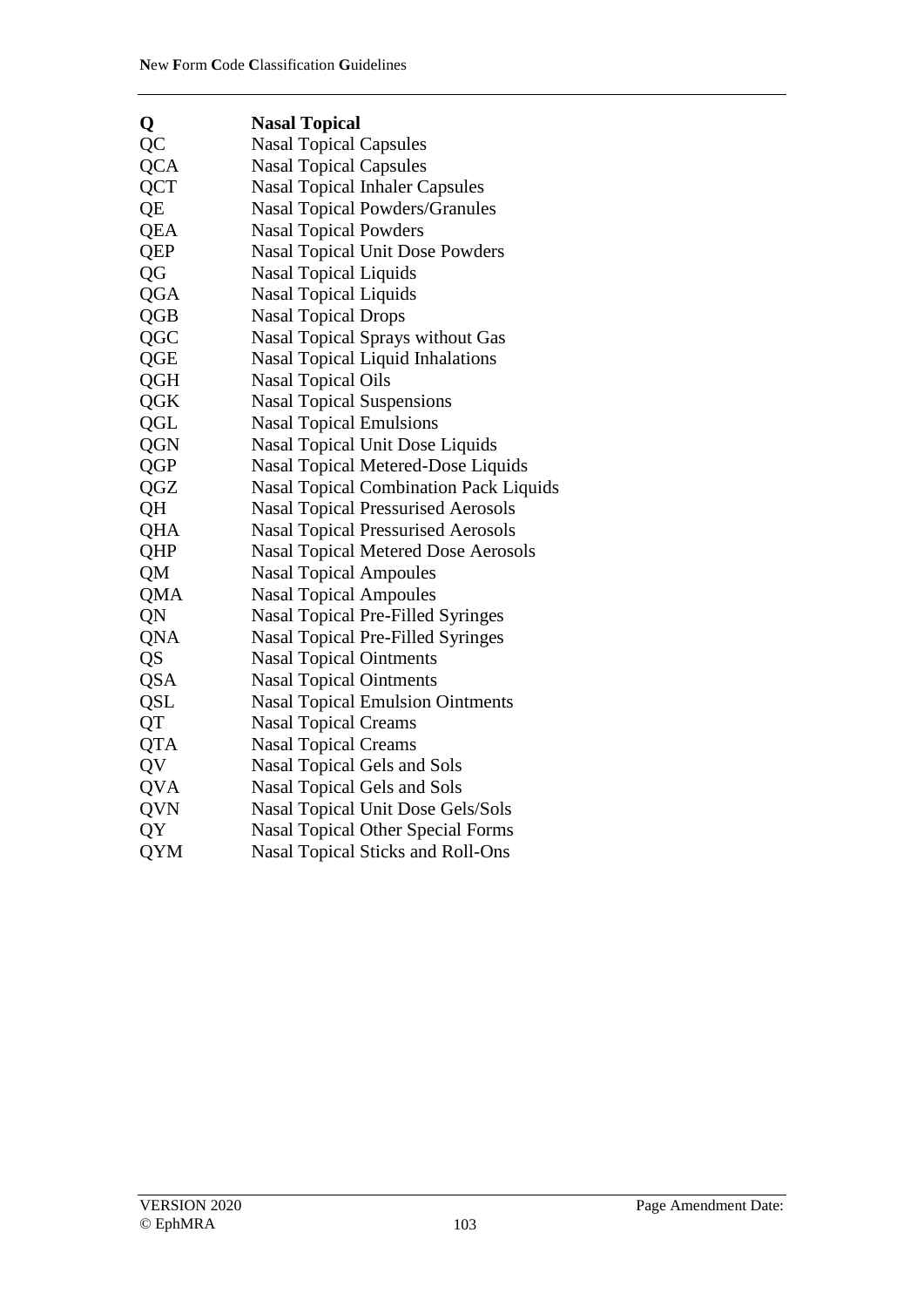| $\mathbf R$ | <b>Lung Administration</b>                                        |
|-------------|-------------------------------------------------------------------|
| RC          | <b>Lung Administration Capsules</b>                               |
| <b>RCT</b>  | <b>Lung Administration Inhaler Capsules</b>                       |
| <b>RE</b>   | Lung Administration Powders/Granules                              |
| <b>REM</b>  | Lung Administration Unit Dose Powder Inhaler Non-Refillable       |
| <b>REN</b>  | Lung Administration Unit Dose Powder Inhaler Refillable           |
| <b>REP</b>  | Lung Administration Metered-Dose Powder Inhaler                   |
| <b>RG</b>   | <b>Lung Administration Liquids</b>                                |
| <b>RGE</b>  | Lung Administration Liquid for Inhalation                         |
| <b>RGN</b>  | Lung Administration Unit Dose Liquids                             |
| <b>RGP</b>  | Lung Administration Metered-Dose Liquids                          |
| RH.         | Lung Administration Pressurised Aerosols                          |
| <b>RHC</b>  | <b>Lung Administration Pressurised Powders</b>                    |
| <b>RHM</b>  | Lung Administration Breath-Actuated Metered-Dose Inhaler          |
| <b>RHN</b>  | Lung Administration Breath-Actuated CFC-Free Metered-Dose Inhaler |
| <b>RHP</b>  | Lung Administration Metered-Dose Inhaler                          |
| <b>RHQ</b>  | Lung Administration CFC-Free Metered-Dose Inhaler                 |
| RY.         | Lung Administration Other Special Forms                           |
| <b>RYJ</b>  | Lung Administration Cigarettes                                    |
|             |                                                                   |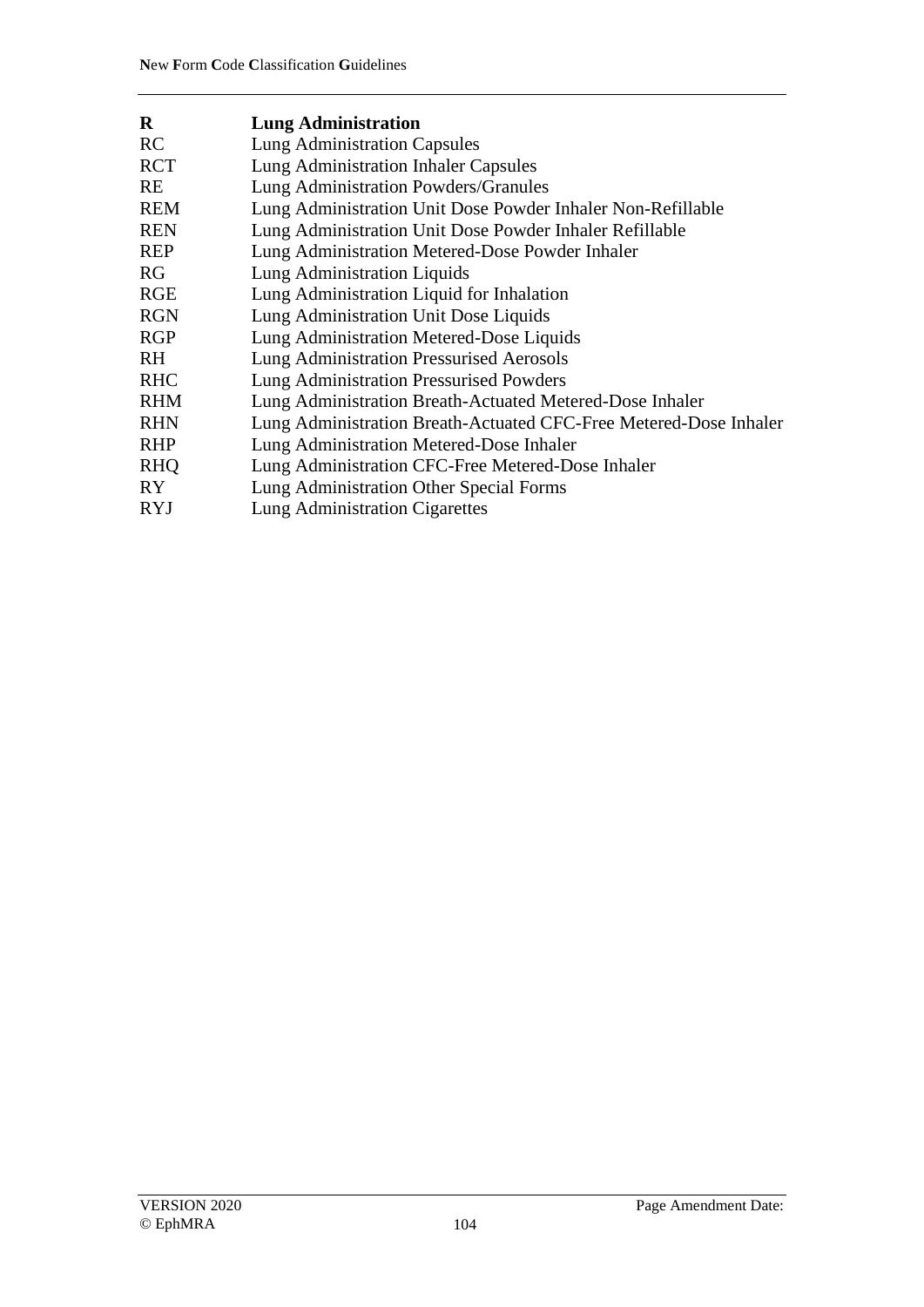| T          | <b>Vaginal</b>                                |
|------------|-----------------------------------------------|
| <b>TA</b>  | <b>Vaginal Tablets</b>                        |
| <b>TAA</b> | <b>Vaginal Tablets</b>                        |
| <b>TAH</b> | <b>Vaginal Effervescent Tablets</b>           |
| <b>TAK</b> | Vaginal Soluble Tablets                       |
| <b>TAY</b> | <b>Vaginal Other Tablets</b>                  |
| <b>TAZ</b> | <b>Vaginal Combination Pack Tablets</b>       |
| <b>TC</b>  | <b>Vaginal Capsules</b>                       |
| <b>TCA</b> | <b>Vaginal Capsules</b>                       |
| TE         | Vaginal Powders/Granules                      |
| <b>TEA</b> | <b>Vaginal Powders</b>                        |
| TEK        | Vaginal Soluble Powders                       |
| <b>TEP</b> | <b>Vaginal Unit Dose Powders</b>              |
| <b>TG</b>  | Vaginal Liquids                               |
| <b>TGA</b> | Vaginal Liquids                               |
| <b>TGL</b> | <b>Vaginal Liquid Emulsions</b>               |
| <b>TGN</b> | Vaginal Unit Dose Liquids                     |
| <b>TGP</b> | Vaginal Metered-Dose Liquids                  |
| <b>TGS</b> | <b>Vaginal Lotions</b>                        |
| <b>TGW</b> | Vaginal Liquid Soaps/Washes                   |
| <b>TH</b>  | <b>Vaginal Pressurised Aerosols</b>           |
| <b>THA</b> | <b>Vaginal Pressurised Aerosols</b>           |
| <b>THT</b> | <b>Vaginal Pressurised Foams</b>              |
| TL         | <b>Vaginal Suppositories</b>                  |
| <b>TLS</b> | <b>Vaginal Suppositories</b>                  |
| <b>TLZ</b> | <b>Vaginal Combination Pack Suppositories</b> |
| TM         | <b>Vaginal Ampoules</b>                       |
| <b>TMA</b> | <b>Vaginal Ampoules</b>                       |
| <b>TS</b>  | <b>Vaginal Ointments</b>                      |
| <b>TSA</b> | <b>Vaginal Ointments</b>                      |
| <b>TSB</b> | <b>Vaginal Pastes</b>                         |
| <b>TSN</b> | Vaginal Unit Dose Ointments and Pastes        |
| <b>TT</b>  | <b>Vaginal Creams</b>                         |
| <b>TTA</b> | <b>Vaginal Creams</b>                         |
| <b>TTN</b> | Vaginal Unit Dose Creams                      |
| <b>TTZ</b> | <b>Vaginal Combination Pack Creams</b>        |
| TV         | Vaginal Gels and Sols                         |
| <b>TVA</b> | Vaginal Gels and Sols                         |
| <b>TVN</b> | Vaginal Unit Dose Gels/Sols                   |
| TW         | <b>Vaginal Medic Dressings</b>                |
| <b>TWE</b> | Vaginal Tampons with Substance                |
| <b>TWH</b> | Vaginal Sponges with Substance                |
| <b>TWY</b> | <b>Vaginal Other Medicated Dressings</b>      |
| TY         | Vaginal Other Special Forms                   |
| <b>TYQ</b> | Vaginal Mechanical Pessaries with Substance   |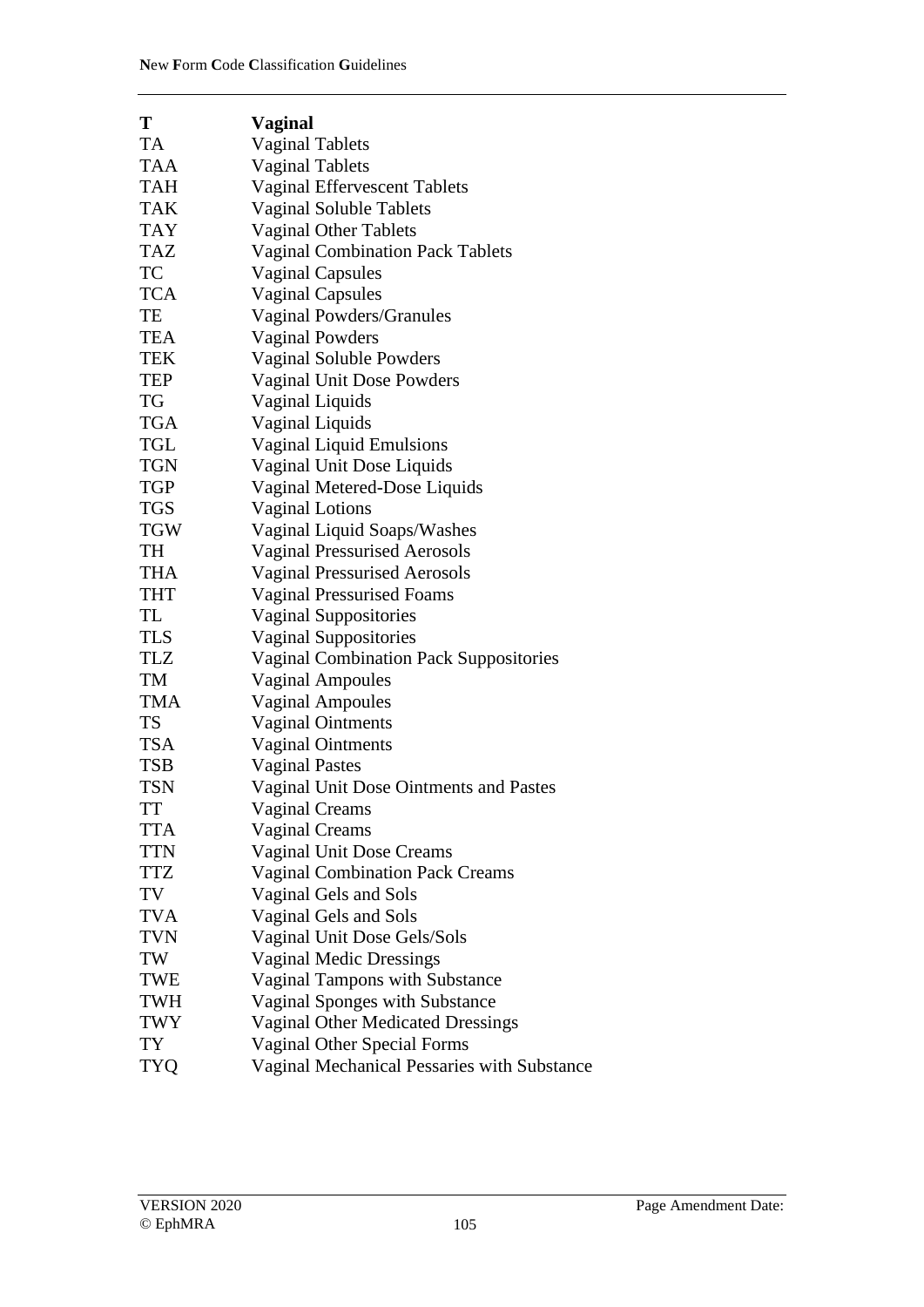- TYR Vaginal Intra Uterine Devices
- TYT Vaginal Foams<br>TYY Vaginal Other S
- Vaginal Other Special Forms
- TZ Vaginal Medical Aids
- TZD Vaginal Pads without Substance
- TZE Vaginal Tampons without Substance<br>TZO Vaginal Mechanical Pessaries withou
- Vaginal Mechanical Pessaries without Substance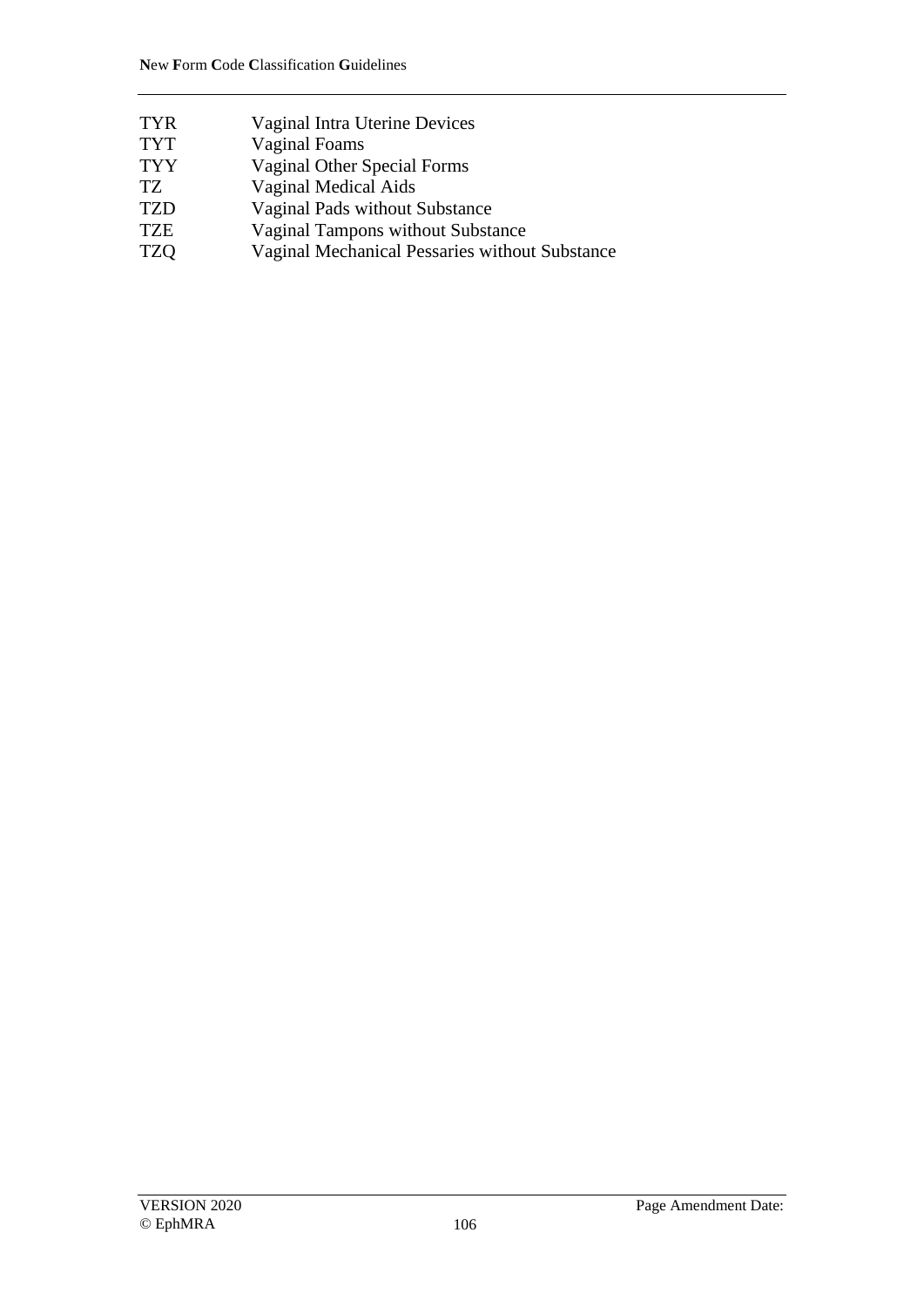| V          | <b>Non-Human Use and Others</b>                |
|------------|------------------------------------------------|
| <b>VA</b>  | <b>Non-Human Use Tablets</b>                   |
| <b>VAA</b> | <b>Non-Human Use Tablets</b>                   |
| <b>VAH</b> | Non-Human Use Effervescent Tablets             |
| <b>VAK</b> | Non-Human Use Soluble Tablets                  |
| VAZ        | <b>Non-Human Use Combination Pack Tablets</b>  |
| VE         | Non-Human Use Powders/Granules                 |
| <b>VEA</b> | Non-Human Use Powders                          |
| VEB        | <b>Non-Human Use Granules</b>                  |
| <b>VED</b> | Non-Human Use Solid Substance                  |
| <b>VEH</b> | Non-Human Use Effervescent Powders/Granules    |
| VEK        | Non-Human Use Soluble Powders                  |
| <b>VEP</b> | <b>Non-Human Use Unit Dose Powders</b>         |
| VG         | Non-Human Use Liquids                          |
| <b>VGA</b> | Non-Human Use Liquids                          |
| <b>VGB</b> | Non-Human Use Drops                            |
| <b>VGC</b> | Non-Human Use Sprays without Gas               |
| VGN        | Non-Human Use Unit Dose Liquids                |
| <b>VGP</b> | Non-Human Use Metered-Dose Liquids             |
| VH         | <b>Non-Human Use Pressurised Aerosols</b>      |
| <b>VHA</b> | <b>Non-Human Use Pressurised Aerosols</b>      |
| VHT        | <b>Non-Human Use Pressurised Foams</b>         |
| VM         | <b>Non-Human Use Ampoules</b>                  |
| <b>VMA</b> | Non-Human Use Ampoules                         |
| <b>VMB</b> | Non-Human Use Dry Ampoules                     |
| <b>VP</b>  | Non-Human Use Vials                            |
| <b>VPA</b> | Non-Human Use Vials                            |
| <b>VS</b>  | <b>Non-Human Use Ointments</b>                 |
| <b>VSB</b> | <b>Non-Human Use Pastes</b>                    |
| <b>VSN</b> | Non-Human Use Unit Dose Ointments and Pastes   |
| VT         | <b>Non-Human Use Creams</b>                    |
| <b>VTA</b> | <b>Non-Human Use Creams</b>                    |
| <b>VTN</b> | Non-Human Use Unit Dose Creams                 |
| VV         | Non-Human Use Gels and Sols                    |
| <b>VVA</b> | Non-Human Use Gels and Sols                    |
| <b>VW</b>  | <b>Non-Human Use Medicated Dressing</b>        |
| <b>VWC</b> | Non-Human Use Gauze or Fleece with Substance   |
| VY         | Non-Human Use Other Special Forms              |
| <b>VYY</b> | Non-Human Use Unknown                          |
| VZ         | Non-Human Use Medical Use                      |
| <b>VZT</b> | Non-Human Use Diagnostic Sticks                |
| <b>VZV</b> | Non-Human Use Diagnostic Test Excluding Sticks |
| <b>VZY</b> | Non-Human Use Other Medical Aids               |